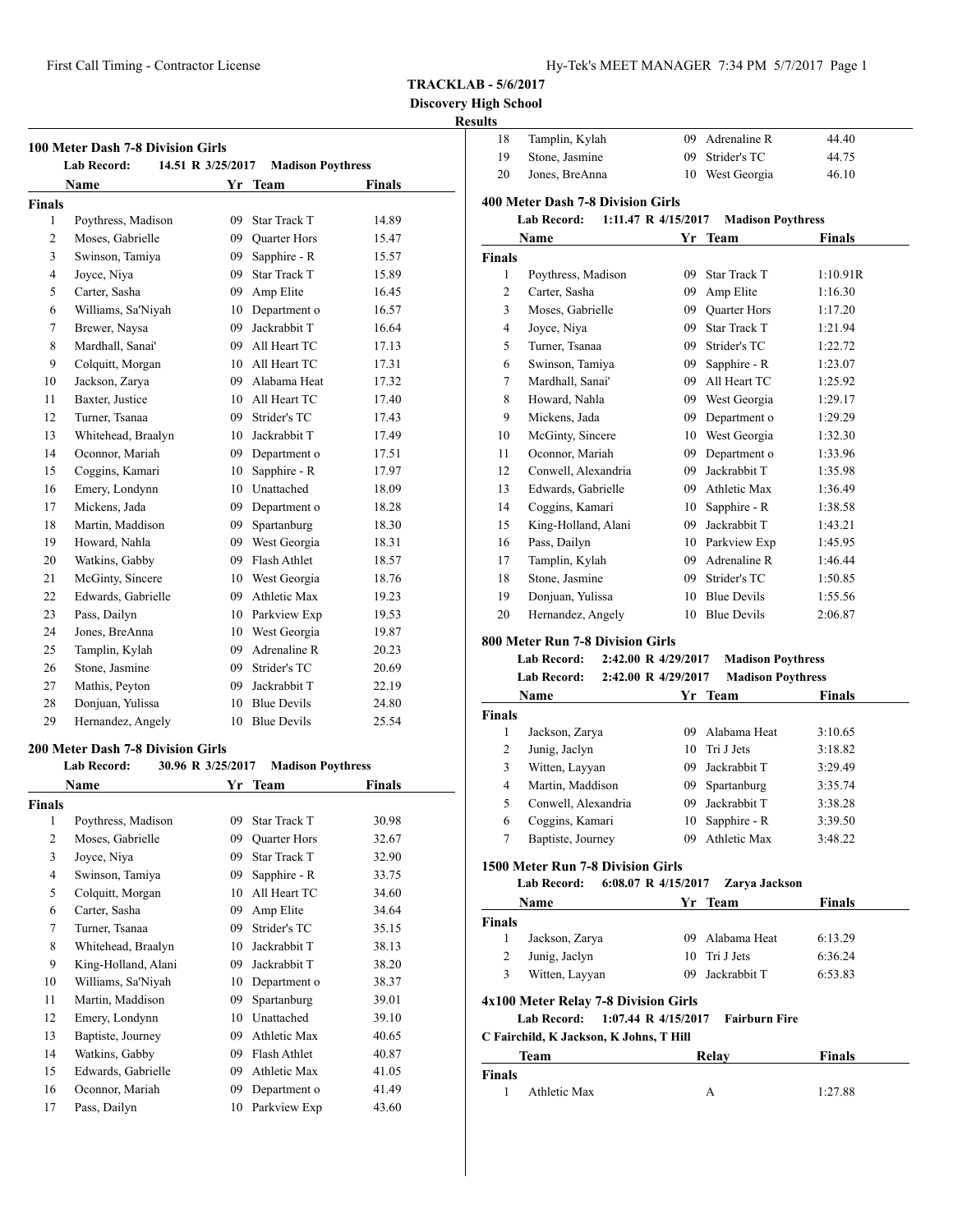**Discovery High School**

# **Results**

|                | 4x400 Meter Relay 7-8 Division Girls<br><b>Lab Record:</b> | 5:42.04 R 4/16/2016 |                          | Jackrabbit Track & Field Clini |
|----------------|------------------------------------------------------------|---------------------|--------------------------|--------------------------------|
|                | A Smith, A Richardson, M Al-Ghani, O Harris                |                     |                          |                                |
|                | Team                                                       |                     | Relay                    | Finals                         |
| Finals<br>1    | Jackrabbit Track Club                                      |                     | A                        | 6:54.15                        |
|                | <b>Long Jump 7-8 Division Girls</b>                        |                     |                          |                                |
|                | <b>Lab Record:</b>                                         | 13-01 R 4/29/2017   | <b>Madison Poythress</b> |                                |
|                | <b>Lab Record:</b>                                         | 13-01 R 4/29/2017   | <b>Madison Poythress</b> |                                |
|                | <b>Name</b>                                                |                     | Yr Team                  | Finals                         |
| <b>Finals</b>  |                                                            |                     |                          |                                |
| 1              | Joyce, Niya                                                |                     | 09 Star Track T          | $9 - 02.50$                    |
| 2              | McGinty, Sincere                                           |                     | 10 West Georgia          | 8-01.00                        |
| 3              | Pass, Dailyn                                               |                     | 10 Parkview Exp          | 7-00.50                        |
|                |                                                            |                     |                          |                                |
|                | <b>Shot Put 7-8 Division Girls</b>                         |                     |                          |                                |
|                | <b>Lab Record:</b>                                         | 17-09 R 4/16/2016   | <b>Payton Keeling</b>    |                                |
|                | <b>Name</b>                                                |                     | Yr Team                  | Finals                         |
| <b>Finals</b>  |                                                            |                     |                          |                                |
| $\mathbf{1}$   | Brewer, Naysa                                              |                     | 09 Jackrabbit T          | 16-09.50                       |
| 2              | Mathis, Peyton                                             |                     | 09 Jackrabbit T          | 10-08.00                       |
| 3              | Shears, Qailey                                             |                     | 10 Augusta Flye          | 8-04.50                        |
| 4              | Baptiste, Journey                                          |                     | 09 Athletic Max          | $6 - 11.00$                    |
|                | <b>Javelin Throw 300g 7-8 Division Girls</b>               |                     |                          |                                |
|                | Lab Record: 52-05 R 5/7/2016                               |                     | <b>Payton Keeling</b>    |                                |
|                | Name                                                       |                     | Yr Team                  | Finals                         |
| <b>Finals</b>  |                                                            |                     |                          |                                |
| 1              | Edwards, Gabrielle                                         |                     | 09 Athletic Max          | 31-03                          |
| $\overline{c}$ | Colquitt, Morgan                                           |                     | 10 All Heart TC          | 29-11                          |
| 3              | Mardhall, Sanai'                                           |                     | 09 All Heart TC          | 28-00                          |
| $\overline{4}$ | Hernandez, Angely                                          |                     | 10 Blue Devils           | 22-04                          |
| 5              | Baxter, Justice                                            |                     | 10 All Heart TC          | 20-05                          |
| 6              | Shears, Qailey                                             |                     | 10 Augusta Flye          | 18-07                          |
| 7              | Donjuan, Yulissa                                           |                     | 10 Blue Devils           | 11-08                          |
|                |                                                            |                     |                          |                                |
|                | 100 Meter Dash 9-10 Division Girls                         |                     |                          |                                |
|                | <b>Lab Record:</b>                                         | 13.56 R 4/16/2016   | <b>Ronniah Wright</b>    |                                |
|                | Name                                                       |                     | Yr Team                  | Finals                         |
| <b>Finals</b>  |                                                            |                     |                          |                                |
| 1              | Carter, Naia                                               | 07                  | Amp Elite                | 14.25                          |
| 2              | Allen, Alexandra                                           | 07                  | Unattached               | 14.32                          |
| 3              | Guy, Dallas                                                | 07                  | Jackrabbit T             | 14.93                          |
| $\overline{4}$ | Jones, TaNajah                                             | 07                  | West Georgia             | 15.33                          |
| 5              | Williamson, Gabriel                                        | 07                  | Lightning Sp             | 15.42                          |
| 6              | Copeland, Kaliya                                           | 07                  | Lightning Sp             | 15.46                          |
| $\tau$         | Balfour, Trinity                                           | 08                  | Sapphire - R             | 15.47                          |
| 8              | Roberts, Tanea                                             | 08                  | Department o             | 15.50                          |
| 9              | Escarment, Cara                                            | 07                  | Flash Athlet             | 15.70                          |
| 10             | Newton, T'Yonn                                             | 08                  | Atomic Agili             | 15.74                          |
| 11             | Harrell, Autumn                                            | 07                  | Track A.N.T.             | 16.16                          |
| 12             | Edwards, Avia                                              | 08                  | West Georgia             | 16.35                          |
| 13             | Scales, Rihanna                                            | 08                  | Neon Runners             | 16.39                          |
| 14             | Means, Marielle                                            | 08                  | <b>Star Track T</b>      | 16.39                          |
| 15             | Alberts, Elle                                              | 08                  | Boys And Gir             | 16.52                          |

| 16 | Conwell, Quinn       | 08 | Jackrabbit T        | 16.52 |
|----|----------------------|----|---------------------|-------|
| 17 | Whiteside, Destiny   | 07 | Gadsden Burn        | 16.61 |
| 18 | Scales, Brihanna     | 08 | Neon Runners        | 16.61 |
| 19 | Dobbs, Hailey        | 07 | Parkview Exp        | 16.68 |
| 20 | Copeland, Kenna      | 07 | Unattached          | 16.78 |
| 21 | Moses, Camille       | 07 | <b>Quarter Hors</b> | 16.85 |
| 22 | Campbell, Jordyn     | 08 | Jackrabbit T        | 17.06 |
| 23 | Mahone, Keyana       | 08 | West Georgia        | 17.19 |
| 24 | Buice, Jenna         | 08 | Parkview Exp        | 17.35 |
| 25 | Magbagbeola, Arianna | 07 | Jackrabbit T        | 17.47 |
| 26 | McCoy, Camille       | 08 | Track A.N.T.        | 17.52 |
| 27 | Williamson, Naomi    | 07 | Track A.N.T.        | 17.52 |
| 28 | Richards, Lauren     | 07 | Flash Athlet        | 18.26 |
| 29 | Dunn, Aubrey         | 07 | Sapphire - R        | 18.63 |
| 30 | Kirubel, Hosaena     | 07 | Parkview Exp        | 18.63 |
| 31 | Vaughn, Riley        | 08 | Spartanburg         | 18.69 |
| 32 | Geter, Mi'Angel      | 08 | Spartanburg         | 18.97 |
|    |                      |    |                     |       |

#### **200 Meter Dash 9-10 Division Girls**

| Lab Record: | 28.44 R 5/7/2016 | <b>Ronniah Wright</b> |
|-------------|------------------|-----------------------|
|-------------|------------------|-----------------------|

|                | Name                | Yr | Team                | <b>Finals</b> |
|----------------|---------------------|----|---------------------|---------------|
| <b>Finals</b>  |                     |    |                     |               |
| 1              | Carter, Naia        | 07 | Amp Elite           | 28.72         |
| $\overline{2}$ | Harris, Olivia      | 08 | Jackrabbit T        | 29.41         |
| 3              | Allen, Alexandra    | 07 | Unattached          | 29.69         |
| $\overline{4}$ | Guy, Dallas         | 07 | Jackrabbit T        | 30.70         |
| 5              | Williamson, Gabriel | 07 | Lightning Sp        | 31.32         |
| 6              | Balfour, Trinity    | 08 | Sapphire - R        | 32.06         |
| 7              | Stowe, Laila        | 07 | <b>Quarter Hors</b> | 32.44         |
| 8              | Jones, TaNajah      | 07 | West Georgia        | 32.86         |
| 9              | Escarment, Cara     | 07 | Flash Athlet        | 33.41         |
| 10             | Copeland, Kaliya    | 07 | Lightning Sp        | 33.42         |
| 11             | Means, Marielle     | 08 | <b>Star Track T</b> | 33.64         |
| 12             | McLaurin, madison   | 07 | <b>Quarter Hors</b> | 33.89         |
| 13             | Roberts, Tanea      | 08 | Department o        | 33.97         |
| 14             | Harrell, Autumn     | 07 | Track A.N.T.        | 34.30         |
| 15             | Alberts, Elle       | 08 | Boys And Gir        | 34.39         |
| 16             | Copeland, Kenna     | 07 | Unattached          | 34.56         |
| 17             | Conwell, Quinn      | 08 | Jackrabbit T        | 34.81         |
| 18             | Edwards, Avia       | 08 | West Georgia        | 34.94         |
| 19             | Moses, Camille      | 07 | <b>Quarter Hors</b> | 35.46         |
| 20             | Campbell, Jordyn    | 08 | Jackrabbit T        | 35.68         |
| 21             | Dobbs, Hailey       | 07 | Parkview Exp        | 35.84         |
| 22             | Buice, Jenna        | 08 | Parkview Exp        | 36.17         |
| 23             | Williamson, Naomi   | 07 | Track A.N.T.        | 37.77         |
| 24             | McCoy, Camille      | 08 | Track A.N.T.        | 38.73         |
| 25             | Mahone, Keyana      |    | 08 West Georgia     | 39.00         |
| 26             | Geter, Mi'Angel     | 08 | Spartanburg         | 42.48         |
|                |                     |    |                     |               |

# **400 Meter Dash 9-10 Division Girls**

# **Lab Record: 1:03.95 R 5/7/2016 Naia Carter**

|               | <b>Name</b>      |    | Yr Team       | <b>Finals</b> |
|---------------|------------------|----|---------------|---------------|
| <b>Finals</b> |                  |    |               |               |
|               | Carter, Naia     |    | 07 Amp Elite  | 1:05.38       |
|               | Allen, Alexandra |    | 07 Unattached | 1:10.07       |
|               | Harris, Olivia   | 08 | Jackrabbit T  | 1:12.77       |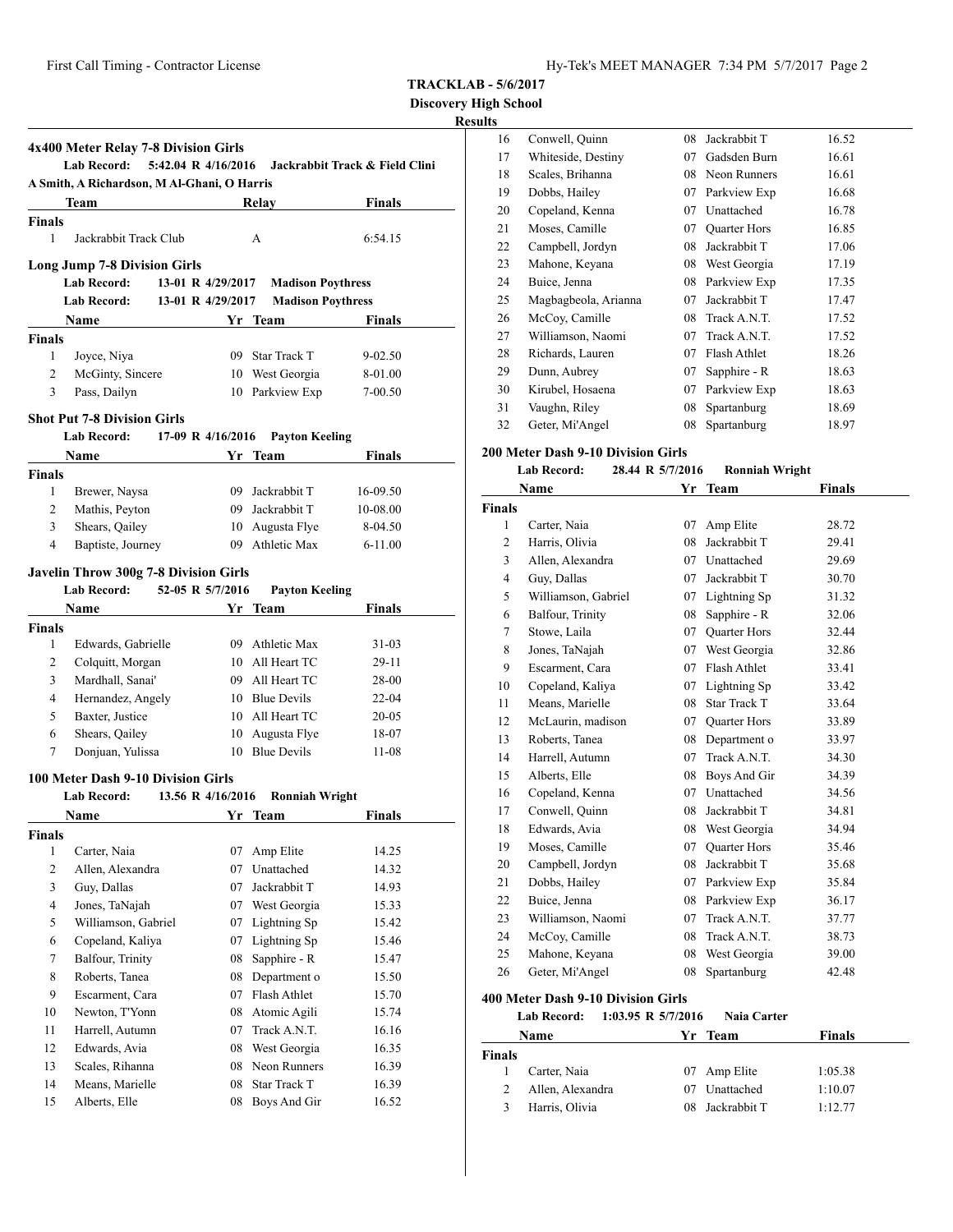**Discovery High School**

# **Results**

| Finals  (400 Meter Dash 9-10 Division Girls) |                      |    |                     |               |  |
|----------------------------------------------|----------------------|----|---------------------|---------------|--|
|                                              | <b>Name</b>          | Yr | <b>Team</b>         | <b>Finals</b> |  |
| $\overline{4}$                               | Harrison, Nia        | 07 | Jackrabbit T        | 1:14.82       |  |
| 5                                            | McDaniel, Sanaya     | 08 | Jackrabbit T        | 1:15.98       |  |
| 6                                            | Williamson, Gabriel  | 07 | Lightning Sp        | 1:16.52       |  |
| 7                                            | Copeland, Kenna      | 07 | Unattached          | 1:18.69       |  |
| 8                                            | Copeland, Kaliya     | 07 | Lightning Sp        | 1:18.91       |  |
| 9                                            | Scales, Rihanna      | 08 | Neon Runners        | 1:19.21       |  |
| 10                                           | Chestnut, Raya       | 08 | Boys And Gir        | 1:19.89       |  |
| 11                                           | McLaurin, madison    | 07 | <b>Ouarter Hors</b> | 1:19.94       |  |
| 12                                           | Whiteside, Destiny   | 07 | Gadsden Burn        | 1:20.01       |  |
| 13                                           | Scales, Brihanna     | 08 | Neon Runners        | 1:20.06       |  |
| 14                                           | Stowe, Laila         | 07 | <b>Quarter Hors</b> | 1:20.30       |  |
| 15                                           | Moses, Camille       | 07 | <b>Quarter Hors</b> | 1:21.06       |  |
| 16                                           | Alberts, Elle        | 08 | Boys And Gir        | 1:21.32       |  |
| 17                                           | Coleman, Shuntanique | 07 | Gadsden Burn        | 1:21.62       |  |
| 18                                           | Dobbs, Hailey        | 07 | Parkview Exp        | 1:22.50       |  |
| 19                                           | Newton, T'Yonn       | 08 | Atomic Agili        | 1:22.82       |  |
| 20                                           | Buice, Jenna         | 08 | Parkview Exp        | 1:22.88       |  |
| 21                                           | Edwards, Avia        | 08 | West Georgia        | 1:23.99       |  |
| 22                                           | Harrell, Autumn      | 07 | Track A.N.T.        | 1:25.10       |  |
| 23                                           | Richardson, Alivia   | 08 | AtL ZooM Ath        | 1:26.24       |  |
| 24                                           | Boyer, Zara          | 08 | Parkview Exp        | 1:31.24       |  |
| 25                                           | Kirubel, Hosaena     | 07 | Parkview Exp        | 1:32.45       |  |
| 26                                           | Warren, Ma'Saiaya    | 08 | Jackrabbit T        | 1:33.39       |  |
| 27                                           | Mahone, Keyana       | 08 | West Georgia        | 1:34.80       |  |
| 28                                           | Williamson, Naomi    | 07 | Track A.N.T.        | 1:38.06       |  |
| 29                                           | McCoy, Camille       | 08 | Track A.N.T.        | 1:38.62       |  |

#### **800 Meter Run 9-10 Division Girls**

|        | <b>Lab Record:</b>   | 2:35.73 R 5/7/2016 | <b>Kenyah Conner</b> |         |
|--------|----------------------|--------------------|----------------------|---------|
|        | Name                 |                    | Yr Team              | Finals  |
| Finals |                      |                    |                      |         |
| 1      | Curtis, Kamoree      | 07                 | Jackrabbit T         | 2:58.16 |
| 2      | McLaurin, madison    | 07                 | <b>Quarter Hors</b>  | 2:58.92 |
| 3      | Whiteside, Destiny   | 07                 | Gadsden Burn         | 3:01.25 |
| 4      | McDaniel, Sanaya     | 08                 | Jackrabbit T         | 3:02.95 |
| 5      | Scales, Brihanna     | 08                 | Neon Runners         | 3:03.00 |
| 6      | Thomas, Arianna      | 07                 | Jackrabbit T         | 3:06.17 |
| 7      | Stowe, Laila         | 07                 | <b>Quarter Hors</b>  | 3:08.44 |
| 8      | Scales, Rihanna      | 08                 | Neon Runners         | 3:09.93 |
| 9      | Chestnut, Raya       | 08                 | Boys And Gir         | 3:11.30 |
| 10     | Coleman, Shuntanique | 07                 | Gadsden Burn         | 3:17.56 |
| 11     | Richardson, Alivia   | 08                 | AtL ZooM Ath         | 3:18.67 |
| 12     | Warren, Ma'Saiaya    | 08                 | Jackrabbit T         | 3:35.93 |
| 13     | Boyer, Zara          | 08                 | Parkview Exp         | 3:41.26 |

#### **1500 Meter Run 9-10 Division Girls**

|        | Lab Record:     | 5:26.99 R 5/7/2016<br><b>Tyler Lowe</b> |               |
|--------|-----------------|-----------------------------------------|---------------|
|        | Name            | Yr Team                                 | <b>Finals</b> |
| Finals |                 |                                         |               |
|        | Curtis, Kamoree | 07 Jackrabbit T                         | 5:59.68       |
|        | Chestnut, Raya  | 08 Boys And Gir                         | 6:08.59       |
| 3      | Thomas, Arianna | 07 Jackrabbit T                         | 6:12.70       |
| 4      | Quinn, Abigail  | Unattached<br>07                        | 6:25.26       |

| 4x100 Meter Relay 9-10 Division Girls<br><b>Lab Record:</b><br>56.25 R 5/7/2016<br>Drive Phase, Inc. |                                                |                   |                        |               |  |
|------------------------------------------------------------------------------------------------------|------------------------------------------------|-------------------|------------------------|---------------|--|
|                                                                                                      | <b>B Olive, G Johnson, M Gardner, K Conner</b> |                   |                        |               |  |
|                                                                                                      | Team                                           |                   | <b>Relay</b>           | <b>Finals</b> |  |
| Finals                                                                                               |                                                |                   |                        |               |  |
| 1                                                                                                    | Parkview Exp                                   |                   | A                      | 1:12.54       |  |
|                                                                                                      | 4x400 Meter Relay 9-10 Division Girls          |                   |                        |               |  |
|                                                                                                      | 4:46.27 R 5/7/2016<br><b>Lab Record:</b>       |                   | Drive Phase, Inc.      |               |  |
|                                                                                                      | K Conner, M Hatcher, R Davis, G Johnson        |                   |                        |               |  |
|                                                                                                      | Team                                           |                   | Relay                  | <b>Finals</b> |  |
| <b>Finals</b>                                                                                        |                                                |                   |                        |               |  |
| $\mathbf{1}$                                                                                         | Jackrabbit Track Club                          |                   | А                      | 4:56.27       |  |
| $\overline{2}$                                                                                       | Jackrabbit Track Club                          |                   | B                      | 5:34.03       |  |
| 3                                                                                                    | Parkview Exp                                   |                   | А                      | 6:13.33       |  |
|                                                                                                      | <b>High Jump 9-10 Division Girls</b>           |                   |                        |               |  |
|                                                                                                      | <b>Lab Record:</b>                             | 3-10 R 4/30/2016  | <b>Tori Sadler</b>     |               |  |
|                                                                                                      | Name                                           |                   | Yr Team                | <b>Finals</b> |  |
| <b>Finals</b>                                                                                        |                                                |                   |                        |               |  |
| 1                                                                                                    | Shears, Qeyah                                  |                   | 08 Augusta Flye        | $3-00.00$     |  |
| $---$                                                                                                | Newton, T'Yonn                                 |                   | 08 Atomic Agili        | ΝH            |  |
|                                                                                                      | <b>Long Jump 9-10 Division Girls</b>           |                   |                        |               |  |
|                                                                                                      | Lab Record: 14-01.25 R 5/7/2016                |                   | <b>Ryan McFadden</b>   |               |  |
|                                                                                                      | Name                                           | Yr                | Team                   | <b>Finals</b> |  |
| <b>Finals</b>                                                                                        |                                                |                   |                        |               |  |
| 1                                                                                                    | Balfour, Trinity                               |                   | 08 Sapphire - R        | 11-04.50      |  |
| 2                                                                                                    | Harrison, Nia                                  |                   | 07 Jackrabbit T        | 10-09.00      |  |
| 3                                                                                                    | Newton, T'Yonn                                 |                   | 08 Atomic Agili        | 10-03.00      |  |
| 4                                                                                                    | Buice, Jenna                                   |                   | 08 Parkview Exp        | $9-01.00$     |  |
| 5                                                                                                    | Means, Marielle                                |                   | 08 Star Track T        | 8-02.50       |  |
| 6                                                                                                    | Richardson, Alivia                             |                   | 08 AtL ZooM Ath        | 7-09.00       |  |
| 7                                                                                                    | Kirubel, Hosaena                               |                   | 07 Parkview Exp        | $6 - 11.00$   |  |
|                                                                                                      | <b>Shot Put 9-10 Division Girls</b>            |                   |                        |               |  |
|                                                                                                      | Lab Record:                                    | 27-05 R 4/15/2017 | <b>Kaliya Copeland</b> |               |  |
|                                                                                                      | <b>Name</b>                                    |                   | Yr Team                | <b>Finals</b> |  |
| Finals                                                                                               |                                                |                   |                        |               |  |
| 1                                                                                                    | Vaughn, Riley                                  |                   | 08 Spartanburg         | 18-06.00      |  |
| 2                                                                                                    | Dunn, Aubrey                                   | 07                | Sapphire - R           | 17-00.00      |  |
| 3                                                                                                    | Boyer, Zara                                    | 08                | Parkview Exp           | 15-05.50      |  |
| 4                                                                                                    | Quinn, Abigail                                 | 07                | Unattached             | 14-05.50      |  |
| 5                                                                                                    | Dobbs, Hailey                                  | 07                | Parkview Exp           | 12-08.00      |  |
| 6                                                                                                    | Shears, Qeyah                                  | 08                | Augusta Flye           | 10-01.00      |  |
|                                                                                                      | <b>Javelin Throw 300g 9-10 Division Girls</b>  |                   |                        |               |  |
|                                                                                                      | <b>Lab Record:</b>                             | 63-11 R 4/8/2017  | <b>Aysia Miles</b>     |               |  |
|                                                                                                      | Name                                           |                   | Yr Team                | <b>Finals</b> |  |
| <b>Finals</b>                                                                                        |                                                |                   |                        |               |  |
| 1                                                                                                    | Quinn, Abigail                                 |                   | 07 Unattached          | 48-11         |  |
| $\mathbf{2}$                                                                                         | Vaughn, Riley                                  | 08                | Spartanburg            | 43-00         |  |
| 3                                                                                                    | Means, Marielle                                | 08                | Star Track T           | 28-00         |  |
| 4                                                                                                    | Dunn, Aubrey                                   | 07                | Sapphire - R           | 26-00         |  |
| 5                                                                                                    | Geter, Mi'Angel                                | 08                | Spartanburg            | 21-00         |  |
| 6                                                                                                    | Shears, Qeyah                                  | 08                | Augusta Flye           | 17-09         |  |
|                                                                                                      |                                                |                   |                        |               |  |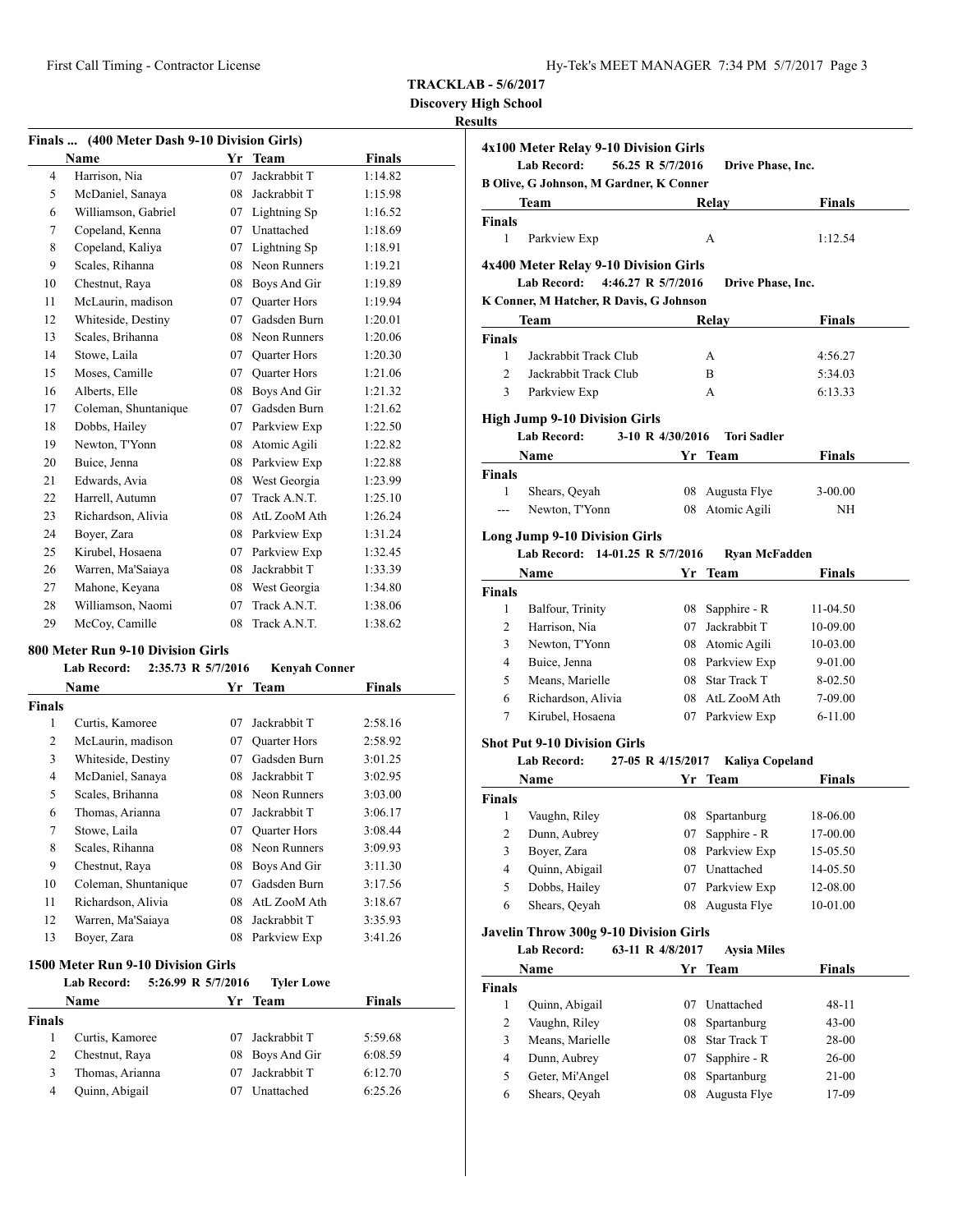First Call Timing - Contractor License

**TRACKLAB - 5/6/2017**

**Discovery High School**

# **Results**

|               | 1500 Meter Race Walk 9-10 Division Girls<br><b>Lab Record:</b><br>8:24.85 R 4/29/2017 |    | <b>Abigail Quinn</b> |         |
|---------------|---------------------------------------------------------------------------------------|----|----------------------|---------|
|               | <b>Lab Record:</b><br>8:24.85 R 4/29/2017                                             |    | <b>Abigail Quinn</b> |         |
|               | Name                                                                                  |    | Yr Team              | Finals  |
| <b>Finals</b> |                                                                                       |    |                      |         |
| 1             | Quinn, Abigail                                                                        | 07 | Unattached           | 8:49.22 |
|               | 100 Meter Dash 11-12 Division Girls                                                   |    |                      |         |
|               | <b>Lab Record:</b><br>12.85 R 4/15/2017                                               |    | <b>Sydney Harris</b> |         |
|               | Name                                                                                  | Yr | Team                 | Finals  |
| <b>Finals</b> |                                                                                       |    |                      |         |
| 1             | Evans, Faith                                                                          | 05 | <b>SC</b> Zips       | 12.77R  |
| 2             | Chestnut, Shawna                                                                      |    | 05 Boys And Gir      | 13.09   |
| 3             | Baxter, Jordyn                                                                        |    | 05 All Heart TC      | 13.24   |
| 4             | Campbell, Madison                                                                     |    | 05 Lightning Sp      | 13.29   |
| 5             | Jones, Evet                                                                           |    | 05 Jackrabbit T      | 13.30   |
| 6             | Wright, Ronniah                                                                       |    | 06 Sapphire - R      | 13.40   |
| 7             | Robinson, Madison                                                                     |    | 05 Sapphire - R      | 13.94   |
| 8             | Parker, Jaimoni                                                                       |    | 05 Blue Lightni      | 13.96   |
| 9             | Johnson, Zoie                                                                         |    | 05 East Cobb Ch      | 14.38   |
| 10            | Walker, Kendra                                                                        | 05 | Sapphire - R         | 14.39   |
| 11            | Jefferson, Caylie                                                                     |    | 06 Unattached        | 14.40   |
| 12            | Lofton, Shani                                                                         |    | 06 Boys And Gir      | 14.56   |
| 13            | Owen, Neaveh                                                                          |    | 05 West Georgia      | 14.66   |
| 14            | Matthews, Jakyla                                                                      |    | 05 West Georgia      | 14.78   |
| 15            | Primus, Bella                                                                         |    | 05 Flash Athlet      | 14.79   |
| 16            | Farmer, Kennedy                                                                       |    | 05 AtL ZooM Ath      | 14.91   |
| 17            | Bryant, Ashanti                                                                       |    | 05 West Georgia      | 14.94   |
| 18            | Farrow, Taylor                                                                        |    | 05 Gadsden Burn      | 14.96   |
| 19            | Johnson, Genesis                                                                      |    | 06 Unattached        | 14.98   |
| 20            | Zambino, Mychaela                                                                     |    | 06 Jackrabbit T      | 14.98   |
| 21            | Copeland, Kirah                                                                       |    | 06 Unattached        | 15.00   |
| 22            | Jordan, Kayci                                                                         |    | 06 Strider's TC      | 15.29   |
| 23            | Afolayan, Jazmine                                                                     |    | 05 Boys And Gir      | 15.29   |
| 24            | James, Jaila                                                                          |    | 06 Quarter Hors      | 15.41   |
| 25            | Golightly, Skyy                                                                       |    | 06 Star Track T      | 15.50   |
| 26            | Wade, Cameron                                                                         |    | 06 Jackrabbit T      | 15.57   |
| 27            | Scales, Raeda                                                                         |    | 05 Neon Runners      | 15.61   |
| 28            | Riddick, Kadence                                                                      | 05 | Department o         | 15.76   |
| 29            | Webb, Aiya                                                                            | 06 | Department o         | 15.83   |
| 30            | Burns, Jaleya                                                                         | 06 | Iron Spikes          | 15.87   |
| 31            | Barnum, Kamayah                                                                       | 06 | Jackrabbit T         | 15.88   |
| 32            | Akintayo, Christianne                                                                 | 05 | Jackrabbit T         | 15.93   |
| 33            | Joseph, Caila                                                                         | 06 | Boys And Gir         | 15.94   |
| 34            | Jackson, Arion                                                                        | 06 | West Georgia         | 16.10   |
| 35            | Williams, Chloe                                                                       | 06 | Fast Feet fo         | 16.23   |
| 36            | Andino, Gabriella                                                                     | 06 | Quarter Hors         | 16.36   |
| 37            | Conwell, Hailey                                                                       | 06 | Jackrabbit T         | 16.47   |
| 38            | Prather, Kristian                                                                     | 05 | Track A.N.T.         | 16.50   |
| 39            | Locke, Chassidy                                                                       | 06 | Iron Spikes          | 16.52   |
| 40            | Saunders, Tori                                                                        | 06 | Parkview Exp         | 16.56   |
| 41            | Baker, Olaleye                                                                        | 05 | Parkview Exp         | 16.63   |
| 42            | Sears, Annabelle (Annie)                                                              | 05 | Parkview Exp         | 17.18   |
| 43            | Garner, Niyah                                                                         | 06 | Parkview Exp         | 17.28   |
| 44            | Foon, Sainabou                                                                        | 05 | Flash Athlet         | 18.92   |
|               |                                                                                       |    |                      |         |

|               | Name                     |    | Yr Team             | <b>Finals</b> |
|---------------|--------------------------|----|---------------------|---------------|
| <b>Finals</b> |                          |    |                     |               |
| 1             | Harris, Sydney           | 05 | Jackrabbit T        | 25.95R        |
| 2             | Evans, Faith             | 05 | <b>SC</b> Zips      | 25.99R        |
| 3             | Jones, Evet              | 05 | Jackrabbit T        | 26.87         |
| 4             | Wright, Ronniah          | 06 | Sapphire - R        | 27.31         |
| 5             | Chestnut, Shawna         | 05 | Boys And Gir        | 27.56         |
| 6             | Baxter, Jordyn           | 05 | All Heart TC        | 27.59         |
| 7             | Robinson, Madison        | 05 | Sapphire - R        | 27.86         |
| 8             | Hines, Mya               | 05 | Jackrabbit T        | 28.31         |
| 9             | Parker, Jaimoni          | 05 | Blue Lightni        | 28.53         |
| 10            | Walker, Kendra           | 05 | Sapphire - R        | 29.35         |
| 11            | Jefferson, Caylie        | 06 | Unattached          | 29.57         |
| 12            | Bryant, Ashanti          | 05 | West Georgia        | 29.66         |
| 13            | Watts, Jayden            | 06 | Jackrabbit T        | 29.81         |
| 14            | Owen, Neaveh             | 05 | West Georgia        | 29.87         |
| 15            | Lofton, Shani            | 06 | Boys And Gir        | 29.97         |
| 16            | Johnson, Zoie            | 05 | East Cobb Ch        | 30.35         |
| 17            | Copeland, Kirah          | 06 | Unattached          | 30.39         |
| 18            | Matthews, Jakyla         | 05 | West Georgia        | 30.49         |
| 19            | Primus, Bella            | 05 | Flash Athlet        | 30.59         |
| 20            | Foreman, Destinee        | 05 | West Georgia        | 30.84         |
| 21            | Farrow, Taylor           | 05 | Gadsden Burn        | 30.93         |
| 22            | Afolayan, Jazmine        | 05 | Boys And Gir        | 30.99         |
| 23            | Means, Hayli             | 06 | AtL ZooM Ath        | 31.10         |
| 24            | Zambino, Mychaela        | 06 | Jackrabbit T        | 31.16         |
| 25            | Wade, Cameron            | 06 | Jackrabbit T        | 31.66         |
| 26            | Jordan, Kayci            | 06 | Strider's TC        | 31.66         |
| 27            | Taylor, Zidania          | 05 | Sapphire - R        | 31.75         |
| 28            | James, Jaila             | 06 | <b>Quarter Hors</b> | 31.83         |
| 29            | Raymond, Karrington      | 06 | Iron Spikes         | 32.10         |
| 30            | Golightly, Skyy          | 06 | Star Track T        | 32.35         |
| 31            | Jackson, Arion           |    | 06 West Georgia     | 32.99         |
| 32            | Riddick, Kadence         | 05 | Department o        | 33.28         |
| 33            | Williams, Chloe          |    | 06 Fast Feet fo     | 33.55         |
| 34            | Andino, Gabriella        | 06 | Quarter Hors        | 33.70         |
| 35            | Burns, Jaleya            |    | 06 Iron Spikes      | 33.79         |
| 36            | Joseph, Caila            | 06 | Boys And Gir        | 33.79         |
| 37            | Barnum, Kamayah          | 06 | Jackrabbit T        | 33.86         |
| 38            | Conwell, Hailey          | 06 | Jackrabbit T        | 34.26         |
| 39            | Prather, Kristian        | 05 | Track A.N.T.        | 34.37         |
| 40            | Saunders, Tori           | 06 | Parkview Exp        | 36.13         |
| 41            | Webb, Aiya               | 06 | Department o        | 36.56         |
| 42            | Baker, Olaleye           | 05 | Parkview Exp        | 36.84         |
| 43            | Sears, Annabelle (Annie) | 05 | Parkview Exp        | 36.97         |
| 44            | Terry, Shelly            | 05 | Quarter Hors        | 40.97         |

# **400 Meter Dash 11-12 Division Girls**

**Lab Record: 1:00.02 R 3/19/2016 Mallory Hodge**

| Name          |                | Yr Team         | Finals  |  |
|---------------|----------------|-----------------|---------|--|
| <b>Finals</b> |                |                 |         |  |
| Ι.            | Harris, Sydney | 05 Jackrabbit T | 59.23R  |  |
|               | Evans, Faith   | 05 SC Zips      | 1:00.87 |  |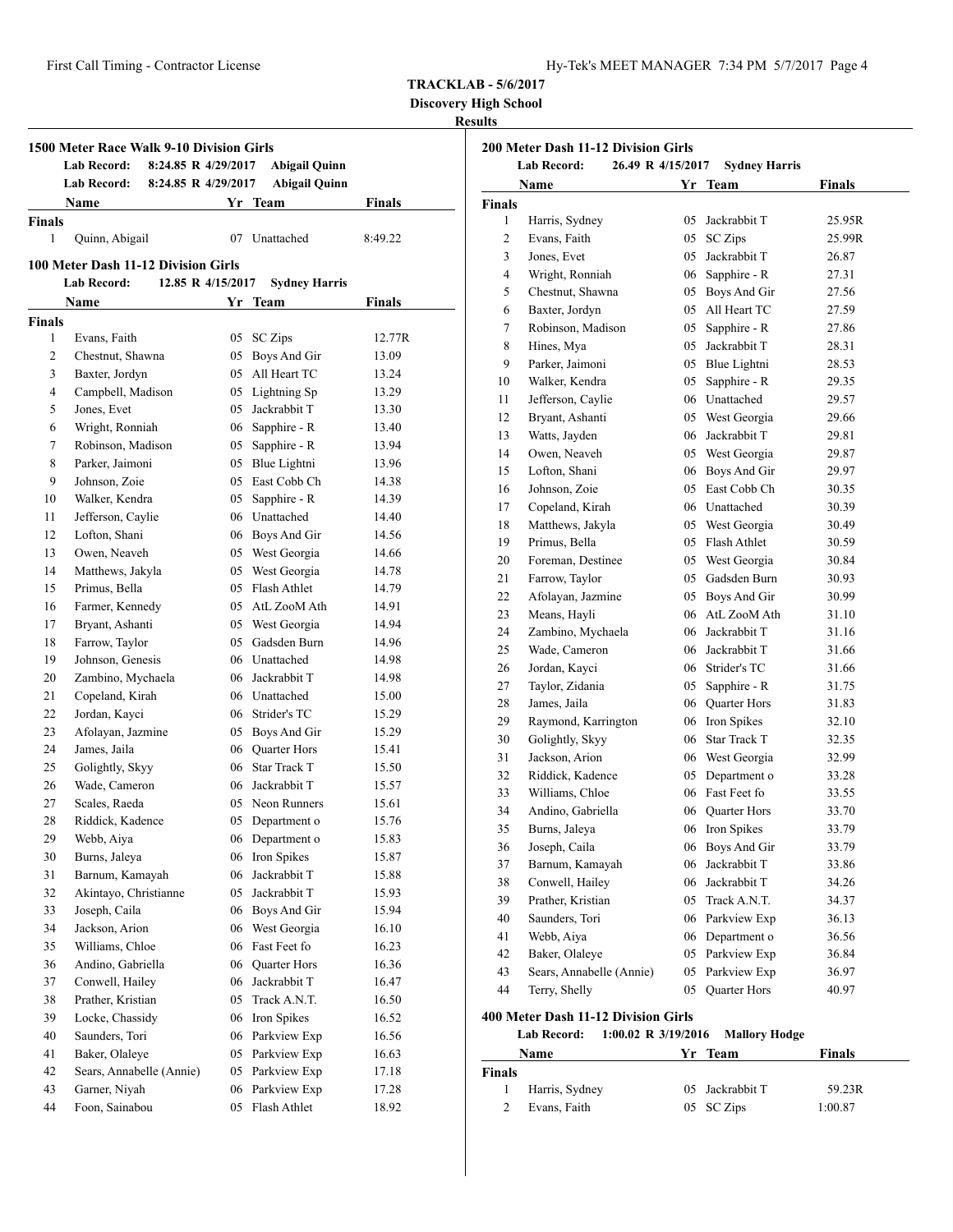**Discovery High School Resu** 

| Finals  (400 Meter Dash 11-12 Division Girls) |                                           |    |                      |               |  |
|-----------------------------------------------|-------------------------------------------|----|----------------------|---------------|--|
|                                               | <b>Name</b>                               |    | Yr Team              | <b>Finals</b> |  |
| 3                                             | Robinson, Madison                         | 05 | Sapphire - R         | 1:04.17       |  |
| $\overline{4}$                                | Campbell, Madison                         | 05 | Lightning Sp         | 1:05.26       |  |
| 5                                             | Sanford, Amaya                            | 05 | Sapphire - R         | 1:06.41       |  |
| 6                                             | Chestnut, Shawna                          | 05 | Boys And Gir         | 1:09.03       |  |
| 7                                             | Hatcher, Morgan                           |    | 06 Unattached        | 1:09.21       |  |
| 8                                             | Foreman, Destinee                         | 05 | West Georgia         | 1:09.78       |  |
| 9                                             | Copeland, Kirah                           | 06 | Unattached           | 1:09.80       |  |
| 10                                            | Hart, Amari                               | 06 | Jackrabbit T         | 1:09.91       |  |
| 11                                            | Price, Kyla                               | 06 | Gadsden Burn         | 1:09.93       |  |
| 12                                            | Watts, Jayden                             | 06 | Jackrabbit T         | 1:09.99       |  |
| 13                                            | Johnson, Genesis                          |    | 06 Unattached        | 1:10.10       |  |
| 14                                            | Parker, Jaimoni                           | 05 | Blue Lightni         | 1:10.19       |  |
| 15                                            | Robinson, Averi                           | 05 | AtL ZooM Ath         | 1:10.57       |  |
| 16                                            | Lofton, Shani                             | 06 | Boys And Gir         | 1:11.07       |  |
| 17                                            | Jordan, Kayci                             | 06 | Strider's TC         | 1:11.51       |  |
| 18                                            | Means, Hayli                              | 06 | AtL ZooM Ath         | 1:12.44       |  |
| 19                                            | Taylor, Zidania                           | 05 | Sapphire - R         | 1:12.97       |  |
| 20                                            | Afolayan, Jazmine                         | 05 | Boys And Gir         | 1:13.36       |  |
| 21                                            | Jennings, Morgan                          | 06 | Sapphire - R         | 1:13.77       |  |
| 22                                            | Golightly, Skyy                           | 06 | Star Track T         | 1:13.84       |  |
| 23                                            | James, Jaila                              | 06 | Quarter Hors         | 1:14.80       |  |
| 24                                            | Riddick, Kadence                          | 05 | Department o         | 1:15.68       |  |
| 25                                            | Ellington, Destiny                        | 05 | The Ron Clar         | 1:16.85       |  |
| 26                                            | Prather, Kristian                         | 05 | Track A.N.T.         | 1:17.06       |  |
| 27                                            | Williams, Chloe                           |    | 06 Fast Feet fo      | 1:18.52       |  |
| 28                                            | Andino, Gabriella                         |    | 06 Quarter Hors      | 1:19.48       |  |
| 29                                            | Joseph, Caila                             | 06 | Boys And Gir         | 1:21.25       |  |
| 30                                            | Bass, Cadence                             | 05 | Lyndon Acade         | 1:26.97       |  |
| 31                                            | Baker, Olaleye                            | 05 | Parkview Exp         | 1:28.48       |  |
| 32                                            | Sears, Annabelle (Annie)                  |    | 05 Parkview Exp      | 1:29.82       |  |
| 33                                            | Strakes, Kyra                             | 05 | Lyndon Acade         | 1:32.44       |  |
| 34                                            | Mayo, Anna                                | 06 | Lyndon Acade         | 1:37.54       |  |
| 35                                            | Terry, Shelly                             | 05 | Quarter Hors         | 1:37.57       |  |
|                                               | 800 Meter Run 11-12 Division Girls        |    |                      |               |  |
|                                               | <b>Lab Record:</b><br>2:28.81 R 4/29/2017 |    | <b>Kenyah Conner</b> |               |  |
|                                               | <b>Lab Record:</b><br>2:28.81 R 4/29/2017 |    | <b>Kenyah Conner</b> |               |  |
|                                               | Name                                      |    | Yr Team              | <b>Finals</b> |  |
| Finals                                        |                                           |    |                      |               |  |
| 1                                             | Augmon, Sydney                            |    | 05 Jackrabbit T      | 2:41.45       |  |
| $\overline{c}$                                | Campbell, Madison                         | 05 | Lightning Sp         | 2:41.46       |  |
| 3                                             | Lowe, Tyler                               |    | 06 Celerity Tra      | 2:45.24       |  |
| $\overline{4}$                                | Robinson, Averi                           | 05 | AtL ZooM Ath         | 2:45.40       |  |
| 5                                             | Dennard, Alitza                           | 05 | AtL ZooM Ath         | 2:46.44       |  |

 Reasons, Annabelle 05 Flash Athlet 2:46.62 Hart, Amari 06 Jackrabbit T 2:47.33 Sanford, Amaya 05 Sapphire - R 2:49.09 Hampton, Jasmine 05 Unattached 2:52.72 Price, Kyla 06 Gadsden Burn 2:53.44 Vevang, Veronica 05 Blue Lightni 2:58.76 Sandle, Trinity 05 Neon Runners 3:04.70 Ellington, Destiny 05 The Ron Clar 3:12.62 Means, Hayli 06 AtL ZooM Ath 3:16.04 Taylor, Zidania 05 Sapphire - R 3:17.50

| <b>lts</b>     |                                            |                   |                              |               |
|----------------|--------------------------------------------|-------------------|------------------------------|---------------|
| 16             | Edwards, Makaylah                          |                   | 06 Athletic Max              | 3:19.86       |
| 17             | Parker, Emma                               |                   | 05 North DeKalb              | 3:23.71       |
| 18             | Terry, Shelly                              |                   | 05 Quarter Hors              | 3:30.90       |
| 19             | Stancil, Alex                              |                   | 06 Jackrabbit T              | 3:32.95       |
| 20             | Baker, Olaleye                             |                   | 05 Parkview Exp              | 3:35.49       |
|                | 1500 Meter Run 11-12 Division Girls        |                   |                              |               |
|                | Lab Record:<br>5:12.75 R 3/25/2017<br>Name |                   | <b>Isis Grant</b><br>Yr Team | <b>Finals</b> |
| Finals         |                                            |                   |                              |               |
| 1              | Augmon, Sydney                             |                   | 05 Jackrabbit T              | 5:20.18       |
| 2              | Junig, Noelle                              |                   | 05 Tri J Jets                | 5:34.30       |
| 3              | Lowe, Tyler                                |                   | 06 Celerity Tra              | 5:36.43       |
| 4              | Reasons, Annabelle                         |                   | 05 Flash Athlet              | 5:38.31       |
| 5              | Dennard, Alitza                            |                   | 05 AtL ZooM Ath              | 6:00.48       |
| 6              | Vevang, Veronica                           |                   | 05 Blue Lightni              | 6:25.43       |
| $\tau$         | Sandle, Trinity                            |                   | 05 Neon Runners              | 6:27.30       |
| 8              | Haffner, Katie                             |                   | 06 Blue Lightni              | 6:35.05       |
| 9              | Edwards, Makaylah                          |                   | 06 Athletic Max              | 6:36.17       |
| 10             | Solis, Yoselin                             |                   | 05 Blue Devils               | 7:12.71       |
| 11             | Ramos, Emily                               |                   | 05 Blue Devils               | 7:19.06       |
| 12             | Yerbabuena, Katie                          |                   | 05 Blue Devils               | 7:28.50       |
| 13             | Cornejo, Brittany                          |                   | 05 Blue Devils               | 8:41.21       |
|                | 3000 Meter Run 11-12 Division Girls        |                   |                              |               |
|                | Lab Record: 11:18.77 R 4/15/2017           |                   | <b>Noelle Junig</b>          |               |
|                | Name                                       |                   | Yr Team                      | <b>Finals</b> |
| Finals         |                                            |                   |                              |               |
| 1              | Junig, Noelle                              |                   | 05 Tri J Jets                | 11:37.87      |
| $\mathbf{2}$   | Lowe, Tyler                                |                   | 06 Celerity Tra              | 11:38.47      |
| 3              | Vevang, Veronica                           |                   | 05 Blue Lightni              | 14:35.34      |
| 4              | Yerbabuena, Katie                          |                   | 05 Blue Devils               | 15:32.65      |
| 5              | Ramos, Emily                               |                   | 05 Blue Devils               | 15:37.74      |
|                | 80 Meter Hurdles 11-12 Division Girls      |                   |                              |               |
|                | Lab Record:                                | 13.57 R 4/15/2017 | <b>Olivia Powell</b>         |               |
|                | Name                                       |                   | Yr Team                      | Finals        |
| Finals         |                                            |                   |                              |               |
| 1              | Wright, Ronniah                            |                   | 06 Sapphire - R              | 14.38         |
| $\overline{c}$ | Hampton, Jasmine                           |                   | 05 Unattached                | 14.50         |
| $\mathfrak{Z}$ | Hines, Mya                                 | 05                | Jackrabbit T                 | 15.42         |
| $\overline{4}$ | Johnson, Genesis                           |                   | 06 Unattached                | 15.94         |
| 5              | Farmer, Kennedy                            |                   | 05 AtL ZooM Ath              | 16.26         |
| 6              | Jennings, Morgan                           |                   | 06 Sapphire - R              | 17.10         |
|                | 4x100 Meter Relay 11-12 Division Girls     |                   |                              |               |
|                | <b>Lab Record:</b>                         | 52.65 R 4/15/2017 | Drive Phase, Inc.            |               |
|                | A Chatham, A Barkley, B Olive, I Grant     |                   |                              |               |
|                | Team                                       |                   | <b>Relay</b>                 | <b>Finals</b> |
| Finals         |                                            |                   |                              |               |
| 1              |                                            |                   |                              |               |
|                | Sapphire - R                               |                   | А                            | 55.09         |
| $\sqrt{2}$     | West Georgia Jets                          |                   | А                            | 57.47         |
| 3              | Boys And Gir<br>Parkview Exp               |                   | А                            | 58.08         |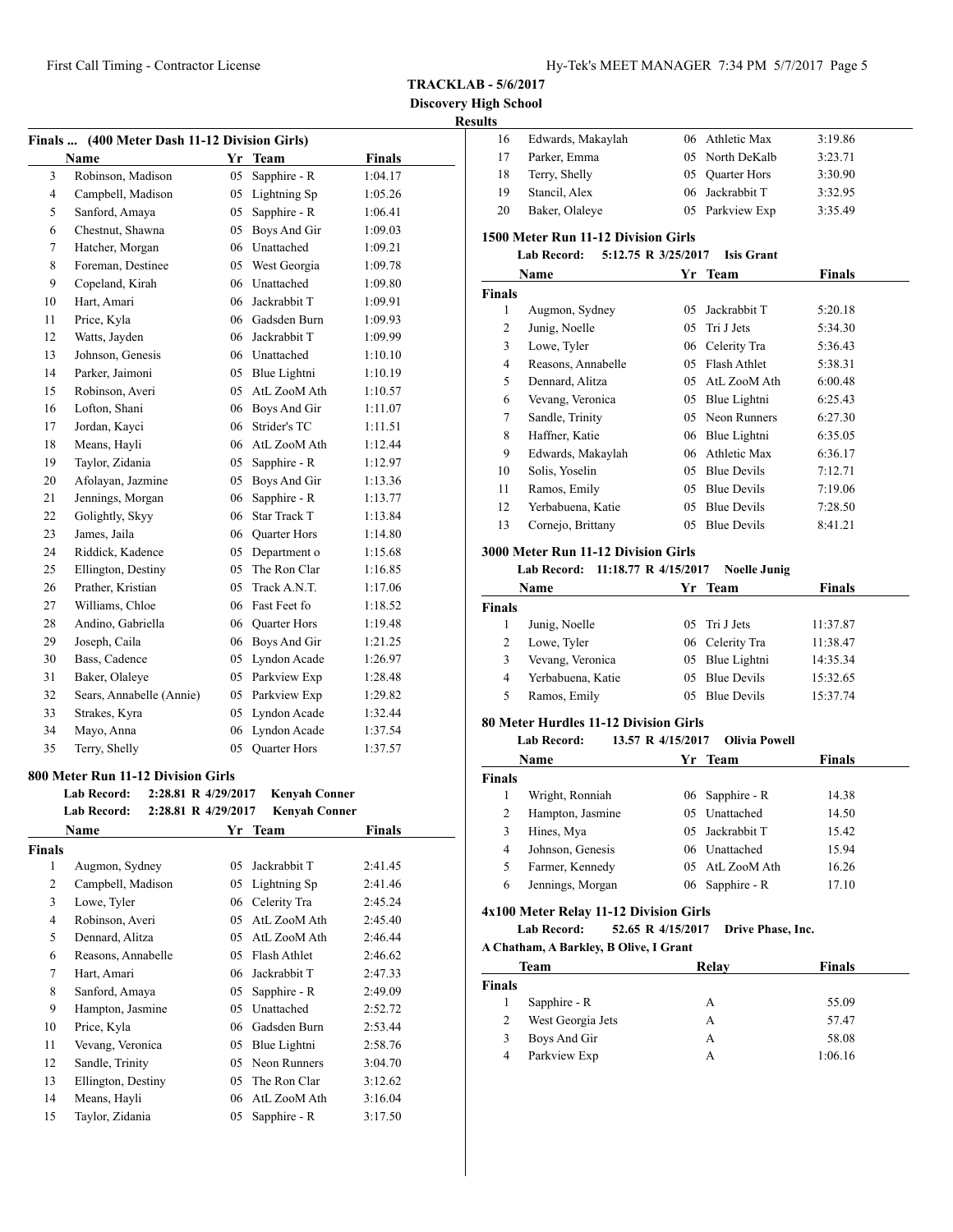| Hy-Tek's MEET MANAGER 7:34 PM 5/7/2017 Page 6 |  |  |  |
|-----------------------------------------------|--|--|--|
|-----------------------------------------------|--|--|--|

**Javelin Throw 300g 11-12 Division Girls**

**TRACKLAB - 5/6/2017**

**Discovery High School**

# **Results**

|               | 4x400 Meter Relay 11-12 Division Girls<br><b>Lab Record:</b><br>4:17.87 R 4/15/2017 |    | Drive Phase, Inc.              |                      |
|---------------|-------------------------------------------------------------------------------------|----|--------------------------------|----------------------|
|               | A Chatham, A Barkley, B Olive, I Grant                                              |    |                                |                      |
|               | Team                                                                                |    | Relay                          | Finals               |
| Finals        |                                                                                     |    |                                |                      |
| 1             | Jackrabbit Track Club                                                               |    | A                              | 4:59.07              |
|               | <b>High Jump 11-12 Division Girls</b>                                               |    |                                |                      |
|               | <b>Lab Record:</b><br>4-08 R 4/8/2017                                               |    | Morgan Campbell                |                      |
|               | Name                                                                                | Yr | Team                           | Finals               |
| <b>Finals</b> |                                                                                     |    |                                |                      |
| 1             | Hampton, Jasmine                                                                    |    | 05 Unattached                  | 4-06.00              |
|               | Long Jump 11-12 Division Girls                                                      |    |                                |                      |
|               | <b>Lab Record:</b><br>16-09 R 4/16/2016                                             |    | <b>Niakoe Burks</b>            |                      |
|               | Name                                                                                |    | Yr Team                        | Finals               |
| Finals        |                                                                                     |    |                                |                      |
| 1             | Chestnut, Shawna                                                                    | 05 | Boys And Gir                   | 14-11.00             |
| 2             | Harris, Sydney                                                                      | 05 | Jackrabbit T                   | 14-05.00             |
| 3             | Baxter, Jordyn                                                                      |    | 05 All Heart TC                | 14-02.00             |
| 4             | Hampton, Jasmine                                                                    |    | 05 Unattached                  | 13-05.00             |
| 5             | Hines, Mya                                                                          |    | 05 Jackrabbit T                | 12-07.50             |
| 6             | Farmer, Kennedy                                                                     |    | 05 AtL ZooM Ath                | 12-02.00             |
| 7             | Taylor, Zidania                                                                     |    | 05 Sapphire - R                | 12-00.00             |
| 8             | Riddick, Kadence                                                                    |    | 05 Department o                | 11-05.00             |
| 9             | Raymond, Karrington                                                                 |    | 06 Iron Spikes                 | 11-01.50             |
| 10            | Locke, Chassidy                                                                     |    | 06 Iron Spikes                 | 11-00.00             |
| 11            | Wade, Cameron                                                                       | 06 | Jackrabbit T                   | 10-11.00             |
| 12            | Saunders, Tori                                                                      |    | 06 Parkview Exp                | 8-02.00              |
|               | Shot Put 11-12 Division Girls                                                       |    |                                |                      |
|               | 35-01 R 3/18/2017<br>Lab Record:                                                    |    | <b>Kameryn Hannon</b>          |                      |
|               | Name                                                                                |    | Yr Team                        | Finals               |
| Finals        |                                                                                     |    |                                |                      |
| 1             | Hannon, Kameryn                                                                     |    | 05 Lightning Sp                | 34-03.00             |
| 2             | Hampton, Jasmine                                                                    |    | 05 Unattached                  | 29-01.00             |
| 3             | Johnson, Zoie                                                                       |    | 05 East Cobb Ch                | 27-10.00             |
| 4             | Akintayo, Christianne                                                               |    | 05 Jackrabbit T                | 26-00.00             |
| 5             | Brown, Morgan                                                                       |    | 05 Sapphire - R                | 24-01.00             |
| 6             | Ramos, Emily                                                                        |    | 05 Blue Devils                 | 20-00.00             |
| 7             | Saunders, Tori                                                                      |    | 06 Parkview Exp                | 17-02.50             |
| 8<br>8        | Bass, Cadence<br>Yerbabuena, Katie                                                  | 05 | Lyndon Acade<br>05 Blue Devils | 16-06.50<br>16-06.50 |
| 10            | Strakes, Kyra                                                                       | 05 | Lyndon Acade                   | 14-04.00             |
| 11            | Burns, Jaleya                                                                       | 06 | Iron Spikes                    | 14-00.50             |
| 12            | Cornejo, Brittany                                                                   | 05 | <b>Blue Devils</b>             | 12-05.00             |
| 13            | Mayo, Anna                                                                          | 06 | Lyndon Acade                   | 11-11.00             |
|               |                                                                                     |    |                                |                      |
|               | Discus Throw 1.0 kg 11-12 Division Girls                                            |    |                                |                      |
|               | 77-06 R 4/15/2017<br>Lab Record:                                                    |    | <b>Kameryn Hannon</b>          |                      |
|               | Name                                                                                |    | Yr Team                        | Finals               |
| Finals        |                                                                                     |    |                                |                      |
| 1             | Hannon, Kameryn                                                                     |    | 05 Lightning Sp                | 74-00                |
| 2<br>3        | Hampton, Jasmine                                                                    | 05 | 05 Unattached<br>Jackrabbit T  | 61-06                |
|               | Akintayo, Christianne                                                               |    |                                | $43 - 05$            |
|               |                                                                                     |    |                                |                      |

|               | 129-06 R 3/4/2017<br><b>Lab Record:</b>   |    | <b>Jasmine Hampton</b> |          |
|---------------|-------------------------------------------|----|------------------------|----------|
|               | Name                                      |    | Yr Team                | Finals   |
| <b>Finals</b> |                                           |    |                        |          |
| 1             | Hampton, Jasmine                          | 05 | Unattached             | 119-03   |
| 2             | Yerbabuena, Katie                         |    | 05 Blue Devils         | 42-08    |
| 3             | Barnum, Kamayah                           |    | 06 Jackrabbit T        | 38-02    |
| 4             | Bass, Cadence                             |    | 05 Lyndon Acade        | 37-09    |
| 5             | Mayo, Anna                                |    | 06 Lyndon Acade        | 36-02    |
| 6             | Ramos, Emily                              |    | 05 Blue Devils         | 34-08    |
| 7             | Cornejo, Brittany                         |    | 05 Blue Devils         | $33-10$  |
| 8             | Raymond, Karrington                       |    | 06 Iron Spikes         | 33-06    |
| 9             | Strakes, Kyra                             |    | 05 Lyndon Acade        | 32-05    |
| 10            | Conwell, Hailey                           |    | 06 Jackrabbit T        | 31-00    |
|               |                                           |    |                        |          |
|               | 1500 Meter Race Walk 11-12 Division Girls |    |                        |          |
|               | Lab Record:<br>9:36.59 R 4/9/2016         |    | Alana Payden           |          |
|               | Name                                      |    | Yr Team                | Finals   |
| <b>Finals</b> |                                           |    |                        |          |
| 1             | Haffner, Katie                            |    | 06 Blue Lightni        | 10:57.32 |
| 2             | Edwards, Makaylah                         | 06 | Athletic Max           | 11:23.06 |
|               | 100 Meter Dash 13-14 Division Girls       |    |                        |          |
|               | <b>Lab Record:</b><br>11.93 R 3/25/2017   |    | <b>Trinity Rossum</b>  |          |
|               | <b>Name</b>                               |    | Yr Team                | Finals   |
| <b>Finals</b> |                                           |    |                        |          |
| 1             | Rossum, Trinity                           | 03 | AtL ZooM Ath           | 12.28    |
| 2             | Fuller, Tamiia                            | 03 | Jackrabbit T           | 12.75    |
| 3             | Wilson, Nia                               | 04 | Jackrabbit T           | 12.81    |
| 4             | Tyler-Thompson, Rasunek                   | 04 | Sapphire - R           | 13.11    |
| 5             | Williams, Anisa                           | 03 | Unattached             | 13.22    |
| 6             | Earle, Sherena                            | 03 | Blue Lightni           | 13.27    |
| 7             | Harmon, Jasmine                           | 03 | Drive Phase,           | 13.46    |
| 8             | Chambers, Scout                           | 04 | Jackrabbit T           | 13.59    |
| 9             | Coleman, Zyia                             | 03 | Sapphire - R           | 13.60    |
| 10            | Chambers, Sky                             | 04 | Jackrabbit T           | 13.65    |
| 11            | Chase, Alayna                             | 03 | Sapphire - R           | 13.74    |
| 12            | Duck, Anai                                | 03 | AtL ZooM Ath           | 13.92    |
| 13            | Hicks, Tia                                |    | 04 Jackrabbit T        | 14.04    |
| 14            | Lofton, Brooke                            | 03 | Boys And Gir           | 14.08    |
| 15            | Woodard, ZeMyah                           |    | 03 Flash Athlet        | 14.13    |
| 16            | Coleman, Danielle                         | 04 | Strider's TC           | 14.34    |
| 17            | Pettigrew, Sydney                         | 04 | The Ron Clar           | 14.36    |
| 18            | Huff, Iviana                              | 04 | Gadsden Burn           | 14.39    |
| 19            | Jordan, Kayla                             | 04 | Strider's TC           | 14.46    |
| 20            | Morgan, Kayla                             | 04 | Strider's TC           | 14.48    |
| 21            | Pobee, Charlene                           | 03 | Strider's TC           | 14.48    |
| 22            | Franklin, Lyric                           | 03 | AtL ZooM Ath           | 14.58    |
| 23            | Peters, Judaea                            | 03 | Unattached             | 14.63    |
| 24            | Cochran, Jayla                            | 03 | Parkview Exp           | 14.63    |
| 25            | McGinty, Micah                            | 04 | West Georgia           | 14.66    |
| 26            | Tune, Jayden                              | 03 | AtL ZooM Ath           | 14.72    |
| 27            | Carr, Jani                                | 03 | Parkview Exp           | 14.73    |
| 28            | Day, Chloe                                | 04 | Parkview Exp           | 14.98    |
|               |                                           |    |                        |          |

Hale, Ar'Taysha 04 Gadsden Burn 15.09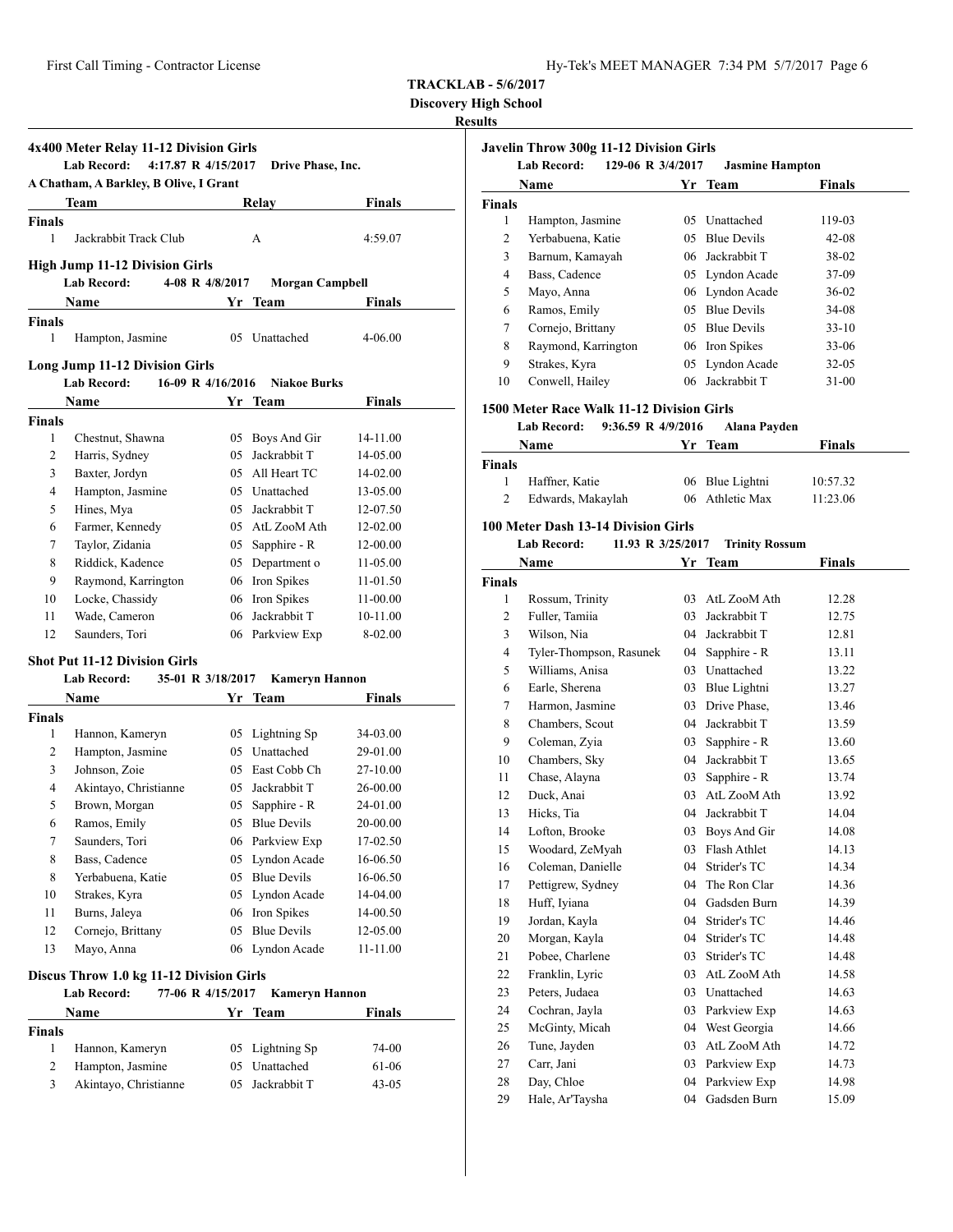**Discovery High School**

# **Results**

| Finals  (100 Meter Dash 13-14 Division Girls) |                                            |                   |                       |        |  |
|-----------------------------------------------|--------------------------------------------|-------------------|-----------------------|--------|--|
|                                               | Name                                       |                   | Yr Team               | Finals |  |
| 30                                            | Mostella, Eunique                          | 03                | Gadsden Burn          | 15.13  |  |
| 31                                            | Brown, Zoe                                 |                   | 04 Parkview Exp       | 15.63  |  |
| 32                                            | Gima, Kaci                                 |                   | 04 Strider's TC       | 15.64  |  |
| 33                                            | Price, Jadien                              |                   | 04 Gadsden Burn       | 15.66  |  |
| 34                                            | Terna, Vernista                            |                   | 04 Parkview Exp       | 15.78  |  |
| 35                                            | Garner, Saxon                              |                   | 04 Parkview Exp       | 15.96  |  |
| 36                                            | Smith, Brittany                            |                   | 04 Jackrabbit T       | 16.01  |  |
| 37                                            | Anderson, Greer                            |                   | 03 East Cobb Ch       | 16.11  |  |
| 38                                            | Scott, Trinity                             |                   | 04 Jackrabbit T       | 16.23  |  |
| 39                                            | Schultz, Olivia                            |                   | 03 Parkview Exp       | 16.31  |  |
| 40                                            | Phan, Isabelle                             | 04                | Strider's TC          | 16.49  |  |
|                                               |                                            |                   |                       |        |  |
|                                               | <b>200 Meter Dash 13-14 Division Girls</b> |                   |                       |        |  |
|                                               | <b>Lab Record:</b>                         | 25.18 R 3/25/2017 | <b>Trinity Rossum</b> |        |  |
|                                               | Name                                       |                   | Yr Team               | Finals |  |
| <b>Finals</b>                                 |                                            |                   |                       |        |  |
| 1                                             | Rossum, Trinity                            |                   | 03 AtL ZooM Ath       | 25.13R |  |
| 2                                             | Earle, Sherena                             |                   | 03 Blue Lightni       | 27.03  |  |
| 3                                             | Wilson, Nia                                |                   | 04 Jackrabbit T       | 27.03  |  |
| 4                                             | Williams, Anisa                            |                   | 03 Unattached         | 27.79  |  |
| 5                                             | Duck, Anai                                 |                   | 03 AtL ZooM Ath       | 27.89  |  |
| 6                                             | Pouncey, Robin                             |                   | 04 Jackrabbit T       | 28.10  |  |
| 7                                             | Coleman, Zyia                              | 03                | Sapphire - R          | 28.36  |  |
| 8                                             | Chambers, Scout                            |                   | 04 Jackrabbit T       | 28.71  |  |
| 9                                             | Huff, Iyiana                               |                   | 04 Gadsden Burn       | 28.76  |  |
| 10                                            | Hicks, Tia                                 |                   | 04 Jackrabbit T       | 28.87  |  |
| 11                                            | Omgba, Milele                              |                   | 04 East Cobb Ch       | 28.89  |  |
| 12                                            | Noel, Yvohna                               |                   | 04 East Cobb Ch       | 28.96  |  |
| 13                                            | Morgan, Kayla                              |                   | 04 Strider's TC       | 29.04  |  |
| 14                                            | Stancil, Taylor                            |                   | 04 Jackrabbit T       | 29.06  |  |
| 15                                            | Lofton, Brooke                             |                   | 03 Boys And Gir       | 29.11  |  |
| 16                                            | Chase, Alayna                              | 03                | Sapphire - R          | 29.14  |  |
| 17                                            | Cochran, Jayla                             |                   | 03 Parkview Exp       | 29.21  |  |
| 18                                            | Price, Jadien                              |                   | 04 Gadsden Burn       | 29.39  |  |
| 19                                            | Pobee, Charlene                            | 03                | Strider's TC          | 29.64  |  |
| 20                                            | Jordan, Kayla                              | 04                | Strider's TC          | 29.78  |  |
| 21                                            | Pettigrew, Sydney                          |                   | 04 The Ron Clar       | 29.81  |  |
| 22                                            | Coleman, Danielle                          | 04                | Strider's TC          | 30.12  |  |
| 23                                            | McGinty, Micah                             | 04                | West Georgia          | 30.53  |  |
| 24                                            | Lawson, A'Kaylee                           | 03                | AtL ZooM Ath          | 31.13  |  |
| 25                                            | Mostella, Eunique                          | 03                | Gadsden Burn          | 31.29  |  |
| 26                                            | Brown, Mya                                 |                   | 04 Fast Feet fo       | 31.30  |  |
| 27                                            | Woodard, ZeMyah                            | 03                | Flash Athlet          | 31.39  |  |
| 28                                            | Gima, Kaci                                 | 04                | Strider's TC          | 32.12  |  |
| 29                                            | Hale, Ar'Taysha                            |                   | 04 Gadsden Burn       | 32.32  |  |
| 30                                            | Shelton, Jaime                             | 04                | Jackrabbit T          | 32.37  |  |
| 31                                            | Scott, Trinity                             | 04                | Jackrabbit T          | 32.55  |  |
| 32                                            | Brown, Zoe                                 |                   | 04 Parkview Exp       | 32.74  |  |
| 33                                            | Clagon, Titianna                           | 04                | Unattached            | 33.02  |  |
| 34                                            | Garner, Saxon                              | 04                | Parkview Exp          | 33.22  |  |
| 35                                            | Moore, Mykayla                             | 04                | West Georgia          | 33.24  |  |
| 36                                            | Smith, Brittany                            | 04                | Jackrabbit T          | 33.85  |  |
| 37                                            | Anderson, Greer                            | 03                | East Cobb Ch          | 34.13  |  |
| 38                                            | Jones, Kaylinne                            | 04                | Flash Athlet          | 36.04  |  |
|                                               |                                            |                   |                       |        |  |

| unts<br>39                                                       | Phan, Isabelle                      | 04 | Strider's TC    | 36.05         |  |  |  |
|------------------------------------------------------------------|-------------------------------------|----|-----------------|---------------|--|--|--|
|                                                                  | 400 Meter Dash 13-14 Division Girls |    |                 |               |  |  |  |
| <b>Lab Record:</b><br>56.45 R 3/25/2017<br><b>Mekenze Kelley</b> |                                     |    |                 |               |  |  |  |
|                                                                  | Name                                | Yr | <b>Team</b>     | <b>Finals</b> |  |  |  |
| <b>Finals</b>                                                    |                                     |    |                 |               |  |  |  |
| 1                                                                | Fuller, Tamiia                      | 03 | Jackrabbit T    | 59.38         |  |  |  |
| $\overline{c}$                                                   | Simon, Shani                        | 03 | Sapphire - R    | 1:01.14       |  |  |  |
| 3                                                                | Earle, Sherena                      | 03 | Blue Lightni    | 1:01.55       |  |  |  |
| $\overline{4}$                                                   | Chambers, Sky                       |    | 04 Jackrabbit T | 1:03.00       |  |  |  |
| 5                                                                | Harmon, Jasmine                     |    | 03 Drive Phase, | 1:03.84       |  |  |  |
| 6                                                                | Grant, Tyra                         | 03 | Jackrabbit T    | 1:04.17       |  |  |  |
| 7                                                                | Pouncey, Robin                      | 04 | Jackrabbit T    | 1:04.31       |  |  |  |
| 8                                                                | McBride, Allyria                    |    | 04 East Cobb Ch | 1:05.35       |  |  |  |
| 9                                                                | Chase, Alayna                       | 03 | Sapphire - R    | 1:06.51       |  |  |  |
| 10                                                               | Noel, Yvohna                        |    | 04 East Cobb Ch | 1:06.78       |  |  |  |
| 11                                                               | Bostic, Jazmin                      |    | 04 Jackrabbit T | 1:08.14       |  |  |  |
| 12                                                               | Chambers, Scout                     |    | 04 Jackrabbit T | 1:08.56       |  |  |  |
| 13                                                               | Lawson, A'Kaylee                    |    | 03 AtL ZooM Ath | 1:08.67       |  |  |  |
| 14                                                               | Morgan, Kayla                       | 04 | Strider's TC    | 1:09.03       |  |  |  |
| 15                                                               | Stancil, Taylor                     | 04 | Jackrabbit T    | 1:09.61       |  |  |  |
| 16                                                               | Hayes, Jasmine                      |    | 03 Jackrabbit T | 1:10.21       |  |  |  |
| 17                                                               | Lofton, Brooke                      | 03 | Boys And Gir    | 1:10.58       |  |  |  |
| 18                                                               | Carter, Jordyn                      | 03 | Georgia Elit    | 1:11.12       |  |  |  |
| 19                                                               | McGinty, Micah                      |    | 04 West Georgia | 1:13.98       |  |  |  |
| 20                                                               | Brown, Mya                          |    | 04 Fast Feet fo | 1:16.27       |  |  |  |
| 21                                                               | Hylton, Veajah                      | 04 | Lightning Sp    | 1:16.52       |  |  |  |
| 22                                                               | Smith, Brittany                     | 04 | Jackrabbit T    | 1:17.85       |  |  |  |
| 23                                                               | Scott, Trinity                      |    | 04 Jackrabbit T | 1:20.67       |  |  |  |
| 24                                                               | Daniel, Abby                        |    | 04 Ptc Flash    | 1:22.50       |  |  |  |
| 25                                                               | Moore, Mykayla                      | 04 | West Georgia    | 1:23.08       |  |  |  |
| 26                                                               | Phan, Isabelle                      | 04 | Strider's TC    | 1:34.91       |  |  |  |
|                                                                  | 1.171                               |    |                 |               |  |  |  |

# **800 Meter Run 13-14 Division Girls**

#### **Lab Record: 2:21.91 R 3/26/2016 Nyah Hernandez**

|        | Name               | Yr | <b>Team</b>  | <b>Finals</b> |
|--------|--------------------|----|--------------|---------------|
| Finals |                    |    |              |               |
| 1      | Simon, Shani       | 03 | Sapphire - R | 2:32.51       |
| 2      | Grant, Tyra        | 03 | Jackrabbit T | 2:33.16       |
| 3      | Grier, Raquel      | 04 | Jackrabbit T | 2:36.47       |
| 4      | Evans, Rylee       | 04 | Unattached   | 2:37.32       |
| 5      | Woollery, Jennifer | 04 | Lightning Sp | 2:39.37       |
| 6      | Simmons, Taylor    | 03 | Lightning Sp | 2:43.89       |
| 7      | Chambers, Sky      | 04 | Jackrabbit T | 2:44.73       |
| 8      | Smith, Ashaih      | 03 | AtL ZooM Ath | 2:45.91       |
| 9      | Richardson, Ashley | 03 | AtL ZooM Ath | 2:46.27       |
| 10     | Pouncey, Robin     | 04 | Jackrabbit T | 2:47.56       |
| 11     | Keys, Jordan       | 04 | Adrenaline R | 2:48.88       |
| 12     | Bowles, Marlee     | 04 | Unattached   | 2:50.73       |
| 13     | Orta, Eliana       | 03 | Jackrabbit T | 2:55.42       |
| 14     | Lawson, A'Kaylee   | 03 | AtL ZooM Ath | 2:55.64       |
| 15     | Bostic, Jazmin     | 04 | Jackrabbit T | 2:56.95       |
| 16     | Hayes, Jasmine     | 03 | Jackrabbit T | 2:58.31       |
| 17     | Erawoc, Gabrielle  | 04 | The Ron Clar | 3:23.12       |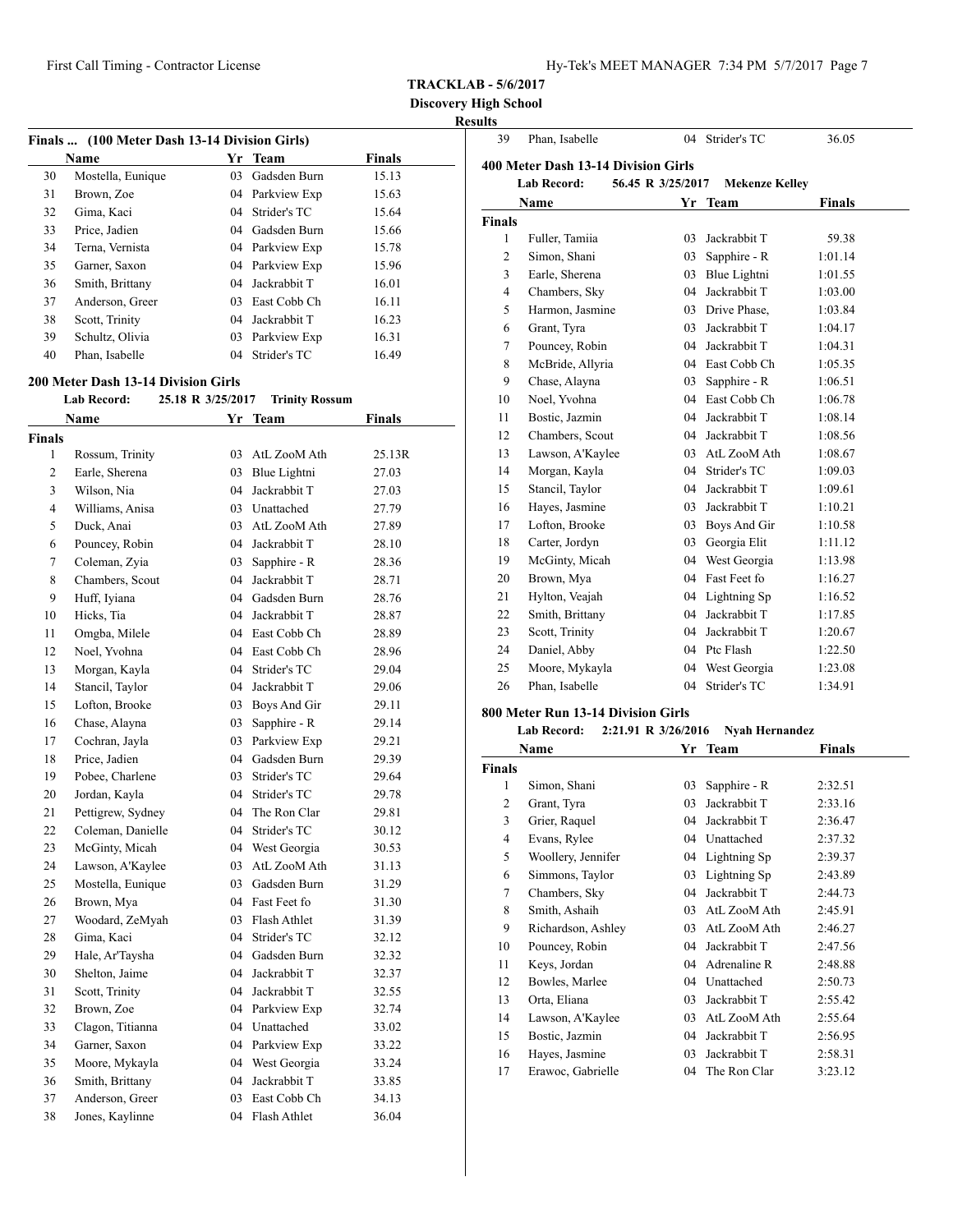**1500 Meter Run 13-14 Division Girls**

#### **TRACKLAB - 5/6/2017**

# **Discovery High School**

# **Results**

| Marshall, Trinity | 04 Jackrabbit T | 32.32 |
|-------------------|-----------------|-------|
| 4 Brown, Mya      | 04 Fast Feet fo | 40.02 |
| Terna, Vernista   | 04 Parkview Exp | 41.31 |

# **4x100 Meter Relay 13-14 Division Girls**

# **Lab Record: 49.43 R 3/5/2016 Star Track TC**

#### **J Wilson, K Tolbert, R Jackson, T Flagler**

| Team                            |                                           |                 | Relay                  | <b>Finals</b> |  |
|---------------------------------|-------------------------------------------|-----------------|------------------------|---------------|--|
| <b>Finals</b>                   |                                           |                 |                        |               |  |
| 1                               | Sapphire - R                              |                 | А                      | 52.38         |  |
| 2                               | Strider's TC                              |                 | А                      | 57.49         |  |
| 3                               | Parkview Exp                              |                 | А                      | 58.55         |  |
| 4                               | Gadsden Burners                           |                 | А                      | 1:00.58       |  |
| 5                               | <b>Blue Devils Running</b>                |                 | A                      | 1:01.13       |  |
| 6                               | Parkview Exp                              |                 | B                      | 1:01.54       |  |
| <b>Blue Devils Running</b><br>7 |                                           |                 | B                      | 1:03.99       |  |
|                                 | 4x400 Meter Relay 13-14 Division Girls    |                 |                        |               |  |
|                                 | <b>Lab Record:</b><br>4:14.30 R 4/11/2015 |                 | <b>Star Track TC</b>   |               |  |
|                                 | H Cooper, J Wilson, K Tolbert, T Brown    |                 |                        |               |  |
|                                 | Team                                      |                 | Relay                  | <b>Finals</b> |  |
| Finals                          |                                           |                 |                        |               |  |
| 1                               | Jackrabbit Track Club                     |                 | A                      | 4:42.03       |  |
|                                 | <b>High Jump 13-14 Division Girls</b>     |                 |                        |               |  |
|                                 | Lab Record:                               | 5-03 R 5/7/2016 | <b>Camille Trotman</b> |               |  |
|                                 | Name                                      |                 | Yr Team                | Finals        |  |
| Finals                          |                                           |                 |                        |               |  |
| 1                               | Marshall, Trinity                         | 04              | Jackrabbit T           | 4-08.00       |  |
| 2                               | McBride, Allyria                          |                 | 04 East Cobb Ch        | 4-06.00       |  |
| 3                               | Hicks, Tia                                | 04              | Jackrabbit T           | 4-04.00       |  |
| 4                               | Delcid, Jalin                             |                 | 04 Blue Devils         | 4-02.00       |  |
| 5                               | Martinez, Jade                            |                 | 03 Blue Devils         | J4-02.00      |  |
| 6                               | Jones, Jordyn                             |                 | 03 Lightning Sp        | J4-02.00      |  |
| 7                               | Hernandez, Erika                          |                 | 03 Blue Devils         | $3-10.00$     |  |
| 8                               | Williams, Anisa                           | 03              | Unattached             | $J3-10.00$    |  |
| 9                               | Olivos, Bridgette                         |                 | 03 Blue Devils         | $3 - 06.00$   |  |
|                                 | <b>Long Jump 13-14 Division Girls</b>     |                 |                        |               |  |
|                                 | 16-05 R 3/18/2017<br><b>Lab Record:</b>   |                 | <b>Jayla Brown</b>     |               |  |
|                                 | Name                                      |                 | Yr Team                | Finals        |  |
| Finals                          |                                           |                 |                        |               |  |
| 1                               | Fuller, Tamiia                            | 03              | Jackrabbit T           | 16-02.50      |  |
| 2                               | Smith, Ashaih                             | 03              | AtL ZooM Ath           | 15-07.00      |  |
| 3                               | Wilson, Nia                               | 04              | Jackrabbit T           | 15-03.00      |  |
| 4                               | Richardson, Ashley                        |                 | 03 AtL ZooM Ath        | 13-08.50      |  |
| 5                               | Delcid, Jalin                             |                 | 04 Blue Devils         | 12-05.00      |  |
| 6                               | Pettigrew, Sydney                         |                 | 04 The Ron Clar        | 12-03.00      |  |
| 7                               | Woodard, ZeMyah                           | 03              | Flash Athlet           | 12-01.50      |  |
| 8                               | Schultz, Olivia                           | 03              | Parkview Exp           | 11-09.00      |  |
| 9                               | Shelton, Jaime                            | 04              | Jackrabbit T           | 11-05.00      |  |
| 10                              | Hernandez, Erika                          | 03              | <b>Blue Devils</b>     | 11-02.50      |  |
| 11                              | Clagon, Titianna                          | 04              | Unattached             | 11-00.00      |  |
| 12                              | Ramos, Liliana                            | 03              | <b>Blue Devils</b>     | 10-11.00      |  |
| 13                              | Justice, Olivia                           | 04              | The Ron Clar           | 10-07.00      |  |
| 14                              | Martinez, Dana                            |                 | 03 Blue Devils         | 10-06.50      |  |

|                | Lab Record:        | 4:47.89 R 3/26/2016 | <b>Nyah Hernandez</b> |         |
|----------------|--------------------|---------------------|-----------------------|---------|
|                | <b>Name</b>        |                     | Yr Team               | Finals  |
| <b>Finals</b>  |                    |                     |                       |         |
| 1              | Evans, Rylee       | 04                  | Unattached            | 5:11.28 |
| $\overline{2}$ | Woollery, Jennifer | 04                  | Lightning Sp          | 5:28.59 |
| 3              | Simmons, Taylor    | 03                  | Lightning Sp          | 5:35.42 |
| 4              | Bowles, Marlee     | 04                  | Unattached            | 5:37.40 |
| 5              | Yerbabuena, Ana    | 03                  | <b>Blue Devils</b>    | 5:45.01 |
| 6              | Delcid, Jalin      | 04                  | <b>Blue Devils</b>    | 5:46.17 |
| 7              | Price, Jennifer    | 04                  | <b>Blue Devils</b>    | 5:57.41 |
| 8              | Orta, Eliana       | 03                  | Jackrabbit T          | 5:59.49 |
| 9              | Daniel, Abby       | 04                  | Ptc Flash             | 6:07.14 |
| 10             | Martinez, Dana     | 03                  | <b>Blue Devils</b>    | 6:07.78 |
| 11             | Martinez, Jade     | 03                  | <b>Blue Devils</b>    | 6:08.74 |
| 12             | Keys, Jordan       | 04                  | Adrenaline R          | 6:11.56 |
| 13             | Bucio, Jacque      | 03                  | <b>Blue Devils</b>    | 6:25.81 |
| 14             | Hayes, Jasmine     | 03                  | Jackrabbit T          | 6:42.80 |
| 15             | Solis, Yosverani   | 03                  | <b>Blue Devils</b>    | 6:56.79 |
| 16             | Hernandez, Erika   | 03                  | <b>Blue Devils</b>    | 7:08.65 |
| 17             | Ramos, Liliana     | 03                  | <b>Blue Devils</b>    | 7:10.04 |
| 18             | Olivos, Bridgette  | 03                  | <b>Blue Devils</b>    | 7:15.04 |
| 19             | Otero, Brenda      | 04                  | <b>Blue Devils</b>    | 7:31.61 |

#### **3000 Meter Run 13-14 Division Girls**

#### **Lab Record: 11:13.21 R 4/15/2017 Jennifer Woollery**

|        | Name               | Yr Team         | <b>Finals</b> |  |
|--------|--------------------|-----------------|---------------|--|
| Finals |                    |                 |               |  |
|        | Woollery, Jennifer | 04 Lightning Sp | 11:34.31      |  |
|        | Yerbabuena, Ana    | 03 Blue Devils  | 12:21.44      |  |
| 3      | Camden, Iris       | 03 Parkview Exp | 14:54.58      |  |

#### **100 Meter Hurdles 13-14 Division Girls**

|               | <b>Lab Record:</b><br>15.44 R 4/15/2017       |    | <b>Rasunek Tyler-Thompson</b> |        |
|---------------|-----------------------------------------------|----|-------------------------------|--------|
|               | Name                                          |    | Yr Team                       | Finals |
| <b>Finals</b> |                                               |    |                               |        |
| 1             | Tyler-Thompson, Rasunek                       | 04 | Sapphire - R                  | 15.48  |
| 2             | Harmon, Jasmine                               | 03 | Drive Phase,                  | 15.77  |
| 3             | Smith, Ashaih                                 | 03 | AtL ZooM Ath                  | 17.34  |
| 4             | Marshall, Trinity                             | 04 | Jackrabbit T                  | 17.39  |
| 5             | Richardson, Ashley                            | 03 | AtL ZooM Ath                  | 19.30  |
| 6             | Cochran, Jayla                                | 03 | Parkview Exp                  | 20.43  |
| 7             | Hernandez, Erika                              | 03 | <b>Blue Devils</b>            | 20.44  |
| 8             | Terna, Vernista                               | 04 | Parkview Exp                  | 20.51  |
| 9             | Price, Jennifer                               | 04 | <b>Blue Devils</b>            | 22.35  |
| 10            | Hylton, Veajah                                | 04 | Lightning Sp                  | 22.68  |
| 11            | Brown, Zoe                                    | 04 | Parkview Exp                  | 22.90  |
| 12            | Carr, Jani                                    | 03 | Parkview Exp                  | 27.47  |
|               | <b>200 Meter Hurdles 13-14 Division Girls</b> |    |                               |        |
|               | <b>Lab Record:</b><br>29.75 R 4/9/2016        |    | <b>Kimberly Harris</b>        |        |
|               | Name                                          | Yr | <b>Team</b>                   | Finals |
| Finals        |                                               |    |                               |        |

 Harmon, Jasmine 03 Drive Phase, 29.47R Lofton, Brooke 03 Boys And Gir 31.62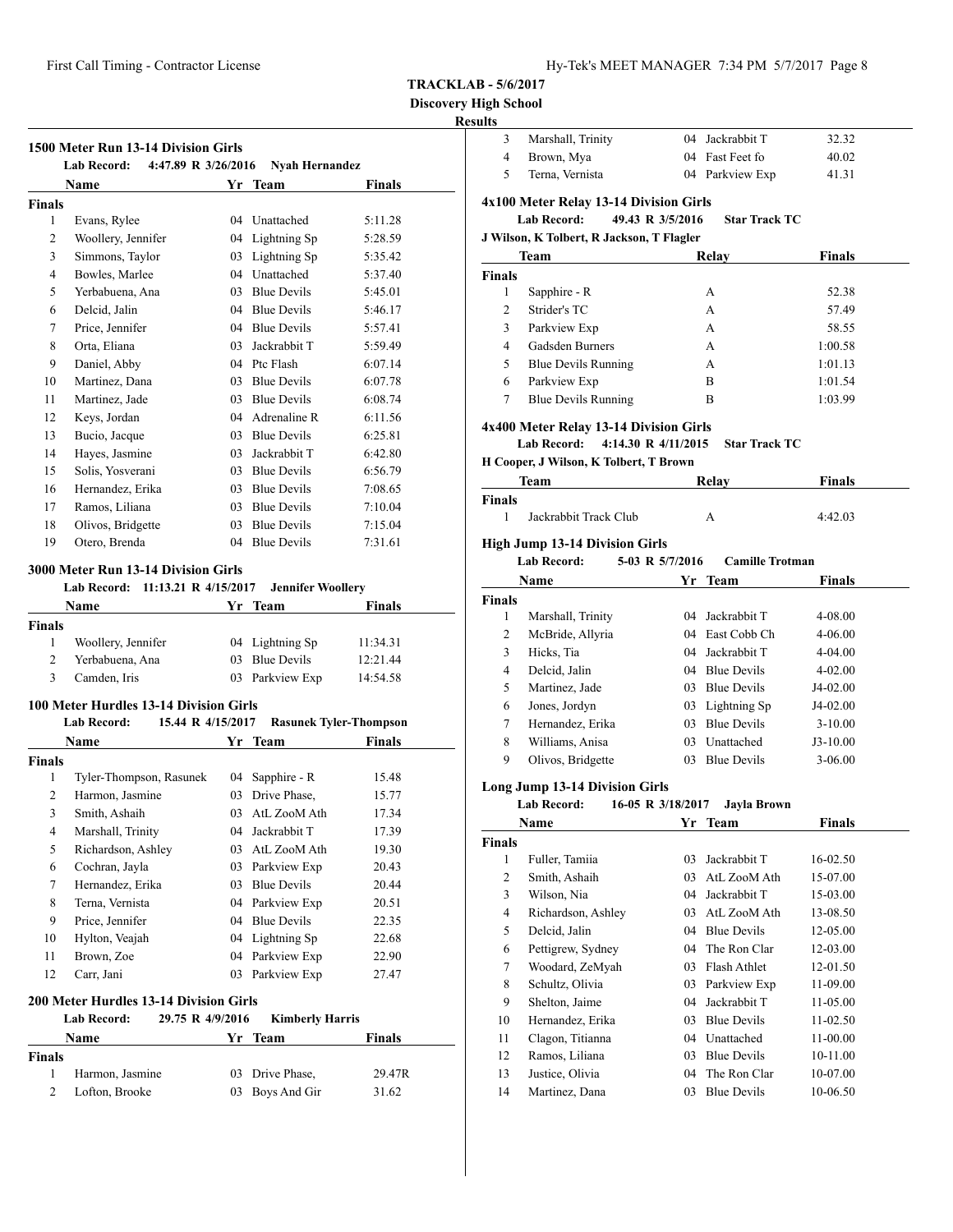**TRACKLAB - 5/6/2017**

**Discovery High School**

**Results**

|                                   | Finals  (Long Jump 13-14 Division Girls) |                    |                                    |                |
|-----------------------------------|------------------------------------------|--------------------|------------------------------------|----------------|
|                                   | Name                                     |                    | Yr Team                            | <b>Finals</b>  |
| 15                                | Garner, Saxon                            |                    | 04 Parkview Exp<br>04 Blue Devils  | 10-06.00       |
| 16                                | Price, Jennifer                          |                    |                                    | 10-05.50       |
| 17                                | Solis, Yosverani                         |                    | 03 Blue Devils                     | 10-05.00       |
| 18                                | Bucio, Jacque                            |                    | 03 Blue Devils                     | 10-00.00       |
|                                   | <b>Shot Put 13-14 Division Girls</b>     |                    |                                    |                |
|                                   | Lab Record:                              | 37-05 R 3/25/2017  | <b>Kayce Dorsey</b>                |                |
|                                   | Name                                     |                    | Yr Team                            | Finals         |
| <b>Finals</b>                     |                                          |                    |                                    |                |
| 1                                 | Dorsey, Kayce                            |                    | 03 AtL ZooM Ath                    | 35-06.00       |
| 2                                 | Smith, Ashaih                            |                    | 03 AtL ZooM Ath                    | 30-08.00       |
| 3                                 | Richardson, Ashley                       |                    | 03 AtL ZooM Ath                    | 30-05.50       |
| 4                                 | Marshall, Trinity                        |                    | 04 Jackrabbit T                    | 27-11.50       |
| 5                                 | Franklin, Lyric                          |                    | 03 AtL ZooM Ath                    | 27-03.00       |
| 6                                 | Shelton, Jaime                           |                    | 04 Jackrabbit T                    | 25-05.50       |
| 7                                 | Jones, Jordyn                            |                    | 03 Lightning Sp                    | 25-00.50       |
| 8                                 | Ramos, Liliana                           |                    | 03 Blue Devils                     | 23-06.00       |
| 9                                 | Tune, Jayden                             |                    | 03 AtL ZooM Ath                    | 23-00.00       |
| 10                                | Otero, Brenda                            |                    | 04 Blue Devils                     | 20-07.00       |
| 11                                | Cochran, Jayla                           |                    | 03 Parkview Exp                    | 20-06.00       |
| 12                                | Justice, Olivia                          |                    | 04 The Ron Clar                    | 19-09.00       |
| 13                                | Garner, Saxon                            |                    | 04 Parkview Exp                    | 18-09.50       |
| 14                                | Clagon, Titianna                         |                    | 04 Unattached                      | 18-08.50       |
| 15                                | Smart, Sy-Ann                            |                    | 03 Parkview Exp                    | 17-00.50       |
|                                   |                                          |                    |                                    |                |
|                                   | Discus Throw 1.0 kg 13-14 Division Girls |                    |                                    |                |
|                                   | <b>Lab Record:</b>                       | 103-02 R 3/28/2015 | <b>Janae Profit</b>                |                |
|                                   | Name                                     |                    | Yr Team                            | <b>Finals</b>  |
|                                   |                                          |                    |                                    |                |
|                                   |                                          |                    |                                    |                |
| 1                                 | Franklin, Lyric                          |                    | 03 AtL ZooM Ath                    | 58-06          |
| 2                                 | Jones, Jordyn                            |                    | 03 Lightning Sp                    | 49-10          |
| 3                                 | Justice, Olivia                          |                    | 04 The Ron Clar                    | 46-02          |
| $\overline{4}$                    | Tune, Jayden                             |                    | 03 AtL ZooM Ath                    | $45-02$        |
|                                   | Javelin Throw 600g 13-14 Division Girls  |                    |                                    |                |
|                                   | Lab Record: 65-08.50 R 4/16/2016         |                    | <b>Kayce Dorsey</b>                |                |
|                                   | Name                                     |                    | Yr Team                            | Finals         |
|                                   |                                          |                    |                                    |                |
| 1                                 | Dorsey, Kayce                            | 03                 | AtL ZooM Ath                       | 65-11R         |
| 2                                 | Shelton, Jaime                           | 04                 | Jackrabbit T                       | 60-09          |
| 3                                 | Richardson, Ashley                       | 03                 | AtL ZooM Ath                       | 58-08          |
| 4                                 | Hicks, Tia                               |                    | 04 Jackrabbit T                    | 58-00          |
| 5                                 | Otero, Brenda                            |                    | 04 Blue Devils                     | 49-04          |
|                                   |                                          |                    |                                    |                |
| 6                                 | Hernandez, Erika                         |                    | 03 Blue Devils                     | $45-10$        |
| 7                                 | Tune, Jayden                             | 03                 | AtL ZooM Ath                       | 44-08          |
| 8                                 | Franklin, Lyric                          | 03                 | AtL ZooM Ath                       | 42-11          |
| 9                                 | Yerbabuena, Ana                          | 03                 | <b>Blue Devils</b>                 | 34-01          |
|                                   | 100 Meter Dash 15-16 Division Girls      |                    |                                    |                |
|                                   | Lab Record:                              | 12.05 R 3/25/2017  | <b>Trinity Price</b>               |                |
|                                   | Name                                     |                    | Yr Team                            | <b>Finals</b>  |
| <b>Finals</b><br>Finals<br>Finals |                                          |                    |                                    |                |
| 1<br>2                            | Price, Trinity<br>Baxter, Jadaja         |                    | 02 AtL ZooM Ath<br>02 All Heart TC | 12.55<br>12.81 |

| s  |                   |    |                 |       |
|----|-------------------|----|-----------------|-------|
| 3  | Williams, Daviona | 01 | Unattached      | 13.30 |
| 4  | Iverson, Hayley   | 02 | AtL ZooM Ath    | 13.41 |
| 5  | Innodike, Sharon  | 02 | Georgia Elit    | 13.42 |
| 6  | Norman, Aniyah    | 01 | Jackrabbit T    | 13.43 |
| 7  | Lee, Makala       | 02 | Blue Lightni    | 13.56 |
| 8  | Stewart, Lania    | 02 | Jackrabbit T    | 13.77 |
| 9  | Bates, Natalie    | 02 | West Georgia    | 13.99 |
| 10 | Evans, Nekaybaw   | 01 | Jackrabbit T    | 14.11 |
| 11 | Lay, Alexis       | 01 | Department o    | 14.27 |
| 12 | Gray, Amber       | 02 | Georgia Elit    | 14.43 |
| 13 | Price, Trinity    | 01 | Gadsden Burn    | 14.46 |
| 14 | Smith, Saniah     | 02 | Jackrabbit T    | 14.55 |
| 15 | Guinn, Nia        | 01 | Jackrabbit T    | 14.75 |
| 16 | Mitchell, Sydney  |    | 02 Lightning Sp | 14.94 |
| 17 | Isaacs, Kendall   | 02 | Jackrabbit T    | 15.81 |
| 18 | Ferguson, Kayla   | 02 | All Heart TC    | 18.15 |
|    |                   |    |                 |       |

# **200 Meter Dash 15-16 Division Girls**

#### **Lab Record: 24.76 R 4/15/2017 Trinity Price**

|                | Name                | Yr              | Team         | <b>Finals</b> |  |
|----------------|---------------------|-----------------|--------------|---------------|--|
| Finals         |                     |                 |              |               |  |
| 1              | Price, Trinity      | 02 <sup>2</sup> | AtL ZooM Ath | 24.44R        |  |
| $\overline{c}$ | Baxter, Jadaja      | 02              | All Heart TC | 24.93         |  |
| 3              | Logan, Jasmine      | 02              | Quarter Hors | 26.20         |  |
| $\overline{4}$ | Williams, Daviona   | 01              | Unattached   | 26.87         |  |
| 5              | Iverson, Hayley     | 02              | AtL ZooM Ath | 27.12         |  |
| 6              | McDaniel, Kendall   | 02              | Jackrabbit T | 27.38         |  |
| 7              | Innodike, Sharon    | 02              | Georgia Elit | 27.40         |  |
| 8              | Hale, Madison       | 02              | Georgia Elit | 27.55         |  |
| 9              | Bates, Natalie      | 02              | West Georgia | 27.77         |  |
| 10             | Stewart, Lania      | 02              | Jackrabbit T | 27.86         |  |
| 10             | Sells, Micah        | 01              | Lightning Sp | 27.86         |  |
| 12             | Lee, Makala         | 02              | Blue Lightni | 28.04         |  |
| 13             | Gray, Amber         | 02              | Georgia Elit | 28.10         |  |
| 14             | Evans, Nekaybaw     | 01              | Jackrabbit T | 28.17         |  |
| 15             | Lay, Alexis         | 01              | Department o | 28.20         |  |
| 16             | Price, Trinity      | 01              | Gadsden Burn | 29.06         |  |
| 17             | Bridges, Grace      | 02              | Unattached   | 29.23         |  |
| 18             | Sapp, Nyla          | 02              | Jackrabbit T | 29.61         |  |
| 19             | Stroud, Nina Elaine | 01              | Track A.N.T. | 29.89         |  |
| 20             | Mitchell, Sydney    | 02              | Lightning Sp | 30.88         |  |
| 21             | Mills, Myah         | 02              | Jackrabbit T | 34.11         |  |
|                |                     |                 |              |               |  |

# **400 Meter Dash 15-16 Division Girls**

# **Lab Record: 56.76 R 3/25/2017 Trinity Price**

|        | Name              | Yr | <b>Team</b>     | Finals  |  |
|--------|-------------------|----|-----------------|---------|--|
| Finals |                   |    |                 |         |  |
| 1      | Price, Trinity    |    | 02 AtL ZooM Ath | 56.70R  |  |
| 2      | McDaniel, Kendall |    | 02 Jackrabbit T | 1:02.26 |  |
| 3      | Lay, Alexis       | 01 | Department o    | 1:03.03 |  |
| 4      | Logan, Jasmine    |    | 02 Ouarter Hors | 1:05.26 |  |
| 5      | Sells, Micah      |    | 01 Lightning Sp | 1:05.71 |  |
| 6      | Lee, Makala       |    | 02 Blue Lightni | 1:06.49 |  |
| 7      | Gray, Amber       |    | 02 Georgia Elit | 1:08.18 |  |
| 8      | Mitchell, Sydney  |    | 02 Lightning Sp | 1:10.94 |  |
| 9      | Sapp, Nyla        |    | 02 Jackrabbit T | 1:10.97 |  |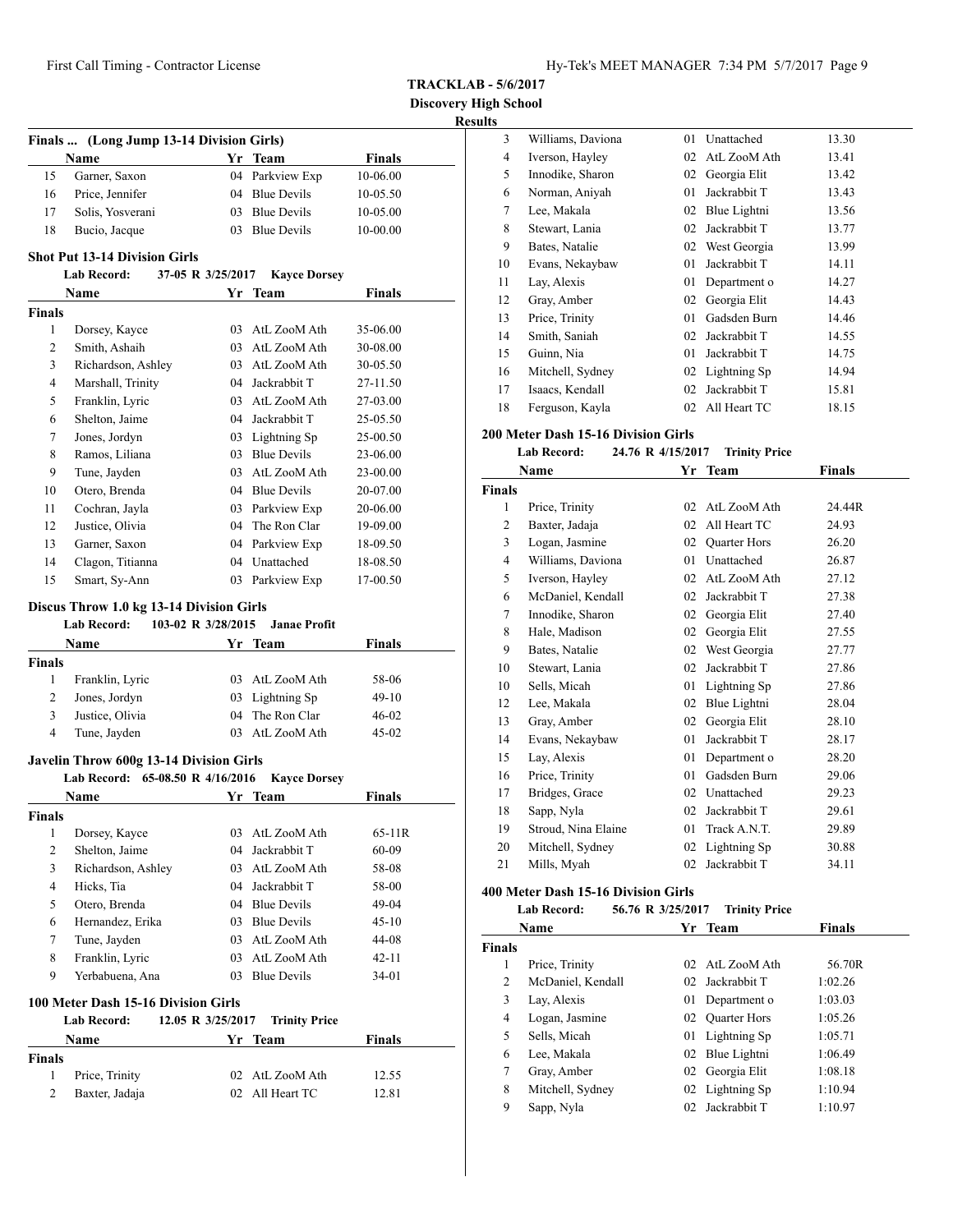**Discovery High School**

#### **Results**

|               | Finals  (400 Meter Dash 15-16 Division Girls) |    |                                  |             |
|---------------|-----------------------------------------------|----|----------------------------------|-------------|
|               | Name                                          |    | Yr Team                          | Finals      |
| 10            | Isaacs, Kendall                               | 02 | Jackrabbit T                     | 1:18.56     |
|               | 800 Meter Run 15-16 Division Girls            |    |                                  |             |
|               | <b>Lab Record:</b><br>2:30.34 R 4/29/2017     |    | <b>Alexia Allen</b>              |             |
|               | 2:30.34 R 4/29/2017<br><b>Lab Record:</b>     |    | <b>Alexia Allen</b>              |             |
|               | Name                                          |    | Yr Team                          | Finals      |
| <b>Finals</b> |                                               |    |                                  |             |
| 1             | Dudley, Mikayla                               |    | 02 Jackrabbit T                  | 2:46.05     |
| 2             | Charlton, Alyssa                              |    | 02 Parkview Exp                  | 2:50.25     |
| 3             | Brown, Cortney                                |    | 01 Unattached                    | 2:50.53     |
| 4             | Stroud, Nina Elaine                           |    | 01 Track A.N.T.                  | 2:50.82     |
|               |                                               |    |                                  |             |
|               | 1500 Meter Run 15-16 Division Girls           |    |                                  |             |
|               | <b>Lab Record:</b><br>5:00.84 R 3/26/2016     |    | <b>Grace Ellsworth</b>           |             |
|               | Name                                          |    | Yr Team                          | Finals      |
| <b>Finals</b> |                                               |    |                                  |             |
| 1             | Dudley, Mikayla                               |    | 02 Jackrabbit T                  | 5:38.99     |
| 2             | Konitshek, Caprice                            |    | 01 Unattached                    | 5:44.03     |
| 3             | Bradshaw, Riley                               |    | 02 Jackrabbit T                  | 5:51.74     |
| 4             | Jenkins, Dominique                            |    | 01 New-Roc Rock                  | 6:30.92     |
| 5             | Reyes, Alondra                                |    | 02 Blue Devils                   | 6:52.11     |
|               | 3000 Meter Run 15-16 Division Girls           |    |                                  |             |
|               | Lab Record: 12:04.71 R 3/18/2017              |    | <b>Riley Bradshaw</b>            |             |
|               | <b>Name</b>                                   |    | Yr Team                          | Finals      |
| <b>Finals</b> |                                               |    |                                  |             |
| 1             | Konitshek, Caprice                            |    | 01 Unattached                    | 12:18.67    |
| 2             | Bradshaw, Riley                               |    | 02 Jackrabbit T                  | 12:54.48    |
|               |                                               |    |                                  |             |
|               | <b>100 Meter Hurdles 15-16 Division Girls</b> |    |                                  |             |
|               | 16.82 R 3/19/2016<br><b>Lab Record:</b>       |    | Damilola Shodeinde               |             |
|               | Name                                          |    | Yr Team                          | Finals      |
| <b>Finals</b> |                                               |    |                                  |             |
| 1             | Brown, Cortney                                |    | 01 Unattached                    | 18.46       |
| 2             | Gray, Amber                                   |    | 02 Georgia Elit                  | 19.46       |
| 3             | Sells, Micah                                  |    | 01 Lightning Sp                  | 19.85       |
| 4             | Bridges, Grace                                |    | 02 Unattached                    | 20.03       |
| 5             | Hale, Madison                                 |    | 02 Georgia Elit                  | 20.50       |
| 6             | Abraham, Amani                                |    | 01 Flash Athlet                  | 20.63       |
| 7             | Reyes, Alondra                                |    | 02 Blue Devils                   | 24.43       |
|               | 400 Meter Hurdles 15-16 Division Girls        |    |                                  |             |
|               | <b>Lab Record:</b>                            |    | 1:02.20 R 4/29/2017 Alexia Allen |             |
|               | Name                                          |    | Yr Team                          | Finals      |
| <b>Finals</b> |                                               |    |                                  |             |
| 1             | Abraham, Amani                                |    | 01 Flash Athlet                  | 1:29.20     |
|               | <b>High Jump 15-16 Division Girls</b>         |    |                                  |             |
|               | <b>Lab Record:</b><br>$4-06$ R                |    |                                  |             |
|               | <b>Lab Record:</b><br>4-10 R 4/8/2017         |    | <b>Kendall McDaniel</b>          |             |
|               | Name                                          |    | Yr Team                          | Finals      |
| <b>Finals</b> |                                               |    |                                  |             |
| 1             | McDaniel, Kendall                             |    | 02 Jackrabbit T                  | 5-02.00R    |
| 2             | Adkinson, Raven                               |    | 02 Unattached                    | $3 - 06.00$ |
|               |                                               |    |                                  |             |

|                    | <b>Long Jump 15-16 Division Girls</b><br><b>Lab Record:</b> | 16-01 R 3/5/2016  |    | Samaria Allen        |               |
|--------------------|-------------------------------------------------------------|-------------------|----|----------------------|---------------|
|                    |                                                             |                   |    |                      |               |
|                    | Name                                                        |                   |    | Yr Team              | Finals        |
| <b>Finals</b><br>1 | Baxter, Jadaja                                              |                   |    | 02 All Heart TC      | 16-09.50R     |
| 2                  | Norman, Aniyah                                              |                   |    | 01 Jackrabbit T      | 15-07.50      |
| 3                  | Logan, Jasmine                                              |                   |    | 02 Quarter Hors      | 15-00.00      |
| 4                  | Bates, Natalie                                              |                   |    | 02 West Georgia      | 14-05.50      |
| 5                  | Brown, Cortney                                              |                   |    | 01 Unattached        | 14-04.00      |
| 6                  | Williams, Daviona                                           |                   |    | 01 Unattached        | 14-00.00      |
| 7                  | Hale, Madison                                               |                   |    | 02 Georgia Elit      | 13-08.00      |
| 8                  | Gray, Amber                                                 |                   |    | 02 Georgia Elit      | 13-01.50      |
| 8                  | Bridges, Grace                                              |                   |    | 02 Unattached        | 13-01.50      |
| 10                 | Guinn, Nia                                                  |                   |    | 01 Jackrabbit T      | 13-00.00      |
| 11                 | Sapp, Nyla                                                  |                   |    | 02 Jackrabbit T      | 11-06.50      |
| 12                 |                                                             |                   |    | 01 Gadsden Burn      | 10-06.00      |
|                    | Price, Trinity                                              |                   |    |                      |               |
|                    | <b>Triple Jump 15-16 Division Girls</b>                     |                   |    |                      |               |
|                    | <b>Lab Record:</b>                                          | 29-06 R 4/15/2017 |    | <b>Jada Woods</b>    |               |
|                    | Name                                                        |                   |    | Yr Team              | <b>Finals</b> |
| <b>Finals</b>      |                                                             |                   |    |                      |               |
| 1                  | Guinn, Nia                                                  |                   | 01 | Jackrabbit T         | 25-10.00      |
|                    | <b>Shot Put 15-16 Division Girls</b>                        |                   |    |                      |               |
|                    | <b>Lab Record:</b>                                          | 35-01 R 4/16/2016 |    | <b>Tiondra Grant</b> |               |
|                    | Name                                                        |                   |    | Yr Team              | Finals        |
| <b>Finals</b>      |                                                             |                   |    |                      |               |
| 1                  | Colquitt, Calyn                                             |                   |    | 02 All Heart TC      | 32-00.00      |
| 2                  | Roachford, Melita                                           |                   |    | 01 NewRoc Rocke      | 31-02.50      |
| 3                  | Baxter, Valyncia                                            |                   |    | 01 All Heart TC      | 24-07.00      |
| 4                  | Mitchell, Sydney                                            |                   |    | 02 Lightning Sp      | 20-08.50      |
| 5                  | Adkinson, Raven                                             |                   |    | 02 Unattached        | 15-07.50      |
|                    |                                                             |                   |    |                      |               |
|                    | Discus Throw 1.0 kg 15-16 Division Girls<br>Lab Record:     | 113-05 R 4/9/2016 |    | <b>Tiondra Grant</b> |               |
|                    | Name                                                        |                   |    | Yr Team              | Finals        |
|                    |                                                             |                   |    |                      |               |
| <b>Finals</b><br>1 | Baxter, Valyncia                                            |                   |    | 01 All Heart TC      | 64-00         |
| $\overline{2}$     | Colquitt, Calyn                                             |                   |    | 02 All Heart TC      | 61-02         |
|                    |                                                             |                   |    |                      |               |
|                    | Javelin Throw 600g 15-16 Division Girls                     |                   |    |                      |               |
|                    | <b>Lab Record:</b>                                          | 71-07 R 4/9/2016  |    | <b>Tiondra Grant</b> |               |
|                    | Name                                                        |                   |    | Yr Team              | <b>Finals</b> |
| <b>Finals</b>      |                                                             |                   |    |                      |               |
| 1                  | Bridges, Grace                                              |                   |    | 02 Unattached        | 88-01R        |
| 2                  | Brown, Cortney                                              |                   |    | 01 Unattached        | 84-05R        |
| 3                  | Colquitt, Calyn                                             |                   |    | 02 All Heart TC      | 49-02         |
| 4                  | Baxter, Valyncia                                            |                   |    | 01 All Heart TC      | 41-07         |
|                    | 1500 Meter Race Walk 15-16 Division Girls                   |                   |    |                      |               |
|                    | Lab Record: 11:00.80 R 4/8/2017                             |                   |    | Valyncia Baxter      |               |
|                    | Name                                                        |                   |    | Yr Team              | Finals        |
| <b>Finals</b><br>1 | Baxter, Valyncia                                            |                   |    | 01 All Heart TC      | 11:23.07      |
|                    |                                                             |                   |    |                      |               |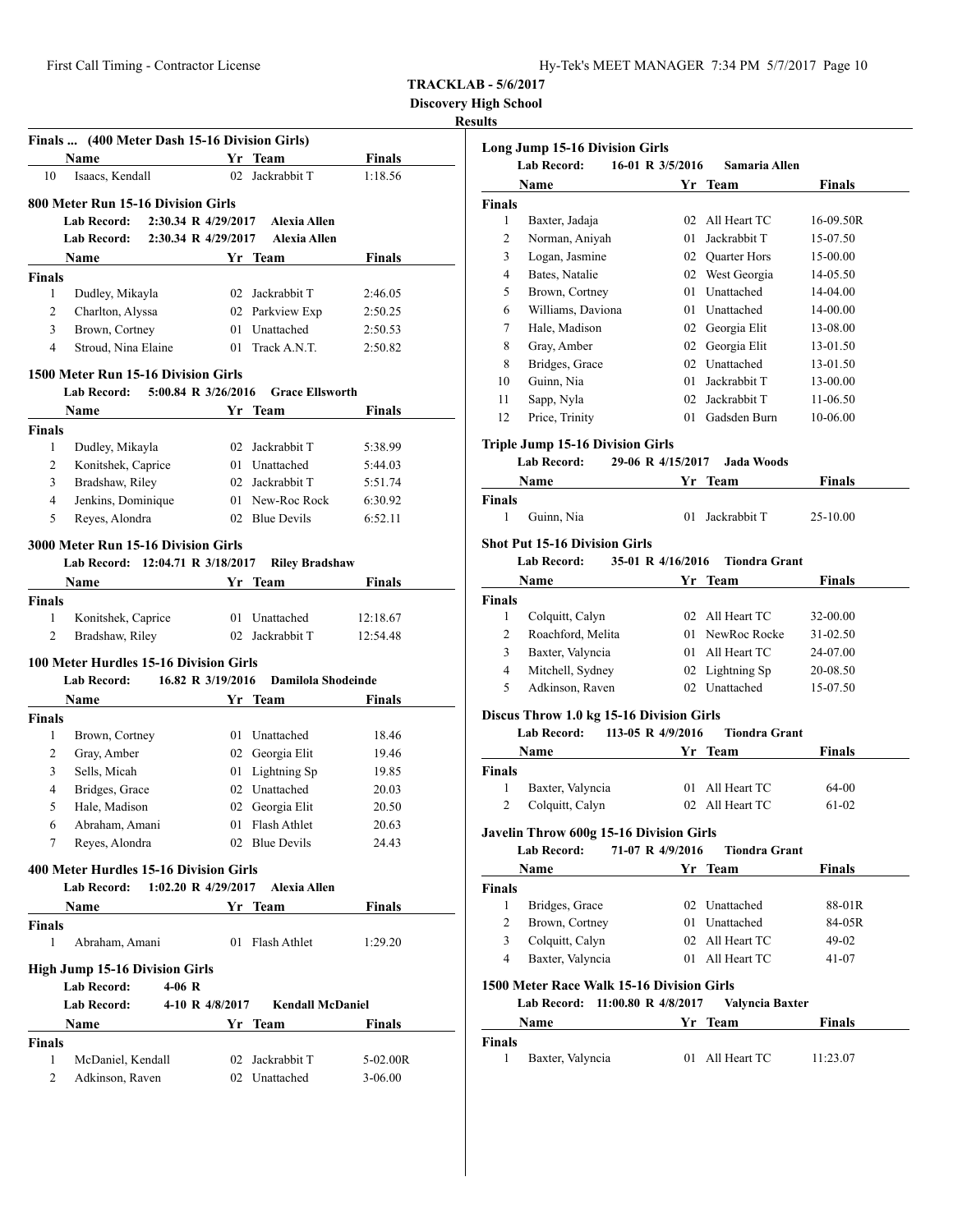| Hy-Tek's MEET MANAGER 7:34 PM 5/7/2017 Page 11 |  |  |  |
|------------------------------------------------|--|--|--|
|------------------------------------------------|--|--|--|

**Discovery High School**

# **Results**

|               | <b>Triple Jump 17-18 Division Girls</b><br><b>Lab Record:</b>     | 34-08 R 4/16/2016 | <b>Brittany Floyd</b>    |               |
|---------------|-------------------------------------------------------------------|-------------------|--------------------------|---------------|
|               | Name                                                              |                   | Yr Team                  | Finals        |
| <b>Finals</b> |                                                                   |                   |                          |               |
| 1             | Brinson, Shania                                                   |                   | 00 Augusta Flye          | 27-07.50      |
|               | 100 Meter Dash 6 & Under Girls                                    |                   |                          |               |
|               | <b>Lab Record:</b>                                                | 17.31 R 4/15/2017 | <b>Carrington Harris</b> |               |
|               | <b>Name</b>                                                       |                   | Yr Team                  | <b>Finals</b> |
| <b>Finals</b> |                                                                   |                   |                          |               |
| 1             | Harris, Carrington                                                | 11                | Jackrabbit T             | 17.79         |
| 2             | Anderson, Hannah                                                  |                   | 11 Track A.N.T.          | 19.17         |
| 3             | Young, Nadira                                                     |                   | 11 Adrenaline R          | 19.77         |
| 4             | Sleight, Josie                                                    |                   | 11 Athletic Max          | 20.93         |
| 5             | Jones, Chloe                                                      |                   | 12 Boys And Gir          | 21.27         |
| 6             | Means, Mariah                                                     |                   | 13 Star Track T          | 24.50         |
| 7             | Saffold, Eva                                                      |                   | 14 Athletic Max          | 25.88         |
| 8             | Ellinger, JoNae                                                   |                   | 14 Athletic Max          | 33.79         |
|               | 200 Meter Dash 6 & Under Girls                                    |                   |                          |               |
|               | <b>Lab Record:</b>                                                | 37.47 R 4/15/2017 | <b>Carrington Harris</b> |               |
|               | <b>Name</b>                                                       |                   | Yr Team                  | Finals        |
| <b>Finals</b> |                                                                   |                   |                          |               |
| 1             | Harris, Carrington                                                | 11                | Jackrabbit T             | 39.26         |
| 2             | Anderson, Hannah                                                  |                   | 11 Track A.N.T.          | 40.21         |
| 3             | Brown, Anjali                                                     |                   | 11 West Georgia          | 43.12         |
| 4             | Jones, Chloe                                                      |                   | 12 Boys And Gir          | 43.22         |
| 5             | Young, Nadira                                                     |                   | 11 Adrenaline R          | 46.43         |
| 6             | Sleight, Josie                                                    |                   | 11 Athletic Max          | 47.16         |
| 7             | Mitchell, Kaylyn                                                  |                   | 11 Track A.N.T.          | 49.32         |
| 8             | Means, Mariah                                                     |                   | 13 Star Track T          | 52.95         |
| 9             | Kelly, Joy                                                        |                   | 12 Athletic Max          | 53.79         |
| 10            | Saffold, Eva                                                      |                   | 14 Athletic Max          | 1:08.85       |
| 11            | Ellinger, JoNae                                                   |                   | 14 Athletic Max          | 1:16.19       |
|               |                                                                   |                   |                          |               |
|               | 400 Meter Dash 6 & Under Girls<br>Lab Record: 1:23.28 R 4/15/2017 |                   | <b>Carrington Harris</b> |               |
|               | Name                                                              |                   | Yr Team                  | Finals        |
| <b>Finals</b> |                                                                   |                   |                          |               |
|               | 1 Harris, Carrington                                              |                   | 11 Jackrabbit T          | 1:28.62       |
| 2             | Brown, Anjali                                                     |                   | 11 West Georgia          | 1:39.43       |
| 3             | Young, Nadira                                                     | 11                | Adrenaline R             | 1:46.42       |
| 4             | Jones, Chloe                                                      | 12                | <b>Boys And Gir</b>      | 1:48.40       |
|               |                                                                   |                   |                          |               |
|               | Long Jump 6 & Under Girls<br>Lab Record:                          | 8-09 R 4/15/2017  | Lerrah Green             |               |
|               | Name                                                              |                   | Yr Team                  | Finals        |
| Finals        |                                                                   |                   |                          |               |
| 1             | Saffold, Eva                                                      | 14                | Athletic Max             | 9-00.50R      |
| 2             | Brown, Anjali                                                     | 11                | West Georgia             | $6 - 00.00$   |
| 3             | Kelly, Joy                                                        | 12                | Athletic Max             | $3 - 00.00$   |

4 Herriott, Leighla- Rachelle 12 Athletic Max 2-03.00

|                | Shot Put 6 & Under Girls                   |                 |                                |               |
|----------------|--------------------------------------------|-----------------|--------------------------------|---------------|
|                | <b>Lab Record:</b>                         |                 | 11-10 R 4/15/2017 Lerrah Green |               |
|                | Name                                       |                 | Yr Team                        | Finals        |
| <b>Finals</b>  |                                            |                 |                                |               |
| 1              | Sleight, Josie                             |                 | 11 Athletic Max                | 5-11.00       |
| 2              | Herriott, Leighla- Rachelle                |                 | 12 Athletic Max                | 5-06.00       |
| 3              | Kelly, Joy                                 |                 | 12 Athletic Max                | 4-09.50       |
|                | Javelin Throw 300g 6 & Under Girls         |                 |                                |               |
|                | <b>Lab Record:</b><br>24-01 R 4/9/2016     |                 | <b>Morgan Colquitt</b>         |               |
|                | Name                                       | Yr              | <b>Team</b>                    | <b>Finals</b> |
| <b>Finals</b>  |                                            |                 |                                |               |
| 1              | Sleight, Josie                             |                 | 11 Athletic Max                | 18-03         |
| 2              | Kelly, Joy                                 |                 | 12 Athletic Max                | 15-01         |
| 3              | Herriott, Leighla- Rachelle                |                 | 12 Athletic Max                | 11-02         |
| 4              | Means, Mariah                              |                 | 13 Star Track T                | $5 - 02$      |
|                | 100 Meter Dash 17-18 Division Women        |                 |                                |               |
|                | <b>Lab Record:</b><br>11.92 R 4/15/2017    |                 | T'Aja Cameron                  |               |
|                | Name                                       |                 | Yr Team                        | Finals        |
| Finals         |                                            |                 |                                |               |
| 1              | Nemorin, Cara-Michelle                     |                 | 00 Jackrabbit T                | 13.10         |
| $\overline{2}$ | Brinson, Shania                            |                 | 00 Augusta Flye                | 13.45         |
| 3              | Roachford, Anna                            |                 | 99 NewRoc Rocke                | 13.59         |
| 4              | D'Alesio, Danielle                         |                 | 00 Quarter Hors                | 13.95         |
| 5              | Pender, Sage                               |                 | 99 Flash Athlet                | 13.99         |
| 6              | Wilson, Briana                             |                 | 00 Department o                | 15.02         |
|                | <b>200 Meter Dash 17-18 Division Women</b> |                 |                                |               |
|                | <b>Lab Record:</b><br>24.96 R 3/26/2016    |                 | <b>Zuri Sweeney</b>            |               |
|                | Name                                       |                 | Yr Team                        | <b>Finals</b> |
| <b>Finals</b>  |                                            |                 |                                |               |
| 1              | DeLisser, Dominiq                          |                 | 99 Unattached                  | 25.82         |
| $\overline{2}$ | Nemorin, Cara-Michelle                     |                 | 00 Jackrabbit T                | 26.93         |
| 3              | Roachford, Anna                            |                 | 99 NewRoc Rocke                | 27.01         |
| 4              | Bennett, Victoria                          |                 | 98 Track A.N.T.                | 27.19         |
| 5              | White, Khiara                              |                 | 00 Flight400 Tr                | 27.81         |
| 6              | D'Alesio, Danielle                         |                 | 00 Quarter Hors                | 28.58         |
| 7              | Pender, Sage                               |                 | 99 Flash Athlet                | 29.55         |
| 8              | Carvallo, Smantha                          |                 | 99 Jackrabbit T                | 31.36         |
| 9              | Wilson, Briana                             |                 | 00 Department o                | 31.79         |
|                | 400 Meter Dash 17-18 Division Women        |                 |                                |               |
|                | <b>Lab Record:</b><br>59.92 R 3/5/2016     |                 | <b>Zuri Sweeney</b>            |               |
|                | Name                                       |                 | Yr Team                        | Finals        |
| <b>Finals</b>  |                                            |                 |                                |               |
| 1              | DeLisser, Dominiq                          |                 | 99 Unattached                  | 1:01.22       |
| 2              | Bennett, Victoria                          | 98              | Track A.N.T.                   | 1:01.40       |
| 3              | D'Alesio, Danielle                         | 00 <sup>1</sup> | <b>Quarter Hors</b>            | 1:07.19       |
| 4              | Brinson, Shania                            | $00\,$          | Augusta Flye                   | 1:10.65       |
| 5              | White, Khiara                              | 00 <sup>1</sup> | Flight400 Tr                   | 1:10.66       |
| 6              | Able, Armani                               | $00\,$          | West Georgia                   | 1:13.35       |
| 7              | Carvallo, Smantha                          | 99              | Jackrabbit T                   | 1:13.86       |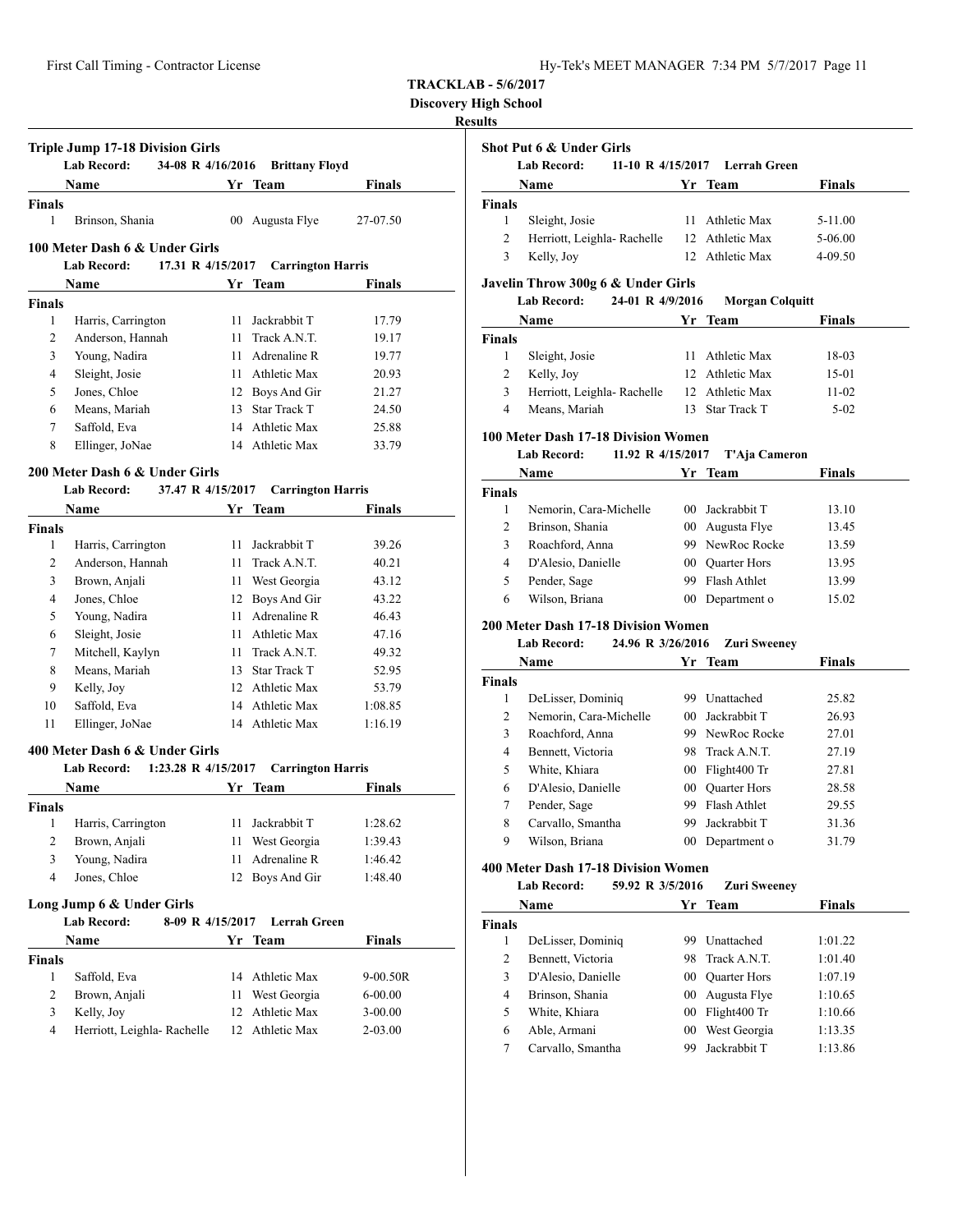**Discovery High School**

# **Results**

|                               | 800 Meter Run 17-18 Division Women<br>Lab Record:                                             | 2:17.67 R 5/7/2016        | <b>Lauren Jackson</b>                                                                                                                     |                         |
|-------------------------------|-----------------------------------------------------------------------------------------------|---------------------------|-------------------------------------------------------------------------------------------------------------------------------------------|-------------------------|
|                               | Name                                                                                          |                           | Yr Team                                                                                                                                   | <b>Finals</b>           |
| <b>Finals</b>                 |                                                                                               |                           |                                                                                                                                           |                         |
| 1                             | Roachford, Ruby                                                                               |                           | 99 NewRoc Rocke                                                                                                                           | 2:40.17                 |
|                               | <b>Pole Vault 17-18 Division Women</b>                                                        |                           |                                                                                                                                           |                         |
|                               | Lab Record: 11-00 R 4/9/2016                                                                  |                           | Olivia Moore                                                                                                                              |                         |
|                               | Name Yr Team                                                                                  |                           |                                                                                                                                           | <b>Finals</b>           |
| <b>Finals</b><br>1            | Stcatherine, Anna                                                                             |                           | 99 Unattached                                                                                                                             | 11-01.00R               |
|                               | <b>Long Jump 17-18 Division Women</b>                                                         |                           |                                                                                                                                           |                         |
|                               | <b>Lab Record:</b>                                                                            |                           | 18-01 R 4/16/2016 Brittany Floyd                                                                                                          |                         |
|                               | <b>Name</b>                                                                                   | <b>Example 18 Yr</b> Team |                                                                                                                                           | <b>Finals</b>           |
| <b>Finals</b>                 |                                                                                               |                           |                                                                                                                                           |                         |
| $\mathbf{1}$                  | White, Khiara                                                                                 |                           | 00 Flight400 Tr                                                                                                                           | 15-05.00                |
| 2                             | Raymond, Nacarriah                                                                            |                           |                                                                                                                                           | 00 Iron Spikes 14-02.50 |
| 3                             | Brinson, Shania                                                                               |                           | 00 Augusta Flye                                                                                                                           | 13-05.00                |
|                               | <b>Shot Put 17-18 Division Women</b>                                                          |                           |                                                                                                                                           |                         |
|                               | Lab Record: 28-09 R 3/19/2016 Camille Skeffers                                                |                           |                                                                                                                                           |                         |
|                               | <b>Name</b>                                                                                   |                           | Yr Team                                                                                                                                   | Finals                  |
| <b>Finals</b>                 |                                                                                               |                           |                                                                                                                                           |                         |
| 1                             | Dye, Kierra                                                                                   |                           | 00 Fast Feet fo                                                                                                                           | 26-02.00                |
| 2                             | Raymond, Nacarriah                                                                            |                           | 00 Iron Spikes                                                                                                                            | 20-04.00                |
|                               | <b>Javelin Throw 600g 17-18 Division Women</b><br>Lab Record: 89-06 R 5/7/2016<br><b>Name</b> |                           | Daisha Singletary<br><b>Solution String True True String True String True String True String True String True String True String True</b> | <b>Finals</b>           |
| <b>Finals</b>                 |                                                                                               |                           |                                                                                                                                           |                         |
| 1                             | Grant, Taylor                                                                                 |                           | 00 Jackrabbit T                                                                                                                           | 54-07                   |
| 2                             | Raymond, Nacarriah                                                                            |                           | 00 Iron Spikes                                                                                                                            | 42-06                   |
|                               | <b>100 Meter Dash Masters Division Women</b><br>Lab Record: 12.80 R 4/15/2017 LaTisha Moulds  |                           |                                                                                                                                           |                         |
|                               | Name                                                                                          |                           | Yr Team                                                                                                                                   | <b>Finals</b>           |
| <b>Finals</b>                 |                                                                                               |                           |                                                                                                                                           |                         |
| 1                             | McGowan, Emmanuelle                                                                           |                           | 68 Maximum Quot                                                                                                                           | 13.23                   |
| 2                             | Ellis, Andrea                                                                                 |                           | 72 Unattached                                                                                                                             | 14.00                   |
|                               | 3 Grzenia, Anita                                                                              |                           | 46 Unattached                                                                                                                             | 26.18                   |
|                               | <b>400 Meter Dash Masters Division Women</b>                                                  |                           |                                                                                                                                           |                         |
|                               | Lab Record: 1:13.77 R 4/9/2016                                                                |                           | <b>Lesley Chaplin</b>                                                                                                                     |                         |
|                               | Name Yr Team                                                                                  |                           |                                                                                                                                           | <b>Finals</b>           |
| <b>Finals</b><br>$\mathbf{1}$ | Hinz, Lesley                                                                                  |                           | 58 New Balance                                                                                                                            | 1:14.03                 |
|                               | <b>3000 Meter Run Masters Division Women</b><br>Lab Record: 11:54.86 R 4/8/2017               |                           | <b>Lesley Hinz</b>                                                                                                                        |                         |
|                               | Name                                                                                          |                           | Yr Team                                                                                                                                   | <b>Finals</b>           |
| <b>Finals</b>                 |                                                                                               |                           |                                                                                                                                           |                         |
| 1                             | Hinz, Lesley                                                                                  |                           | 58 New Balance                                                                                                                            | 12:15.16                |
| 2                             | Klein, Tina                                                                                   |                           | 65 Unattached                                                                                                                             | 13:06.57                |
|                               |                                                                                               |                           |                                                                                                                                           |                         |

|                | <b>High Jump Masters Division Women</b>                                               |                   |    |                                      |               |
|----------------|---------------------------------------------------------------------------------------|-------------------|----|--------------------------------------|---------------|
|                | <b>Lab Record:</b>                                                                    | 5-08 R 4/29/2017  |    | <b>Maya Pressley</b>                 |               |
|                | <b>Lab Record:</b>                                                                    | 5-08 R 4/29/2017  |    | <b>Maya Pressley</b>                 |               |
|                | Name                                                                                  |                   |    | Yr Team                              | Finals        |
| <b>Finals</b>  |                                                                                       |                   |    |                                      |               |
| 1              | Curran-Villarreal, Julia 60 Unattached                                                |                   |    |                                      | 4-00.00       |
|                | <b>Long Jump Masters Division Women</b><br>Lab Record: 17-09.25 R 4/18/2015           |                   |    | <b>Tricia Moss</b>                   |               |
|                | Name                                                                                  |                   |    | Yr Team                              | <b>Finals</b> |
| <b>Finals</b>  |                                                                                       |                   |    |                                      |               |
| 1              | Curran-Villarreal, Julia                                                              |                   |    | 60 Unattached                        | 10-07.00      |
|                | <b>Discus Throw 1.6 kg Masters Division Women</b>                                     |                   |    |                                      |               |
|                | Lab Record: 63-02 R 3/25/2017 Monique Sonds                                           |                   |    |                                      |               |
|                | Name                                                                                  |                   |    | <b>Example 18 Second Street Team</b> | Finals        |
| <b>Finals</b>  |                                                                                       |                   |    |                                      |               |
| 1              | Saeed, Amal                                                                           |                   |    | 79 Unattached                        | 59-05         |
|                |                                                                                       |                   |    |                                      |               |
|                | <b>1500 Meter Race Walk Masters Division Women</b><br>Lab Record: 11:54.11 R 5/7/2016 |                   |    |                                      |               |
|                |                                                                                       |                   |    | <b>Nedra Young</b>                   |               |
|                | Name                                                                                  | <u>Yr</u> Team    |    |                                      | Finals        |
| <b>Finals</b>  |                                                                                       |                   |    |                                      |               |
| 1              | Johnson, Eleanor                                                                      |                   |    | 45 Unattached                        | 10:59.47R     |
| 2              | Kennedy, Barbara                                                                      |                   |    | 46 Unattached                        | 11:53.42R     |
|                | <b>100 Meter Dash Open Division Women</b>                                             |                   |    |                                      |               |
|                | <b>Lab Record:</b>                                                                    | 12.74 R 3/25/2017 |    | <b>Makalah Cannon</b>                |               |
|                | Name Yr Team                                                                          |                   |    |                                      | <b>Finals</b> |
| Finals         |                                                                                       |                   |    |                                      |               |
| 1              | Elston, Kiera                                                                         |                   |    | 98 Unattached                        | 12.83         |
|                | 100 Meter Dash 7-8 Division Boys                                                      |                   |    |                                      |               |
|                | Lab Record:                                                                           |                   |    | 14.78 R 4/29/2017 Jaleel Braker      |               |
|                | <b>Lab Record:</b>                                                                    | 14.78 R 4/29/2017 |    | Jaleel Braker                        |               |
|                | <b>Name</b>                                                                           |                   |    | Yr Team                              | Finals        |
| <b>Finals</b>  |                                                                                       |                   |    |                                      |               |
| 1              | Wiggins, Aidyn                                                                        |                   |    | 09 Spartanburg                       | 14.77R        |
| $\overline{2}$ | Braker, Jaleel                                                                        |                   |    | 09 Sapphire - R                      | 14.80         |
| 3              | Cross, Makyree                                                                        |                   |    | 09 Jackrabbit T                      | 15.49         |
| 4              | Patterson, Jaxson                                                                     |                   |    | 10 Jackrabbit T                      | 15.58         |
| 5              | Hadley, Dallas                                                                        |                   | 10 | Parkview Exp                         | 15.72         |
| 6              | Johnson, Kylen                                                                        |                   | 10 | Gadsden Burn                         | 16.49         |
| 7              | Jacobs, Quinn                                                                         |                   | 10 | Department o                         | 16.50         |
| 8              | Newton Jr., Patrick                                                                   |                   | 09 | West Georgia                         | 16.73         |
| 9              | Gueh, Christian                                                                       |                   | 09 | Flash Athlet                         | 16.80         |
| 10             | Alexander, Jordan                                                                     |                   | 09 | Flash Athlet                         | 16.93         |
| 11             | Edwards, Christian                                                                    |                   | 09 | Department o                         | 17.10         |
| 12             | Worrell, Elijah                                                                       |                   | 09 | Parkview Exp                         | 17.12         |
| 13             | Patterson, Kamden                                                                     |                   | 09 | Strider's TC                         | 17.26         |
| 14             | Hall, Carson                                                                          |                   | 09 | Fast Feet fo                         | 17.29         |
| 15             | High, Colton                                                                          |                   | 09 | Department o                         | 17.51         |
| 16             | Webb, Christopher                                                                     |                   | 10 | Parkview Exp                         | 17.57         |
| 17             | Webb, Marcus                                                                          |                   | 10 | Department o                         | 17.63         |
| 18             | Morgan, Kharmelo                                                                      |                   | 10 | Department o                         | 17.71         |
| 19             | Pierson, Liam                                                                         |                   | 10 | Star Track T                         | 17.92         |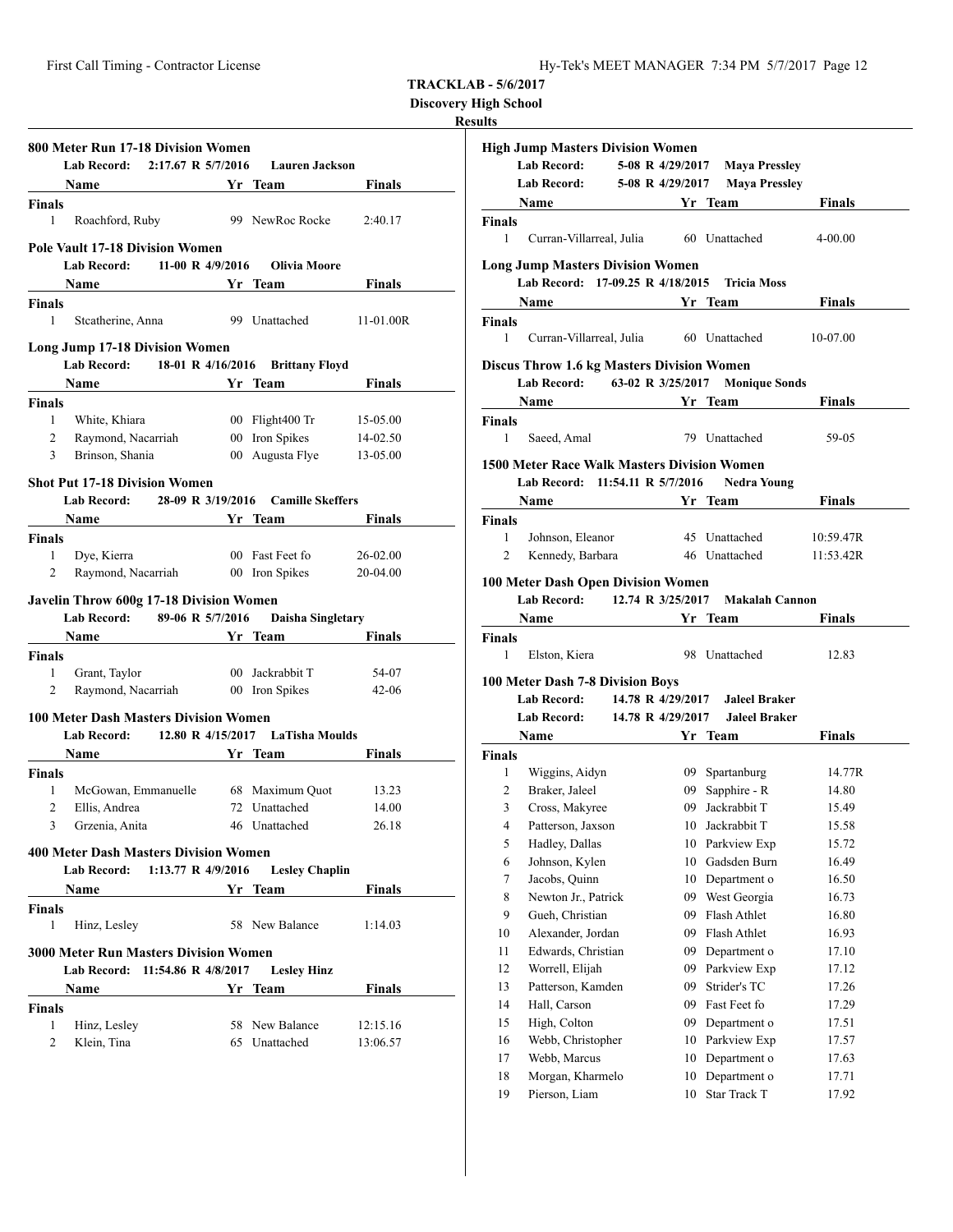**Discovery High School**

# **Results**

| Finals  (100 Meter Dash 7-8 Division Boys) |                   |     |                     |        |  |  |
|--------------------------------------------|-------------------|-----|---------------------|--------|--|--|
|                                            | Name              | Yr  | <b>Team</b>         | Finals |  |  |
| 20                                         | Burnette, Kaine   | 09  | Flash Athlet        | 17.96  |  |  |
| 21                                         | Farrish, Da'Ryi   | 10  | West Georgia        | 18.31  |  |  |
| 22                                         | Beaton, Aidan     | 10  | East Cobb Ch        | 18.57  |  |  |
| 23                                         | Tucker, Jeremiah  | 10  | Spartanburg         | 18.71  |  |  |
| 24                                         | Hunt, David       | 10  | Jackrabbit T        | 18.81  |  |  |
| 25                                         | Beaton, Amir      | 10  | East Cobb Ch        | 18.81  |  |  |
| 26                                         | Tamplin, Amari    | 10  | Adrenaline R        | 19.21  |  |  |
| 27                                         | Kirubel, Mussie   | 09. | Parkview Exp        | 20.38  |  |  |
| 28                                         | Burden, William   | 10  | <b>Quarter Hors</b> | 20.87  |  |  |
| 29                                         | Donjuan, Emmanuel | 09  | <b>Blue Devils</b>  | 20.98  |  |  |
| 30                                         | Bryant, Aramis    | 10  | West Georgia        | 21.16  |  |  |
| 31                                         | Danquah, Justin   | 10  | Flash Athlet        | 21.83  |  |  |
| 32                                         | Boykin, Malik     | 09  | West Georgia        | 22.34  |  |  |
| 33                                         | Hubbard, Caleb    | 10  | Sapphire - R        | 22.36  |  |  |

# **200 Meter Dash 7-8 Division Boys**

#### **Lab Record: 30.64 R 4/15/2017 Jaleel Braker**

| <b>Name</b>    |                     | Yr | <b>Team</b>         | <b>Finals</b> |  |
|----------------|---------------------|----|---------------------|---------------|--|
| <b>Finals</b>  |                     |    |                     |               |  |
| 1              | Braker, Jaleel      | 09 | Sapphire - R        | 30.29R        |  |
| $\overline{2}$ | Wiggins, Aidyn      | 09 | Spartanburg         | 30.58R        |  |
| 3              | Newton Jr., Patrick | 09 | West Georgia        | 34.19         |  |
| $\overline{4}$ | Gueh, Christian     | 09 | Flash Athlet        | 34.29         |  |
| 5              | Johnson, Kylen      | 10 | Gadsden Burn        | 34.37         |  |
| 6              | Jacobs, Quinn       | 10 | Department o        | 34.38         |  |
| 7              | Patterson, Kamden   | 09 | Strider's TC        | 34.77         |  |
| 8              | Edwards, Christian  | 09 | Department o        | 34.86         |  |
| 9              | Worrell, Elijah     | 09 | Parkview Exp        | 35.92         |  |
| 10             | Northcutt, Bryce    | 09 | Jackrabbit T        | 35.96         |  |
| 11             | Webb, Christopher   |    | 10 Parkview Exp     | 36.19         |  |
| 12             | Pierson, Liam       | 10 | <b>Star Track T</b> | 36.29         |  |
| 13             | Burnette, Kaine     | 09 | Flash Athlet        | 37.38         |  |
| 14             | Webb, Marcus        | 10 | Department o        | 37.51         |  |
| 15             | High, Colton        | 09 | Department o        | 37.54         |  |
| 16             | Morgan, Kharmelo    | 10 | Department o        | 38.77         |  |
| 17             | Beaton, Amir        | 10 | East Cobb Ch        | 39.84         |  |
| 18             | Alexander, Jordan   | 09 | Flash Athlet        | 39.91         |  |
| 19             | Tucker, Jeremiah    | 10 | Spartanburg         | 40.23         |  |
| 20             | Farrish, Da'Ryi     | 10 | West Georgia        | 40.34         |  |
| 21             | Beaton, Aidan       | 10 | East Cobb Ch        | 40.48         |  |
| 22             | Jones, Rajan        | 09 | Lightning Sp        | 40.96         |  |
| 23             | Tamplin, Amari      | 10 | Adrenaline R        | 41.52         |  |
| 24             | Hunt, David         | 10 | Jackrabbit T        | 42.67         |  |
| 25             | Danquah, Justin     | 10 | Flash Athlet        | 45.96         |  |
| 26             | Boykin, Malik       | 09 | West Georgia        | 46.59         |  |
| 27             | Kirubel, Mussie     | 09 | Parkview Exp        | 46.75         |  |
| 28             | Hall, Carson        | 09 | Fast Feet fo        | 46.80         |  |
| 29             | Hubbard, Caleb      | 10 | Sapphire - R        | 48.30         |  |
| 30             | Bryant, Aramis      | 10 | West Georgia        | 49.68         |  |
| 31             | Burden, William     | 10 | Quarter Hors        | 50.03         |  |
|                |                     |    |                     |               |  |

| <b>400 Meter Dash 7-8 Division Boys</b> |                                                                   |    |                     |               |  |  |  |  |  |
|-----------------------------------------|-------------------------------------------------------------------|----|---------------------|---------------|--|--|--|--|--|
|                                         | 1:11.34 R 4/15/2017<br><b>Lab Record:</b><br><b>Jaleel Braker</b> |    |                     |               |  |  |  |  |  |
|                                         | Name                                                              |    | Yr Team             | <b>Finals</b> |  |  |  |  |  |
| <b>Finals</b>                           |                                                                   |    |                     |               |  |  |  |  |  |
| $\mathbf{1}$                            | Cross, Makyree                                                    | 09 | Jackrabbit T        | 1:13.11       |  |  |  |  |  |
| $\overline{2}$                          | Patterson, Jaxson                                                 | 10 | Jackrabbit T        | 1:14.11       |  |  |  |  |  |
| 3                                       | Braker, Jaleel                                                    | 09 | Sapphire - R        | 1:15.19       |  |  |  |  |  |
| $\overline{4}$                          | Wiggins, Aidyn                                                    | 09 | Spartanburg         | 1:16.41       |  |  |  |  |  |
| 5                                       | Bethea, Kameron                                                   | 09 | Jackrabbit T        | 1:19.75       |  |  |  |  |  |
| 6                                       | Patterson, Kamden                                                 | 09 | Strider's TC        | 1:21.58       |  |  |  |  |  |
| $\overline{7}$                          | Pierson, Liam                                                     |    | 10 Star Track T     | 1:22.55       |  |  |  |  |  |
| 8                                       | Newton Jr., Patrick                                               |    | 09 West Georgia     | 1:25.10       |  |  |  |  |  |
| 9                                       | Edwards, Christian                                                | 09 | Department o        | 1:25.84       |  |  |  |  |  |
| 10                                      | Jones, Rajan                                                      | 09 | Lightning Sp        | 1:27.52       |  |  |  |  |  |
| 11                                      | Morgan, Kharmelo                                                  | 10 | Department o        | 1:27.68       |  |  |  |  |  |
| 12                                      | Webb, Marcus                                                      | 10 | Department o        | 1:29.35       |  |  |  |  |  |
| 13                                      | Johnson, Kylen                                                    | 10 | Gadsden Burn        | 1:29.47       |  |  |  |  |  |
| 14                                      | Worrell, Elijah                                                   | 09 | Parkview Exp        | 1:29.81       |  |  |  |  |  |
| 15                                      | Sears, James                                                      |    | 09 Parkview Exp     | 1:31.29       |  |  |  |  |  |
| 16                                      | Webb, Christopher                                                 | 10 | Parkview Exp        | 1:31.98       |  |  |  |  |  |
| 17                                      | Lowe, David                                                       | 09 | Celerity Tra        | 1:35.05       |  |  |  |  |  |
| 18                                      | Hughley, Korrelle                                                 | 09 | Iron Spikes         | 1:36.23       |  |  |  |  |  |
| 19                                      | Donjuan, Emmanuel                                                 | 09 | <b>Blue Devils</b>  | 1:36.29       |  |  |  |  |  |
| 20                                      | Thompson, Oliver                                                  |    | 10 Ptc Flash        | 1:37.38       |  |  |  |  |  |
| 21                                      | Davidson, Landon                                                  | 09 | Ptc Flash           | 1:37.59       |  |  |  |  |  |
| 22                                      | Tamplin, Amari                                                    |    | 10 Adrenaline R     | 1:37.88       |  |  |  |  |  |
| 23                                      | Hall, Carson                                                      |    | 09 Fast Feet fo     | 1:38.31       |  |  |  |  |  |
| 24                                      | Kirubel, Mussie                                                   | 09 | Parkview Exp        | 1:39.18       |  |  |  |  |  |
| 25                                      | Boykin, Malik                                                     |    | 09 West Georgia     | 1:49.80       |  |  |  |  |  |
| 26                                      | Bryant, Aramis                                                    | 10 | West Georgia        | 1:53.12       |  |  |  |  |  |
| 27                                      | Burden, William                                                   | 10 | <b>Quarter Hors</b> | 2:06.87       |  |  |  |  |  |
|                                         |                                                                   |    |                     |               |  |  |  |  |  |

#### **800 Meter Run 7-8 Division Boys**

#### **Lab Record: 2:51.65 R 4/11/2015 Colby Alexander**

|               | Name               |     | Yr Team         | Finals  |
|---------------|--------------------|-----|-----------------|---------|
| <b>Finals</b> |                    |     |                 |         |
| 1             | Bethea, Kameron    | 09  | Jackrabbit T    | 3:00.32 |
| 2             | Jones, Rajan       |     | 09 Lightning Sp | 3:10.76 |
| 3             | Sears, James       |     | 09 Parkview Exp | 3:13.53 |
| 4             | Worrell, Elijah    |     | 09 Parkview Exp | 3:16.82 |
| 5             | Northcutt, Bryce   | 09. | Jackrabbit T    | 3:17.71 |
| 6             | Harrison, Blake    | 09  | Jackrabbit T    | 3:17.75 |
| 7             | Dudley, Leon       | 09  | Jackrabbit T    | 3:29.65 |
| 8             | Medrano, Juliani   | 09. | Jackrabbit T    | 3:30.55 |
| 9             | Mujaahid, Mustafah | 09. | Unattached      | 3:36.60 |

# **1500 Meter Run 7-8 Division Boys**

**Lab Record: 5:59.53 R 3/26/2016 Cayden Guidry**

|               | <b>Name</b>      |    | Yr Team         | <b>Finals</b> |  |
|---------------|------------------|----|-----------------|---------------|--|
| <b>Finals</b> |                  |    |                 |               |  |
|               | Thompson, Oliver |    | 10 Ptc Flash    | 6:23.54       |  |
| 2             | Sears, James     |    | 09 Parkview Exp | 6:38.89       |  |
| 3             | Harrison, Blake  | 09 | Jackrabbit T    | 6:43.68       |  |
| 4             | Dudley, Leon     | 09 | Jackrabbit T    | 6:54.98       |  |
| 5             | Davidson, Landon | 09 | Ptc Flash       | 6:56.11       |  |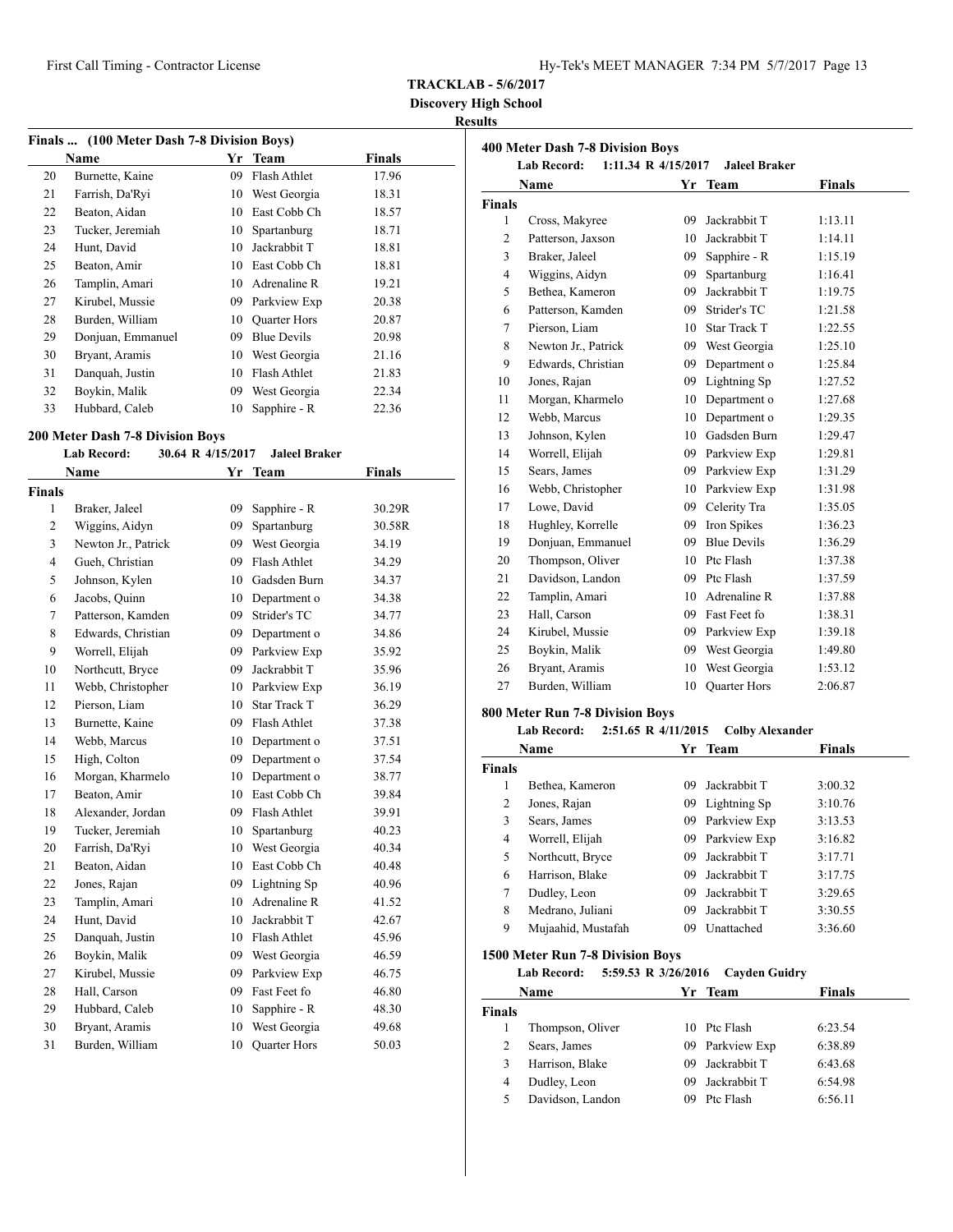| Hy-Tek's MEET MANAGER  7:34 PM  5/7/2017  Page 14 |  |  |  |  |
|---------------------------------------------------|--|--|--|--|
|---------------------------------------------------|--|--|--|--|

**Discovery High School**

# **Results**

| Finals  (1500 Meter Run 7-8 Division Boys)<br><b>Finals</b><br>Name<br>Yr Team<br>Lowe, David<br>09 Celerity Tra<br>7:04.66<br>6<br>Medrano, Juliani<br>09 Jackrabbit T<br>7<br>7:09.65<br>3000 Meter Run 7-8 Division Boys<br>Name<br>Yr Team<br><b>Finals</b><br><b>Finals</b><br>$\mathbf{1}$<br>Sears, James<br>09 Parkview Exp<br>13:17.64<br>4x100 Meter Relay 7-8 Division Boys<br><b>Lab Record:</b><br>1:05.30 R $4/29/2017$<br><b>Jackrabbit Track Club</b><br>D Hunt, J Patterson, K Bethea, M Cross<br>Lab Record: 1:05.30 R 4/29/2017<br>Jackrabbit Track Club<br>D Hunt, J Patterson, K Bethea, M Cross<br>Team<br>Relay<br>Finals<br><b>Finals</b><br>1<br>Parkview Exp<br>A<br>1:07.81<br>$\mathfrak{D}$<br><b>Flash Athletics</b><br>1:08.90<br>A<br>4x400 Meter Relay 7-8 Division Boys<br>5:21.59 R 4/15/2017<br><b>Lab Record:</b><br>Jackrabbit Track Club<br>B Harrison, J Patterson, K Bethea, M Cross<br>Team<br>Relay<br>Finals<br><b>Finals</b><br>1<br>Jackrabbit Track Club<br>5:20.87R<br>A<br>$\overline{2}$<br>Jackrabbit Track Club<br>B<br>6:25.64<br><b>Long Jump 7-8 Division Boys</b><br><b>Lab Record:</b><br>11-11 R 5/7/2016<br><b>Kaden Thomas</b><br><b>Name</b><br>Yr Team<br><b>Finals</b><br><b>Finals</b><br>Worrell, Elijah<br>09 Parkview Exp<br>1<br>10-01.50<br>Jones, Rajan<br>09 Lightning Sp<br>2<br>$9 - 02.00$<br>Burnette, Kaine<br>09 Flash Athlet<br>3<br>9-01.50<br>$\overline{4}$<br>Hadley, Dallas<br>10 Parkview Exp<br>8-07.50<br><b>Shot Put 7-8 Division Boys</b><br>22-01 R 3/26/2016<br>Lab Record:<br><b>Sean Steele</b><br>Name<br>Yr Team<br>Finals<br>Finals<br>Wiggins, Aidyn<br>09<br>Spartanburg<br>1<br>17-08.00<br>2<br>Worrell, Elijah<br>Parkview Exp<br>09<br>17-07.00<br>3<br>Iron Spikes<br>Hughley, Korrelle<br>09<br>14-00.00<br><b>Javelin Throw 300g 7-8 Division Boys</b><br><b>Lab Record:</b><br>54-08 R 4/29/2017<br><b>Jayden Juniors</b><br><b>Lab Record:</b><br>54-08 R 4/29/2017<br><b>Jayden Juniors</b><br><b>Finals</b><br>Yr Team<br>Name<br><b>Finals</b> |
|-------------------------------------------------------------------------------------------------------------------------------------------------------------------------------------------------------------------------------------------------------------------------------------------------------------------------------------------------------------------------------------------------------------------------------------------------------------------------------------------------------------------------------------------------------------------------------------------------------------------------------------------------------------------------------------------------------------------------------------------------------------------------------------------------------------------------------------------------------------------------------------------------------------------------------------------------------------------------------------------------------------------------------------------------------------------------------------------------------------------------------------------------------------------------------------------------------------------------------------------------------------------------------------------------------------------------------------------------------------------------------------------------------------------------------------------------------------------------------------------------------------------------------------------------------------------------------------------------------------------------------------------------------------------------------------------------------------------------------------------------------------------------------------------------------------------------------------------------------------------------------------------------------------------------------------------------------------------------------------------------------------------------------------------------------------|
|                                                                                                                                                                                                                                                                                                                                                                                                                                                                                                                                                                                                                                                                                                                                                                                                                                                                                                                                                                                                                                                                                                                                                                                                                                                                                                                                                                                                                                                                                                                                                                                                                                                                                                                                                                                                                                                                                                                                                                                                                                                             |
|                                                                                                                                                                                                                                                                                                                                                                                                                                                                                                                                                                                                                                                                                                                                                                                                                                                                                                                                                                                                                                                                                                                                                                                                                                                                                                                                                                                                                                                                                                                                                                                                                                                                                                                                                                                                                                                                                                                                                                                                                                                             |
|                                                                                                                                                                                                                                                                                                                                                                                                                                                                                                                                                                                                                                                                                                                                                                                                                                                                                                                                                                                                                                                                                                                                                                                                                                                                                                                                                                                                                                                                                                                                                                                                                                                                                                                                                                                                                                                                                                                                                                                                                                                             |
|                                                                                                                                                                                                                                                                                                                                                                                                                                                                                                                                                                                                                                                                                                                                                                                                                                                                                                                                                                                                                                                                                                                                                                                                                                                                                                                                                                                                                                                                                                                                                                                                                                                                                                                                                                                                                                                                                                                                                                                                                                                             |
|                                                                                                                                                                                                                                                                                                                                                                                                                                                                                                                                                                                                                                                                                                                                                                                                                                                                                                                                                                                                                                                                                                                                                                                                                                                                                                                                                                                                                                                                                                                                                                                                                                                                                                                                                                                                                                                                                                                                                                                                                                                             |
|                                                                                                                                                                                                                                                                                                                                                                                                                                                                                                                                                                                                                                                                                                                                                                                                                                                                                                                                                                                                                                                                                                                                                                                                                                                                                                                                                                                                                                                                                                                                                                                                                                                                                                                                                                                                                                                                                                                                                                                                                                                             |
|                                                                                                                                                                                                                                                                                                                                                                                                                                                                                                                                                                                                                                                                                                                                                                                                                                                                                                                                                                                                                                                                                                                                                                                                                                                                                                                                                                                                                                                                                                                                                                                                                                                                                                                                                                                                                                                                                                                                                                                                                                                             |
|                                                                                                                                                                                                                                                                                                                                                                                                                                                                                                                                                                                                                                                                                                                                                                                                                                                                                                                                                                                                                                                                                                                                                                                                                                                                                                                                                                                                                                                                                                                                                                                                                                                                                                                                                                                                                                                                                                                                                                                                                                                             |
|                                                                                                                                                                                                                                                                                                                                                                                                                                                                                                                                                                                                                                                                                                                                                                                                                                                                                                                                                                                                                                                                                                                                                                                                                                                                                                                                                                                                                                                                                                                                                                                                                                                                                                                                                                                                                                                                                                                                                                                                                                                             |
|                                                                                                                                                                                                                                                                                                                                                                                                                                                                                                                                                                                                                                                                                                                                                                                                                                                                                                                                                                                                                                                                                                                                                                                                                                                                                                                                                                                                                                                                                                                                                                                                                                                                                                                                                                                                                                                                                                                                                                                                                                                             |
|                                                                                                                                                                                                                                                                                                                                                                                                                                                                                                                                                                                                                                                                                                                                                                                                                                                                                                                                                                                                                                                                                                                                                                                                                                                                                                                                                                                                                                                                                                                                                                                                                                                                                                                                                                                                                                                                                                                                                                                                                                                             |
|                                                                                                                                                                                                                                                                                                                                                                                                                                                                                                                                                                                                                                                                                                                                                                                                                                                                                                                                                                                                                                                                                                                                                                                                                                                                                                                                                                                                                                                                                                                                                                                                                                                                                                                                                                                                                                                                                                                                                                                                                                                             |
|                                                                                                                                                                                                                                                                                                                                                                                                                                                                                                                                                                                                                                                                                                                                                                                                                                                                                                                                                                                                                                                                                                                                                                                                                                                                                                                                                                                                                                                                                                                                                                                                                                                                                                                                                                                                                                                                                                                                                                                                                                                             |
|                                                                                                                                                                                                                                                                                                                                                                                                                                                                                                                                                                                                                                                                                                                                                                                                                                                                                                                                                                                                                                                                                                                                                                                                                                                                                                                                                                                                                                                                                                                                                                                                                                                                                                                                                                                                                                                                                                                                                                                                                                                             |
|                                                                                                                                                                                                                                                                                                                                                                                                                                                                                                                                                                                                                                                                                                                                                                                                                                                                                                                                                                                                                                                                                                                                                                                                                                                                                                                                                                                                                                                                                                                                                                                                                                                                                                                                                                                                                                                                                                                                                                                                                                                             |
|                                                                                                                                                                                                                                                                                                                                                                                                                                                                                                                                                                                                                                                                                                                                                                                                                                                                                                                                                                                                                                                                                                                                                                                                                                                                                                                                                                                                                                                                                                                                                                                                                                                                                                                                                                                                                                                                                                                                                                                                                                                             |
|                                                                                                                                                                                                                                                                                                                                                                                                                                                                                                                                                                                                                                                                                                                                                                                                                                                                                                                                                                                                                                                                                                                                                                                                                                                                                                                                                                                                                                                                                                                                                                                                                                                                                                                                                                                                                                                                                                                                                                                                                                                             |
|                                                                                                                                                                                                                                                                                                                                                                                                                                                                                                                                                                                                                                                                                                                                                                                                                                                                                                                                                                                                                                                                                                                                                                                                                                                                                                                                                                                                                                                                                                                                                                                                                                                                                                                                                                                                                                                                                                                                                                                                                                                             |
|                                                                                                                                                                                                                                                                                                                                                                                                                                                                                                                                                                                                                                                                                                                                                                                                                                                                                                                                                                                                                                                                                                                                                                                                                                                                                                                                                                                                                                                                                                                                                                                                                                                                                                                                                                                                                                                                                                                                                                                                                                                             |
|                                                                                                                                                                                                                                                                                                                                                                                                                                                                                                                                                                                                                                                                                                                                                                                                                                                                                                                                                                                                                                                                                                                                                                                                                                                                                                                                                                                                                                                                                                                                                                                                                                                                                                                                                                                                                                                                                                                                                                                                                                                             |
|                                                                                                                                                                                                                                                                                                                                                                                                                                                                                                                                                                                                                                                                                                                                                                                                                                                                                                                                                                                                                                                                                                                                                                                                                                                                                                                                                                                                                                                                                                                                                                                                                                                                                                                                                                                                                                                                                                                                                                                                                                                             |
|                                                                                                                                                                                                                                                                                                                                                                                                                                                                                                                                                                                                                                                                                                                                                                                                                                                                                                                                                                                                                                                                                                                                                                                                                                                                                                                                                                                                                                                                                                                                                                                                                                                                                                                                                                                                                                                                                                                                                                                                                                                             |
|                                                                                                                                                                                                                                                                                                                                                                                                                                                                                                                                                                                                                                                                                                                                                                                                                                                                                                                                                                                                                                                                                                                                                                                                                                                                                                                                                                                                                                                                                                                                                                                                                                                                                                                                                                                                                                                                                                                                                                                                                                                             |
|                                                                                                                                                                                                                                                                                                                                                                                                                                                                                                                                                                                                                                                                                                                                                                                                                                                                                                                                                                                                                                                                                                                                                                                                                                                                                                                                                                                                                                                                                                                                                                                                                                                                                                                                                                                                                                                                                                                                                                                                                                                             |
|                                                                                                                                                                                                                                                                                                                                                                                                                                                                                                                                                                                                                                                                                                                                                                                                                                                                                                                                                                                                                                                                                                                                                                                                                                                                                                                                                                                                                                                                                                                                                                                                                                                                                                                                                                                                                                                                                                                                                                                                                                                             |
|                                                                                                                                                                                                                                                                                                                                                                                                                                                                                                                                                                                                                                                                                                                                                                                                                                                                                                                                                                                                                                                                                                                                                                                                                                                                                                                                                                                                                                                                                                                                                                                                                                                                                                                                                                                                                                                                                                                                                                                                                                                             |
|                                                                                                                                                                                                                                                                                                                                                                                                                                                                                                                                                                                                                                                                                                                                                                                                                                                                                                                                                                                                                                                                                                                                                                                                                                                                                                                                                                                                                                                                                                                                                                                                                                                                                                                                                                                                                                                                                                                                                                                                                                                             |
|                                                                                                                                                                                                                                                                                                                                                                                                                                                                                                                                                                                                                                                                                                                                                                                                                                                                                                                                                                                                                                                                                                                                                                                                                                                                                                                                                                                                                                                                                                                                                                                                                                                                                                                                                                                                                                                                                                                                                                                                                                                             |
|                                                                                                                                                                                                                                                                                                                                                                                                                                                                                                                                                                                                                                                                                                                                                                                                                                                                                                                                                                                                                                                                                                                                                                                                                                                                                                                                                                                                                                                                                                                                                                                                                                                                                                                                                                                                                                                                                                                                                                                                                                                             |
|                                                                                                                                                                                                                                                                                                                                                                                                                                                                                                                                                                                                                                                                                                                                                                                                                                                                                                                                                                                                                                                                                                                                                                                                                                                                                                                                                                                                                                                                                                                                                                                                                                                                                                                                                                                                                                                                                                                                                                                                                                                             |
|                                                                                                                                                                                                                                                                                                                                                                                                                                                                                                                                                                                                                                                                                                                                                                                                                                                                                                                                                                                                                                                                                                                                                                                                                                                                                                                                                                                                                                                                                                                                                                                                                                                                                                                                                                                                                                                                                                                                                                                                                                                             |
|                                                                                                                                                                                                                                                                                                                                                                                                                                                                                                                                                                                                                                                                                                                                                                                                                                                                                                                                                                                                                                                                                                                                                                                                                                                                                                                                                                                                                                                                                                                                                                                                                                                                                                                                                                                                                                                                                                                                                                                                                                                             |
|                                                                                                                                                                                                                                                                                                                                                                                                                                                                                                                                                                                                                                                                                                                                                                                                                                                                                                                                                                                                                                                                                                                                                                                                                                                                                                                                                                                                                                                                                                                                                                                                                                                                                                                                                                                                                                                                                                                                                                                                                                                             |
|                                                                                                                                                                                                                                                                                                                                                                                                                                                                                                                                                                                                                                                                                                                                                                                                                                                                                                                                                                                                                                                                                                                                                                                                                                                                                                                                                                                                                                                                                                                                                                                                                                                                                                                                                                                                                                                                                                                                                                                                                                                             |
|                                                                                                                                                                                                                                                                                                                                                                                                                                                                                                                                                                                                                                                                                                                                                                                                                                                                                                                                                                                                                                                                                                                                                                                                                                                                                                                                                                                                                                                                                                                                                                                                                                                                                                                                                                                                                                                                                                                                                                                                                                                             |
|                                                                                                                                                                                                                                                                                                                                                                                                                                                                                                                                                                                                                                                                                                                                                                                                                                                                                                                                                                                                                                                                                                                                                                                                                                                                                                                                                                                                                                                                                                                                                                                                                                                                                                                                                                                                                                                                                                                                                                                                                                                             |
|                                                                                                                                                                                                                                                                                                                                                                                                                                                                                                                                                                                                                                                                                                                                                                                                                                                                                                                                                                                                                                                                                                                                                                                                                                                                                                                                                                                                                                                                                                                                                                                                                                                                                                                                                                                                                                                                                                                                                                                                                                                             |
|                                                                                                                                                                                                                                                                                                                                                                                                                                                                                                                                                                                                                                                                                                                                                                                                                                                                                                                                                                                                                                                                                                                                                                                                                                                                                                                                                                                                                                                                                                                                                                                                                                                                                                                                                                                                                                                                                                                                                                                                                                                             |
|                                                                                                                                                                                                                                                                                                                                                                                                                                                                                                                                                                                                                                                                                                                                                                                                                                                                                                                                                                                                                                                                                                                                                                                                                                                                                                                                                                                                                                                                                                                                                                                                                                                                                                                                                                                                                                                                                                                                                                                                                                                             |
|                                                                                                                                                                                                                                                                                                                                                                                                                                                                                                                                                                                                                                                                                                                                                                                                                                                                                                                                                                                                                                                                                                                                                                                                                                                                                                                                                                                                                                                                                                                                                                                                                                                                                                                                                                                                                                                                                                                                                                                                                                                             |
|                                                                                                                                                                                                                                                                                                                                                                                                                                                                                                                                                                                                                                                                                                                                                                                                                                                                                                                                                                                                                                                                                                                                                                                                                                                                                                                                                                                                                                                                                                                                                                                                                                                                                                                                                                                                                                                                                                                                                                                                                                                             |
|                                                                                                                                                                                                                                                                                                                                                                                                                                                                                                                                                                                                                                                                                                                                                                                                                                                                                                                                                                                                                                                                                                                                                                                                                                                                                                                                                                                                                                                                                                                                                                                                                                                                                                                                                                                                                                                                                                                                                                                                                                                             |
|                                                                                                                                                                                                                                                                                                                                                                                                                                                                                                                                                                                                                                                                                                                                                                                                                                                                                                                                                                                                                                                                                                                                                                                                                                                                                                                                                                                                                                                                                                                                                                                                                                                                                                                                                                                                                                                                                                                                                                                                                                                             |
|                                                                                                                                                                                                                                                                                                                                                                                                                                                                                                                                                                                                                                                                                                                                                                                                                                                                                                                                                                                                                                                                                                                                                                                                                                                                                                                                                                                                                                                                                                                                                                                                                                                                                                                                                                                                                                                                                                                                                                                                                                                             |
|                                                                                                                                                                                                                                                                                                                                                                                                                                                                                                                                                                                                                                                                                                                                                                                                                                                                                                                                                                                                                                                                                                                                                                                                                                                                                                                                                                                                                                                                                                                                                                                                                                                                                                                                                                                                                                                                                                                                                                                                                                                             |
| Wiggins, Aidyn<br>Spartanburg<br>1<br>09<br>$42 - 05$                                                                                                                                                                                                                                                                                                                                                                                                                                                                                                                                                                                                                                                                                                                                                                                                                                                                                                                                                                                                                                                                                                                                                                                                                                                                                                                                                                                                                                                                                                                                                                                                                                                                                                                                                                                                                                                                                                                                                                                                       |
| 2<br>Jacobs, Quinn<br>10 Department o<br>38-06                                                                                                                                                                                                                                                                                                                                                                                                                                                                                                                                                                                                                                                                                                                                                                                                                                                                                                                                                                                                                                                                                                                                                                                                                                                                                                                                                                                                                                                                                                                                                                                                                                                                                                                                                                                                                                                                                                                                                                                                              |
| Donjuan, Emmanuel<br>09 Blue Devils<br>3<br>37-04                                                                                                                                                                                                                                                                                                                                                                                                                                                                                                                                                                                                                                                                                                                                                                                                                                                                                                                                                                                                                                                                                                                                                                                                                                                                                                                                                                                                                                                                                                                                                                                                                                                                                                                                                                                                                                                                                                                                                                                                           |
|                                                                                                                                                                                                                                                                                                                                                                                                                                                                                                                                                                                                                                                                                                                                                                                                                                                                                                                                                                                                                                                                                                                                                                                                                                                                                                                                                                                                                                                                                                                                                                                                                                                                                                                                                                                                                                                                                                                                                                                                                                                             |
| 4<br>Beaton, Aidan<br>10 East Cobb Ch<br>29-06                                                                                                                                                                                                                                                                                                                                                                                                                                                                                                                                                                                                                                                                                                                                                                                                                                                                                                                                                                                                                                                                                                                                                                                                                                                                                                                                                                                                                                                                                                                                                                                                                                                                                                                                                                                                                                                                                                                                                                                                              |
| 5<br>Hughley, Korrelle<br>09 Iron Spikes<br>$23-05$                                                                                                                                                                                                                                                                                                                                                                                                                                                                                                                                                                                                                                                                                                                                                                                                                                                                                                                                                                                                                                                                                                                                                                                                                                                                                                                                                                                                                                                                                                                                                                                                                                                                                                                                                                                                                                                                                                                                                                                                         |
| Tucker, Jeremiah<br>Spartanburg<br>6<br>10<br>18-10<br>East Cobb Ch<br>7<br>Beaton, Amir<br>10<br>18-08                                                                                                                                                                                                                                                                                                                                                                                                                                                                                                                                                                                                                                                                                                                                                                                                                                                                                                                                                                                                                                                                                                                                                                                                                                                                                                                                                                                                                                                                                                                                                                                                                                                                                                                                                                                                                                                                                                                                                     |

| 100 Meter Dash 9-10 Division Boys<br><b>Lab Record:</b><br>13.01 R 4/15/2017<br><b>Chandler Jordan</b> |                        |    |                 |        |
|--------------------------------------------------------------------------------------------------------|------------------------|----|-----------------|--------|
|                                                                                                        | Name                   | Yr | Team            | Finals |
| <b>Finals</b>                                                                                          |                        |    |                 |        |
| 1                                                                                                      | Jordan, Chandler       | 07 | Jackrabbit T    | 13.82  |
| 2                                                                                                      | Jackson, JayShawn      | 07 | Strider's TC    | 13.97  |
| 3                                                                                                      | Henry, Jaden           |    | 07 Lightning Sp | 14.34  |
| 4                                                                                                      | Williams, Blake        | 07 | North DeKalb    | 14.57  |
| 5                                                                                                      | Jakes, Braylon         |    | 07 West Georgia | 14.58  |
| 6                                                                                                      | Sanford, Tyson         | 08 | Sapphire - R    | 14.69  |
| 7                                                                                                      | Green, Bryce           | 07 | Jackrabbit T    | 14.78  |
| 8                                                                                                      | McShan, Mckinley       |    | 08 Lightning Sp | 14.78  |
| 9                                                                                                      | Strother, Cole         |    | 07 Blue Lightni | 14.79  |
| 10                                                                                                     | Cromartie Jr., Antonio |    | 07 Athletic Max | 14.93  |
| 11                                                                                                     | Long, Kingston         |    | 08 West Georgia | 14.98  |
| 12                                                                                                     | Flowers, Denovian      |    | 07 Parkview Exp | 15.01  |
| 13                                                                                                     | Jefferson, Carson      |    | 08 Unattached   | 15.16  |
| 14                                                                                                     | Long, Kingsley         |    | 08 West Georgia | 15.17  |
| 15                                                                                                     | Grant, Altaveon        |    | 07 All Heart TC | 15.25  |
|                                                                                                        |                        |    |                 |        |
| 16                                                                                                     | Glasco, Preston        |    | 08 Lightning Sp | 15.40  |
| 17                                                                                                     | Sewell, Bryce          | 07 | Celerity Tra    | 15.47  |
| 18                                                                                                     | Lee, Joshua            | 07 | Spartanburg     | 15.53  |
| 19                                                                                                     | Johnson, Amari         | 07 | Jackrabbit T    | 15.57  |
| 20                                                                                                     | Farrish, Daryian       |    | 08 West Georgia | 15.57  |
| 21                                                                                                     | Seymour, Ajahri        |    | 08 Star Track T | 15.72  |
| 22                                                                                                     | Stowe, Dwayne          |    | 08 Quarter Hors | 15.76  |
| 23                                                                                                     | Walker, Chase          | 07 | Strider's TC    | 15.82  |
| 24                                                                                                     | Dinkins, Cameron       |    | 07 Department o | 15.85  |
| 25                                                                                                     | Way, Cordelle          | 07 | Strider's TC    | 15.85  |
| 26                                                                                                     | German, Jace           |    | 08 Sapphire - R | 15.87  |
| 27                                                                                                     | Kelly, Darnell         |    | 08 Athletic Max | 15.94  |
| 28                                                                                                     | McClure, Stephen       | 07 | East Cobb Ch    | 16.13  |
| 29                                                                                                     | Ocran, William         | 08 | Department o    | 16.23  |
| 30                                                                                                     | Schrade, Keshawn       |    | 08 West Georgia | 16.26  |
| 31                                                                                                     | Hill, Tristen          | 08 | Lightning Sp    | 16.35  |
| 32                                                                                                     | Desamour, Darius       | 07 | Strider's TC    | 16.40  |
| 33                                                                                                     | Vaughn Jr., Ryan       | 07 | Spartanburg     | 16.49  |
| 34                                                                                                     | Frederick, Hughan      | 07 | Department o    | 16.51  |
| 35                                                                                                     | Bishop, De'Quan        | 08 | Strider's TC    | 16.57  |
| 36                                                                                                     | Jackson, Anquan        | 08 | West Georgia    | 16.61  |
| 37                                                                                                     | Coggins, Jamon         | 08 | Sapphire - R    | 16.64  |
| 38                                                                                                     | Butler, Zy'Mar         | 08 | Gadsden Burn    | 16.71  |
| 39                                                                                                     | Howard, Nygee          | 08 | West Georgia    | 16.73  |
| 40                                                                                                     | Jones, Krishna         | 07 | Flash Athlet    | 16.79  |
| 41                                                                                                     | Edwards, Andrew        | 07 | Athletic Max    | 16.82  |
| 42                                                                                                     | Mitchell, Caleb        | 08 | Lightning Sp    | 16.88  |
| 43                                                                                                     | Smart, Jerold          | 08 | Parkview Exp    | 16.95  |
| 44                                                                                                     | Brunson, Krishtian     | 07 | Jackrabbit T    | 16.96  |
| 45                                                                                                     | Smith, Myles           | 07 | Jackrabbit T    | 17.02  |
| 46                                                                                                     | Stephens, Collin       | 08 | Star Track T    | 17.25  |
| 47                                                                                                     | Clark, Dontarius       | 08 | Sapphire - R    | 17.28  |
| 48                                                                                                     | Mcbride, Aidan         | 07 | East Cobb Ch    | 17.35  |
| 49                                                                                                     | Saffold, Kenneth       | 08 | Athletic Max    | 17.40  |
| 50                                                                                                     | Dukes, Yanous          | 07 | Star Track T    | 17.55  |
|                                                                                                        |                        |    |                 |        |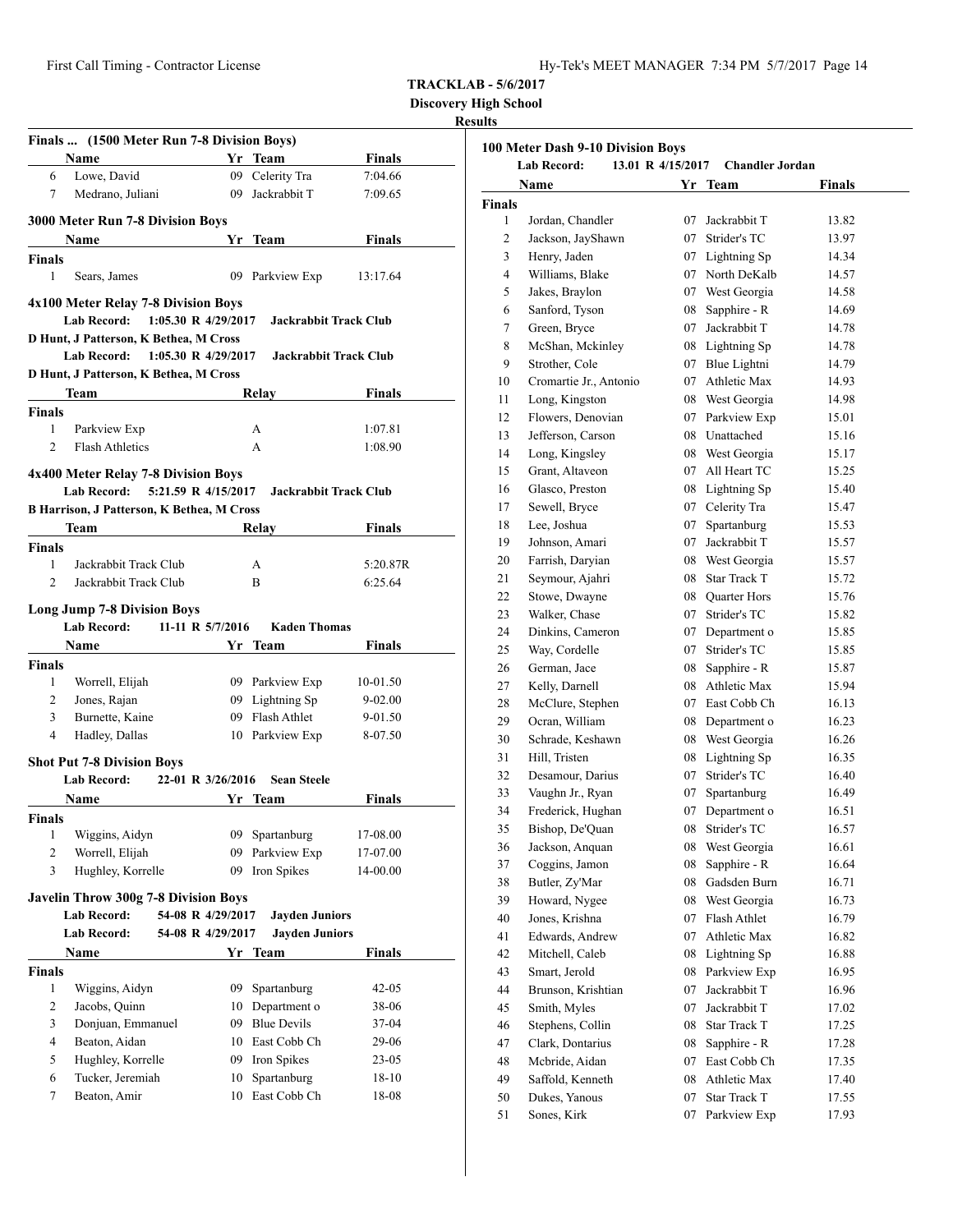**TRACKLAB - 5/6/2017**

**Discovery High School**

| (100 Meter Dash 9-10 Division Boys)<br>Finals<br>Yr Team<br><b>Finals</b><br>Name |                                                        |    |                                   |        |  |  |
|-----------------------------------------------------------------------------------|--------------------------------------------------------|----|-----------------------------------|--------|--|--|
| 52                                                                                | Baker, Olusegun                                        |    | 08 Parkview Exp                   | 18.07  |  |  |
| 53                                                                                | Smith, Conner                                          |    | 07 Parkview Exp                   | 18.14  |  |  |
| 54                                                                                | Perry, Jayden                                          |    | 07 Strider's TC                   | 18.18  |  |  |
| 55                                                                                | Aiken, Brandon                                         |    | 07 Jackrabbit T                   | 18.41  |  |  |
| 56                                                                                | Winston, Thomas                                        |    | 08 Jackrabbit T                   | 18.46  |  |  |
|                                                                                   | <b>200 Meter Dash 9-10 Division Boys</b>               |    |                                   |        |  |  |
|                                                                                   | 27.43 R 4/15/2017<br><b>Lab Record:</b><br><b>Name</b> |    | <b>Chandler Jordan</b><br>Yr Team | Finals |  |  |
| <b>Finals</b>                                                                     |                                                        |    |                                   |        |  |  |
| $\mathbf{1}$                                                                      | Jordan, Chandler                                       | 07 | Jackrabbit T                      | 27.81  |  |  |
| 2                                                                                 | Knight, Alexander                                      | 07 | Jackrabbit T                      | 28.34  |  |  |
| 3                                                                                 | Alexander, Colby                                       |    | 07 AtL ZooM Ath                   | 28.46  |  |  |
| $\overline{4}$                                                                    | Jackson, JayShawn                                      | 07 | Strider's TC                      | 29.50  |  |  |
| 5                                                                                 | Grant, Altaveon                                        |    | 07 All Heart TC                   | 29.57  |  |  |
| 6                                                                                 | Strother, Cole                                         |    | 07 Blue Lightni                   | 29.58  |  |  |
| 7                                                                                 | Green, Bryce                                           |    | 07 Jackrabbit T                   | 29.65  |  |  |
| 8                                                                                 | Henry, Jaden                                           |    | 07 Lightning Sp                   | 29.77  |  |  |
| 9                                                                                 | Williams, Blake                                        |    | 07 North DeKalb                   | 30.11  |  |  |
|                                                                                   |                                                        |    |                                   |        |  |  |
| 10                                                                                | McShan, Mckinley                                       |    | 08 Lightning Sp                   | 30.18  |  |  |
| 11                                                                                | Sanford, Tyson                                         | 08 | Sapphire - R                      | 30.29  |  |  |
| 12                                                                                | Miller, Kayden                                         | 07 | Sapphire - R                      | 30.84  |  |  |
| 13                                                                                | Glasco, Preston                                        |    | 08 Lightning Sp                   | 31.21  |  |  |
| 14                                                                                | Long, Kingsley                                         |    | 08 West Georgia                   | 31.42  |  |  |
| 15                                                                                | Cromartie Jr., Antonio                                 |    | 07 Athletic Max                   | 31.57  |  |  |
| 16                                                                                | Farrish, Daryian                                       |    | 08 West Georgia                   | 31.61  |  |  |
| 17                                                                                | Flowers, Denovian                                      |    | 07 Parkview Exp                   | 31.77  |  |  |
| 18                                                                                | Jefferson, Carson                                      |    | 08 Unattached                     | 31.82  |  |  |
| 19                                                                                | Jarrett, Shane                                         |    | 07 Ouarter Hors                   | 32.13  |  |  |
| 20                                                                                | Way, Cordelle                                          | 07 | Strider's TC                      | 32.18  |  |  |
| 21                                                                                | Seymour, Ajahri                                        | 08 | <b>Star Track T</b>               | 32.29  |  |  |
| 22                                                                                | Frederick, Hughan                                      | 07 | Department o                      | 32.51  |  |  |
| 23                                                                                | Stowe, Dwayne                                          |    | 08 Quarter Hors                   | 32.90  |  |  |
| 24                                                                                | Ford, Andre                                            |    | 08 Fast Feet fo                   | 32.91  |  |  |
| 25                                                                                | Watkins, Denzell                                       | 07 | Department o                      | 33.19  |  |  |
| 26                                                                                | Jones, Krishna                                         | 07 | Flash Athlet                      | 33.29  |  |  |
| 27                                                                                | Butler, Zy'Mar                                         |    | 08 Gadsden Burn                   | 33.34  |  |  |
| 28                                                                                | Saffold, Kenneth                                       | 08 | Athletic Max                      | 33.42  |  |  |
| 29                                                                                | Joseph, Xavier                                         | 08 | Blue Lightni                      | 33.43  |  |  |
| 30                                                                                | Bishop, De'Quan                                        | 08 | Strider's TC                      | 33.45  |  |  |
| 31                                                                                | Hill, Tristen                                          | 08 | Lightning Sp                      | 33.49  |  |  |
| 32                                                                                | Lee, Joshua                                            | 07 | Spartanburg                       | 33.59  |  |  |
| 33                                                                                | Schrade, Keshawn                                       | 08 | West Georgia                      | 33.62  |  |  |
| 34                                                                                | German, Jace                                           | 08 | Sapphire - R                      | 34.14  |  |  |
| 35                                                                                | Ocran, William                                         | 08 | Department o                      | 34.20  |  |  |
| 36                                                                                | Sewell, Bryce                                          | 07 | Celerity Tra                      | 34.46  |  |  |
| 37                                                                                | Johnson, Amari                                         | 07 | Jackrabbit T                      | 34.50  |  |  |
| 38                                                                                | Dinkins, Cameron                                       | 07 | Department o                      | 34.53  |  |  |
| 39                                                                                | Mitchell, Caleb                                        | 08 | Lightning Sp                      | 35.47  |  |  |
| 40                                                                                | Mcbride, Aidan                                         | 07 | East Cobb Ch                      | 35.47  |  |  |
| 41                                                                                | Smith, Myles                                           | 07 | Jackrabbit T                      | 35.51  |  |  |
|                                                                                   |                                                        |    |                                   |        |  |  |
| 42                                                                                | Smart, Jerold                                          | 08 | Parkview Exp                      | 35.57  |  |  |
| 43                                                                                | McClure, Stephen                                       | 07 | East Cobb Ch                      | 35.98  |  |  |
| 44                                                                                | Vaughn Jr., Ryan                                       | 07 | Spartanburg                       | 36.08  |  |  |

| 45 | Perry, Jayden    | 07 | Strider's TC        | 36.15 |
|----|------------------|----|---------------------|-------|
| 46 | Desamour, Darius | 07 | Strider's TC        | 36.16 |
| 47 | Coggins, Jamon   | 08 | Sapphire - R        | 36.39 |
| 48 | Stephens, Collin |    | 08 Star Track T     | 36.42 |
| 49 | Dukes, Yanous    | 07 | <b>Star Track T</b> | 36.45 |
| 50 | Edwards, Andrew  | 07 | Athletic Max        | 36.67 |
| 51 | Clark, Dontarius |    | 08 Sapphire - R     | 36.96 |
| 52 | Winston, Thomas  | 08 | Jackrabbit T        | 38.64 |
| 53 | Baker, Olusegun  |    | 08 Parkview Exp     | 38.90 |
| 54 | Walker, Ryan     | 07 | Unattached          | 39.92 |
|    |                  |    |                     |       |

# **400 Meter Dash 9-10 Division Boys**

**Lab Record: 1:02.62 R 3/25/2017 Sidi Njie**

|                | Name                   | Yr  | <b>Team</b>     | <b>Finals</b> |  |
|----------------|------------------------|-----|-----------------|---------------|--|
| <b>Finals</b>  |                        |     |                 |               |  |
| 1              | Ervin, Ethan           | 07  | Jackrabbit T    | 1:04.05       |  |
| 2              | Knight, Alexander      | 07  | Jackrabbit T    | 1:05.04       |  |
| 3              | Henry, Jaden           |     | 07 Lightning Sp | 1:05.90       |  |
| $\overline{4}$ | Williams, Blake        |     | 07 North DeKalb | 1:08.34       |  |
| 5              | Strother, Cole         |     | 07 Blue Lightni | 1:08.48       |  |
| 6              | McShan, Mckinley       |     | 08 Lightning Sp | 1:08.84       |  |
| $\overline{7}$ | Ellinger, Joreal       | 08  | Athletic Max    | 1:09.48       |  |
| 8              | Miller, Kayden         | 07  | Sapphire - R    | 1:10.95       |  |
| 9              | Sanford, Tyson         | 08  | Sapphire - R    | 1:11.11       |  |
| 10             | Jarrett, Shane         |     | 07 Quarter Hors | 1:11.37       |  |
| 11             | Cromartie Jr., Antonio | 07  | Athletic Max    | 1:12.38       |  |
| 12             | Glasco, Preston        | 08  | Lightning Sp    | 1:12.46       |  |
| 13             | Long, Kingston         | 08  | West Georgia    | 1:14.68       |  |
| 14             | Bishop, De'Quan        |     | 08 Strider's TC | 1:14.80       |  |
| 15             | Flowers, Denovian      |     | 07 Parkview Exp | 1:14.81       |  |
| 16             | German, Jace           | 08  | Sapphire - R    | 1:16.13       |  |
| 17             | Joseph, Xavier         | 08  | Blue Lightni    | 1:16.52       |  |
| 18             | Stowe, Dwayne          |     | 08 Quarter Hors | 1:16.83       |  |
| 19             | Watkins, Denzell       | 07  | Department o    | 1:17.11       |  |
| 20             | Kelly, Darnell         | 08  | Athletic Max    | 1:17.44       |  |
| 21             | Niles, Jacob           | 07  | Jackrabbit T    | 1:17.74       |  |
| 22             | Saffold, Kenneth       | 08. | Athletic Max    | 1:17.79       |  |
| 23             | Walker, Chase          | 07  | Strider's TC    | 1:17.91       |  |
| 24             | Grant, Altaveon        |     | 07 All Heart TC | 1:17.95       |  |
| 25             | Dinkins, Cameron       |     | 07 Department o | 1:18.40       |  |
| 26             | Sewell, Bryce          |     | 07 Celerity Tra | 1:20.03       |  |
| 27             | Jackson, JayShawn      | 07  | Strider's TC    | 1:20.95       |  |
| 28             | Ford, Andre            |     | 08 Fast Feet fo | 1:21.26       |  |
| 29             | Butler, Zy'Mar         |     | 08 Gadsden Burn | 1:21.54       |  |
| 30             | Baker, Olusegun        |     | 08 Parkview Exp | 1:22.65       |  |
| 31             | McClain, Cory          | 08  | Jackrabbit T    | 1:22.98       |  |
| 32             | Orr, Cayden            | 08  | Jackrabbit T    | 1:24.04       |  |
| 33             | Perry, Jayden          | 07  | Strider's TC    | 1:24.13       |  |
| 34             | Hill, Tristen          | 08  | Lightning Sp    | 1:24.28       |  |
| 35             | Brunson, Krishtian     | 07  | Jackrabbit T    | 1:24.74       |  |
| 36             | Way, Cordelle          | 07  | Strider's TC    | 1:25.45       |  |
| 37             | Smart, Jerold          |     | 08 Parkview Exp | 1:26.97       |  |
| 38             | Mitchell, Caleb        |     | 08 Lightning Sp | 1:27.49       |  |
| 39             | Lee, Joshua            | 07  | Spartanburg     | 1:27.49       |  |
| 40             | Desamour, Darius       | 07  | Strider's TC    | 1:27.69       |  |
| 41             | Smith, Conner          | 07  | Parkview Exp    | 1:27.93       |  |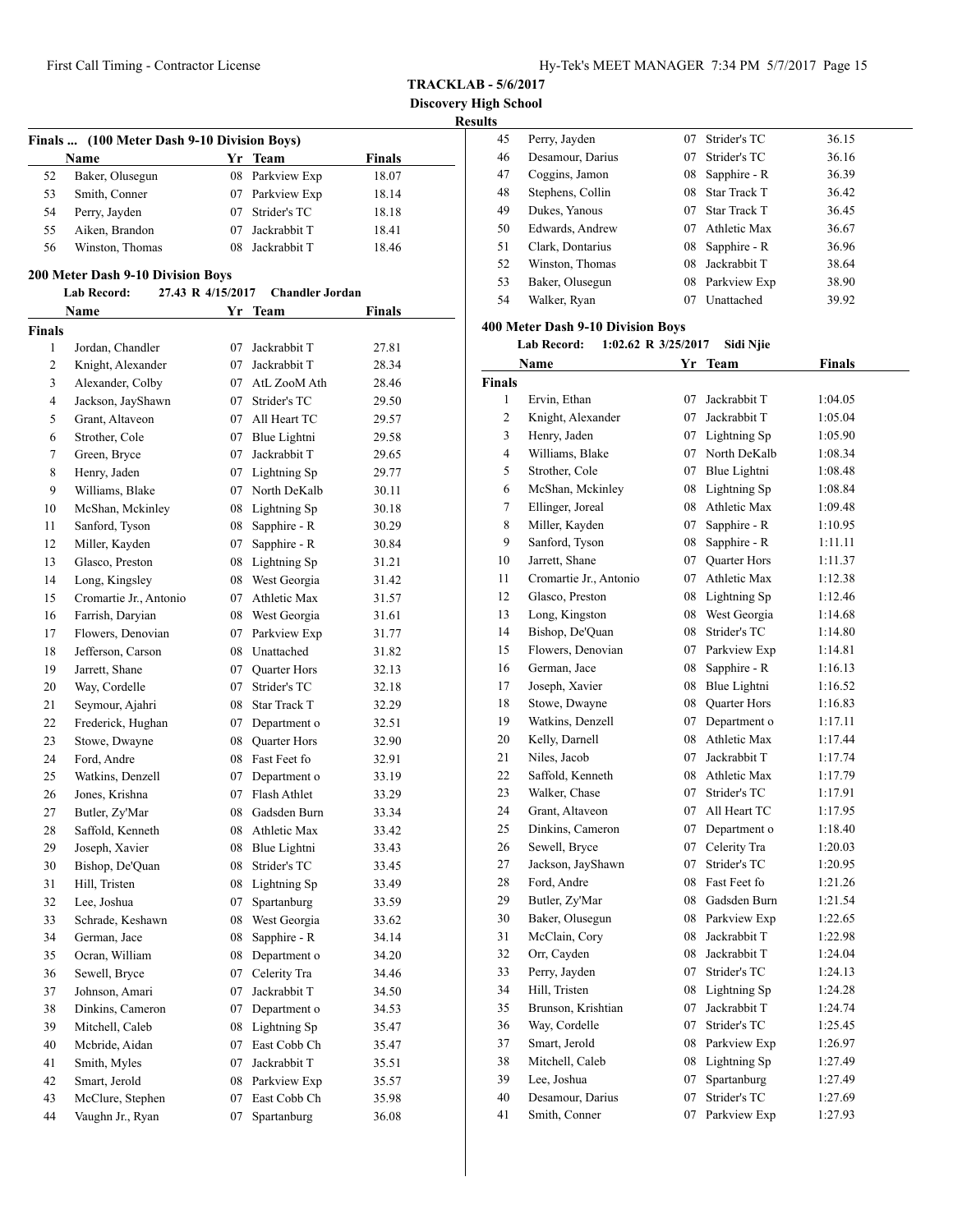| Hy-Tek's MEET MANAGER 7:34 PM 5/7/2017 Page 16 |  |  |  |  |
|------------------------------------------------|--|--|--|--|
|------------------------------------------------|--|--|--|--|

**Discovery High School**

# **Results**

| Finals  (400 Meter Dash 9-10 Division Boys) |                                  |                     |                         |               |  |
|---------------------------------------------|----------------------------------|---------------------|-------------------------|---------------|--|
|                                             | <b>Name</b>                      | Yr                  | <b>Team</b>             | <b>Finals</b> |  |
| 42                                          | Edwards, Andrew                  | 07                  | Athletic Max            | 1:28.28       |  |
| 43                                          | Taylor, Jordan                   | 07                  | All Heart TC            | 1:29.94       |  |
| 44                                          | Winston, Thomas                  | 08                  | Jackrabbit T            | 1:30.30       |  |
| 45                                          | Jackson, Anquan                  | 08                  | West Georgia            | 1:30.81       |  |
| 46                                          | Jones, Hunter                    | 08                  | Ptc Flash               | 1:33.76       |  |
| 47                                          | Dukes, Yanous                    | 07                  | <b>Star Track T</b>     | 1:34.48       |  |
| 48                                          | Sones, Kirk                      | 07                  | Parkview Exp            | 1:36.78       |  |
|                                             | 800 Meter Run 9-10 Division Boys |                     |                         |               |  |
|                                             | <b>Lab Record:</b>               | 2:23.80 R 4/30/2016 | <b>Jaiden Patterson</b> |               |  |
|                                             | Name                             | Yr                  | <b>Team</b>             | Finals        |  |
| <b>Finals</b>                               |                                  |                     |                         |               |  |
| 1                                           | Ervin, Ethan                     | 07                  | Jackrabbit T            | 2:29.09       |  |
| 2                                           | Alexander, Colby                 | 07                  | AtL ZooM Ath            | 2:29.70       |  |
| 3                                           | Ellinger, Joreal                 | 08                  | Athletic Max            | 2:42.78       |  |
| 4                                           | Strother, Cole                   | 07                  | Blue Lightni            | 2:46.95       |  |
| 5                                           | Jarrett, Shane                   | 07                  | <b>Quarter Hors</b>     | 2:49.20       |  |
| 6                                           | Niles, Jacob                     | 07                  | Jackrabbit T            | 2:56.98       |  |
| 7                                           | Lee, Joshua                      | 07                  | Spartanburg             | 3:06.51       |  |
| 8                                           | Peters, Donovan                  | 07                  | Unattached              | 3:06.88       |  |
| 9                                           | McClain, Cory                    | 08                  | Jackrabbit T            | 3:10.68       |  |
| 10                                          | Mitchell, Caleb                  | 08                  | Lightning Sp            | 3:16.34       |  |
| 11                                          | Ford, Andre                      | 08                  | Fast Feet fo            | 3:17.24       |  |
| 12                                          | Orr, Cayden                      | 08                  | Jackrabbit T            | 3:18.74       |  |

# **1500 Meter Run 9-10 Division Boys**

# **Lab Record: 5:06.26 R 5/7/2016 William Davis**

| тло кесого:     |    |             |                                                                                 |              |
|-----------------|----|-------------|---------------------------------------------------------------------------------|--------------|
| Name            |    |             | <b>Finals</b>                                                                   |              |
|                 |    |             |                                                                                 |              |
| Thompson, Clark | 07 |             | 5:29.30                                                                         |              |
| Junig, Jacob    | 07 |             | 6:09.62                                                                         |              |
| Peters, Donovan | 07 | Unattached  | 6:20.40                                                                         |              |
| Lee, Joshua     | 07 | Spartanburg | 6:29.96                                                                         |              |
| Jones, Hunter   |    |             | 7:12.68                                                                         |              |
|                 |    |             | $5:00.20 \times 5/1/2010$<br>Yr Team<br>Ptc Flash<br>Tri J Jets<br>08 Ptc Flash | WHIPER DAVIS |

13 Smith, Conner 07 Parkview Exp 3:23.91 14 Sones, Kirk 07 Parkview Exp 3:37.48

# **3000 Meter Run 9-10 Division Boys**

|               | Lab Record: 11:14.30 R 4/29/2017                               | <b>Clark Thompson</b>                 |               |
|---------------|----------------------------------------------------------------|---------------------------------------|---------------|
|               | Lab Record: 11:14.30 R 4/29/2017                               | <b>Clark Thompson</b>                 |               |
|               | Name                                                           | Yr Team                               | <b>Finals</b> |
| <b>Finals</b> |                                                                |                                       |               |
| 1             | Thompson, Clark                                                | Ptc Flash<br>07                       | 11:11.78R     |
| 2             | Junig, Jacob                                                   | Tri J Jets<br>07                      | 13:09.00      |
| 3             | solis, kevin                                                   | <b>Blue Devils</b><br>07              | 13:17.62      |
|               | Lab Record:<br>C Richardson, J Blankenship, T Whatley, Z Green | 54.49 R 5/7/2016<br>Drive Phase, Inc. |               |
|               | <b>Team</b>                                                    | Relay                                 | <b>Finals</b> |
| <b>Finals</b> |                                                                |                                       |               |
| 1             | West Georgia Jets                                              | A                                     | 58.38         |
| 2             | Sapphire - R                                                   | A                                     | 58.50         |
| 3             | Lightning Sp                                                   | А                                     | 58.86         |
|               |                                                                |                                       |               |

| ults               |                                              |                    |                       |                                |
|--------------------|----------------------------------------------|--------------------|-----------------------|--------------------------------|
| 4                  | Strider's TC                                 |                    | А                     | 1:05.74                        |
| 5                  | Parkview Exp                                 |                    | B                     | 1:07.72                        |
|                    | 4x400 Meter Relay 9-10 Division Boys         |                    |                       |                                |
|                    | <b>Lab Record:</b>                           | 4:20.19 R 5/7/2016 |                       | Jackrabbit Track & Field Clini |
|                    | C Gaffney, D Williams, J Patterson, W Davis  |                    |                       |                                |
|                    | Team                                         |                    |                       |                                |
|                    |                                              |                    | Relay                 | Finals                         |
| Finals<br>1        | Jackrabbit Track Club                        |                    | А                     | 4:31.86                        |
| 2                  | Lightning Sp                                 |                    | А                     | 5:02.79                        |
| 3                  | Sapphire - R                                 |                    | A                     | 5:26.51                        |
|                    |                                              |                    |                       |                                |
|                    | <b>High Jump 9-10 Division Boys</b>          |                    |                       |                                |
|                    | <b>Lab Record:</b>                           | 4-06 R 3/5/2016    | <b>Kevin Thomas</b>   |                                |
|                    | Name                                         | Yr                 | Team                  | Finals                         |
| <b>Finals</b>      |                                              |                    |                       |                                |
| 1                  | Grant, Altaveon                              |                    | 07 All Heart TC       | $3-10.00$                      |
| 2                  | Kelly, Darnell                               |                    | 08 Athletic Max       | 3-08.00                        |
| 3                  | Griffin, Amarian                             |                    | 07 Unattached         | 3-06.00                        |
| 4                  | Staples, Adrian                              |                    | 07 Augusta Flye       | 3-04.00                        |
| 5                  | Shears, Quincy                               |                    | 07 Augusta Flye       | $3-00.00$                      |
|                    | <b>Long Jump 9-10 Division Boys</b>          |                    |                       |                                |
|                    | 14-07.50 R 4/30/2016<br><b>Lab Record:</b>   |                    | <b>Devin Williams</b> |                                |
|                    |                                              |                    |                       |                                |
|                    | Name                                         |                    | Yr Team               | Finals                         |
| <b>Finals</b><br>1 |                                              |                    |                       |                                |
|                    | Grant, Tyler                                 |                    | 08 Sapphire - R       | 10-06.50                       |
|                    | <b>Shot Put 9-10 Division Boys</b>           |                    |                       |                                |
|                    | <b>Lab Record:</b>                           | 28-10 R 3/19/2016  | <b>Tahir Hines</b>    |                                |
|                    | Name                                         | Yr                 | <b>Team</b>           | Finals                         |
| <b>Finals</b>      |                                              |                    |                       |                                |
| 1                  | Coggins, Jamon                               |                    | 08 Sapphire - R       | 23-10.50                       |
| 2                  | Griffin, Amarian                             |                    | 07 Unattached         | 22-06.00                       |
| 3                  | Vaughn Jr., Ryan                             |                    | 07 Spartanburg        | 21-10.00                       |
| 4                  | Aiken, Brandon                               |                    | 07 Jackrabbit T       | 21-04.00                       |
| 5                  | Shears, Quincy                               | 07                 | Augusta Flye          | 16-06.50                       |
| 5                  | Staples, Adrian                              | 07                 | Augusta Flye          | 16-06.50                       |
|                    | <b>Javelin Throw 300g 9-10 Division Boys</b> |                    |                       |                                |
|                    | Lab Record:                                  | 88-10 R 3/5/2016   | <b>Jared Lockhart</b> |                                |
|                    | Name                                         |                    | Yr Team               | <b>Finals</b>                  |
| <b>Finals</b>      |                                              |                    |                       |                                |
| 1                  | Vaughn Jr., Ryan                             | 07                 | Spartanburg           | $70 - 11$                      |
| $\overline{c}$     | Shears, Quincy                               | 07                 | Augusta Flye          | 52-05                          |
| 3                  | Watkins, Denzell                             | 07                 | Department o          | 50-11                          |
| 4                  | Coggins, Jamon                               | 08                 | Sapphire - R          | 49-08                          |
| 5                  | Kelly, Darnell                               | 08                 | Athletic Max          | 47-00                          |
| 6                  | Frederick, Hughan                            | 07                 | Department o          | 46-02                          |
| 7                  | solis, kevin                                 | 07                 | <b>Blue Devils</b>    | 45-00                          |
| 8                  | Orr, Cayden                                  | 08                 | Jackrabbit T          | 43-03                          |
| 9                  | Grant, Altaveon                              | 07                 | All Heart TC          |                                |
|                    |                                              |                    |                       | 42-00                          |
| 10                 | Saffold, Kenneth                             | 08                 | Athletic Max          | 41-07                          |
| 11                 | Aiken, Brandon                               | 07                 | Jackrabbit T          | 40-07                          |
| 12                 |                                              |                    |                       |                                |
|                    | Taylor, Jordan                               | 07                 | All Heart TC          | 39-09                          |
| 13                 | Edwards, Andrew                              | 07                 | Athletic Max          | 34-09                          |
| 13                 | McClain, Cory                                | 08                 | Jackrabbit T          | 34-09                          |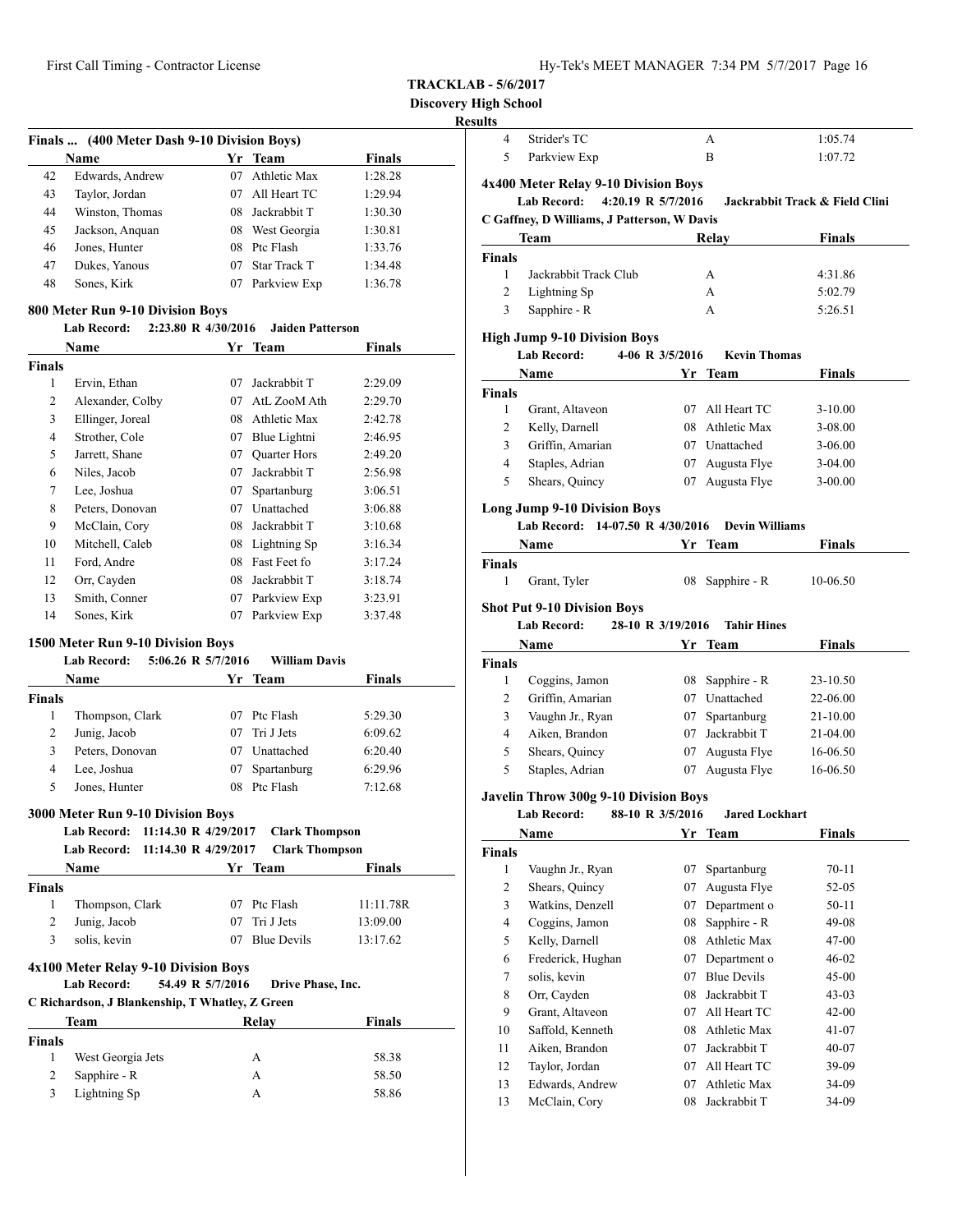**Discovery High School Results**<br>**A7** Davis Kyle

| Finals  (Javelin Throw 300g 9-10 Division Boys) |                                    |                   |                 |               |  |
|-------------------------------------------------|------------------------------------|-------------------|-----------------|---------------|--|
|                                                 | Name                               | Yr                | <b>Team</b>     | <b>Finals</b> |  |
| 15                                              | Stephens, Collin                   | 08                | Star Track T    | 34-08         |  |
| 16                                              | Staples, Adrian                    |                   | 07 Augusta Flye | $27 - 11$     |  |
|                                                 | 100 Meter Dash 11-12 Division Boys |                   |                 |               |  |
|                                                 | Lab Record:                        | 12.54 R 4/29/2017 | De'Andre Ruffin |               |  |
|                                                 | <b>Lab Record:</b>                 | 12.54 R 4/29/2017 | De'Andre Ruffin |               |  |
|                                                 | Name                               | Yr                | Team            | <b>Finals</b> |  |
| <b>Finals</b>                                   |                                    |                   |                 |               |  |
| 1                                               | Beard, Kaden                       |                   | 05 Flash Athlet | 13.10         |  |
| 2                                               | Alexander, Chad                    |                   | 05 AtL ZooM Ath | 13.24         |  |
| 3                                               | Colbert, Jeremiah                  |                   | 06 AtL ZooM Ath | 13.28         |  |
| $\overline{4}$                                  | Williams, Devin                    |                   | 06 Jackrabbit T | 13.43         |  |
| 5                                               | Holley, Jacque                     |                   | 05 Track A.N.T. | 13.67         |  |
| 6                                               | Brown, Brandon                     | 05                | AtL ZooM Ath    | 13.72         |  |
| 7                                               | Davis, Caleb                       |                   | 05 Gadsden Burn | 13.82         |  |
| 8                                               | Jarrett, Shawn                     |                   | 05 Ouarter Hors | 13.83         |  |
| 9                                               | Starks, Braylen                    |                   | 05 Gadsden Burn | 13.90         |  |
| 10                                              | Lockhart, Derrick                  | 05                | West Georgia    | 13.90         |  |
| 11                                              | Turner, Todd                       | 05                | Strider's TC    | 13.92         |  |
| 12                                              | Holiday, Jude                      |                   | 05 AtL ZooM Ath | 14.00         |  |
| 13                                              | Miller, Brian                      |                   | 06 Track A.N.T. | 14.01         |  |
| 14                                              | Bothwell, Anthony                  |                   | 06 Fast Feet fo | 14.03         |  |
| 15                                              | Baker, Justin                      |                   | 06 Jackrabbit T | 14.09         |  |
| 16                                              | Washington Jr., JeRico             |                   | 05 The Ron Clar | 14.15         |  |
| 17                                              | Coleman, Darren                    |                   | 06 Strider's TC | 14.20         |  |
| 18                                              | Ocran, Wydlen                      |                   | 06 Department o | 14.29         |  |
| 19                                              | Stone, Joseph                      |                   | 05 Strider's TC | 14.32         |  |
| 20                                              | Jackson Jr., Jason                 |                   | 06 Strider's TC | 14.37         |  |
| 21                                              | Hollis, Damerion                   |                   | 05 Gadsden Burn | 14.42         |  |
| 21                                              | Bookman, Nicholas                  |                   | 06 Jackrabbit T | 14.42         |  |
| 23                                              | Rolen, Markese                     |                   | 05 Track A.N.T. | 14.47         |  |
| 24                                              | Harris, Antwuan                    | 06                | Spartanburg     | 14.64         |  |
| 25                                              | Hollins, Christian                 |                   | 06 All Heart TC | 14.67         |  |
| 26                                              | Braker, Jaiden                     | 06                | Sapphire - R    | 14.69         |  |
| 27                                              | Ferguson, Sean                     | 06                | Jackrabbit T    | 14.74         |  |
| 28                                              | Staggs, London                     |                   | 06 Spartanburg  | 14.84         |  |
| 29                                              | Newton, Trey                       |                   | 05 Atomic Agili | 14.84         |  |
| 30                                              | Hodge, Kolin                       | 06                | West Georgia    | 14.86         |  |
| 31                                              | Lakes, Ethan                       | 05                | Sapphire - R    | 14.99         |  |
| 32                                              | Young, Khalil                      | 06                | Adrenaline R    | 15.03         |  |
| 33                                              | Wade, Caden                        | 05                | Jackrabbit T    | 15.21         |  |
| 34                                              | Sanguinetti, Ryan                  | 06                | Department o    | 15.21         |  |
| 35                                              | Curtis, Terrence                   | 05                | Parkview Exp    | 15.32         |  |
| 36                                              | Ruffin, Jonah                      | 05                | Boys And Gir    | 15.36         |  |
| 37                                              | Howard, Nysir                      | 06                | West Georgia    | 15.36         |  |
| 38                                              | Bennett, Andre                     | 05                | The Ron Clar    | 15.72         |  |
| 39                                              | Kelsey, Jayden                     | 06                | Athletic Max    | 15.77         |  |
| 40                                              | Gueh, Jaydon                       | 06                | Flash Athlet    | 15.83         |  |
| 41                                              | Milfort, Joseph                    | 05                | The Ron Clar    | 15.93         |  |
| 42                                              | Robinson, Jamariez                 | 05                | Parkview Exp    | 16.43         |  |
| 43                                              | Mitchell, Vaughn                   | 05                | Lightning Sp    | 16.78         |  |
| 44                                              | Frank, Cooper                      | 06                | Parkview Exp    | 17.11         |  |
| 45                                              | Curlutu Jr., William               | 06                | Parkview Exp    | 17.18         |  |
| 46                                              | Burden, Christopher                | 05                | Quarter Hors    | 17.30         |  |

| 47                                                                                                 | Davis, Kyle            |    | 05 North DeKalb | 18.10  |  |  |  |
|----------------------------------------------------------------------------------------------------|------------------------|----|-----------------|--------|--|--|--|
|                                                                                                    |                        |    |                 |        |  |  |  |
| 200 Meter Dash 11-12 Division Boys<br><b>Lab Record:</b><br>26.04 R 3/5/2016<br><b>Isaiah Bond</b> |                        |    |                 |        |  |  |  |
|                                                                                                    |                        |    |                 |        |  |  |  |
|                                                                                                    | Name                   | Yr | Team            | Finals |  |  |  |
| Finals                                                                                             |                        |    |                 |        |  |  |  |
| 1                                                                                                  | Colbert, Jeremiah      |    | 06 AtL ZooM Ath | 26.31  |  |  |  |
| 2                                                                                                  | Patterson, Jaiden      |    | 06 Jackrabbit T | 26.46  |  |  |  |
| 3                                                                                                  | Beard, Kaden           |    | 05 Flash Athlet | 26.47  |  |  |  |
| 4                                                                                                  | Alexander, Chad        |    | 05 AtL ZooM Ath | 27.00  |  |  |  |
| 5                                                                                                  | Williams, Devin        |    | 06 Jackrabbit T | 27.26  |  |  |  |
| 6                                                                                                  | Jarrett, Shawn         |    | 05 Ouarter Hors | 27.74  |  |  |  |
| 7                                                                                                  | Brown, Brandon         |    | 05 AtL ZooM Ath | 27.91  |  |  |  |
| 8                                                                                                  | Bothwell, Anthony      |    | 06 Fast Feet fo | 27.94  |  |  |  |
| 9                                                                                                  | Holley, Jacque         |    | 05 Track A.N.T. | 28.12  |  |  |  |
| 10                                                                                                 | Miller, Brian          |    | 06 Track A.N.T. | 28.30  |  |  |  |
| 11                                                                                                 | Turner, Todd           |    | 05 Strider's TC | 28.30  |  |  |  |
| 12                                                                                                 | Davis, Caleb           |    | 05 Gadsden Burn | 28.48  |  |  |  |
| 13                                                                                                 | Ocran, Wydlen          |    | 06 Department o | 28.81  |  |  |  |
| 14                                                                                                 | Washington Jr., JeRico |    | 05 The Ron Clar | 28.94  |  |  |  |
| 15                                                                                                 | Baker, Justin          |    | 06 Jackrabbit T | 28.99  |  |  |  |
| 16                                                                                                 | Gibson, Cristain       |    | 06 Fast Feet fo | 29.23  |  |  |  |
| 17                                                                                                 | Avery, Derrick         |    | 06 Department o | 29.24  |  |  |  |
| 18                                                                                                 | Jackson Jr., Jason     |    | 06 Strider's TC | 29.57  |  |  |  |
| 19                                                                                                 | Braker, Jaiden         |    | 06 Sapphire - R | 29.61  |  |  |  |
| 20                                                                                                 | Ruffin, Jonah          |    | 05 Boys And Gir | 29.95  |  |  |  |
| 21                                                                                                 | Lockhart, Derrick      |    | 05 West Georgia | 30.01  |  |  |  |
| 22                                                                                                 | Rolen, Markese         |    | 05 Track A.N.T. | 30.35  |  |  |  |
| 23                                                                                                 | Young, Khalil          |    | 06 Adrenaline R | 30.44  |  |  |  |
| 24                                                                                                 | Mcclintock, Jayden     |    | 06 Spartanburg  | 30.49  |  |  |  |
| 25                                                                                                 | Bookman, Nicholas      |    | 06 Jackrabbit T | 30.98  |  |  |  |
| 26                                                                                                 | Stone, Joseph          |    | 05 Strider's TC | 31.02  |  |  |  |
| 27                                                                                                 | thomas, Aiden          |    | 05 Quarter Hors | 31.34  |  |  |  |
| 28                                                                                                 | Hodge, Kolin           |    | 06 West Georgia | 31.40  |  |  |  |
| 29                                                                                                 | Bennett, Andre         | 05 | The Ron Clar    | 31.56  |  |  |  |
| 30                                                                                                 | Knight, Andrew         | 05 | Jackrabbit T    | 31.65  |  |  |  |
| 31                                                                                                 | Newton, Trey           |    | 05 Atomic Agili | 31.85  |  |  |  |
| 32                                                                                                 | Wade, Caden            | 05 | Jackrabbit T    | 31.92  |  |  |  |
| 33                                                                                                 | Staggs, London         |    | 06 Spartanburg  | 32.12  |  |  |  |
| 34                                                                                                 | Harris, Antwuan        | 06 | Spartanburg     | 32.39  |  |  |  |
| 35                                                                                                 | Starks, Braylen        | 05 | Gadsden Burn    | 33.54  |  |  |  |
| 36                                                                                                 | Gueh, Jaydon           | 06 | Flash Athlet    | 33.57  |  |  |  |
| 37                                                                                                 | Hollis, Damerion       | 05 | Gadsden Burn    | 34.02  |  |  |  |
| 38                                                                                                 | Curtis, Terrence       | 05 | Parkview Exp    | 34.19  |  |  |  |
| 39                                                                                                 | Robinson, Jamariez     | 05 | Parkview Exp    | 35.89  |  |  |  |
| 40                                                                                                 | McReyolds, Jamon       | 05 | Unattached      | 35.91  |  |  |  |
| 41                                                                                                 | Mitchell, Vaughn       | 05 | Lightning Sp    | 35.92  |  |  |  |
| 42                                                                                                 | Frank, Cooper          | 06 | Parkview Exp    | 35.95  |  |  |  |
| 43                                                                                                 | Burden, Christopher    | 05 | Quarter Hors    | 36.20  |  |  |  |
| 44                                                                                                 | Curlutu Jr., William   | 06 | Parkview Exp    | 36.44  |  |  |  |
| 45                                                                                                 | Milfort, Joseph        | 05 | The Ron Clar    | 39.55  |  |  |  |
|                                                                                                    |                        |    |                 |        |  |  |  |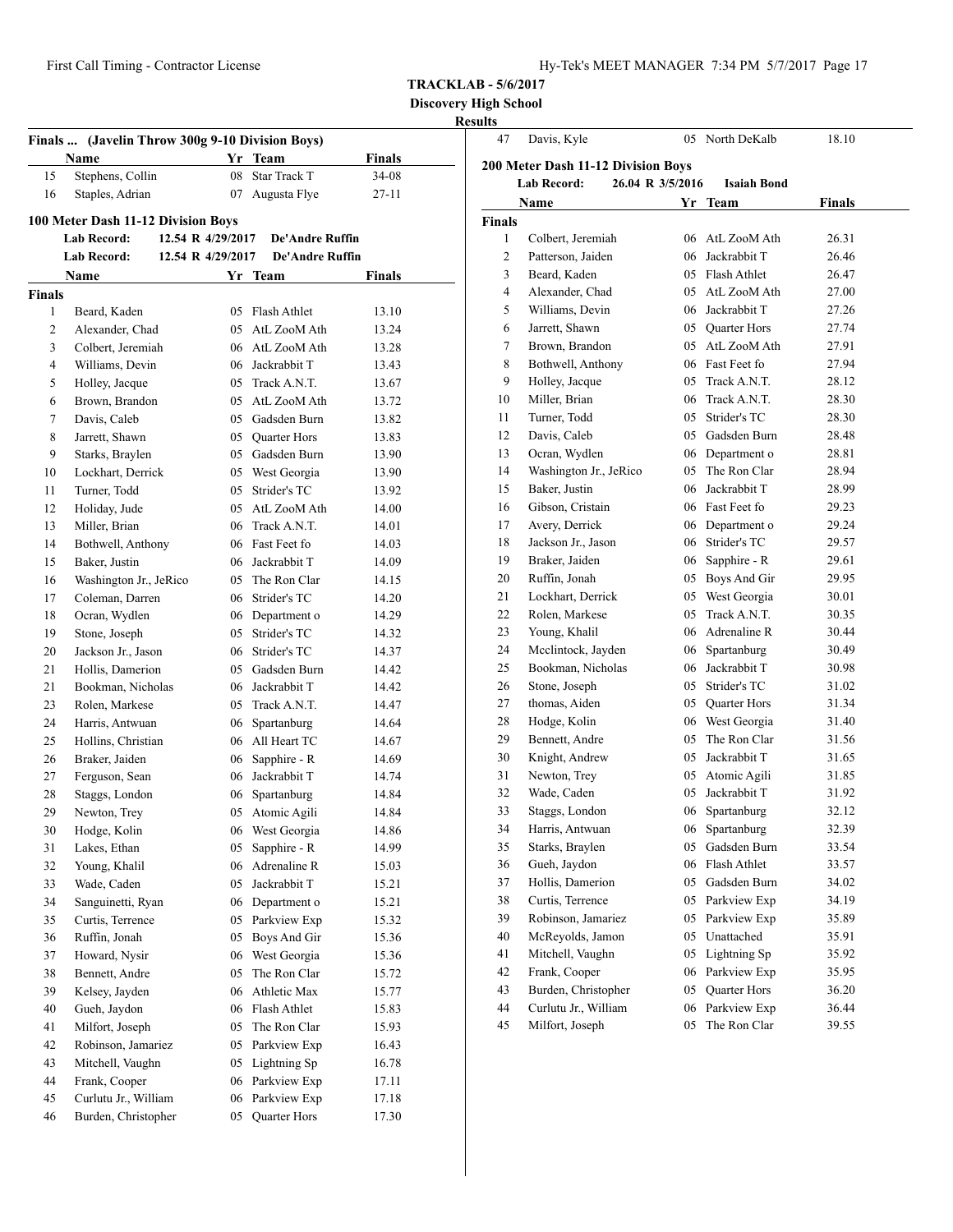**Discovery High School**

| <b>Results</b> |
|----------------|
|----------------|

| 400 Meter Dash 11-12 Division Boys                           |                        |  |    |                     |               |  |  |
|--------------------------------------------------------------|------------------------|--|----|---------------------|---------------|--|--|
| 58.49 R 5/7/2016<br><b>Lab Record:</b><br><b>Isaiah Bond</b> |                        |  |    |                     |               |  |  |
|                                                              | <b>Name</b>            |  |    | Yr Team             | <b>Finals</b> |  |  |
| Finals                                                       |                        |  |    |                     |               |  |  |
| 1                                                            | Carter, Methias        |  | 05 | Jackrabbit T        | 1:01.02       |  |  |
| $\overline{c}$                                               | Patterson, Jaiden      |  | 06 | Jackrabbit T        | 1:01.78       |  |  |
| 3                                                            | Alexander, Chad        |  | 05 | AtL ZooM Ath        | 1:02.00       |  |  |
| $\overline{4}$                                               | Jarrett, Shawn         |  | 05 | <b>Quarter Hors</b> | 1:02.32       |  |  |
| 5                                                            | Gaffney, Chad          |  | 06 | Jackrabbit T        | 1:03.20       |  |  |
| 6                                                            | Lawler, DeMarko        |  | 05 | Jackrabbit T        | 1:04.89       |  |  |
| 7                                                            | Pearson, Ervin         |  | 06 | Jackrabbit T        | 1:06.07       |  |  |
| 8                                                            | Gibson, Cristain       |  | 06 | Fast Feet fo        | 1:07.67       |  |  |
| 9                                                            | Stephens, Sonny        |  | 05 | Jackrabbit T        | 1:07.79       |  |  |
| 10                                                           | Holley, Jacque         |  | 05 | Track A.N.T.        | 1:08.20       |  |  |
| 11                                                           | Rolen, Markese         |  | 05 | Track A.N.T.        | 1:08.75       |  |  |
| 12                                                           | Mcclintock, Jayden     |  | 06 | Spartanburg         | 1:10.47       |  |  |
| 13                                                           | Newton, Trey           |  | 05 | Atomic Agili        | 1:11.02       |  |  |
| 14                                                           | thomas, Aiden          |  | 05 | Quarter Hors        | 1:11.06       |  |  |
| 15                                                           | Lakes, Ethan           |  | 05 | Sapphire - R        | 1:11.13       |  |  |
| 16                                                           | Washington Jr., JeRico |  | 05 | The Ron Clar        | 1:11.23       |  |  |
| 17                                                           | Young, Khalil          |  | 06 | Adrenaline R        | 1:11.44       |  |  |
| 18                                                           | Rolley, Cameron        |  | 05 | Gadsden Burn        | 1:11.49       |  |  |
| 19                                                           | Knight, Andrew         |  | 05 | Jackrabbit T        | 1:11.54       |  |  |
| 20                                                           | Kelsey, Jayden         |  | 06 | Athletic Max        | 1:11.93       |  |  |
| 21                                                           | Franklin, Joshua       |  | 05 | Jackrabbit T        | 1:12.22       |  |  |
| 22                                                           | Braker, Jaiden         |  | 06 | Sapphire - R        | 1:12.40       |  |  |
| 23                                                           | Miller, Brian          |  | 06 | Track A.N.T.        | 1:12.55       |  |  |
| 24                                                           | Bennett, Andre         |  | 05 | The Ron Clar        | 1:12.78       |  |  |
| 25                                                           | Wade, Caden            |  | 05 | Jackrabbit T        | 1:14.40       |  |  |
| 26                                                           | Gruss, Ryan            |  | 05 | Unattached          | 1:15.40       |  |  |
| 27                                                           | Hodge, Kolin           |  | 06 | West Georgia        | 1:15.45       |  |  |
| 28                                                           | Slaughter, Quinton     |  | 05 | Lightning Sp        | 1:17.29       |  |  |
| 29                                                           | Harris, Antwuan        |  | 06 | Spartanburg         | 1:17.30       |  |  |
| 30                                                           | Ruffin, Jonah          |  | 05 | Boys And Gir        | 1:18.48       |  |  |
| 31                                                           | Smith, D'Anthony       |  | 06 | Gadsden Burn        | 1:19.02       |  |  |
| 32                                                           | Sanguinetti, Ryan      |  | 06 | Department o        | 1:21.31       |  |  |
| 33                                                           | Milfort, Joseph        |  | 05 | The Ron Clar        | 1:22.22       |  |  |
| 34                                                           | Curlutu Jr., William   |  | 06 | Parkview Exp        | 1:24.04       |  |  |
| 35                                                           | Frank, Cooper          |  | 06 | Parkview Exp        | 1:24.69       |  |  |
| 36                                                           | Robinson, Jamariez     |  | 05 | Parkview Exp        | 1:25.00       |  |  |
| 37                                                           | Howard, Nysir          |  | 06 | West Georgia        | 1:25.18       |  |  |
| 38                                                           | Burden, Christopher    |  | 05 | Quarter Hors        | 1:27.07       |  |  |
| 39                                                           | Moore, Mickey          |  | 05 | West Georgia        | 1:27.16       |  |  |
| 40                                                           | Hobbs, Cameron         |  | 05 | Lyndon Acade        | 1:28.10       |  |  |
| 41                                                           | Mitchell, Vaughn       |  | 05 | Lightning Sp        | 1:31.04       |  |  |

#### **800 Meter Run 11-12 Division Boys**

| <b>Lab Record:</b> | <b>Chad Gaffney</b> |                     |
|--------------------|---------------------|---------------------|
| <b>Name</b>        | Yr Team             | <b>Finals</b>       |
|                    |                     |                     |
| Sleight, Joshua    | 05 Athletic Max     | 2:28.86             |
| Gaffney, Chad      | 06 Jackrabbit T     | 2:28.93             |
| McAllister, Kadin  | 06 Adrenaline R     | 2:38.87             |
| Rolley, Cameron    | 05 Gadsden Burn     | 2:44.37             |
| Knight, Andrew     | 05 Jackrabbit T     | 2:44.41             |
|                    | Finals              | 2:25.07 R 4/15/2017 |

| .  |                    |    |                     |         |
|----|--------------------|----|---------------------|---------|
| 6  | thomas, Aiden      | 05 | <b>Quarter Hors</b> | 2:47.54 |
|    | Gibson, Cristain   |    | 06 Fast Feet fo     | 2:48.09 |
| 8  | Lakes, Ethan       |    | 05 Sapphire - R     | 2:48.50 |
| 9  | Franklin, Joshua   |    | 05 Jackrabbit T     | 2:53.02 |
| 10 | Squires, Corbin    |    | 06 Jackrabbit T     | 2:54.05 |
| 11 | Mitchell, Moses    |    | 05 Flash Athlet     | 2:54.76 |
| 12 | Mcclintock, Jayden |    | 06 Spartanburg      | 3:16.10 |
| 13 | Frank, Cooper      |    | 06 Parkview Exp     | 3:16.71 |
| 14 | Mitchell, Vaughn   |    | 05 Lightning Sp     | 3:17.61 |

# **1500 Meter Run 11-12 Division Boys**

# **Lab Record: 4:58.74 R 3/25/2017 Joshua Sleight**

| Name          |                    | Yr | Team            | <b>Finals</b> |  |
|---------------|--------------------|----|-----------------|---------------|--|
| <b>Finals</b> |                    |    |                 |               |  |
| 1             | Sleight, Joshua    | 05 | Athletic Max    | 5:05.57       |  |
| 2             | McAllister, Kadin  |    | 06 Adrenaline R | 5:26.84       |  |
| 3             | Squires, Corbin    |    | 06 Jackrabbit T | 5:33.60       |  |
| 4             | Roach, Bankson     |    | 06 Ptc Flash    | 5:42.66       |  |
| 5             | Rolley, Cameron    |    | 05 Gadsden Burn | 5:42.71       |  |
| 6             | Mitchell, Moses    | 05 | Flash Athlet    | 5:47.10       |  |
| 7             | Roach, Braeden     |    | 06 Ptc Flash    | 5:48.02       |  |
| 8             | Slaughter, Quinton |    | 05 Lightning Sp | 5:54.13       |  |
| 9             | Franklin, Joshua   | 05 | Jackrabbit T    | 5:58.46       |  |
| 10            | Tiexeira, Tyreese  | 05 | Blue Lightni    | 6:05.46       |  |

#### **3000 Meter Run 11-12 Division Boys**

# **Lab Record: 11:02.93 R 5/7/2016 Hayden Squires**

| Name          |                   | Yr Team         | <b>Finals</b> |  |
|---------------|-------------------|-----------------|---------------|--|
| <b>Finals</b> |                   |                 |               |  |
|               | McAllister, Kadin | 06 Adrenaline R | 11:25.11      |  |
| 2             | Squires, Corbin   | 06 Jackrabbit T | 11:33.88      |  |
| 3             | Rowell, Ephraim   | 05 Blue Devils  | 12:02.32      |  |
| 4             | Roach, Bankson    | 06 Ptc Flash    | 12:06.02      |  |
| 5             | Roach, Braeden    | 06 Ptc Flash    | 12:35.90      |  |
|               |                   |                 |               |  |

# **80 Meter Hurdles 11-12 Division Boys**

#### **Lab Record: 13.59 R 4/30/2016 Makai Williams**

|               | Lav Ketvi u.                                | $13.37 \, \text{K}$ +/30/4010 $\,$ Makal Williams |                              |        |
|---------------|---------------------------------------------|---------------------------------------------------|------------------------------|--------|
|               | Name                                        |                                                   | Yr Team                      | Finals |
| <b>Finals</b> |                                             |                                                   |                              |        |
| 1             | Jarrett, Shawn                              |                                                   | 05 Ouarter Hors              | 14.57  |
| 2             | Ruffin, Jonah                               |                                                   | 05 Boys And Gir              | 15.12  |
|               | 4x100 Meter Relay 11-12 Division Boys       |                                                   |                              |        |
|               | Lab Record:                                 | 51.76 R 4/29/2017 Jackrabbit Track Club           |                              |        |
|               | C Gaffney, E Pearson, J Patterson, M Carter |                                                   |                              |        |
|               | Lab Record:                                 | 51.76 R 4/29/2017                                 | <b>Jackrabbit Track Club</b> |        |
|               | C Gaffney, E Pearson, J Patterson, M Carter |                                                   |                              |        |
|               | <b>Team</b>                                 |                                                   | Relav                        | Finals |
| <b>Finals</b> |                                             |                                                   |                              |        |
| 1             | Gadsden Burners                             |                                                   | А                            | 54.64  |
| $\sim$        | $0 + 1 - 1 - T C$                           |                                                   | $\mathbf{A}$                 | 26.15  |

| Strider's TC | 56.15   |
|--------------|---------|
| Parkview Exp | 1:04.53 |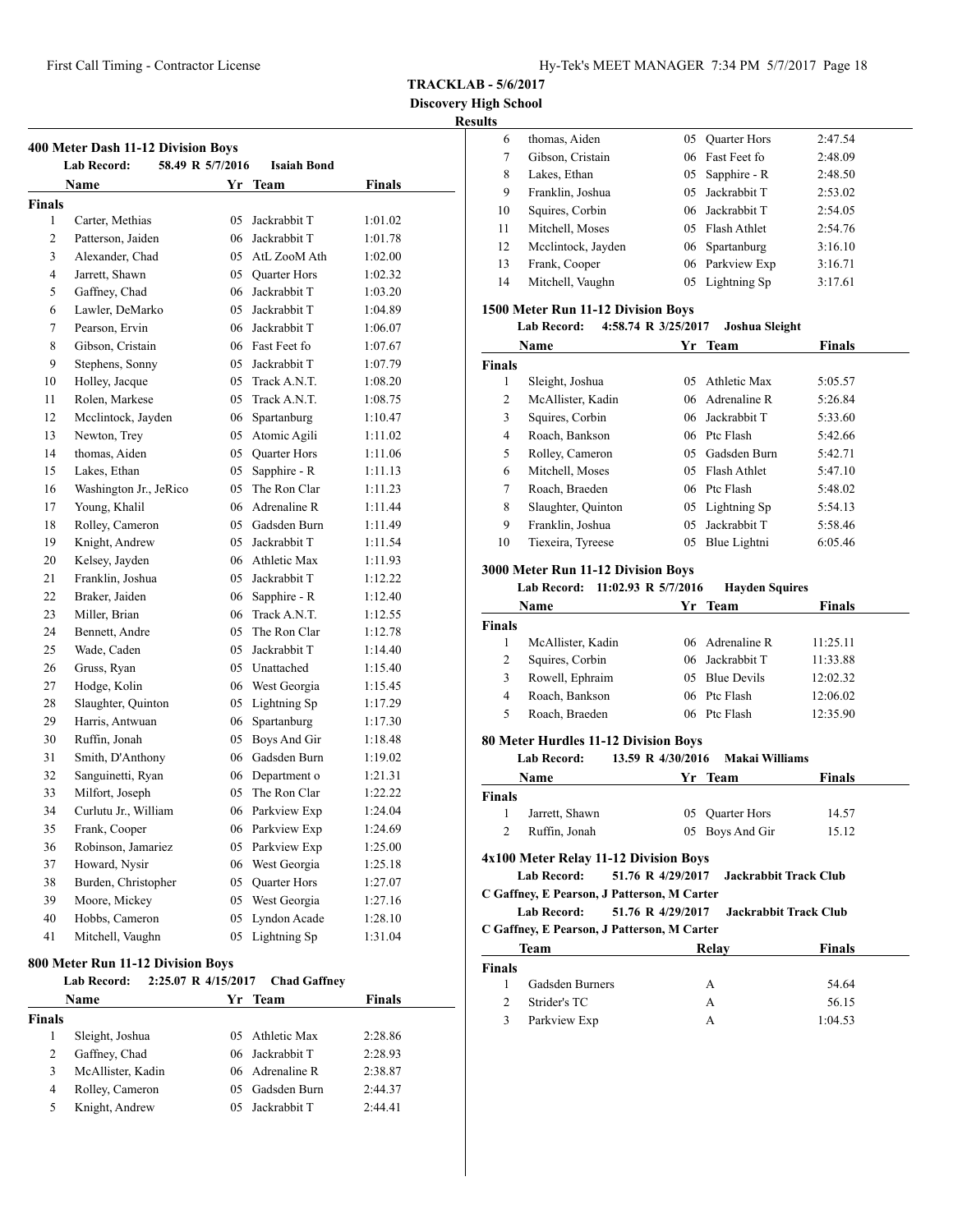**Discovery High School**

# **Result**

| C Gaffney, E Pearson, J Patterson, M Carter                                                                                                       |                     |                                       |  |  |  |
|---------------------------------------------------------------------------------------------------------------------------------------------------|---------------------|---------------------------------------|--|--|--|
| Team                                                                                                                                              | Relay               | <b>Finals</b>                         |  |  |  |
| <b>Finals</b>                                                                                                                                     |                     |                                       |  |  |  |
| Jackrabbit Track Club<br>1                                                                                                                        | A                   | 4:23.34                               |  |  |  |
| $\mathcal{D}$<br>Jackrabbit Track Club                                                                                                            | R                   | 4:46.13                               |  |  |  |
| <b>High Jump 11-12 Division Boys</b><br><b>Lab Record:</b><br>5-00 R 3/5/2016<br><b>Dylan Faulkner</b><br><b>Finals</b><br><b>Name</b><br>Yr Team |                     |                                       |  |  |  |
|                                                                                                                                                   |                     |                                       |  |  |  |
|                                                                                                                                                   |                     |                                       |  |  |  |
| Kelsey, Jayden<br>1                                                                                                                               | 06 Athletic Max     | $4 - 02.00$                           |  |  |  |
| <b>Finals</b><br>$\overline{2}$<br>Harris, Antwuan                                                                                                | 06 Spartanburg      | $4 - 00.00$                           |  |  |  |
| Carter, Methias                                                                                                                                   | Jackrabbit T<br>05. | NH                                    |  |  |  |
| <b>Long Jump 11-12 Division Boys</b><br><b>Lab Record:</b><br><b>Name</b>                                                                         | 16-09 R 4/15/2017   | <b>Jalon Kilgore</b><br><b>Finals</b> |  |  |  |

| гуанис         |                    | 11 | тсаш         | г шагэ       |
|----------------|--------------------|----|--------------|--------------|
| Finals         |                    |    |              |              |
| 1              | Lawler, DeMarko    | 05 | Jackrabbit T | 15-05.50     |
| 2              | Brown, Brandon     | 05 | AtL ZooM Ath | 15-02.50     |
| 3              | Williams, Devin    | 06 | Jackrabbit T | 14-10.50     |
| $\overline{4}$ | Holiday, Jude      | 05 | AtL ZooM Ath | 14-10.00     |
| 5              | Lockhart, Derrick  | 05 | West Georgia | 14-00.50     |
| 6              | Gibson, Cristain   | 06 | Fast Feet fo | 13-05.00     |
| 7              | Lakes, Ethan       | 05 | Sapphire - R | 13-02.00     |
| 8              | Hollins, Christian | 06 | All Heart TC | 12-10.50     |
| 9              | Staggs, London     | 06 | Spartanburg  | 12-06.50     |
| 10             | Newton, Trey       | 05 | Atomic Agili | 12-01.50     |
| 11             | Gruss, Ryan        | 05 | Unattached   | 12-01.00     |
| 12             | Ferguson, Sean     | 06 | Jackrabbit T | 12-00.00     |
| 13             | Bothwell, Anthony  | 06 | Fast Feet fo | $11 - 10.00$ |
| 14             | Harris, Antwuan    | 06 | Spartanburg  | 11-09.00     |
| 15             | Bennett, Andre     | 05 | The Ron Clar | 11-00.00     |
| 15             | Kelsey, Jayden     | 06 | Athletic Max | 11-00.00     |
| 17             | Frank, Cooper      | 06 | Parkview Exp | 10-04.50     |
| 18             | McReyolds, Jamon   | 05 | Unattached   | 9-01.00      |

# **Shot Put 11-12 Division Boys**

|                                                                                                           | <b>Lab Record:</b>  | 37-01 R 3/5/2016 | <b>Dylan Faulkner</b> |               |  |  |
|-----------------------------------------------------------------------------------------------------------|---------------------|------------------|-----------------------|---------------|--|--|
|                                                                                                           | Name                |                  | Yr Team               | <b>Finals</b> |  |  |
| <b>Finals</b>                                                                                             |                     |                  |                       |               |  |  |
| 1                                                                                                         | Holiday, Jude       | 05               | AtL ZooM Ath          | 27-08.00      |  |  |
| 2                                                                                                         | Hollis, Damerion    | 05               | Gadsden Burn          | 25-06.00      |  |  |
| 3                                                                                                         | Raymond, Louis      | 05               | Iron Spikes           | 24-07.50      |  |  |
| 4                                                                                                         | Harris, Gregory     |                  | 05 The Ron Clar       | 24-02.50      |  |  |
| 5                                                                                                         | Hall, Marquis       | 05               | Iron Spikes           | 23-05.50      |  |  |
| 6                                                                                                         | Burden, Christopher |                  | 05 Ouarter Hors       | 22-06.50      |  |  |
| 7                                                                                                         | McReyolds, Jamon    | 05               | Unattached            | 17-01.00      |  |  |
| Discus Throw 1.0 kg 11-12 Division Boys<br>97-06 R 3/28/2015<br><b>Lab Record:</b><br><b>Adam Watkins</b> |                     |                  |                       |               |  |  |
|                                                                                                           | Name                |                  | Yr Team               | <b>Finals</b> |  |  |
| <b>Finals</b>                                                                                             |                     |                  |                       |               |  |  |
| 1                                                                                                         | Quinn, Samuel       | 05               | Unattached            | 53-10         |  |  |

| unts           |                                          |                    |                     |                               |
|----------------|------------------------------------------|--------------------|---------------------|-------------------------------|
| 2              | Hall, Marquis                            |                    | 05 Iron Spikes      | 52-06                         |
| 3              | Harris, Gregory                          | 05                 | The Ron Clar        | 49-07                         |
| $\overline{4}$ | Raymond, Louis                           |                    | 05 Iron Spikes      | 49-05                         |
|                | Javelin Throw 300g 11-12 Division Boys   |                    |                     |                               |
|                | <b>Lab Record:</b>                       | 117-09 R 4/30/2016 |                     | <b>Ezekiel Durham-Campbel</b> |
|                | Name                                     |                    | Yr Team             | Finals                        |
| <b>Finals</b>  |                                          |                    |                     |                               |
| 1              | Quinn, Samuel                            |                    | 05 Unattached       | 104-02                        |
| 2              | Hollins, Christian                       |                    | 06 All Heart TC     | 84-11                         |
| 3              | Bookman, Nicholas                        |                    | 06 Jackrabbit T     | 76-03                         |
| $\overline{4}$ | Raymond, Louis                           |                    | 05 Iron Spikes      | 72-04                         |
| 5              | Hall, Marquis                            |                    | 05 Iron Spikes      | 70-02                         |
| 6              | Sanguinetti, Ryan                        |                    | 06 Department o     | $62 - 00$                     |
| 7              | Harris, Antwuan                          | 06                 | Spartanburg         | 49-10                         |
|                |                                          |                    |                     |                               |
|                | 1500 Meter Race Walk 11-12 Division Boys |                    |                     |                               |
|                | <b>Lab Record:</b>                       | 9:02.96 R 5/7/2016 | Joshua Sleight      |                               |
|                | Name                                     | Yr                 | <b>Team</b>         | <b>Finals</b>                 |
| <b>Finals</b>  |                                          |                    |                     |                               |
| 1              | Sleight, Joshua                          |                    | 05 Athletic Max     | 9:17.33                       |
| 2              | Quinn, Samuel                            |                    | 05 Unattached       | 10:08.71                      |
| 3              | Tiexeira, Tyreese                        |                    | 05 Blue Lightni     | 10:10.22                      |
|                | 100 Meter Dash 13-14 Division Boys       |                    |                     |                               |
|                | <b>Lab Record:</b>                       | 11.63 R 4/30/2016  | Nicolas-Ansel Njoku |                               |
|                | Name                                     |                    | Yr Team             | Finals                        |
| <b>Finals</b>  |                                          |                    |                     |                               |
| 1              | Brebnor, Aaron                           |                    | 03 AtL ZooM Ath     | 11.72                         |
| 2              | Pugh, Tyler                              |                    | 03 Lightning Sp     | 11.91                         |
| 3              | Joseph, Reuel                            |                    | 03 Strider's TC     | 11.97                         |
| 4              | Washington, Tyler                        |                    | 03 Flash Athlet     | 12.00                         |
| 5              | Joseph, Justus                           |                    | 03 Unattached       | 12.03                         |
| 6              | Alexander, Zion                          |                    | 03 Track A.N.T.     | 12.07                         |
| 7              | Hamrick, Ronnie                          |                    | 03 Parkview Exp     | 12.07                         |
| 8              | Hughes, Tyler                            |                    | 03 Boys And Gir     | 12.11                         |
| 9              | Carter, Mossiah                          |                    | 03 Jackrabbit T     | 12.13                         |
| 10             | King, Dylan                              |                    | 03 Strider's TC     | 12.14                         |
| 11             | Bond, Isaiah                             | 04                 | AtL ZooM Ath        | 12.23                         |
| 12             | Farrow, Zacquon                          | 04                 | West Georgia        | 12.40                         |
| 13             | Ervin, Gabriel                           | 03                 | Jackrabbit T        | 12.41                         |
| 14             | Byers, Perry                             | 03                 | Gadsden Burn        | 12.42                         |
| 15             | Hill, Ryan                               | 04                 | Department o        | 12.43                         |
| 16             | Morozov, Mark                            |                    | 03 Unattached       | 12.44                         |
| 17             | Farmer, Boyd                             |                    | 03 AtL ZooM Ath     | 12.44                         |
| 18             | Scott, Curtis III                        | 03                 | Parkview Exp        | 12.45                         |
| 19             | Agard, Kadeem                            | 03                 | Strider's TC        | 12.47                         |
| 20             | Foma, Valentino                          | 03                 | Strider's TC        | 12.49                         |
| 21             | Hearst, Gannon                           | 03                 | Department o        | 12.50                         |
| 22             | Ashley, Elijah                           | 03                 | Jackrabbit T        | 12.62                         |
| 23             | Knight, Aidan                            | 03                 | Jackrabbit T        | 12.62                         |
| 24             | Afolayan, Jordan                         | 04                 | Boys And Gir        | 12.68                         |
| 25             | Busby, Hassan                            | 03                 | Lightning Sp        | 12.69                         |
| 26             | Parker, Christopher                      | 03                 | Jackrabbit T        | 12.74                         |
| 27             | Fisher, Anthony                          | 03                 | East Cobb Ch        | 12.75                         |
| 28             | Johnson, Rashad                          | 03                 | Gadsden Burn        | 12.76                         |
|                |                                          |                    |                     |                               |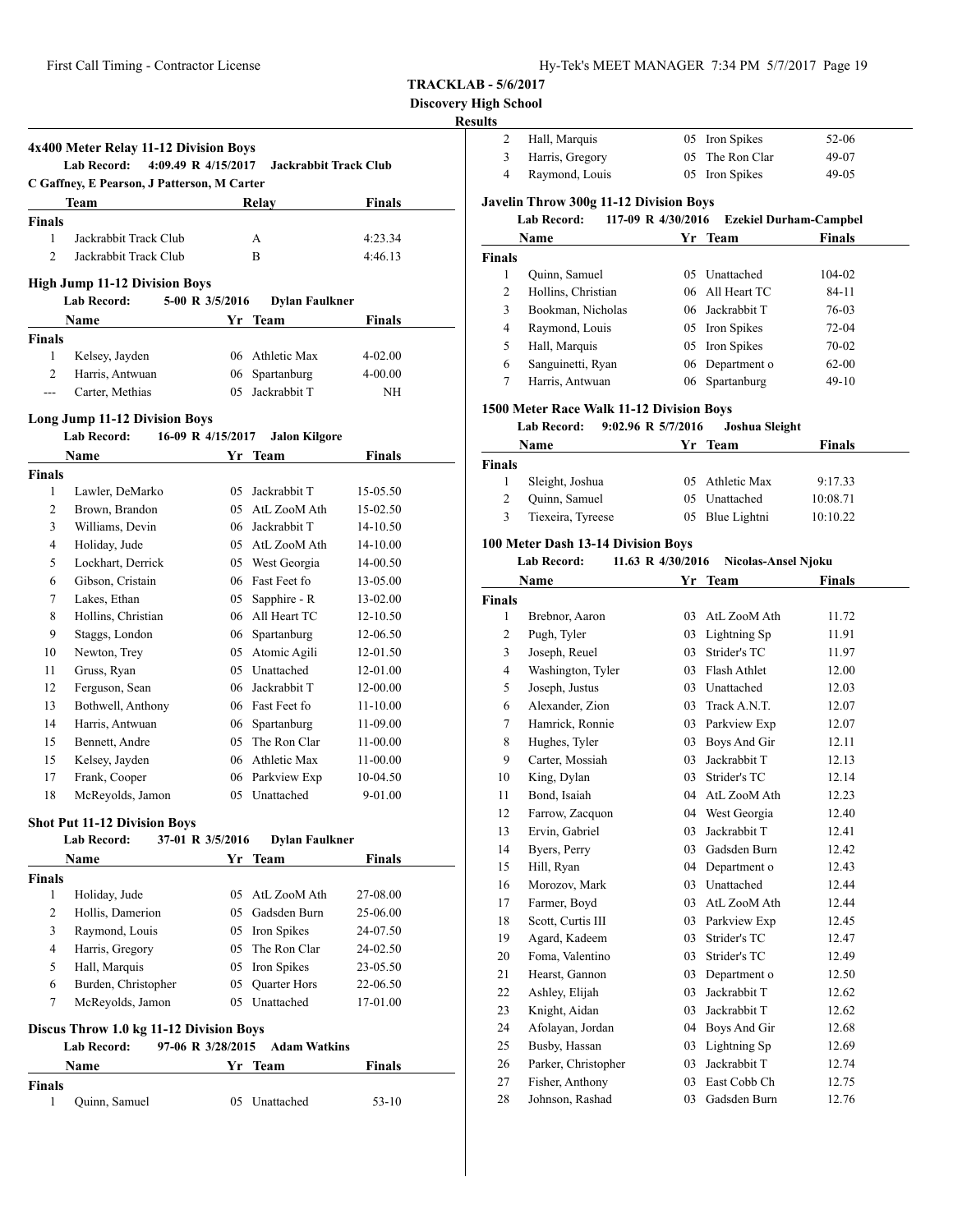**TRACKLAB - 5/6/2017**

**Discovery High School Results**

| Finals  (100 Meter Dash 13-14 Division Boys) |                      |    |                     |        |  |
|----------------------------------------------|----------------------|----|---------------------|--------|--|
|                                              | Name                 | Yr | <b>Team</b>         | Finals |  |
| 29                                           | Lewis, Makhai        | 03 | Track A.N.T.        | 12.90  |  |
| 30                                           | Agard, Sekou         | 03 | Strider's TC        | 12.95  |  |
| 31                                           | Staggs, Jayln        | 03 | Spartanburg         | 12.96  |  |
| 32                                           | Buck, Broderick      | 04 | Strider's TC        | 13.00  |  |
| 33                                           | Calijas, Jeremy      | 03 | Strider's TC        | 13.17  |  |
| 34                                           | Day, Brian           | 03 | Parkview Exp        | 13.21  |  |
| 35                                           | Williams, Makai      | 04 | Lightning Sp        | 13.39  |  |
| 36                                           | Forbes, Marlan       | 03 | Lightning Sp        | 13.42  |  |
| 37                                           | Wilson, Justin       | 03 | Jackrabbit T        | 13.51  |  |
| 38                                           | Robinson, De'Andre   | 03 | Strider's TC        | 13.51  |  |
| 39                                           | Brown, Saxon         |    | 04 Unattached       | 13.52  |  |
| 40                                           | Daniels, Seneca      | 04 | The Ron Clar        | 13.61  |  |
| 41                                           | Day, Tyler           | 03 | Parkview Exp        | 13.64  |  |
| 42                                           | Hood, Bryan          | 04 | <b>Star Track T</b> | 13.67  |  |
| 43                                           | Jones IV, Henry      | 03 | The Ron Clar        | 13.72  |  |
| 44                                           | Daniels, Jordan      | 04 | Unattached          | 13.80  |  |
| 45                                           | Logan, Tad           | 03 | Lightning Sp        | 13.87  |  |
| 46                                           | Oliver, Klark        | 04 | Parkview Exp        | 13.94  |  |
| 47                                           | Moore, Brian         | 04 | Georgia Elit        | 13.98  |  |
| 48                                           | Garland, Jayson      | 04 | Flash Athlet        | 14.07  |  |
| 48                                           | Escarment, Christian | 03 | Flash Athlet        | 14.07  |  |
| 50                                           | Needham, Alexander   | 04 | Boys And Gir        | 16.07  |  |
| 51                                           | Brown, Pierce        | 03 | Jackrabbit T        | 16.09  |  |
| 52                                           | Powell, Dorian       | 03 | Strider's TC        | 16.50  |  |
| 53                                           | Hamrick, Ryan        | 03 | Parkview Exp        | 16.51  |  |
| 54                                           | Norris, Jackson      | 04 | Flash Athlet        | 16.91  |  |

# **200 Meter Dash 13-14 Division Boys**

|                | <b>Lab Record:</b> | 23.72 R 5/7/2016 | <b>Kareem Agostino</b> |               |
|----------------|--------------------|------------------|------------------------|---------------|
|                | Name               |                  | Yr Team                | <b>Finals</b> |
| <b>Finals</b>  |                    |                  |                        |               |
| 1              | Brebnor, Aaron     | 03               | AtL ZooM Ath           | 23.65R        |
| $\overline{2}$ | Pugh, Tyler        | 03               | Lightning Sp           | 23.93         |
| 3              | Joseph, Reuel      | 03               | Strider's TC           | 23.94         |
| 4              | Washington, Tyler  | 03               | Flash Athlet           | 24.13         |
| 5              | Joseph, Justus     | 03               | Unattached             | 24.32         |
| 6              | Carter, Mossiah    | 03               | Jackrabbit T           | 24.37         |
| 7              | Hughes, Tyler      | 03               | Boys And Gir           | 24.78         |
| 8              | Farrow, Zacquon    | 04               | West Georgia           | 24.95         |
| 9              | Alexander, Zion    | 03               | Track A.N.T.           | 24.99         |
| 10             | Byers, Perry       | 03               | Gadsden Burn           | 25.05         |
| 11             | Ervin, Gabriel     | 03               | Jackrabbit T           | 25.13         |
| 12             | Bond, Isaiah       | 04               | AtL ZooM Ath           | 25.25         |
| 13             | Agard, Kadeem      | 03               | Strider's TC           | 25.39         |
| 14             | Hamrick, Ronnie    | 03               | Parkview Exp           | 25.54         |
| 15             | Pullum, Eric       | 03               | AtL ZooM Ath           | 25.55         |
| 16             | Fisher, Anthony    | 03               | East Cobb Ch           | 25.95         |
| 17             | Hearst, Gannon     | 03               | Department o           | 25.99         |
| 18             | Foma, Valentino    | 03               | Strider's TC           | 26.19         |
| 19             | Ashley, Elijah     | 03               | Jackrabbit T           | 26.22         |
| 20             | Busby, Hassan      | 03               | Lightning Sp           | 26.23         |
| 21             | Johnson, Rashad    | 03               | Gadsden Burn           | 26.33         |
| 22             | Knight, Aidan      | 03               | Jackrabbit T           | 26.35         |
| 23             | Afolayan, Jordan   | 04               | Boys And Gir           | 26.37         |

| 24 | Lewis, Makhai        | 03 | Track A.N.T. | 26.40 |
|----|----------------------|----|--------------|-------|
| 25 | Agard, Sekou         | 03 | Strider's TC | 26.41 |
| 26 | Calijas, Jeremy      | 03 | Strider's TC | 26.64 |
| 27 | Brown, Saxon         | 04 | Unattached   | 26.81 |
| 28 | Staggs, Jayln        | 03 | Spartanburg  | 27.14 |
| 29 | Forbes, Marlan       | 03 | Lightning Sp | 27.34 |
| 30 | Gresham, Ci          | 04 | Fast Feet fo | 27.54 |
| 31 | Robinson, De'Andre   | 03 | Strider's TC | 27.88 |
| 32 | Escarment, Christian | 03 | Flash Athlet | 28.25 |
| 33 | Daniels, Jordan      | 04 | Unattached   | 28.51 |
| 34 | Williams, Makai      | 04 | Lightning Sp | 28.58 |
| 35 | Hood, Bryan          | 04 | Star Track T | 28.84 |
| 36 | Daniels, Seneca      | 04 | The Ron Clar | 28.96 |
| 37 | Arnold, Jace         | 04 | Boys And Gir | 29.07 |
| 38 | Moore, Brian         | 04 | Georgia Elit | 29.14 |
| 39 | Logan, Tad           | 03 | Lightning Sp | 29.15 |
| 40 | Scott, Josiah        | 03 | Jackrabbit T | 29.35 |
| 41 | Garland, Jayson      | 04 | Flash Athlet | 29.47 |
| 42 | Oliver, Klark        | 04 | Parkview Exp | 29.55 |
| 43 | Needham, Alexander   | 04 | Boys And Gir | 33.89 |
| 44 | Harsh, Camden        | 04 | Jackrabbit T | 34.88 |
| 45 | Norris, Jackson      | 04 | Flash Athlet | 39.27 |

# **400 Meter Dash 13-14 Division Boys**

| Lab Record: |  | 53.92 R 3/25/2017 | Emory Floyd |
|-------------|--|-------------------|-------------|
|-------------|--|-------------------|-------------|

|                | Name                | Yr | <b>Team</b>     | <b>Finals</b> |  |
|----------------|---------------------|----|-----------------|---------------|--|
| <b>Finals</b>  |                     |    |                 |               |  |
| $\mathbf{1}$   | Pugh, Tyler         | 03 | Lightning Sp    | 54.81         |  |
| $\overline{c}$ | Scott, Joshua       | 03 | Adrenaline R    | 55.31         |  |
| 3              | Carter, Mossiah     | 03 | Jackrabbit T    | 55.65         |  |
| $\overline{4}$ | Ervin, Gabriel      | 03 | Jackrabbit T    | 55.74         |  |
| 5              | Alexander, Zion     | 03 | Track A.N.T.    | 56.67         |  |
| 6              | Agard, Kadeem       | 03 | Strider's TC    | 56.68         |  |
| 7              | Hughes, Tyler       | 03 | Boys And Gir    | 56.83         |  |
| 8              | Brown, Saxon        |    | 04 Unattached   | 57.23         |  |
| 9              | Pullum, Eric        | 03 | AtL ZooM Ath    | 57.36         |  |
| 10             | Fisher, Anthony     | 03 | East Cobb Ch    | 58.38         |  |
| 11             | Agard, Sekou        | 03 | Strider's TC    | 58.65         |  |
| 12             | Knight, Aidan       | 03 | Jackrabbit T    | 59.99         |  |
| 13             | Hearst, Gannon      | 03 | Department o    | 1:00.65       |  |
| 14             | Afolayan, Jordan    | 04 | Boys And Gir    | 1:01.23       |  |
| 15             | Smith, Sean         | 03 | Strider's TC    | 1:01.36       |  |
| 16             | Forbes, Marlan      | 03 | Lightning Sp    | 1:02.25       |  |
| 17             | Scott, Josiah       | 03 | Jackrabbit T    | 1:02.79       |  |
| 18             | Payne, Christian    | 03 | AtL ZooM Ath    | 1:02.82       |  |
| 19             | Arnold, Jace        | 04 | Boys And Gir    | 1:03.35       |  |
| 20             | Carter, Jaylan      | 04 | West Georgia    | 1:03.51       |  |
| 21             | Robinson, De'Andre  | 03 | Strider's TC    | 1:04.21       |  |
| 22             | Gresham, Ci         | 04 | Fast Feet fo    | 1:05.85       |  |
| 23             | Moore, Brian        | 04 | Georgia Elit    | 1:07.59       |  |
| 24             | Williams, Makai     | 04 | Lightning Sp    | 1:07.75       |  |
| 25             | Logan, Tad          | 03 | Lightning Sp    | 1:08.90       |  |
| 26             | Daniels, Seneca     | 04 | The Ron Clar    | 1:08.92       |  |
| 27             | Oliver, Klark       |    | 04 Parkview Exp | 1:08.96       |  |
| 28             | Jones IV, Henry     | 03 | The Ron Clar    | 1:10.84       |  |
| 29             | Joseph, Jean-Claude | 04 | Blue Lightni    | 1:12.36       |  |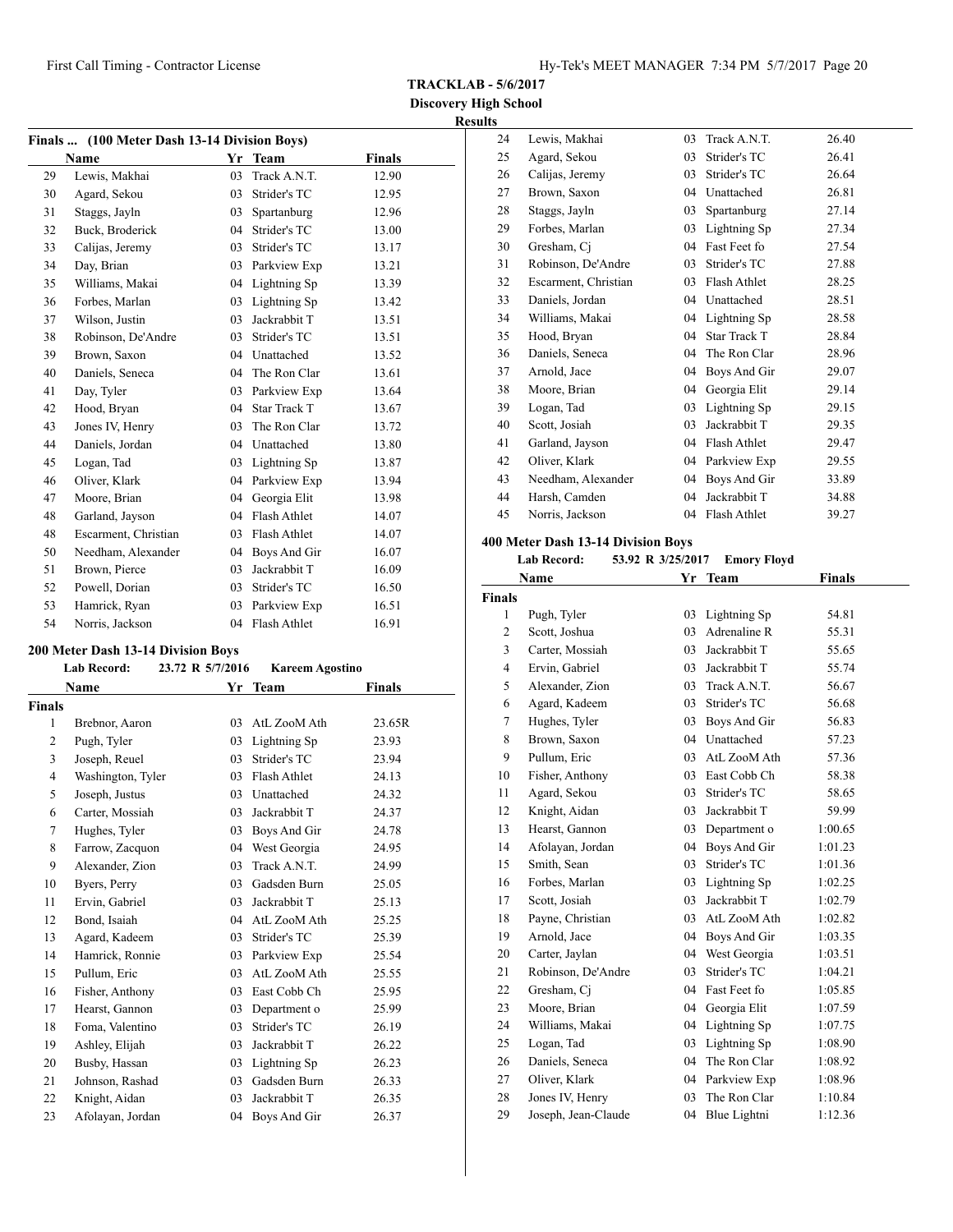|  | Hy-Tek's MEET MANAGER 7:34 PM 5/7/2017 Page 21 |  |  |
|--|------------------------------------------------|--|--|
|  |                                                |  |  |

**Discovery High School**

# **R**

|               | Finals  (400 Meter Dash 13-14 Division Boys)                                     |          |                                    |                      |
|---------------|----------------------------------------------------------------------------------|----------|------------------------------------|----------------------|
|               | Name                                                                             |          | Yr Team                            | <b>Finals</b>        |
| 30            | Gouldbourne, Lawrence                                                            | 03       | Strider's TC                       | 1:19.27              |
| 31            | Harsh, Camden                                                                    |          | 04 Jackrabbit T                    | 1:21.75              |
|               |                                                                                  |          |                                    |                      |
|               | 800 Meter Run 13-14 Division Boys<br>2:12.35 R 4/11/2015<br><b>Lab Record:</b>   |          | <b>Jared Jones</b>                 |                      |
|               |                                                                                  |          |                                    |                      |
|               | Name                                                                             |          | Yr Team                            | <b>Finals</b>        |
| <b>Finals</b> |                                                                                  |          |                                    |                      |
| 1             | Payne, Christian                                                                 | 03       | AtL ZooM Ath<br>Fast Feet fo       | 2:29.14              |
| 2             | Gresham, Ci<br>Smith, Sean                                                       | 04       | Strider's TC                       | 2:29.90              |
| 3             |                                                                                  | 03       |                                    | 2:29.99              |
| 4<br>5        | Tesfai, Ben<br>Robinson, Joel                                                    | 03<br>04 | Parkview Exp<br>Flash Athlet       | 2:31.97              |
|               |                                                                                  |          |                                    | 2:33.75              |
| 6             | Williams, Antavius                                                               |          | 03 All Heart TC                    | 2:35.17              |
| 7             | Hall, Caden                                                                      |          | 03 Parkview Exp                    | 2:35.21              |
| 8             | Parks, Hayden                                                                    | 04       | Flash Athlet                       | 2:41.10              |
| 9             | Tsepas Bucciero, Keaton                                                          | 04       | The Ron Clar                       | 2:47.55              |
| 10            | Arnold, Jace                                                                     |          | 04 Boys And Gir                    | 2:49.41              |
| 11            | Hicks, Nicolas                                                                   | 04       | Flash Athlet                       | 2:52.60              |
| 12            | Joseph, Jean-Claude                                                              | 04       | Blue Lightni                       | 3:05.60              |
| 13            | Streleckis, Liam                                                                 | 04       | Flash Athlet                       | 3:06.73              |
| 14            | Harsh, Camden                                                                    | 04       | Jackrabbit T                       | 3:24.57              |
| 15            | Gouldbourne, Lawrence                                                            | 03       | Strider's TC                       | 3:41.00              |
|               | 1500 Meter Run 13-14 Division Boys                                               |          |                                    |                      |
|               | <b>Lab Record:</b><br>4:43.21 R 5/7/2016                                         |          | <b>Aubrey Lake</b>                 |                      |
|               | Name                                                                             |          | Yr Team                            | Finals               |
| <b>Finals</b> |                                                                                  |          |                                    |                      |
| 1             | Tesfai, Ben                                                                      |          | 03 Parkview Exp                    | 5:12.50              |
| 2             | Hall, Caden                                                                      | 03       | Parkview Exp                       | 5:14.04              |
| 3             | Parks, Hayden                                                                    | 04       | Flash Athlet                       | 5:14.40              |
| 4             | Squires, Hayden                                                                  | 04       | Jackrabbit T                       | 5:15.01              |
| 5             | Williams, Antavius                                                               | 03       | All Heart TC                       | 5:30.18              |
| 6             | Robinson, Joel                                                                   | 04       | Flash Athlet                       | 5:38.03              |
| 7             | Tsepas Bucciero, Keaton                                                          | 04       | The Ron Clar                       | 5:43.44              |
| 8             | Hicks, Nicolas                                                                   | 04       | Flash Athlet                       | 5:50.13              |
| 9             | Lamprea, Daniel                                                                  | 03       | Lyndon Acade                       | 5:52.85              |
| 10            | Alsobrook, Seth                                                                  | 04       | Parkview Exp                       | 6:07.19              |
| 11            | Streleckis, Liam                                                                 | 04       | Flash Athlet                       | 6:07.92              |
| 12            | Wellons, Kody                                                                    |          | 04 Ptc Flash                       | 6:27.32              |
| 13            | Anastos, Brandon                                                                 | 04       | Lyndon Acade                       | 6:35.34              |
| 14            | Gouldbourne, Lawrence                                                            | 03       | Strider's TC                       | 8:13.32              |
|               |                                                                                  |          |                                    |                      |
|               | 3000 Meter Run 13-14 Division Boys<br><b>Lab Record:</b><br>10:24.23 R 3/21/2015 |          | <b>John Owens</b>                  |                      |
|               |                                                                                  |          |                                    |                      |
|               | Name                                                                             |          | Yr Team                            | Finals               |
| <b>Finals</b> |                                                                                  |          |                                    |                      |
| $\mathbf{1}$  | Hall, Caden                                                                      | 03       | Parkview Exp                       | 10:53.96             |
| 2             | Squires, Hayden                                                                  | 04       | Jackrabbit T                       | 11:03.60             |
| 3             | Parks, Hayden<br>Tesfai, Ben                                                     | 04       | Flash Athlet                       | 11:13.00             |
| 4             |                                                                                  | 03       | Parkview Exp<br>Strider's TC       | 11:13.08             |
| 5<br>6        | Smith, Sean<br>Hilemon, Landon                                                   | 03<br>03 |                                    | 12:23.64             |
| 7             | Solis, Edwin                                                                     | 04       | Lyndon Acade<br><b>Blue Devils</b> | 12:35.45<br>12:56.45 |
| 8             | Wellons, Kody                                                                    | 04       | Ptc Flash                          | 13:44.69             |
|               |                                                                                  |          |                                    |                      |

| 9<br>10                             | Tsepas Bucciero, Keaton<br>Alsobrook, Seth                                                              |                   | 04 The Ron Clar<br>04 Parkview Exp         | 14:08.33<br>15:21.37 |
|-------------------------------------|---------------------------------------------------------------------------------------------------------|-------------------|--------------------------------------------|----------------------|
|                                     |                                                                                                         |                   |                                            |                      |
|                                     | 100 Meter Hurdles 13-14 Division Boys<br><b>Lab Record:</b>                                             | 14.22 R 3/25/2017 | <b>Malik Mixon</b>                         |                      |
|                                     | Name                                                                                                    |                   | Yr Team                                    | Finals               |
| <b>Finals</b>                       |                                                                                                         |                   |                                            |                      |
| $\mathbf{1}$                        | Parker, Christopher                                                                                     |                   | 03 Jackrabbit T                            | 16.82                |
| $\overline{2}$                      | Williams, Makai                                                                                         |                   | 04 Lightning Sp                            | 17.24                |
| 3                                   | Pedro, Cameron                                                                                          |                   | 04 AtL ZooM Ath                            | 18.22                |
| $\overline{4}$                      | Day, Tyler                                                                                              |                   | 03 Parkview Exp                            | 18.79                |
| 5                                   | Oliver, Klark                                                                                           |                   | 04 Parkview Exp                            | 21.25                |
|                                     | 200 Meter Hurdles 13-14 Division Boys                                                                   |                   |                                            |                      |
|                                     | <b>Lab Record:</b>                                                                                      | 28.16 R 4/15/2017 | <b>Tauheed Ferguson</b>                    |                      |
|                                     | Name                                                                                                    |                   | Yr Team                                    | Finals               |
| <b>Finals</b>                       |                                                                                                         |                   |                                            |                      |
| 1                                   | Ferguson, Tauheed                                                                                       |                   | 03 AtL ZooM Ath                            | 28.08R               |
| 2                                   | Parker, Christopher                                                                                     |                   | 03 Jackrabbit T                            | 28.11R               |
| 3                                   | Pedro, Cameron                                                                                          |                   | 04 AtL ZooM Ath                            | 29.19                |
|                                     | 4x100 Meter Relay 13-14 Division Boys                                                                   |                   |                                            |                      |
|                                     | Lab Record: 47.59 R 3/26/2016 Parkview Express Track Club<br>C Brown, K WILLIAMS, M Thompson, R Hamrick |                   |                                            |                      |
|                                     | Team                                                                                                    | Relay             |                                            | <b>Finals</b>        |
| <b>Finals</b>                       |                                                                                                         |                   |                                            |                      |
| $\mathbf{1}$                        | <b>AtL ZooM Athletics</b>                                                                               |                   | A                                          | 47.41R               |
| $\overline{2}$                      | Gadsden Burners                                                                                         |                   | A                                          | 48.01                |
|                                     |                                                                                                         |                   |                                            |                      |
| 3                                   | Strider's TC                                                                                            |                   | A                                          | 49.12                |
| $\overline{4}$                      | Parkview Exp                                                                                            |                   | A                                          | 49.33                |
| 5                                   | Strider's TC                                                                                            |                   | $\mathbf C$                                | 51.76                |
| 6                                   | Parkview Exp                                                                                            |                   | B                                          | 54.25                |
|                                     |                                                                                                         |                   |                                            |                      |
|                                     | 4x400 Meter Relay 13-14 Division Boys<br><b>Lab Record:</b>                                             |                   | 3:46.93 R 4/16/2016 Westside Middle School |                      |
|                                     | <b>A Andrews, S Cook, R King</b>                                                                        |                   |                                            |                      |
|                                     | Team                                                                                                    |                   | Relay                                      | <b>Finals</b>        |
| <b>Finals</b>                       |                                                                                                         |                   |                                            |                      |
| 1                                   | Parkview Exp                                                                                            |                   | А                                          | 4:00.44              |
|                                     | <b>High Jump 13-14 Division Boys</b>                                                                    |                   |                                            |                      |
|                                     | <b>Lab Record:</b>                                                                                      | 5-08 R 5/7/2016   | <b>Samontrea Townsend</b>                  |                      |
|                                     | Name                                                                                                    |                   | Yr Team                                    | Finals               |
|                                     |                                                                                                         |                   |                                            |                      |
| 1                                   | Carter, Mossiah                                                                                         |                   | 03 Jackrabbit T                            | 5-08.00R             |
| $\overline{2}$                      | Scott, Curtis III                                                                                       |                   | 03 Parkview Exp                            | 5-00.00              |
| 3                                   | Fisher, Anthony                                                                                         |                   | 03 East Cobb Ch                            | $4 - 10.00$          |
| $\overline{4}$                      | Tesfai, Ben                                                                                             |                   | 03 Parkview Exp                            | 4-06.00              |
|                                     | <b>Long Jump 13-14 Division Boys</b>                                                                    |                   |                                            |                      |
|                                     | <b>Lab Record:</b><br>21-10 R 5/7/2016                                                                  |                   | <b>Jaden Carter</b>                        |                      |
|                                     | Name                                                                                                    | Yr                | Team                                       | <b>Finals</b>        |
| $\mathbf{1}$                        |                                                                                                         |                   |                                            |                      |
|                                     | Morozov, Mark                                                                                           |                   | 03 Unattached                              | 18-01.00             |
| 2                                   | Fisher, Kyle                                                                                            |                   | 03 AtL ZooM Ath                            | 17-09.00             |
| <b>Finals</b><br><b>Finals</b><br>3 | Farrow, Zacquon                                                                                         |                   | 04 West Georgia                            | 17-02.50             |
| $\overline{4}$                      | Cameron, Brent                                                                                          | 04                | Team Cameron                               | 16-09.00             |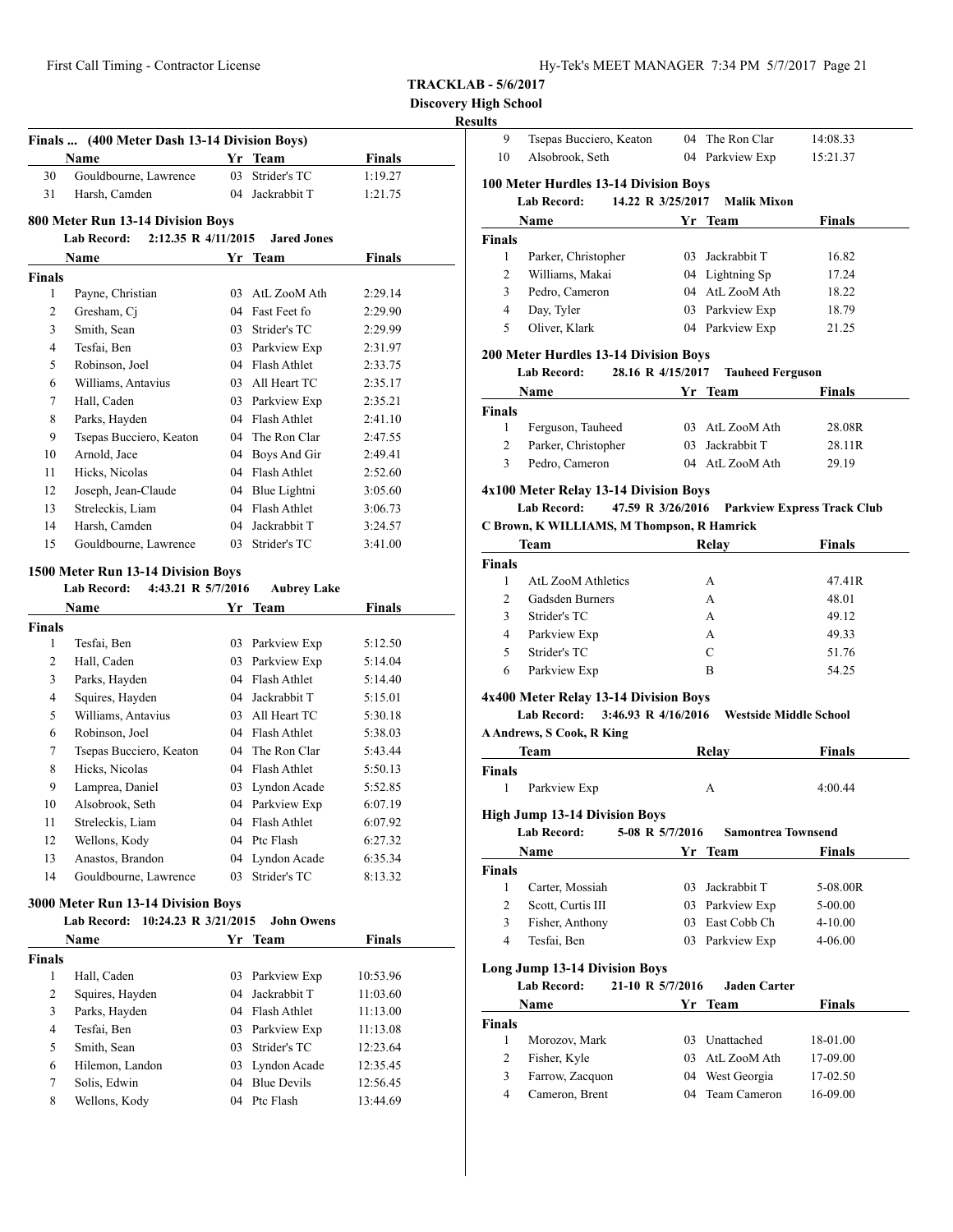**Discovery High School**

# **Results**

| Finals  (Long Jump 13-14 Division Boys) |                      |    |              |               |  |  |
|-----------------------------------------|----------------------|----|--------------|---------------|--|--|
|                                         | Name                 | Yr | <b>Team</b>  | <b>Finals</b> |  |  |
| 5                                       | Farmer, Boyd         | 03 | AtL ZooM Ath | 16-05.00      |  |  |
| 6                                       | Staggs, Jayln        | 03 | Spartanburg  | 15-05.00      |  |  |
| 7                                       | Jones IV, Henry      | 03 | The Ron Clar | 14-08.00      |  |  |
| 8                                       | Johnson, Rashad      | 03 | Gadsden Burn | 13-10.50      |  |  |
| 9                                       | Hall, Caden          | 03 | Parkview Exp | 13-06.00      |  |  |
| 10                                      | Tesfai, Ben          | 03 | Parkview Exp | 13-05.50      |  |  |
| 11                                      | Moore, Brian         | 04 | Georgia Elit | 13-05.00      |  |  |
| 12                                      | Byers, Perry         | 03 | Gadsden Burn | 13-03.50      |  |  |
| 13                                      | Logan, Tad           | 03 | Lightning Sp | 13-01.00      |  |  |
| 13                                      | Pedro, Cameron       | 04 | AtL ZooM Ath | 13-01.00      |  |  |
| 15                                      | Oliver, Klark        | 04 | Parkview Exp | 12-08.50      |  |  |
| 16                                      | Daniels, Seneca      | 04 | The Ron Clar | 12-04.00      |  |  |
| 17                                      | Hicks, Nicolas       | 04 | Flash Athlet | 12-03.00      |  |  |
| 18                                      | Norris, Jackson      | 04 | Flash Athlet | 10-06.00      |  |  |
| 19                                      | Escarment, Christian | 03 | Flash Athlet | 9-08.00       |  |  |

# **Triple Jump 13-14 Division Boys**

| Name                |    | Finals                                                                                         |                     |
|---------------------|----|------------------------------------------------------------------------------------------------|---------------------|
| Finals              |    |                                                                                                |                     |
| Morozov, Mark       |    | 35-08.50                                                                                       |                     |
| Fisher, Kyle        |    | 31-03.00                                                                                       |                     |
| Parker, Christopher | 03 | 28-05.00                                                                                       |                     |
|                     |    | Lab Record: 39-06.50 R 5/7/2016<br>Yr Team<br>03 Unattached<br>03 AtL ZooM Ath<br>Jackrabbit T | <b>Jaden Carter</b> |

# **Shot Put 13-14 Division Boys**

**Lab Record: 47-10.50 R 4/15/2017 Adam Watkins**

|               | <b>Name</b>        | Yr | <b>Team</b>       | <b>Finals</b> |  |
|---------------|--------------------|----|-------------------|---------------|--|
| <b>Finals</b> |                    |    |                   |               |  |
| 1             | Watkins, Adam      | 03 | <b>Unattached</b> | 47-08.00      |  |
| 2             | Quinn, Josiah      | 03 | Unattached        | 38-09.00      |  |
| 3             | Hughes, Tyler      | 03 | Boys And Gir      | 36-06.00      |  |
| 4             | Brown, Pierce      | 03 | Jackrabbit T      | $35-02.00$    |  |
| 5             | Johnson, Zyler     | 03 | East Cobb Ch      | 33-00.00      |  |
| 6             | Rosenbaum, Corey   | 03 | Jackrabbit T      | $26-04.00$    |  |
| 7             | Staggs, Jayln      | 03 | Spartanburg       | 25-04.50      |  |
| 8             | Hall, Michael      | 03 | The Ron Clar      | 24-11.00      |  |
| 9             | Hardy, Yeshua      | 04 | All Heart TC      | $23 - 10.00$  |  |
| 10            | Needham, Alexander | 04 | Boys And Gir      | 21-00.00      |  |
| 11            | Pedro, Cameron     | 04 | AtL ZooM Ath      | 18-08.50      |  |

# **Discus Throw 1.0 kg 13-14 Division Boys**

| <b>Lab Record:</b> |                                        |                                                                                                                                                                                                                     |
|--------------------|----------------------------------------|---------------------------------------------------------------------------------------------------------------------------------------------------------------------------------------------------------------------|
| Name               |                                        | Finals                                                                                                                                                                                                              |
| <b>Finals</b>      |                                        |                                                                                                                                                                                                                     |
| Watkins, Adam      |                                        | 135-01                                                                                                                                                                                                              |
| Quinn, Josiah      |                                        | 127-03                                                                                                                                                                                                              |
| Johnson, Zyler     |                                        | 116-10                                                                                                                                                                                                              |
| Brown, Pierce      |                                        | 106-00                                                                                                                                                                                                              |
| Hardy, Yeshua      |                                        | $72 - 00$                                                                                                                                                                                                           |
| Hall, Michael      |                                        | 68-03                                                                                                                                                                                                               |
|                    |                                        | 64-09                                                                                                                                                                                                               |
|                    |                                        | 52-08                                                                                                                                                                                                               |
|                    | Rosenbaum, Corey<br>Needham, Alexander | 135-11 R 4/15/2017 Adam Watkins<br>Yr Team<br>Unattached<br>03<br>Unattached<br>03<br>East Cobb Ch<br>03<br>Jackrabbit T<br>03<br>04 All Heart TC<br>The Ron Clar<br>03<br>Jackrabbit T<br>03<br>Boys And Gir<br>04 |

|               | <b>Javelin Throw 600g 13-14 Division Boys</b> |                    |                     |         |
|---------------|-----------------------------------------------|--------------------|---------------------|---------|
|               | <b>Lab Record:</b>                            | 145-00 R 4/29/2017 | <b>Josiah Quinn</b> |         |
|               | <b>Lab Record:</b>                            | 145-00 R 4/29/2017 | <b>Josiah Quinn</b> |         |
|               | Name                                          | Yr                 | <b>Team</b>         | Finals  |
| <b>Finals</b> |                                               |                    |                     |         |
| 1             | Quinn, Josiah                                 | 03                 | Unattached          | 146-03R |
| 2             | Hughes, Tyler                                 | 03                 | Boys And Gir        | 110-09  |
| 3             | Johnson, Zyler                                | 03                 | East Cobb Ch        | 104-00  |
| 4             | Brown, Pierce                                 | 03                 | Jackrabbit T        | 87-01   |
| 5             | Rosenbaum, Corey                              | 03                 | Jackrabbit T        | 81-09   |
| 6             | Hilemon, Landon                               | 03                 | Lyndon Acade        | 57-08   |
| 7             | Needham, Alexander                            | 04                 | Boys And Gir        | 56-07   |
| 8             | Ashley, Elijah                                | 03                 | Jackrabbit T        | 55-00   |
| 9             | Hardy, Yeshua                                 | 04                 | All Heart TC        | $50-11$ |
| 10            | Gruss, Kyle                                   | 03                 | Unattached          | 48-00   |
| 11            | Lamprea, Daniel                               | 03                 | Lyndon Acade        | 44-08   |
| 12            | Anastos, Brandon                              | 04                 | Lyndon Acade        | $27-00$ |

# **1500 Meter Race Walk 13-14 Division Boys**

# **Lab Record: 10:06.24 R 4/30/2016 Darnell Stephens**

|               | Name                | Yr Team         | <b>Finals</b> |  |
|---------------|---------------------|-----------------|---------------|--|
| <b>Finals</b> |                     |                 |               |  |
|               | Joseph, Jean-Claude | 04 Blue Lightni | 11:54.63      |  |
|               | Hardy, Yeshua       | 04 All Heart TC | 12:21.11      |  |

# **100 Meter Dash 15-16 Division Boys**

| Lab Record: | 11.18 R 4/29/2017 | Andrew Robinson        |
|-------------|-------------------|------------------------|
| Lab Record: | 11.18 R 4/29/2017 | <b>Andrew Robinson</b> |
| <b>Name</b> | Yr Team           | <b>Finals</b>          |

|                | Name                  | Υr | Team         | Finals |  |
|----------------|-----------------------|----|--------------|--------|--|
| <b>Finals</b>  |                       |    |              |        |  |
| 1              | Barrow, Jordan        | 01 | Georgia Elit | 11.36  |  |
| 2              | Robinson, Andrew      | 01 | Unattached   | 11.40  |  |
| 3              | Mccollum, Nate        | 01 | Track A.N.T. | 11.48  |  |
| $\overline{4}$ | Brown, Cody           | 02 | Parkview Exp | 11.59  |  |
| 5              | Mitchell, Keaton      | 02 | Track A.N.T. | 11.59  |  |
| 6              | Crisco, Antonio       | 02 | Iron Spikes  | 11.60  |  |
| 7              | Berry, Keshaun        | 01 | West Georgia | 11.82  |  |
| 8              | Lowe, Jonovan         | 01 | Georgia Elit | 11.86  |  |
| 9              | Polk, Nile            | 01 | Unattached   | 11.92  |  |
| 10             | Felton, Reese         | 02 | Unattached   | 12.03  |  |
| 11             | Tamplin, Torre        | 02 | Adrenaline R | 12.05  |  |
| 12             | Bishop, Montel        | 01 | Strider's TC | 12.09  |  |
| 13             | Belin, Jacob          | 01 | Track A.N.T. | 12.17  |  |
| 14             | Curtis, Tyler         | 02 | Parkview Exp | 12.23  |  |
| 15             | Davis, Quinsean       | 02 | Gadsden Burn | 12.24  |  |
| 16             | Alexander, Braylon    | 02 | Flash Athlet | 12.26  |  |
| 17             | Harrington, Khalif    | 02 | Lightning Sp | 12.28  |  |
| 18             | Williams, Travis      | 02 | Jackrabbit T | 12.40  |  |
| 19             | Chancy, Nicholas      | 02 | Jackrabbit T | 12.43  |  |
| 20             | Myrie, Christian      | 02 | Jackrabbit T | 12.45  |  |
| 21             | Mitchell III, William | 02 | Parkview Exp | 12.45  |  |
| 22             | Mccollum, Joshua      | 02 | Georgia Elit | 12.46  |  |
| 23             | Roberts, Jalen        | 02 | Jackrabbit T | 12.55  |  |
| 24             | Raymond, Nykolis      | 02 | Iron Spikes  | 12.60  |  |
| 25             | Griffin, Marquavius   | 01 | Unattached   | 12.64  |  |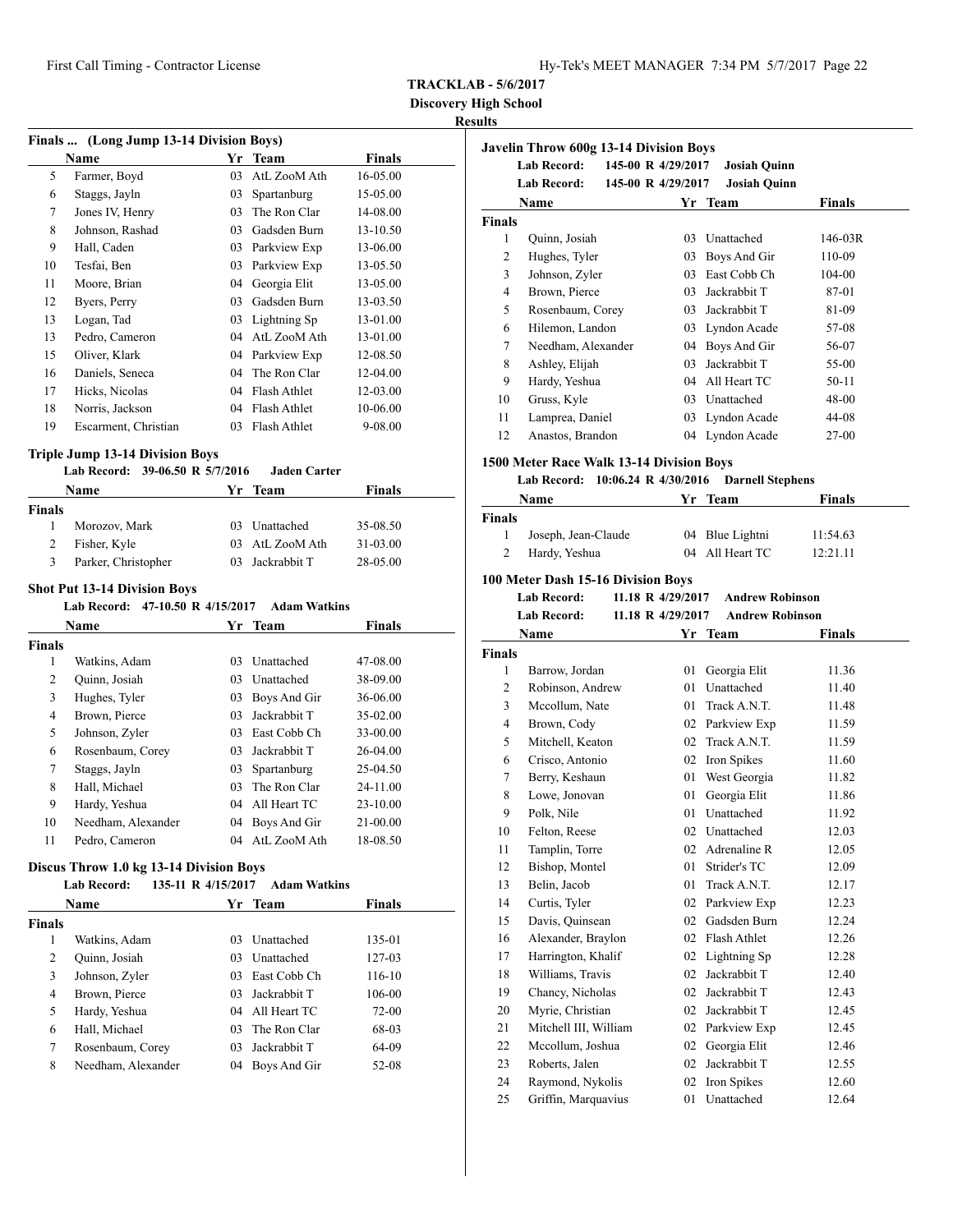**Discovery High School**

#### **Results**

| Finals  (100 Meter Dash 15-16 Division Boys) |                                           |    |                        |               |
|----------------------------------------------|-------------------------------------------|----|------------------------|---------------|
|                                              | Name                                      |    | Yr Team                | <b>Finals</b> |
| 26                                           | Spearman, Dontavious                      | 01 | Georgia Elit           | 12.90         |
| 27                                           | Myrick, Alec                              | 02 | The Ron Clar           | 12.91         |
| 28                                           | Mcgowan, Liam                             |    | 02 AtL ZooM Ath        | 13.05         |
| 29                                           | Crosse, Judah                             |    | 02 AtL ZooM Ath        | 13.32         |
| 30                                           | Wise, Nafi                                |    | 02 Parkview Exp        | 13.69         |
| 31                                           | Garrett, Christian                        | 02 | Lightning Sp           | 14.21         |
|                                              | <b>200 Meter Dash 15-16 Division Boys</b> |    |                        |               |
|                                              | <b>Lab Record:</b><br>22.72 R 4/29/2017   |    | <b>Andrew Robinson</b> |               |
|                                              | <b>Lab Record:</b><br>22.72 R 4/29/2017   |    | <b>Andrew Robinson</b> |               |
|                                              | Name                                      | Yr | <b>Team</b>            | <b>Finals</b> |
| <b>Finals</b>                                |                                           |    |                        |               |
| 1                                            | Barrow, Jordan                            | 01 | Georgia Elit           | 22.81         |
| 2                                            | Robinson, Andrew                          | 01 | Unattached             | 22.90         |
| 3                                            | Crisco, Antonio                           |    | 02 Iron Spikes         | 23.00         |
| $\overline{4}$                               | Carter, Jaden                             |    | 02 Georgia Elit        | 23.22         |
| 5                                            | Mitchell, Keaton                          |    | 02 Track A.N.T.        | 23.28         |
| 6                                            | Lowe, Jonovan                             | 01 | Georgia Elit           | 23.33         |
| 7                                            | Cosby, Harrison                           | 02 | Georgia Elit           | 23.35         |
| 8                                            | Polk, Nile                                | 01 | Unattached             | 23.68         |
| 9                                            | Mccollum, Nate                            | 01 | Track A.N.T.           | 23.74         |
| 10                                           | Brown, Cody                               |    | 02 Parkview Exp        | 23.99         |
| 11                                           | Bishop, Montel                            | 01 | Strider's TC           | 24.09         |
| 12                                           | Berry, Keshaun                            |    | 01 West Georgia        | 24.25         |
| 13                                           | Williams, Colin                           | 02 | AtL ZooM Ath           | 24.35         |
| 14                                           | Sheppard III, Anthony                     |    | 02 Adrenaline R        | 24.61         |
| 15                                           | Harrington, Khalif                        |    | 02 Lightning Sp        | 24.74         |
| 16                                           | Alexander, Braylon                        |    | 02 Flash Athlet        | 24.77         |
| 17                                           | Felton, Reese                             | 02 | Unattached             | 25.24         |
| 18                                           | Williams, Travis                          | 02 | Jackrabbit T           | 25.44         |
| 19                                           | Chancy, Nicholas                          |    | 02 Jackrabbit T        | 25.45         |
| 20                                           | Myrie, Christian                          |    | 02 Jackrabbit T        | 25.46         |
| 21                                           | Curtis, Tyler                             |    | 02 Parkview Exp        | 25.47         |
| 22                                           | Mccollum, Joshua                          |    | 02 Georgia Elit        | 25.51         |
| 23                                           | Mitchell III, William                     |    | 02 Parkview Exp        | 25.54         |
| 24                                           | Smith, Brandon                            | 01 | Georgia Elit           | 25.61         |
| 25                                           | Cook, Dorian                              | 01 | Jackrabbit T           | 25.62         |
| 26                                           | Flowers, Quatarius                        |    | 01 West Georgia        | 25.68         |
| 27                                           | Mcgowan, Liam                             | 02 | AtL ZooM Ath           | 25.74         |
| 28                                           | Williams, Aaron                           | 02 | <b>Star Track T</b>    | 25.80         |
| 29                                           | Patterson, Marlon                         | 02 | Jackrabbit T           | 25.81         |
| 30                                           | Roberts, Jalen                            | 02 | Jackrabbit T           | 26.23         |
| 31                                           | Walkes, Malcolm                           | 02 | Lightning Sp           | 26.33         |
| 32                                           | Tyrell, Joshua                            | 01 | Jackrabbit T           | 26.37         |
| 33                                           | Richardson, Austin                        | 02 | AtL ZooM Ath           | 26.63         |
| 34                                           | Griffin, Marquavius                       | 01 | Unattached             | 26.87         |
| 35                                           | Tamplin, Torre                            | 02 | Adrenaline R           | 27.33         |
| 36                                           | Wise, Nafi                                | 02 | Parkview Exp           | 28.27         |
| 37                                           | Garrett, Christian                        | 02 | Lightning Sp           | 29.61         |

|                | <b>Lab Record:</b>                | 52.18 R 4/30/2016 | <b>Devan Hart</b> |               |
|----------------|-----------------------------------|-------------------|-------------------|---------------|
|                | Name                              |                   | Yr Team           | <b>Finals</b> |
| <b>Finals</b>  |                                   |                   |                   |               |
| 1              | Ramey, Nicholas                   | 01                | Flight400 Tr      | 50.34R        |
| $\overline{c}$ | Crisco, Antonio                   | 02                | Iron Spikes       | 52.48         |
| 3              | Cosby, Harrison                   | 02                | Georgia Elit      | 52.99         |
| $\overline{4}$ | Carter, Jaden                     |                   | 02 Georgia Elit   | 53.55         |
| 5              | Mccollum, Nate                    | 01                | Track A.N.T.      | 54.22         |
| 6              | Mitchell, Keaton                  | 02                | Track A.N.T.      | 54.45         |
| 7              | Sanford, Jaydon                   | 01                | Sapphire - R      | 54.67         |
| 8              | Bishop, Montel                    | 01                | Strider's TC      | 54.77         |
| 9              | Williams, Colin                   |                   | 02 AtL ZooM Ath   | 55.09         |
| 10             | Barrow, Jordan                    |                   | 01 Georgia Elit   | 56.11         |
| 11             | Polk, Nile                        | 01                | Unattached        | 56.33         |
| 12             | Harrington, Khalif                |                   | 02 Lightning Sp   | 56.42         |
| 13             | Castro, Brandon                   |                   | 02 Jackrabbit T   | 56.59         |
| 14             | Harrison, Warren                  |                   | 02 Jackrabbit T   | 56.77         |
| 15             | Patterson, Marlon                 |                   | 02 Jackrabbit T   | 56.86         |
| 16             | Sheppard III, Anthony             |                   | 02 Adrenaline R   | 57.15         |
| 17             | Berry, Keshaun                    |                   | 01 West Georgia   | 57.59         |
| 18             | Walkes, Malcolm                   |                   | 02 Lightning Sp   | 57.68         |
| 19             | Chancy, Nicholas                  | 02                | Jackrabbit T      | 57.75         |
| 20             | Myrie, Christian                  |                   | 02 Jackrabbit T   | 57.86         |
| 21             | Tyrell, Joshua                    | 01                | Jackrabbit T      | 58.11         |
| 22             | Belin, Jacob                      | 01                | Track A.N.T.      | 58.19         |
| 23             | Cook, Dorian                      | 01                | Jackrabbit T      | 58.22         |
| 24             | Hatcher, Camron                   |                   | 02 Unattached     | 58.43         |
| 25             | Sells, Marcellus                  |                   | 02 Lightning Sp   | 58.58         |
| 26             | Flowers, Quatarius                |                   | 01 West Georgia   | 58.59         |
| 27             | McCrary, Jackson                  |                   | 02 Lightning Sp   | 59.06         |
| 28             | Wiley, Clarence                   | 02                | Jackrabbit T      | 59.88         |
| 29             | Shears, Quann                     |                   | 02 Augusta Flye   | 1:00.31       |
| 30             | Baker, Olubade                    |                   | 02 Parkview Exp   | 1:00.33       |
| 31             | Roberts, Jalen                    |                   | 02 Jackrabbit T   | 1:00.51       |
| 32             | Hackett, Jordan                   |                   | 02 Jackrabbit T   | 1:00.76       |
| 33             | Samuels, Ahmed                    |                   | 02 AtL ZooM Ath   | 1:00.85       |
| 34             | Tamplin, Torre                    |                   | 02 Adrenaline R   | 1:02.77       |
| 35             | Phan, Michael                     | 01                | Strider's TC      | 1:02.87       |
| 36             | Myrick, Alec                      |                   | 02 The Ron Clar   | 1:02.92       |
| 37             | Garrett, Christian                | 02                | Lightning Sp      | 1:08.49       |
|                | 800 Meter Run 15-16 Division Boys |                   |                   |               |

|               | <b>Lab Record:</b>    | 2:08.22 R 5/7/2016 | <b>Justyn Seivright</b> |         |
|---------------|-----------------------|--------------------|-------------------------|---------|
|               | <b>Name</b>           | Yr                 | Team                    | Finals  |
| <b>Finals</b> |                       |                    |                         |         |
| 1             | Castro, Brandon       | 02                 | Jackrabbit T            | 2:19.40 |
| 2             | Sheppard III, Anthony |                    | 02 Adrenaline R         | 2:22.02 |
| 3             | Tyrell, Joshua        | 01                 | Jackrabbit T            | 2:23.22 |
| 4             | Hackett, Jordan       |                    | 02 Jackrabbit T         | 2:27.81 |
| 5             | Flowers, Quatarius    | 01                 | West Georgia            | 2:29.03 |
| 6             | Sells, Marcellus      |                    | 02 Lightning Sp         | 2:30.09 |
| 7             | Todd, Andrew          |                    | 02 Parkview Exp         | 2:30.15 |
| 8             | Afolayan, Joshua      | 02                 | Boys And Gir            | 2:32.94 |
| 9             | Wiley, Clarence       | 02                 | Jackrabbit T            | 2:34.46 |
|               |                       |                    |                         |         |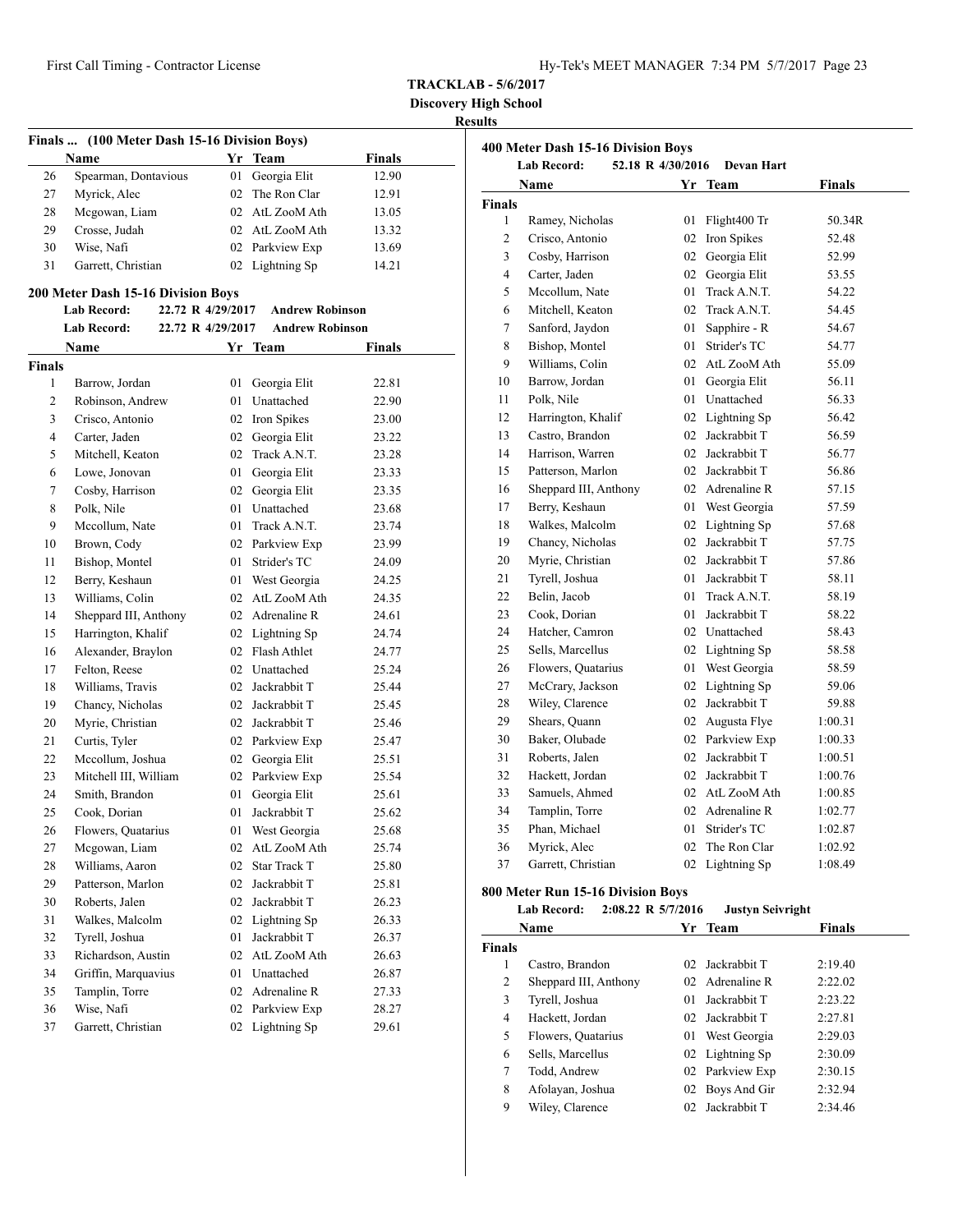**Finals ... (800 Meter Run 15-16 Division Boys)**

| Hy-Tek's MEET MANAGER 7:34 PM 5/7/2017 Page 24 |  |  |  |
|------------------------------------------------|--|--|--|
|------------------------------------------------|--|--|--|

**TRACKLAB - 5/6/2017**

**Discovery High School**

# **Results**

|                | Name                                                     |                     | Yr Team                       | <b>Finals</b>      |
|----------------|----------------------------------------------------------|---------------------|-------------------------------|--------------------|
| 10             | Samuels, Ahmed                                           | 02                  | AtL ZooM Ath                  | 2:35.90            |
| 11             | Phan, Michael                                            | 01                  | Strider's TC                  | 2:37.31            |
| 12             | Roachford, David                                         |                     | 02 NewRoc Rocke               | 2:42.36            |
| 13             | Sewell, Brandon                                          |                     | 02 Celerity Tra               | 2:48.20            |
| 14             | Raney, Steven                                            |                     | 02 Parkview Exp               | 2:56.93            |
|                | 1500 Meter Run 15-16 Division Boys                       |                     |                               |                    |
|                | <b>Lab Record:</b>                                       | 4:31.86 R 5/7/2016  | <b>Jonathan Schulz</b>        |                    |
|                | Name                                                     | Yr                  | <b>Team</b>                   | <b>Finals</b>      |
| <b>Finals</b>  |                                                          |                     |                               |                    |
| 1              | Todd, Andrew                                             |                     | 02 Parkview Exp               | 5:15.05            |
| 2              | Gipson, Noah                                             | 01                  | Blue Lightni                  | 5:21.19            |
| 3              | Baker, Olubade                                           |                     | 02 Parkview Exp               | 5:21.85            |
| $\overline{4}$ | Starnes, Thomas                                          |                     | 02 Lyndon Acade               | 5:29.37            |
| 5              | Walkes, Malcolm                                          |                     | 02 Lightning Sp               | 5:33.49            |
| 6              | Bishop, Montel                                           | 01                  | Strider's TC                  | 5:35.40            |
| 7              | Phan, Michael                                            | 01                  | Strider's TC                  | 5:36.46            |
| 8              | Afolayan, Joshua                                         |                     | 02 Boys And Gir               | 5:38.96            |
| 9              | Wiley, Clarence                                          | 02                  | Jackrabbit T                  | 5:39.77            |
| 10             | Sewell, Brandon                                          |                     | 02 Celerity Tra               | 5:48.04            |
|                |                                                          |                     |                               |                    |
|                | 3000 Meter Run 15-16 Division Boys<br><b>Lab Record:</b> | 9:47.45 R 4/29/2017 | David Dechamplain             |                    |
|                | <b>Lab Record:</b>                                       | 9:47.45 R 4/29/2017 | <b>David Dechamplain</b>      |                    |
|                | Name                                                     |                     | Yr Team                       | Finals             |
| <b>Finals</b>  |                                                          |                     |                               |                    |
| 1              | Gipson, Noah                                             |                     | 01 Blue Lightni               | 11:22.70           |
| 2              | Todd, Andrew                                             | 02                  | Parkview Exp                  | 11:24.50           |
| 3              | Sewell, Brandon                                          |                     | 02 Celerity Tra               | 12:02.03           |
|                |                                                          |                     |                               |                    |
|                | 110 Meter Hurdles 15-16 Division Boys                    |                     |                               |                    |
|                | <b>Lab Record:</b>                                       | 14.70 R 4/15/2017   | <b>Austin Wood</b>            |                    |
|                | Name                                                     |                     | Yr Team                       | <b>Finals</b>      |
| Finals         | Allen, Freddie                                           |                     |                               |                    |
| 1<br>2         |                                                          |                     | 02 Unattached<br>Georgia Elit | 15.92              |
| 3              | Smith, Brandon                                           | 01                  | 02 Unattached                 | 16.51              |
| $\overline{4}$ | Cole, Connor                                             |                     | 02 Lightning Sp               | 17.31              |
| 5              | Harrington, Khalif                                       |                     |                               | 17.58              |
|                | Belin, Jacob                                             | 01                  | Track A.N.T.                  | 17.91              |
| 6              | Felton, Reese                                            |                     | 02 Unattached                 | 19.28              |
| 7              | Mccollum, Joshua                                         |                     | 02 Georgia Elit               | 19.32              |
| 8              | Smith, Drew                                              |                     | 02 The Ron Clar               | 20.26              |
|                | 400 Meter Hurdles 15-16 Division Boys                    |                     |                               |                    |
|                | <b>Lab Record:</b>                                       | 1:03.15 R 5/7/2016  | <b>Justyn Seivright</b>       |                    |
|                | Name                                                     |                     | Yr Team                       | <b>Finals</b>      |
| <b>Finals</b>  |                                                          |                     |                               |                    |
| 1              | Sanford, Jaydon                                          | 01                  | Sapphire - R                  | 1:01.60R           |
| 2              |                                                          | 02                  |                               |                    |
| 3              | Harrison, Warren<br>Belin, Jacob                         | 01                  | Jackrabbit T<br>Track A.N.T.  | 1:06.05<br>1:09.00 |

|                    | 4x100 Meter Relay 15-16 Division Boys<br><b>Lab Record:</b><br>45.15 R 4/15/2017 |                  |                              |           |
|--------------------|----------------------------------------------------------------------------------|------------------|------------------------------|-----------|
|                    |                                                                                  |                  | <b>Intensity Athletics</b>   |           |
|                    | D Danner, E Pitts II, E Reynolds, S Lindsey                                      |                  |                              |           |
|                    | Team                                                                             |                  | Relay                        | Finals    |
| <b>Finals</b><br>1 | Georgia Elit                                                                     |                  | B                            | 45.29     |
| $\overline{c}$     | Parkview Exp                                                                     |                  | A                            | 48.90     |
|                    |                                                                                  |                  |                              |           |
|                    | 4x400 Meter Relay 15-16 Division Boys                                            |                  |                              |           |
|                    | <b>Lab Record:</b><br>3:52.77 R 4/15/2017                                        |                  | <b>Jackrabbit Track Club</b> |           |
|                    | D Cook, M Patterson, T Williams, W Harrison                                      |                  |                              |           |
|                    | Team                                                                             |                  | Relay                        | Finals    |
| Finals             |                                                                                  |                  |                              |           |
| 1                  | Jackrabbit Track Club                                                            |                  | А                            | 3:47.75R  |
| 2                  | Jackrabbit Track Club                                                            |                  | C                            | 4:00.79   |
| 3                  | Jackrabbit Track Club                                                            |                  | B                            | 4:04.25   |
|                    | <b>High Jump 15-16 Division Boys</b>                                             |                  |                              |           |
|                    | <b>Lab Record:</b>                                                               | 5-06 R 4/15/2017 | Jordan-Michael Jenkins       |           |
|                    | Name                                                                             |                  | Yr Team                      | Finals    |
| <b>Finals</b>      |                                                                                  |                  |                              |           |
| 1                  | Baker, Olubade                                                                   |                  | 02 Parkview Exp              | 4-10.00   |
| 2                  | Curtis, Tyler                                                                    |                  | 02 Parkview Exp              | 4-08.00   |
| ---                | Felton, Reese                                                                    |                  | 02 Unattached                | ΝH        |
|                    |                                                                                  |                  |                              |           |
|                    | <b>Long Jump 15-16 Division Boys</b>                                             |                  |                              |           |
|                    | <b>Lab Record:</b><br>21-00 R 5/7/2016                                           |                  | <b>Freddie Allen</b>         |           |
|                    | Name                                                                             |                  | Yr Team                      | Finals    |
| <b>Finals</b><br>1 | Allen, Freddie                                                                   |                  | 02 Unattached                | 22-02.50R |
| 2                  | Carter, Jaden                                                                    |                  | 02 Georgia Elit              | 20-00.00  |
| 3                  | Barrow, Jordan                                                                   |                  | 01 Georgia Elit              | 19-10.50  |
| 3                  | Crisco, Antonio                                                                  |                  | 02 Iron Spikes               | 19-10.50  |
| 5                  | Cosby, Harrison                                                                  |                  | 02 Georgia Elit              | 19-00.00  |
| 6                  | Lowe, Jonovan                                                                    | 01               | Georgia Elit                 | 18-02.50  |
| 7                  | Williams, Travis                                                                 |                  | 02 Jackrabbit T              | 18-01.50  |
| 8                  | Embry, Jakari                                                                    |                  | 02 Gadsden Burn              | 17-11.00  |
| 9                  | Williams, Colin                                                                  |                  | 02 AtL ZooM Ath              | 17-10.00  |
| 10                 | Griffin, Marquavius                                                              |                  | 01 Unattached                | 17-05.00  |
| 11                 | Shears, Quann                                                                    |                  | 02 Augusta Flye              | 16-09.00  |
| 12                 | Spearman, Dontavious                                                             | 01               | Georgia Elit                 | 16-04.00  |
| 13                 | Smith, Brandon                                                                   | 01               | Georgia Elit                 | 16-03.50  |
| 14                 | Mccollum, Joshua                                                                 | 02               | Georgia Elit                 | 15-09.00  |
| 15                 | Raymond, Nykolis                                                                 | 02               | Iron Spikes                  | 14-05.50  |
| 16                 | Gibson, John                                                                     | 02               | Unattached                   | 14-02.00  |
| 17                 | Raney, Steven                                                                    | 02               | Parkview Exp                 | 10-09.50  |
|                    |                                                                                  |                  |                              |           |
|                    | <b>Triple Jump 15-16 Division Boys</b>                                           |                  |                              |           |
|                    | <b>Lab Record:</b><br>40-04 R 5/7/2016                                           |                  | <b>Tredarius Lassiter</b>    |           |

|               | Name          | Yr Team         | <b>Finals</b> |
|---------------|---------------|-----------------|---------------|
| <b>Finals</b> |               |                 |               |
|               | Carter, Jaden | 02 Georgia Elit | 41-05.00R     |
|               | Gibson, John  | 02 Unattached   | $31 - 10.50$  |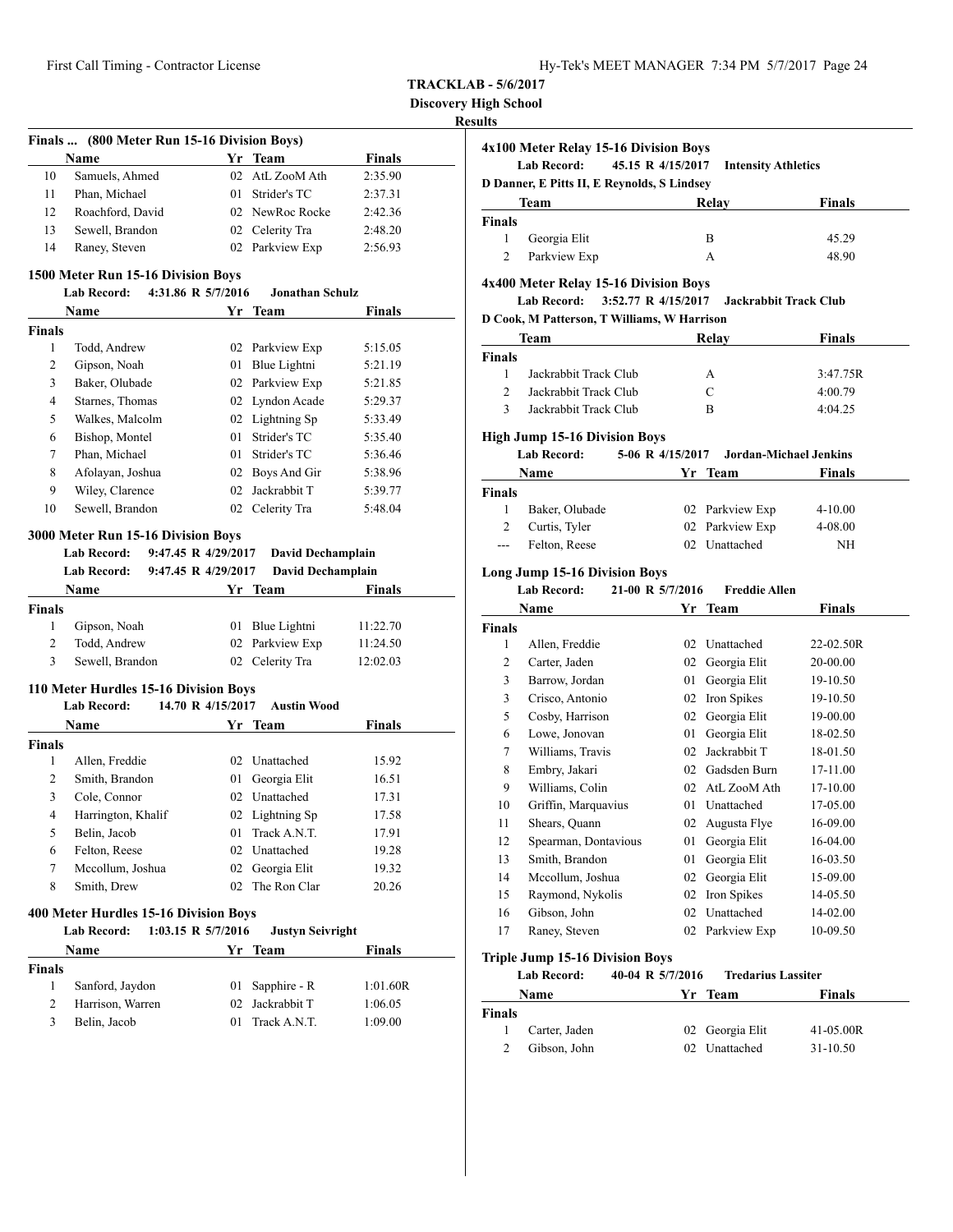**Shot Put 15-16 Division Boys**

**TRACKLAB - 5/6/2017**

**Discovery High School**

# **Results**

| .  |                   |     |                 |       |  |
|----|-------------------|-----|-----------------|-------|--|
| 4  | Hill III, Daniel  |     | 11 West Georgia | 19.11 |  |
| 5  | Hill, Amos        | 11. | Flash Athlet    | 20.81 |  |
| 6  | Bryant, Ahmir     | 11. | West Georgia    | 21.26 |  |
|    | Edwards, Avery    |     | 12 Athletic Max | 21.36 |  |
| 8  | Mahone, Tyrese    |     | 11 West Georgia | 21.37 |  |
| 9  | Merritt, Anthony  |     | 13 West Georgia | 21.47 |  |
| 10 | Dinkins, tristian | 11. | Department o    | 22.49 |  |
| 11 | Edwards, Cameron  | 11. | Athletic Max    | 24.31 |  |

#### **200 Meter Dash 6 & Under Boys**

|  | <b>Lab Record:</b> | 35.46 R 4/15/2017 | <b>Taurean Ellinger</b> |
|--|--------------------|-------------------|-------------------------|
|--|--------------------|-------------------|-------------------------|

|               | Name               |                 | Yr Team      | <b>Finals</b> |  |
|---------------|--------------------|-----------------|--------------|---------------|--|
| <b>Finals</b> |                    |                 |              |               |  |
| 1             | Ellinger, Taurean  | 11              | Athletic Max | 35.86         |  |
| 2             | Hinton, King       | 11              | West Georgia | 37.18         |  |
| 3             | Hammonds IV, Eddie | 11              | Flash Athlet | 39.72         |  |
| 4             | Hill III, Daniel   | 11              | West Georgia | 40.88         |  |
| 5             | Hill, Amos         | 11              | Flash Athlet | 42.35         |  |
| 6             | Baldwin Jr., Ryan  | 11              | Star Track T | 45.06         |  |
| 7             | Bryant, Ahmir      | 11              | West Georgia | 47.20         |  |
| 8             | Merritt, Anthony   | 13              | West Georgia | 48.57         |  |
| 9             | Mahone, Tyrese     | 11              | West Georgia | 50.58         |  |
| 10            | Dinkins, tristian  | 11              | Department o | 51.98         |  |
| 11            | Edwards, Cameron   | 11              | Athletic Max | 51.98         |  |
| 12            | Edwards, Avery     | 12 <sub>1</sub> | Athletic Max | 53.90         |  |

#### **400 Meter Dash 6 & Under Boys**

#### **Lab Record: 1:20.00 R 4/15/2017 Taurean Ellinger**

|        | Name              |    | Yr Team         | <b>Finals</b> |  |
|--------|-------------------|----|-----------------|---------------|--|
| Finals |                   |    |                 |               |  |
|        | Ellinger, Taurean |    | Athletic Max    | 1:24.27       |  |
|        | Hinton, King      |    | 11 West Georgia | 1:32.03       |  |
| 3      | Edwards, Avery    |    | 12 Athletic Max | 1:51.23       |  |
| 4      | Mahone, Tyrese    | 11 | West Georgia    | 1:59.08       |  |

# **Long Jump 6 & Under Boys**

#### **Lab Record: 9-09.50 R 4/15/2017 Daniel Hill III**

|               | <b>Name</b>      | Yr Team         | <b>Finals</b> |  |
|---------------|------------------|-----------------|---------------|--|
| <b>Finals</b> |                  |                 |               |  |
|               | Hill III, Daniel | 11 West Georgia | 8-05.00       |  |
| 2             | Hinton, King     | 11 West Georgia | 8-01.00       |  |
| 3             | Edwards, Cameron | Athletic Max    | $4 - 00.00$   |  |

#### **Shot Put 6 & Under Boys**

# **Lab Record: 13-06 R 4/9/2016 Q'Shad Watson**

|               | <b>Name</b>      | Yr Team         | <b>Finals</b> |
|---------------|------------------|-----------------|---------------|
| <b>Finals</b> |                  |                 |               |
| $\mathbf{1}$  | Edwards, Avery   | 12 Athletic Max | 8-09.00       |
| 2             | Edwards, Cameron | 11 Athletic Max | 8-00.00       |

# **Javelin Throw 300g 6 & Under Boys**

**Lab Record: 30-00 R 3/21/2015 Jamal Williams**

|               | Name              | Yr Team         | <b>Finals</b> |
|---------------|-------------------|-----------------|---------------|
| <b>Finals</b> |                   |                 |               |
|               | Edwards, Avery    | 12 Athletic Max | $24-10$       |
|               | Edwards, Cameron  | 11 Athletic Max | 18-02         |
| 3             | Baldwin Jr., Ryan | 11 Star Track T | 17-00         |

| 1<br>2<br>3<br>$\overline{4}$<br>5<br>6<br>7<br>8<br>1<br>2<br>3<br>$\overline{4}$ | <b>Name</b><br>Raymond, Kendall<br>Brown, Cody<br>Harrington, Khalif<br>Raymond, Nykolis<br>Griffin, Marquavius<br>Wise, Nafi<br>Warrior, Ethan<br>Curtis, Tyler<br>Discus Throw 1.6 kg 15-16 Division Boys<br><b>Lab Record:</b><br><b>Name</b><br>Brown, Cody<br>Crosse, Judah<br>Wise, Nafi<br>Warrior, Ethan<br><b>Javelin Throw 800g 15-16 Division Boys</b><br><b>Lab Record:</b><br><b>Lab Record:</b> | 107-04 R 4/8/2017  | Yr Team<br>01 Iron Spikes<br>02 Parkview Exp<br>02 Lightning Sp<br>02 Iron Spikes<br>01 Unattached<br>02 Parkview Exp<br>02 The Ron Clar<br>02 Parkview Exp<br><b>Nykolis Raymond</b><br>Yr Team<br>02 Parkview Exp<br>02 AtL ZooM Ath<br>02 Parkview Exp<br>02 The Ron Clar | <b>Finals</b><br>42-01.50R<br>39-04.00<br>29-10.00<br>25-09.00<br>24-11.00<br>24-09.00<br>22-10.50<br>21-10.00<br><b>Finals</b><br>86-09<br>83-09 |
|------------------------------------------------------------------------------------|---------------------------------------------------------------------------------------------------------------------------------------------------------------------------------------------------------------------------------------------------------------------------------------------------------------------------------------------------------------------------------------------------------------|--------------------|------------------------------------------------------------------------------------------------------------------------------------------------------------------------------------------------------------------------------------------------------------------------------|---------------------------------------------------------------------------------------------------------------------------------------------------|
| <b>Finals</b><br><b>Finals</b>                                                     |                                                                                                                                                                                                                                                                                                                                                                                                               |                    |                                                                                                                                                                                                                                                                              |                                                                                                                                                   |
|                                                                                    |                                                                                                                                                                                                                                                                                                                                                                                                               |                    |                                                                                                                                                                                                                                                                              |                                                                                                                                                   |
|                                                                                    |                                                                                                                                                                                                                                                                                                                                                                                                               |                    |                                                                                                                                                                                                                                                                              |                                                                                                                                                   |
|                                                                                    |                                                                                                                                                                                                                                                                                                                                                                                                               |                    |                                                                                                                                                                                                                                                                              |                                                                                                                                                   |
|                                                                                    |                                                                                                                                                                                                                                                                                                                                                                                                               |                    |                                                                                                                                                                                                                                                                              |                                                                                                                                                   |
|                                                                                    |                                                                                                                                                                                                                                                                                                                                                                                                               |                    |                                                                                                                                                                                                                                                                              |                                                                                                                                                   |
|                                                                                    |                                                                                                                                                                                                                                                                                                                                                                                                               |                    |                                                                                                                                                                                                                                                                              |                                                                                                                                                   |
|                                                                                    |                                                                                                                                                                                                                                                                                                                                                                                                               |                    |                                                                                                                                                                                                                                                                              |                                                                                                                                                   |
|                                                                                    |                                                                                                                                                                                                                                                                                                                                                                                                               |                    |                                                                                                                                                                                                                                                                              |                                                                                                                                                   |
|                                                                                    |                                                                                                                                                                                                                                                                                                                                                                                                               |                    |                                                                                                                                                                                                                                                                              |                                                                                                                                                   |
|                                                                                    |                                                                                                                                                                                                                                                                                                                                                                                                               |                    |                                                                                                                                                                                                                                                                              |                                                                                                                                                   |
|                                                                                    |                                                                                                                                                                                                                                                                                                                                                                                                               |                    |                                                                                                                                                                                                                                                                              |                                                                                                                                                   |
|                                                                                    |                                                                                                                                                                                                                                                                                                                                                                                                               |                    |                                                                                                                                                                                                                                                                              |                                                                                                                                                   |
|                                                                                    |                                                                                                                                                                                                                                                                                                                                                                                                               |                    |                                                                                                                                                                                                                                                                              |                                                                                                                                                   |
|                                                                                    |                                                                                                                                                                                                                                                                                                                                                                                                               |                    |                                                                                                                                                                                                                                                                              |                                                                                                                                                   |
|                                                                                    |                                                                                                                                                                                                                                                                                                                                                                                                               |                    |                                                                                                                                                                                                                                                                              |                                                                                                                                                   |
|                                                                                    |                                                                                                                                                                                                                                                                                                                                                                                                               |                    |                                                                                                                                                                                                                                                                              |                                                                                                                                                   |
|                                                                                    |                                                                                                                                                                                                                                                                                                                                                                                                               |                    |                                                                                                                                                                                                                                                                              | 63-07                                                                                                                                             |
|                                                                                    |                                                                                                                                                                                                                                                                                                                                                                                                               |                    |                                                                                                                                                                                                                                                                              | 54-04                                                                                                                                             |
|                                                                                    |                                                                                                                                                                                                                                                                                                                                                                                                               |                    |                                                                                                                                                                                                                                                                              |                                                                                                                                                   |
|                                                                                    |                                                                                                                                                                                                                                                                                                                                                                                                               | 159-08 R 4/29/2017 | <b>Quann Shears</b>                                                                                                                                                                                                                                                          |                                                                                                                                                   |
|                                                                                    |                                                                                                                                                                                                                                                                                                                                                                                                               | 159-08 R 4/29/2017 | <b>Ouann Shears</b>                                                                                                                                                                                                                                                          |                                                                                                                                                   |
|                                                                                    | Name                                                                                                                                                                                                                                                                                                                                                                                                          |                    | Yr Team                                                                                                                                                                                                                                                                      | <b>Finals</b>                                                                                                                                     |
|                                                                                    |                                                                                                                                                                                                                                                                                                                                                                                                               |                    |                                                                                                                                                                                                                                                                              |                                                                                                                                                   |
| Finals<br>1                                                                        | Shears, Quann                                                                                                                                                                                                                                                                                                                                                                                                 |                    | 02 Augusta Flye                                                                                                                                                                                                                                                              |                                                                                                                                                   |
|                                                                                    |                                                                                                                                                                                                                                                                                                                                                                                                               |                    |                                                                                                                                                                                                                                                                              | 155-08                                                                                                                                            |
| 2                                                                                  | Raymond, Kendall                                                                                                                                                                                                                                                                                                                                                                                              |                    | 01 Iron Spikes                                                                                                                                                                                                                                                               | 105-00                                                                                                                                            |
| 3                                                                                  | Crosse, Judah                                                                                                                                                                                                                                                                                                                                                                                                 |                    | 02 AtL ZooM Ath                                                                                                                                                                                                                                                              | $100 - 10$                                                                                                                                        |
| $\overline{4}$                                                                     | Raymond, Nykolis                                                                                                                                                                                                                                                                                                                                                                                              |                    | 02 Iron Spikes                                                                                                                                                                                                                                                               | 79-06                                                                                                                                             |
| 5                                                                                  | Starnes, Thomas                                                                                                                                                                                                                                                                                                                                                                                               |                    | 02 Lyndon Acade                                                                                                                                                                                                                                                              | 70-09                                                                                                                                             |
|                                                                                    | 400 Meter Hurdles 17-18 Division Boys                                                                                                                                                                                                                                                                                                                                                                         |                    |                                                                                                                                                                                                                                                                              |                                                                                                                                                   |
|                                                                                    | <b>Lab Record:</b>                                                                                                                                                                                                                                                                                                                                                                                            | 59.71 R 4/15/2017  | <b>Latrell Murray</b>                                                                                                                                                                                                                                                        |                                                                                                                                                   |
|                                                                                    | Name                                                                                                                                                                                                                                                                                                                                                                                                          |                    | Yr Team                                                                                                                                                                                                                                                                      | <b>Finals</b>                                                                                                                                     |
| <b>Finals</b>                                                                      |                                                                                                                                                                                                                                                                                                                                                                                                               |                    |                                                                                                                                                                                                                                                                              |                                                                                                                                                   |
| 1                                                                                  | Seivright, Justyn                                                                                                                                                                                                                                                                                                                                                                                             |                    | 00 Quarter Hors                                                                                                                                                                                                                                                              | 1:00.77                                                                                                                                           |
| 2                                                                                  | Daniels, Omar                                                                                                                                                                                                                                                                                                                                                                                                 |                    | 00 Quarter Hors                                                                                                                                                                                                                                                              | 1:03.46                                                                                                                                           |
|                                                                                    |                                                                                                                                                                                                                                                                                                                                                                                                               |                    |                                                                                                                                                                                                                                                                              |                                                                                                                                                   |
|                                                                                    | <b>Triple Jump 17-18 Division Boys</b><br>Lab Record:                                                                                                                                                                                                                                                                                                                                                         | 39-03 R 4/29/2017  | <b>Patrick Harris</b>                                                                                                                                                                                                                                                        |                                                                                                                                                   |
|                                                                                    | <b>Lab Record:</b>                                                                                                                                                                                                                                                                                                                                                                                            | 39-03 R 4/29/2017  | <b>Patrick Harris</b>                                                                                                                                                                                                                                                        |                                                                                                                                                   |
|                                                                                    | <b>Name</b>                                                                                                                                                                                                                                                                                                                                                                                                   |                    | Yr Team                                                                                                                                                                                                                                                                      | <b>Finals</b>                                                                                                                                     |
|                                                                                    |                                                                                                                                                                                                                                                                                                                                                                                                               |                    |                                                                                                                                                                                                                                                                              |                                                                                                                                                   |
| <b>Finals</b>                                                                      |                                                                                                                                                                                                                                                                                                                                                                                                               |                    |                                                                                                                                                                                                                                                                              |                                                                                                                                                   |
| 1                                                                                  | Kinney, Chesley                                                                                                                                                                                                                                                                                                                                                                                               |                    | 00 Jackrabbit T                                                                                                                                                                                                                                                              | 37-08.00                                                                                                                                          |
| 2                                                                                  | Harris, Patrick                                                                                                                                                                                                                                                                                                                                                                                               |                    | 99 East Cobb Ch                                                                                                                                                                                                                                                              | 37-02.00                                                                                                                                          |
| 3                                                                                  | McDaniel, Patrick                                                                                                                                                                                                                                                                                                                                                                                             |                    | 00 Jackrabbit T                                                                                                                                                                                                                                                              | 32-02.50                                                                                                                                          |
|                                                                                    | 100 Meter Dash 6 & Under Boys                                                                                                                                                                                                                                                                                                                                                                                 |                    |                                                                                                                                                                                                                                                                              |                                                                                                                                                   |
|                                                                                    | <b>Lab Record:</b>                                                                                                                                                                                                                                                                                                                                                                                            | 16.43 R 3/25/2017  | <b>Taurean Ellinger</b>                                                                                                                                                                                                                                                      |                                                                                                                                                   |
|                                                                                    | <b>Name</b>                                                                                                                                                                                                                                                                                                                                                                                                   |                    | Yr Team                                                                                                                                                                                                                                                                      | Finals                                                                                                                                            |
| <b>Finals</b>                                                                      |                                                                                                                                                                                                                                                                                                                                                                                                               |                    |                                                                                                                                                                                                                                                                              |                                                                                                                                                   |
| 1                                                                                  | Ellinger, Taurean                                                                                                                                                                                                                                                                                                                                                                                             |                    | 11 Athletic Max                                                                                                                                                                                                                                                              | 16.86                                                                                                                                             |
| 2                                                                                  | Hammonds IV, Eddie                                                                                                                                                                                                                                                                                                                                                                                            |                    | 11 Flash Athlet                                                                                                                                                                                                                                                              | 18.17                                                                                                                                             |
| 3                                                                                  | Baldwin Jr., Ryan                                                                                                                                                                                                                                                                                                                                                                                             |                    | 11 Star Track T                                                                                                                                                                                                                                                              | 18.98                                                                                                                                             |
|                                                                                    |                                                                                                                                                                                                                                                                                                                                                                                                               |                    |                                                                                                                                                                                                                                                                              |                                                                                                                                                   |
|                                                                                    |                                                                                                                                                                                                                                                                                                                                                                                                               |                    |                                                                                                                                                                                                                                                                              |                                                                                                                                                   |
|                                                                                    |                                                                                                                                                                                                                                                                                                                                                                                                               |                    |                                                                                                                                                                                                                                                                              |                                                                                                                                                   |
|                                                                                    |                                                                                                                                                                                                                                                                                                                                                                                                               |                    |                                                                                                                                                                                                                                                                              |                                                                                                                                                   |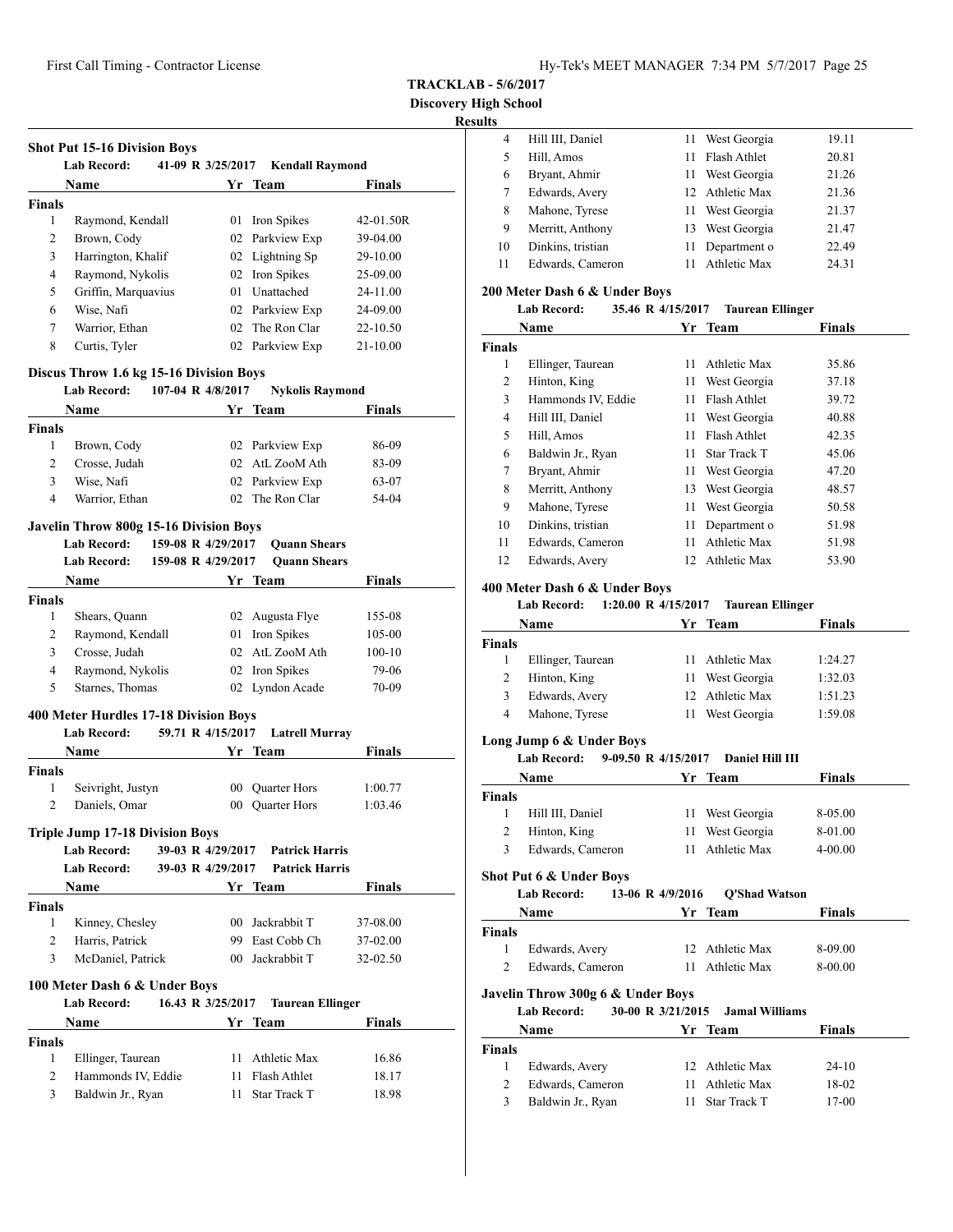6 Daniels, Omar 00 Quarter Hors 55.08 7 White, Quashawn 00 AtL ZooM Ath 56.05 8 Mitchell, Kobi 00 Track A.N.T. 57.39

**TRACKLAB - 5/6/2017**

**Discovery High School**

#### **Results**

|                | 100 Meter Dash 17-18 Division Men |                   |                 |                              |               |
|----------------|-----------------------------------|-------------------|-----------------|------------------------------|---------------|
|                | <b>Lab Record:</b><br>Name        | 10.84 R 3/25/2017 |                 | <b>Kuune Mini</b><br>Yr Team | <b>Finals</b> |
| Finals         |                                   |                   |                 |                              |               |
| 1              | Mini, Kuune                       |                   |                 | 99 Unattached                | 11.22         |
| $\overline{2}$ | Warner, Sterling                  |                   | 0 <sub>0</sub>  | Unattached                   | 11.37         |
| 3              | Cox, Otis                         |                   |                 | 99 E-1 Track Cl              | 11.50         |
| $\overline{4}$ | McGhee, Wendell                   |                   |                 | 00 West Georgia              | 11.59         |
| 5              | Gragg, Terrence                   |                   | 00 <sup>1</sup> | Jackrabbit T                 | 11.65         |
| 6              | Townsend, Steve                   |                   | 00 <sup>1</sup> | Jackrabbit T                 | 11.77         |
| 7              | White, Quashawn                   |                   |                 | 00 AtL ZooM Ath              | 11.84         |
| 8              | Seivright, Justyn                 |                   |                 | 00 Ouarter Hors              | 11.98         |
| 9              | Mitchell, Kobi                    |                   | 00 <sup>1</sup> | Track A.N.T.                 | 12.20         |
| 10             | Butler, Josiah                    |                   | 99              | AtL ZooM Ath                 | 12.22         |
| 11             | Miles, Roderick                   |                   | 99              | Georgia Elit                 | 12.26         |
| 12             | Roberts, Jeremiah                 |                   | 99              | All Heart TC                 | 12.40         |
| 13             | Rosenbaum, Deandre                |                   | 00 <sup>1</sup> | Jackrabbit T                 | 12.50         |
| 14             | Russell, Craig                    |                   | 99.             | Jackrabbit T                 | 12.56         |
| 15             | Kinney, Chesley                   |                   |                 | 00 Jackrabbit T              | 12.77         |
| 16             | Peters, Antonio                   |                   |                 | 00 Unattached                | 13.16         |
| 17             | McDaniel, Patrick                 |                   | 00 <sup>1</sup> | Jackrabbit T                 | 13.18         |
| 18             | Mitchell, Fredrick                |                   |                 | 00 Unattached                | 13.93         |
|                | 200 Meter Dash 17-18 Division Men |                   |                 |                              |               |
|                | <b>Lab Record:</b>                | 21.77 R 4/29/2017 |                 | <b>Kuune Mini</b>            |               |
|                | <b>Lab Record:</b>                | 21.77 R 4/29/2017 |                 | <b>Kuune Mini</b>            |               |
|                | <b>Name</b>                       |                   | Yr              | <b>Team</b>                  | <b>Finals</b> |
| Finals         |                                   |                   |                 |                              |               |
| 1              | Mini, Kuune                       |                   | 99              | Unattached                   | 22.07         |
| $\overline{c}$ | Warner, Sterling                  |                   | 0 <sub>0</sub>  | Unattached                   | 22.73         |

 Richardson, Keviin 99 Track A.N.T. 22.81 Cox, Otis 99 E-1 Track Cl 23.12 McGhee, Wendell 00 West Georgia 23.20 Gragg, Terrence 00 Jackrabbit T 23.30 Montissol, Darius 99 AtL ZooM Ath 23.31 Seivright, Justyn 00 Quarter Hors 23.85 White, Quashawn 00 AtL ZooM Ath 24.11 Walker, Tyler 00 Unattached 24.47 Miles, Roderick 99 Georgia Elit 24.70 Mitchell, Kobi 00 Track A.N.T. 24.88 13 Russell, Craig 99 Jackrabbit T 25.29 Williams, Devan 99 Unattached 25.41 Rosenbaum, Deandre 00 Jackrabbit T 25.86 Peters, Antonio 00 Unattached 26.22 Mitchell, Fredrick 00 Unattached 26.80

**Lab Record: 50.09 R 4/30/2016 Gerald Mitchell Name Yr** Team **Finals** 

 Williams, Devan 99 Unattached 52.21 Seivright, Justyn 00 Quarter Hors 53.25 Boyd, Tahj 99 Track A.N.T. 53.29 4 Townsend, Steve 00 Jackrabbit T 53.57 Butler, Josiah 99 AtL ZooM Ath 53.77

**400 Meter Dash 17-18 Division Men**

**Finals**

| 10<br>Harris, Patrick<br>99 East Cobb Ch<br>1:02.87<br>800 Meter Run 17-18 Division Men<br><b>Lab Record:</b><br>2:00.56 R 5/7/2016<br><b>Cameron Pack</b><br>Name<br>Yr Team<br><b>Finals</b><br>Finals<br>99 Track A.N.T.<br>1<br>Boyd, Tahj<br>2:09.78<br>Daniels, Omar<br>2<br>00 Quarter Hors<br>2:19.80<br>3<br>99 All Heart TC<br>Ferguson, Ernest<br>2:49.88<br>1500 Meter Run 17-18 Division Men<br>Lab Record: 4:26.72 R 3/18/2017<br><b>Alec Beers</b><br><b>Finals</b><br>Name<br>Yr Team<br>Finals<br>$\mathbf{1}$<br>Jenkins, Jonathan<br>00 New-Roc Rock<br>4:22.41R<br>Schulz, Jonathan<br>2<br>00 New-Roc Rock<br>4:30.91<br>3<br>Montissol, Darius<br>99 AtL ZooM Ath<br>5:21.14<br>99 All Heart TC<br>4<br>Ferguson, Ernest<br>5:33.45<br>110 Meter Hurdles 17-18 Division Men<br>17.02 R 5/7/2016<br>Lab Record:<br><b>Christopher Williams</b><br><b>Finals</b><br>Name<br>Yr Team<br>Finals<br>1<br>Harris, Patrick<br>99 East Cobb Ch<br>18.20<br>00 Jackrabbit T<br>2<br>Kinney, Chesley<br>18.22<br>High Jump 17-18 Division Men<br><b>Lab Record:</b><br>5-06 R 4/29/2017<br><b>Ernest Ferguson</b><br><b>Lab Record:</b><br>5-06 R 4/29/2017<br><b>Ernest Ferguson</b><br>Yr Team<br><b>Name</b><br><b>Finals</b><br>Finals<br>$1 \quad$<br>99 All Heart TC<br>5-10.00R<br>Ferguson, Ernest<br>$\overline{2}$<br>99 East Cobb Ch<br>Harris, Patrick<br>5-08.00R<br><b>Long Jump 17-18 Division Men</b><br>22-01 R 4/8/2017<br><b>Lab Record:</b><br><b>Ja'Von Douglas</b><br><b>Finals</b><br><b>Name</b><br>Yr Team<br>Cox, Otis<br>99 E-1 Track Cl<br>1<br>20-08.00<br>McGhee, Wendell<br>00 West Georgia<br>2<br>18-10.00<br>99 All Heart TC<br>$\overline{3}$<br>Ferguson, Ernest<br>18-04.50<br>Rosenbaum, Deandre<br>4<br>00 Jackrabbit T<br>17-07.50<br>5<br>McDaniel, Patrick<br>00 Jackrabbit T<br>16-07.00<br>Kinney, Chesley<br>6<br>00 Jackrabbit T<br>16-00.00<br>7<br>Davenport, Nygel<br>99 Unattached<br>15-08.00<br>Ogundimu, KJ<br>8<br>99 Unattached<br>11-08.50<br><b>Shot Put 17-18 Division Men</b><br><b>Lab Record:</b><br>43-11 R 5/7/2016<br><b>Carson Brown</b><br><b>Finals</b><br>Name<br>Yr Team |                       |                                        | 99              | Jackrabbit T                 | 59.57                 |
|-----------------------------------------------------------------------------------------------------------------------------------------------------------------------------------------------------------------------------------------------------------------------------------------------------------------------------------------------------------------------------------------------------------------------------------------------------------------------------------------------------------------------------------------------------------------------------------------------------------------------------------------------------------------------------------------------------------------------------------------------------------------------------------------------------------------------------------------------------------------------------------------------------------------------------------------------------------------------------------------------------------------------------------------------------------------------------------------------------------------------------------------------------------------------------------------------------------------------------------------------------------------------------------------------------------------------------------------------------------------------------------------------------------------------------------------------------------------------------------------------------------------------------------------------------------------------------------------------------------------------------------------------------------------------------------------------------------------------------------------------------------------------------------------------------------------------------------------------------------------------------------------------------------------------------------------------------------------------------------------------------------------------------------------------------------------------------------------------------------------------------------------------------------|-----------------------|----------------------------------------|-----------------|------------------------------|-----------------------|
|                                                                                                                                                                                                                                                                                                                                                                                                                                                                                                                                                                                                                                                                                                                                                                                                                                                                                                                                                                                                                                                                                                                                                                                                                                                                                                                                                                                                                                                                                                                                                                                                                                                                                                                                                                                                                                                                                                                                                                                                                                                                                                                                                           |                       |                                        |                 |                              |                       |
|                                                                                                                                                                                                                                                                                                                                                                                                                                                                                                                                                                                                                                                                                                                                                                                                                                                                                                                                                                                                                                                                                                                                                                                                                                                                                                                                                                                                                                                                                                                                                                                                                                                                                                                                                                                                                                                                                                                                                                                                                                                                                                                                                           |                       |                                        |                 |                              |                       |
|                                                                                                                                                                                                                                                                                                                                                                                                                                                                                                                                                                                                                                                                                                                                                                                                                                                                                                                                                                                                                                                                                                                                                                                                                                                                                                                                                                                                                                                                                                                                                                                                                                                                                                                                                                                                                                                                                                                                                                                                                                                                                                                                                           |                       |                                        |                 |                              |                       |
|                                                                                                                                                                                                                                                                                                                                                                                                                                                                                                                                                                                                                                                                                                                                                                                                                                                                                                                                                                                                                                                                                                                                                                                                                                                                                                                                                                                                                                                                                                                                                                                                                                                                                                                                                                                                                                                                                                                                                                                                                                                                                                                                                           |                       |                                        |                 |                              |                       |
|                                                                                                                                                                                                                                                                                                                                                                                                                                                                                                                                                                                                                                                                                                                                                                                                                                                                                                                                                                                                                                                                                                                                                                                                                                                                                                                                                                                                                                                                                                                                                                                                                                                                                                                                                                                                                                                                                                                                                                                                                                                                                                                                                           |                       |                                        |                 |                              |                       |
|                                                                                                                                                                                                                                                                                                                                                                                                                                                                                                                                                                                                                                                                                                                                                                                                                                                                                                                                                                                                                                                                                                                                                                                                                                                                                                                                                                                                                                                                                                                                                                                                                                                                                                                                                                                                                                                                                                                                                                                                                                                                                                                                                           |                       |                                        |                 |                              |                       |
|                                                                                                                                                                                                                                                                                                                                                                                                                                                                                                                                                                                                                                                                                                                                                                                                                                                                                                                                                                                                                                                                                                                                                                                                                                                                                                                                                                                                                                                                                                                                                                                                                                                                                                                                                                                                                                                                                                                                                                                                                                                                                                                                                           |                       |                                        |                 |                              |                       |
|                                                                                                                                                                                                                                                                                                                                                                                                                                                                                                                                                                                                                                                                                                                                                                                                                                                                                                                                                                                                                                                                                                                                                                                                                                                                                                                                                                                                                                                                                                                                                                                                                                                                                                                                                                                                                                                                                                                                                                                                                                                                                                                                                           |                       |                                        |                 |                              |                       |
|                                                                                                                                                                                                                                                                                                                                                                                                                                                                                                                                                                                                                                                                                                                                                                                                                                                                                                                                                                                                                                                                                                                                                                                                                                                                                                                                                                                                                                                                                                                                                                                                                                                                                                                                                                                                                                                                                                                                                                                                                                                                                                                                                           |                       |                                        |                 |                              |                       |
|                                                                                                                                                                                                                                                                                                                                                                                                                                                                                                                                                                                                                                                                                                                                                                                                                                                                                                                                                                                                                                                                                                                                                                                                                                                                                                                                                                                                                                                                                                                                                                                                                                                                                                                                                                                                                                                                                                                                                                                                                                                                                                                                                           |                       |                                        |                 |                              |                       |
|                                                                                                                                                                                                                                                                                                                                                                                                                                                                                                                                                                                                                                                                                                                                                                                                                                                                                                                                                                                                                                                                                                                                                                                                                                                                                                                                                                                                                                                                                                                                                                                                                                                                                                                                                                                                                                                                                                                                                                                                                                                                                                                                                           |                       |                                        |                 |                              |                       |
|                                                                                                                                                                                                                                                                                                                                                                                                                                                                                                                                                                                                                                                                                                                                                                                                                                                                                                                                                                                                                                                                                                                                                                                                                                                                                                                                                                                                                                                                                                                                                                                                                                                                                                                                                                                                                                                                                                                                                                                                                                                                                                                                                           |                       |                                        |                 |                              |                       |
|                                                                                                                                                                                                                                                                                                                                                                                                                                                                                                                                                                                                                                                                                                                                                                                                                                                                                                                                                                                                                                                                                                                                                                                                                                                                                                                                                                                                                                                                                                                                                                                                                                                                                                                                                                                                                                                                                                                                                                                                                                                                                                                                                           |                       |                                        |                 |                              |                       |
|                                                                                                                                                                                                                                                                                                                                                                                                                                                                                                                                                                                                                                                                                                                                                                                                                                                                                                                                                                                                                                                                                                                                                                                                                                                                                                                                                                                                                                                                                                                                                                                                                                                                                                                                                                                                                                                                                                                                                                                                                                                                                                                                                           |                       |                                        |                 |                              |                       |
|                                                                                                                                                                                                                                                                                                                                                                                                                                                                                                                                                                                                                                                                                                                                                                                                                                                                                                                                                                                                                                                                                                                                                                                                                                                                                                                                                                                                                                                                                                                                                                                                                                                                                                                                                                                                                                                                                                                                                                                                                                                                                                                                                           |                       |                                        |                 |                              |                       |
|                                                                                                                                                                                                                                                                                                                                                                                                                                                                                                                                                                                                                                                                                                                                                                                                                                                                                                                                                                                                                                                                                                                                                                                                                                                                                                                                                                                                                                                                                                                                                                                                                                                                                                                                                                                                                                                                                                                                                                                                                                                                                                                                                           |                       |                                        |                 |                              |                       |
|                                                                                                                                                                                                                                                                                                                                                                                                                                                                                                                                                                                                                                                                                                                                                                                                                                                                                                                                                                                                                                                                                                                                                                                                                                                                                                                                                                                                                                                                                                                                                                                                                                                                                                                                                                                                                                                                                                                                                                                                                                                                                                                                                           |                       |                                        |                 |                              |                       |
|                                                                                                                                                                                                                                                                                                                                                                                                                                                                                                                                                                                                                                                                                                                                                                                                                                                                                                                                                                                                                                                                                                                                                                                                                                                                                                                                                                                                                                                                                                                                                                                                                                                                                                                                                                                                                                                                                                                                                                                                                                                                                                                                                           |                       |                                        |                 |                              |                       |
|                                                                                                                                                                                                                                                                                                                                                                                                                                                                                                                                                                                                                                                                                                                                                                                                                                                                                                                                                                                                                                                                                                                                                                                                                                                                                                                                                                                                                                                                                                                                                                                                                                                                                                                                                                                                                                                                                                                                                                                                                                                                                                                                                           |                       |                                        |                 |                              |                       |
|                                                                                                                                                                                                                                                                                                                                                                                                                                                                                                                                                                                                                                                                                                                                                                                                                                                                                                                                                                                                                                                                                                                                                                                                                                                                                                                                                                                                                                                                                                                                                                                                                                                                                                                                                                                                                                                                                                                                                                                                                                                                                                                                                           |                       |                                        |                 |                              |                       |
|                                                                                                                                                                                                                                                                                                                                                                                                                                                                                                                                                                                                                                                                                                                                                                                                                                                                                                                                                                                                                                                                                                                                                                                                                                                                                                                                                                                                                                                                                                                                                                                                                                                                                                                                                                                                                                                                                                                                                                                                                                                                                                                                                           |                       |                                        |                 |                              |                       |
|                                                                                                                                                                                                                                                                                                                                                                                                                                                                                                                                                                                                                                                                                                                                                                                                                                                                                                                                                                                                                                                                                                                                                                                                                                                                                                                                                                                                                                                                                                                                                                                                                                                                                                                                                                                                                                                                                                                                                                                                                                                                                                                                                           |                       |                                        |                 |                              |                       |
|                                                                                                                                                                                                                                                                                                                                                                                                                                                                                                                                                                                                                                                                                                                                                                                                                                                                                                                                                                                                                                                                                                                                                                                                                                                                                                                                                                                                                                                                                                                                                                                                                                                                                                                                                                                                                                                                                                                                                                                                                                                                                                                                                           |                       |                                        |                 |                              |                       |
|                                                                                                                                                                                                                                                                                                                                                                                                                                                                                                                                                                                                                                                                                                                                                                                                                                                                                                                                                                                                                                                                                                                                                                                                                                                                                                                                                                                                                                                                                                                                                                                                                                                                                                                                                                                                                                                                                                                                                                                                                                                                                                                                                           |                       |                                        |                 |                              |                       |
|                                                                                                                                                                                                                                                                                                                                                                                                                                                                                                                                                                                                                                                                                                                                                                                                                                                                                                                                                                                                                                                                                                                                                                                                                                                                                                                                                                                                                                                                                                                                                                                                                                                                                                                                                                                                                                                                                                                                                                                                                                                                                                                                                           |                       |                                        |                 |                              |                       |
|                                                                                                                                                                                                                                                                                                                                                                                                                                                                                                                                                                                                                                                                                                                                                                                                                                                                                                                                                                                                                                                                                                                                                                                                                                                                                                                                                                                                                                                                                                                                                                                                                                                                                                                                                                                                                                                                                                                                                                                                                                                                                                                                                           |                       |                                        |                 |                              |                       |
|                                                                                                                                                                                                                                                                                                                                                                                                                                                                                                                                                                                                                                                                                                                                                                                                                                                                                                                                                                                                                                                                                                                                                                                                                                                                                                                                                                                                                                                                                                                                                                                                                                                                                                                                                                                                                                                                                                                                                                                                                                                                                                                                                           |                       |                                        |                 |                              |                       |
|                                                                                                                                                                                                                                                                                                                                                                                                                                                                                                                                                                                                                                                                                                                                                                                                                                                                                                                                                                                                                                                                                                                                                                                                                                                                                                                                                                                                                                                                                                                                                                                                                                                                                                                                                                                                                                                                                                                                                                                                                                                                                                                                                           |                       |                                        |                 |                              |                       |
|                                                                                                                                                                                                                                                                                                                                                                                                                                                                                                                                                                                                                                                                                                                                                                                                                                                                                                                                                                                                                                                                                                                                                                                                                                                                                                                                                                                                                                                                                                                                                                                                                                                                                                                                                                                                                                                                                                                                                                                                                                                                                                                                                           |                       |                                        |                 |                              |                       |
|                                                                                                                                                                                                                                                                                                                                                                                                                                                                                                                                                                                                                                                                                                                                                                                                                                                                                                                                                                                                                                                                                                                                                                                                                                                                                                                                                                                                                                                                                                                                                                                                                                                                                                                                                                                                                                                                                                                                                                                                                                                                                                                                                           |                       |                                        |                 |                              |                       |
|                                                                                                                                                                                                                                                                                                                                                                                                                                                                                                                                                                                                                                                                                                                                                                                                                                                                                                                                                                                                                                                                                                                                                                                                                                                                                                                                                                                                                                                                                                                                                                                                                                                                                                                                                                                                                                                                                                                                                                                                                                                                                                                                                           |                       |                                        |                 |                              |                       |
|                                                                                                                                                                                                                                                                                                                                                                                                                                                                                                                                                                                                                                                                                                                                                                                                                                                                                                                                                                                                                                                                                                                                                                                                                                                                                                                                                                                                                                                                                                                                                                                                                                                                                                                                                                                                                                                                                                                                                                                                                                                                                                                                                           |                       |                                        |                 |                              |                       |
|                                                                                                                                                                                                                                                                                                                                                                                                                                                                                                                                                                                                                                                                                                                                                                                                                                                                                                                                                                                                                                                                                                                                                                                                                                                                                                                                                                                                                                                                                                                                                                                                                                                                                                                                                                                                                                                                                                                                                                                                                                                                                                                                                           |                       |                                        |                 |                              |                       |
|                                                                                                                                                                                                                                                                                                                                                                                                                                                                                                                                                                                                                                                                                                                                                                                                                                                                                                                                                                                                                                                                                                                                                                                                                                                                                                                                                                                                                                                                                                                                                                                                                                                                                                                                                                                                                                                                                                                                                                                                                                                                                                                                                           |                       |                                        |                 |                              |                       |
|                                                                                                                                                                                                                                                                                                                                                                                                                                                                                                                                                                                                                                                                                                                                                                                                                                                                                                                                                                                                                                                                                                                                                                                                                                                                                                                                                                                                                                                                                                                                                                                                                                                                                                                                                                                                                                                                                                                                                                                                                                                                                                                                                           |                       |                                        |                 |                              |                       |
|                                                                                                                                                                                                                                                                                                                                                                                                                                                                                                                                                                                                                                                                                                                                                                                                                                                                                                                                                                                                                                                                                                                                                                                                                                                                                                                                                                                                                                                                                                                                                                                                                                                                                                                                                                                                                                                                                                                                                                                                                                                                                                                                                           |                       |                                        |                 |                              |                       |
|                                                                                                                                                                                                                                                                                                                                                                                                                                                                                                                                                                                                                                                                                                                                                                                                                                                                                                                                                                                                                                                                                                                                                                                                                                                                                                                                                                                                                                                                                                                                                                                                                                                                                                                                                                                                                                                                                                                                                                                                                                                                                                                                                           |                       |                                        |                 |                              |                       |
|                                                                                                                                                                                                                                                                                                                                                                                                                                                                                                                                                                                                                                                                                                                                                                                                                                                                                                                                                                                                                                                                                                                                                                                                                                                                                                                                                                                                                                                                                                                                                                                                                                                                                                                                                                                                                                                                                                                                                                                                                                                                                                                                                           |                       |                                        |                 |                              |                       |
|                                                                                                                                                                                                                                                                                                                                                                                                                                                                                                                                                                                                                                                                                                                                                                                                                                                                                                                                                                                                                                                                                                                                                                                                                                                                                                                                                                                                                                                                                                                                                                                                                                                                                                                                                                                                                                                                                                                                                                                                                                                                                                                                                           |                       |                                        |                 |                              |                       |
|                                                                                                                                                                                                                                                                                                                                                                                                                                                                                                                                                                                                                                                                                                                                                                                                                                                                                                                                                                                                                                                                                                                                                                                                                                                                                                                                                                                                                                                                                                                                                                                                                                                                                                                                                                                                                                                                                                                                                                                                                                                                                                                                                           |                       |                                        |                 |                              |                       |
|                                                                                                                                                                                                                                                                                                                                                                                                                                                                                                                                                                                                                                                                                                                                                                                                                                                                                                                                                                                                                                                                                                                                                                                                                                                                                                                                                                                                                                                                                                                                                                                                                                                                                                                                                                                                                                                                                                                                                                                                                                                                                                                                                           |                       |                                        |                 |                              |                       |
|                                                                                                                                                                                                                                                                                                                                                                                                                                                                                                                                                                                                                                                                                                                                                                                                                                                                                                                                                                                                                                                                                                                                                                                                                                                                                                                                                                                                                                                                                                                                                                                                                                                                                                                                                                                                                                                                                                                                                                                                                                                                                                                                                           |                       |                                        |                 |                              |                       |
|                                                                                                                                                                                                                                                                                                                                                                                                                                                                                                                                                                                                                                                                                                                                                                                                                                                                                                                                                                                                                                                                                                                                                                                                                                                                                                                                                                                                                                                                                                                                                                                                                                                                                                                                                                                                                                                                                                                                                                                                                                                                                                                                                           |                       |                                        |                 |                              |                       |
|                                                                                                                                                                                                                                                                                                                                                                                                                                                                                                                                                                                                                                                                                                                                                                                                                                                                                                                                                                                                                                                                                                                                                                                                                                                                                                                                                                                                                                                                                                                                                                                                                                                                                                                                                                                                                                                                                                                                                                                                                                                                                                                                                           |                       |                                        |                 |                              |                       |
|                                                                                                                                                                                                                                                                                                                                                                                                                                                                                                                                                                                                                                                                                                                                                                                                                                                                                                                                                                                                                                                                                                                                                                                                                                                                                                                                                                                                                                                                                                                                                                                                                                                                                                                                                                                                                                                                                                                                                                                                                                                                                                                                                           |                       |                                        |                 |                              |                       |
|                                                                                                                                                                                                                                                                                                                                                                                                                                                                                                                                                                                                                                                                                                                                                                                                                                                                                                                                                                                                                                                                                                                                                                                                                                                                                                                                                                                                                                                                                                                                                                                                                                                                                                                                                                                                                                                                                                                                                                                                                                                                                                                                                           |                       |                                        |                 |                              |                       |
|                                                                                                                                                                                                                                                                                                                                                                                                                                                                                                                                                                                                                                                                                                                                                                                                                                                                                                                                                                                                                                                                                                                                                                                                                                                                                                                                                                                                                                                                                                                                                                                                                                                                                                                                                                                                                                                                                                                                                                                                                                                                                                                                                           | Finals<br>Finals<br>1 |                                        | 99              |                              |                       |
|                                                                                                                                                                                                                                                                                                                                                                                                                                                                                                                                                                                                                                                                                                                                                                                                                                                                                                                                                                                                                                                                                                                                                                                                                                                                                                                                                                                                                                                                                                                                                                                                                                                                                                                                                                                                                                                                                                                                                                                                                                                                                                                                                           | $\overline{c}$        | Roberts, Jeremiah<br>McDaniel, Patrick | 00 <sup>1</sup> | All Heart TC<br>Jackrabbit T | 45-00.50R<br>25-10.00 |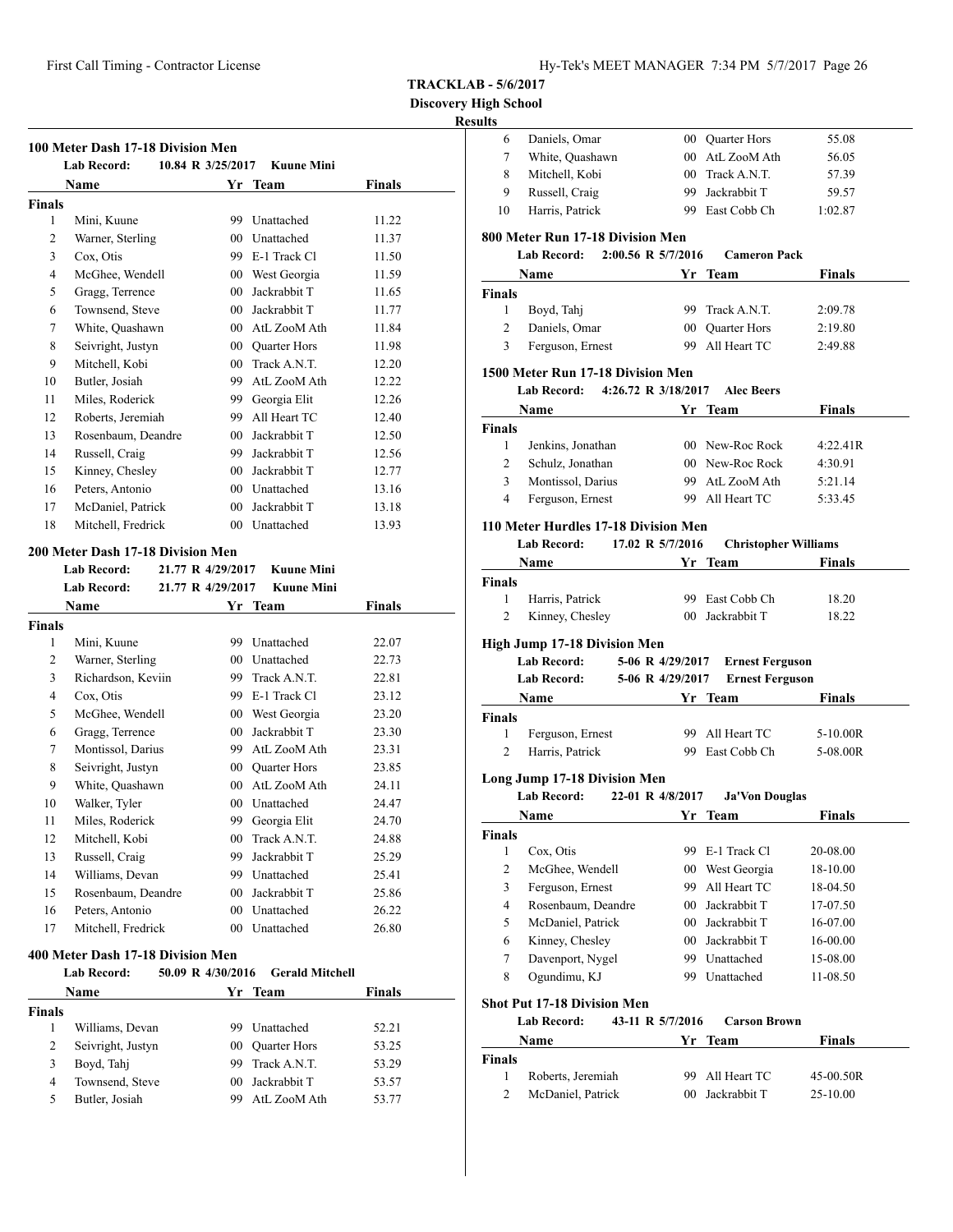**Discovery High School**

#### **Results**

|               | <b>Lab Record:</b>                                                                                                                                                                                                            | 108-02 R 4/29/2017  | <b>Jermiah Roberts</b> |                                              |
|---------------|-------------------------------------------------------------------------------------------------------------------------------------------------------------------------------------------------------------------------------|---------------------|------------------------|----------------------------------------------|
|               | <b>Lab Record:</b>                                                                                                                                                                                                            | 108-02 R 4/29/2017  | <b>Jermiah Roberts</b> |                                              |
|               | <b>Name</b>                                                                                                                                                                                                                   |                     | Yr Team                | <b>Finals</b>                                |
| <b>Finals</b> |                                                                                                                                                                                                                               |                     |                        |                                              |
| 1             | Roberts, Jeremiah                                                                                                                                                                                                             |                     | 99 All Heart TC        | $110-02R$                                    |
|               | Javelin Throw 800g 17-18 Division Men                                                                                                                                                                                         |                     |                        |                                              |
|               | Lab Record: 183-02.50 R 4/16/2016 Will Kingsfield                                                                                                                                                                             |                     |                        |                                              |
|               | Name Yr Team                                                                                                                                                                                                                  |                     |                        | Finals                                       |
| <b>Finals</b> |                                                                                                                                                                                                                               |                     |                        |                                              |
| 1             | Roberts, Jeremiah                                                                                                                                                                                                             |                     | 99 All Heart TC        | 86-00                                        |
| 2             | McDaniel, Patrick                                                                                                                                                                                                             |                     | 00 Jackrabbit T        | $76-10$                                      |
|               |                                                                                                                                                                                                                               |                     |                        |                                              |
|               | <b>100 Meter Dash Masters Division Men</b>                                                                                                                                                                                    | 10.85 R 4/29/2017   |                        |                                              |
|               | <b>Lab Record:</b><br><b>Lab Record:</b>                                                                                                                                                                                      |                     |                        | Shaquawn Vandergrift                         |
|               |                                                                                                                                                                                                                               | 10.85 R $4/29/2017$ |                        | <b>Shaquawn Vandergrift</b><br><b>Finals</b> |
| <b>Finals</b> | Name and the same state of the state of the state of the state of the state of the state of the state of the state of the state of the state of the state of the state of the state of the state of the state of the state of |                     | Yr Team                |                                              |
| 1             | Washington, Billy                                                                                                                                                                                                             |                     | 81 Unattached          | 11.60                                        |
| 2             | marrero, jaime                                                                                                                                                                                                                |                     | 85 Unattached          | 11.84                                        |
| 3             | Ali, Mohamed                                                                                                                                                                                                                  |                     | 69 Tnt Internat        | 13.39                                        |
| 4             | hirsch, alec                                                                                                                                                                                                                  |                     | 61 Unattached          | 14.66                                        |
|               |                                                                                                                                                                                                                               |                     |                        |                                              |
|               | <b>200 Meter Dash Masters Division Men</b><br><b>Lab Record:</b>                                                                                                                                                              | 22.40 R 3/19/2016   | Peter John             |                                              |
|               |                                                                                                                                                                                                                               |                     |                        | Finals                                       |
| Finals        | Name Yr Team                                                                                                                                                                                                                  |                     |                        |                                              |
| 1             | hirsch, alec                                                                                                                                                                                                                  |                     | 61 Unattached          | 29.22                                        |
|               |                                                                                                                                                                                                                               |                     |                        |                                              |
|               | 400 Meter Dash Masters Division Men                                                                                                                                                                                           |                     |                        |                                              |
|               | <b>Lab Record:</b>                                                                                                                                                                                                            | 50.86 R 4/30/2016   | <b>Brian Ochuko</b>    |                                              |
|               | Name                                                                                                                                                                                                                          |                     | Yr Team                | Finals                                       |
| Finals        |                                                                                                                                                                                                                               |                     |                        |                                              |
| 1             | Acres, Mark                                                                                                                                                                                                                   |                     | 60 Unattached          | 1:03.67                                      |
|               | <b>3000 Meter Run Masters Division Men</b>                                                                                                                                                                                    |                     |                        |                                              |
|               | Lab Record: 10:24.50 R 3/21/2015                                                                                                                                                                                              |                     | <b>Chip Owens</b>      |                                              |
|               | <b>Name</b>                                                                                                                                                                                                                   |                     | Yr Team                | Finals                                       |
| <b>Finals</b> |                                                                                                                                                                                                                               |                     |                        |                                              |
|               | 1 Pulliam, John 66 Atlanta Trac 14:42.89                                                                                                                                                                                      |                     |                        |                                              |
|               | <b>High Jump Masters Division Men</b>                                                                                                                                                                                         |                     |                        |                                              |
|               | <b>Lab Record:</b>                                                                                                                                                                                                            | 6-01 R 3/4/2017     | <b>Larry Henry</b>     |                                              |
|               | Name                                                                                                                                                                                                                          |                     | Yr Team                | <b>Finals</b>                                |
| <b>Finals</b> |                                                                                                                                                                                                                               |                     |                        |                                              |
|               | Samuels, Gary                                                                                                                                                                                                                 | 70                  | Lightning Sp           | 5-00.00                                      |
| 1             |                                                                                                                                                                                                                               |                     |                        |                                              |

3 Jackson, Robert 56 Unattached 4-02.00 4 Hodges, James 45 Unattached 4-00.00

**Pole Vault Masters Division Men Lab Record: 13-06 R 4/8/2017 Mike Schultz Lab Record: 13-06 R 4/9/2016 Mike Schultz Name Yr Team Finals Finals** 1 Fournerat, David L 48 Unattached 9-00.00 2 Holliday, Cook 42 Unattached 7-00.00 **Long Jump Masters Division Men Lab Record: 23-02 R 4/8/2017 Randall Flimmons Name Yr** Team **Finals Finals** 1 Hill, Reggie 64 Unattached 12-01.00 2 Hodges, James 45 Unattached 10-06.00 3 Jackson, Robert 56 Unattached 9-10.50 **Triple Jump Masters Division Men Lab Record: 38-04 R 5/7/2016 Quincy Rojas Name Yr** Team **Finals Finals** 1 Jackson, Robert 56 Unattached 27-01.50 2 Hodges, James 45 Unattached 26-06.00 **Shot Put Masters Division Men Lab Record: 41-10 R 4/15/2017 Scott Luchenbill Name Yr** Team **Finals Finals** 1 Hill, Reggie 64 Unattached 37-07.00 **Discus Throw 1.6 kg Masters Division Men Lab Record: 94-09 R 4/15/2017 Scott Luchenbill Name Yr Team Finals Finals** 1 Hill, Reggie 64 Unattached 86-06 2 Holliday, Cook 42 Unattached 83-08 **Javelin Throw Masters Division Men Lab Record: 150-04 R 5/7/2016 Clay Dennis Name Yr Team Finals Finals** 1 Hill, Reggie 64 Unattached 123-05 2 Holliday, Cook 42 Unattached 75-04 **1500 Meter Race Walk Masters Division Men Lab Record: 9:41.45 R 4/15/2017 Alan Moore Name Vr Team Finals Finals** 1 Fowler, Robert 48 Unattached 9:50.45 2 Woods, Larry 45 Unattached 11:43.32 3 King, Alan 44 Unattached 12:42.20 **100 Meter Dash Open Division Men Lab Record: 10.37 R 4/16/2016 Evander Wells Name Yr Team Finals Finals** 1 Kacou, Isaac 98 AtL ZooM Ath 11.78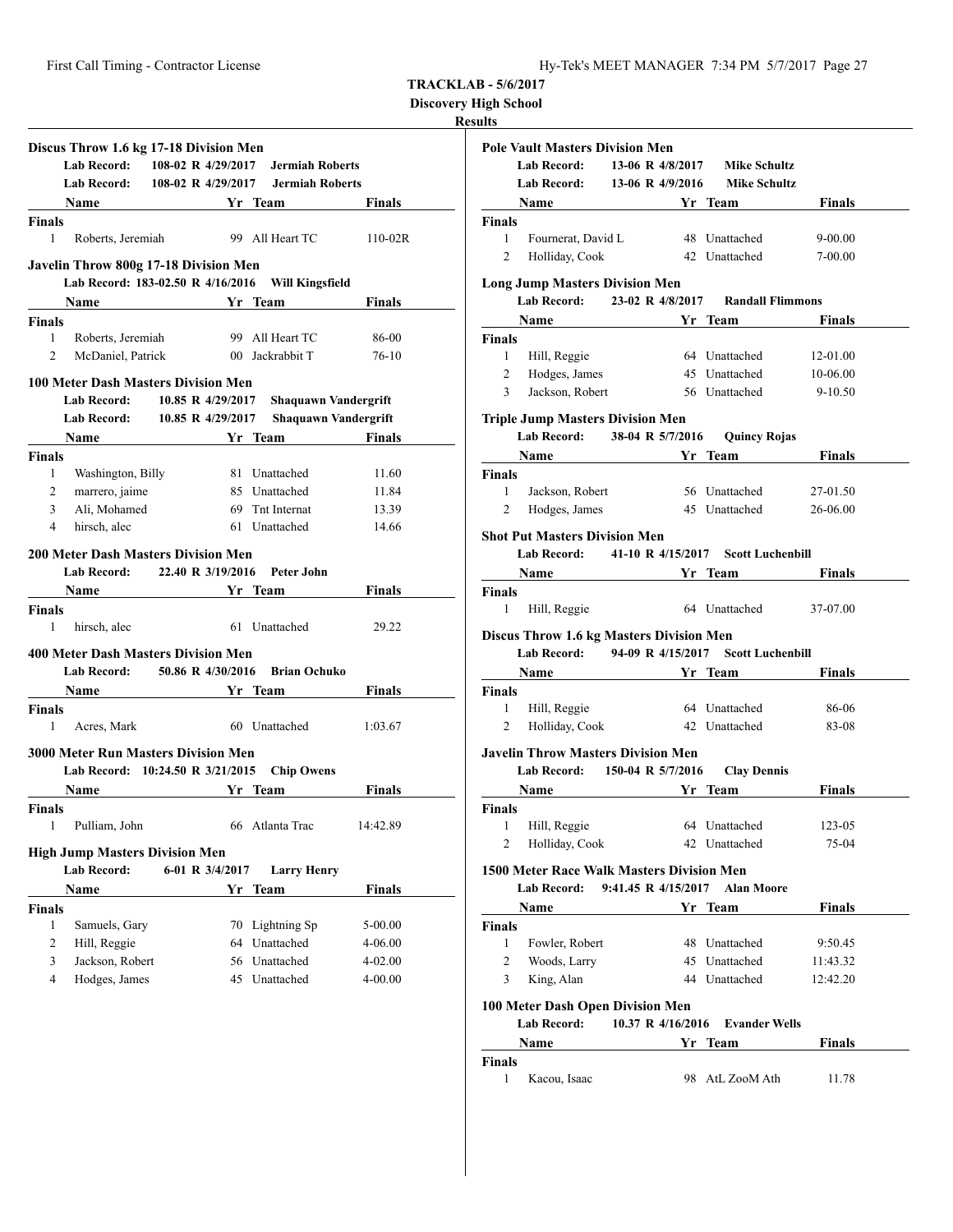**Discovery High School**

# **Results**

| Finals  (100 Meter Dash Open Division Men)            |                                                        |           |                            |                      |  |  |  |  |
|-------------------------------------------------------|--------------------------------------------------------|-----------|----------------------------|----------------------|--|--|--|--|
|                                                       | Name Yr Team                                           |           |                            | <b>Finals</b>        |  |  |  |  |
| 2                                                     | Dixon, Jason                                           |           | 89 Unattached              | 11.79                |  |  |  |  |
| 3                                                     | Henry, Larry                                           |           | 90 Unattached              | 12.41                |  |  |  |  |
|                                                       |                                                        |           |                            |                      |  |  |  |  |
|                                                       | 200 Meter Dash Open Division Men                       |           |                            |                      |  |  |  |  |
| 20.93 R 4/16/2016 Evander Wells<br><b>Lab Record:</b> |                                                        |           |                            |                      |  |  |  |  |
|                                                       | Name                                                   |           | Yr Team                    | Finals               |  |  |  |  |
| Finals<br>$\mathbf{1}$                                |                                                        |           | 93 Unattached              | 22.87                |  |  |  |  |
| $\overline{2}$                                        | Harris, Fred<br>Kacou, Isaac                           |           | 98 AtL ZooM Ath            | 24.03                |  |  |  |  |
| 3                                                     | Dixon, Jason                                           |           | 89 Unattached              | 24.08                |  |  |  |  |
|                                                       |                                                        |           |                            |                      |  |  |  |  |
|                                                       | 800 Meter Run Open Division Men                        |           |                            |                      |  |  |  |  |
|                                                       | Lab Record: 2:05.12 R 3/7/2015                         |           | <b>Joseph Justin</b>       |                      |  |  |  |  |
|                                                       | Name Yr Team                                           |           |                            | <b>Finals</b>        |  |  |  |  |
| <b>Finals</b>                                         |                                                        |           |                            |                      |  |  |  |  |
| 1                                                     | Hackett, Lynn                                          |           | 94 Jackrabbit T            | 2:10.73              |  |  |  |  |
| 2                                                     | Grandison, Martavery 92 Unattached                     |           |                            | 3:16.81              |  |  |  |  |
|                                                       | 1500 Meter Run Open Division Men                       |           |                            |                      |  |  |  |  |
|                                                       | Lab Record: 4:14.16 R 5/7/2016 Reggie Sanders          |           |                            |                      |  |  |  |  |
|                                                       | Name<br><b>Example 18 Service Startup Vr</b> Team      |           |                            | Finals               |  |  |  |  |
| Finals                                                |                                                        |           |                            |                      |  |  |  |  |
| 1                                                     | Hackett, Lynn                                          |           | 94 Jackrabbit T            | 4:53.33              |  |  |  |  |
| 2                                                     | Grandison, Martavery 92 Unattached                     |           |                            | 7:11.96              |  |  |  |  |
|                                                       |                                                        |           |                            |                      |  |  |  |  |
|                                                       |                                                        |           |                            |                      |  |  |  |  |
|                                                       | 3000 Meter Run Open Division Men                       |           |                            |                      |  |  |  |  |
|                                                       | Lab Record: 8:55.28 R 4/8/2017                         |           | <b>Daniel Gibson</b>       |                      |  |  |  |  |
|                                                       | <b>Name</b><br><u><b>Same School</b></u> Security Team |           |                            | Finals               |  |  |  |  |
| Finals                                                |                                                        |           |                            |                      |  |  |  |  |
| 1                                                     | Hackett, Lynn                                          |           | 94 Jackrabbit T            | 10:25.42             |  |  |  |  |
|                                                       | <b>High Jump Open Division Men</b>                     |           |                            |                      |  |  |  |  |
|                                                       | 6-00 R 5/7/2016<br>Lab Record:                         |           | <b>Sean Soveiner</b>       |                      |  |  |  |  |
|                                                       | Name Yr Team                                           |           |                            | Finals               |  |  |  |  |
| <b>Finals</b>                                         |                                                        |           |                            |                      |  |  |  |  |
| 1                                                     | Henry, Larry                                           |           | 90 Unattached              | $6-02.00R$           |  |  |  |  |
|                                                       | <b>Long Jump Open Division Men</b>                     |           |                            |                      |  |  |  |  |
|                                                       | Lab Record: 22-05.50 R 3/4/2017 Kenneth Fisher         |           |                            |                      |  |  |  |  |
|                                                       | <b>Name</b>                                            |           |                            | <b>Finals</b>        |  |  |  |  |
| <b>Finals</b>                                         |                                                        | Yr Team   |                            |                      |  |  |  |  |
| 1                                                     | Kacou, Isaac                                           |           | 98 AtL ZooM Ath            | 19-00.00             |  |  |  |  |
| 2                                                     | Edwards, Robert                                        |           | 98 Unattached              | 17-08.00             |  |  |  |  |
| 3                                                     | Henry, Larry                                           |           | 90 Unattached              | 17-02.00             |  |  |  |  |
|                                                       |                                                        |           |                            |                      |  |  |  |  |
|                                                       | <b>Triple Jump Open Division Men</b>                   |           |                            |                      |  |  |  |  |
|                                                       | <b>Lab Record:</b><br>46-01 R 4/16/2016                |           | <b>Jaylyn Hosein</b>       |                      |  |  |  |  |
|                                                       | Name                                                   |           | Yr Team                    | <b>Finals</b>        |  |  |  |  |
| <b>Finals</b>                                         |                                                        |           |                            |                      |  |  |  |  |
| 1<br>2                                                | Kacou, Isaac<br>Henry, Larry                           | 98<br>90- | AtL ZooM Ath<br>Unattached | 39-06.00<br>39-02.50 |  |  |  |  |

|              | Women - 7-8 Division - Team Rankings - 10 Events Scored |    |
|--------------|---------------------------------------------------------|----|
| $\mathbf{D}$ | Star Track TC                                           | 46 |
| 2)           | Jackrabbit Track Club                                   | 40 |
| 3)           | <b>Quarter Horses Track Club</b>                        | 22 |
| 4)           | Alabama Heat                                            | 20 |
| 4)           | Athletic Maximum Performance                            | 20 |
| 6)           | Tri J Jets                                              | 16 |
|              | All Heart TC                                            | 14 |
| 8)           | West Georgia Jets                                       | 8  |
| 8)           | <b>AMP ELITE</b>                                        | 8  |
| 10)          | Augusta Flyers Track Club                               | 6  |
| 10)          | Sapphire - Ruff Riders Track C                          | 6  |
| 10)          | Parkview Express Track Club                             | 6  |

| Women - 9-10 Division - Team Rankings - 12 Events Scored |    |
|----------------------------------------------------------|----|
| Jackrabbit Track Club<br>Ð                               | 72 |
| <b>AMP ELITE</b><br>2)                                   | 30 |
| Parkview Express Track Club<br>3)                        | 22 |
| 4) Sapphire - Ruff Riders Track C                        | 18 |
| 4) Spartanburg Elite Track Club                          | 18 |
| Augusta Flyers Track Club<br>6)                          | 10 |
| Boys And Girls Track Club<br>7)                          | 8  |
| <b>Ouarter Horses Track Club</b><br>7)                   | 8  |
| Gadsden Burners<br>9)                                    | 6  |
| <b>Star Track TC</b><br>9)                               | 6  |
| Atomic Agility                                           | 6  |
|                                                          |    |

|     | Women - 11-12 Division - Team Rankings - 15 Events Scored |    |
|-----|-----------------------------------------------------------|----|
| 1)  | Jackrabbit Track Club                                     | 82 |
| 2)  | Lightning Spikes Track Club                               | 28 |
| 3)  | Sapphire - Ruff Riders Track C                            | 26 |
| 3)  | <b>SC</b> Zips                                            | 26 |
| 5)  | Boys And Girls Track Club                                 | 24 |
| 6)  | Celerity Track Club                                       | 20 |
| 7)  | Tri J Jets                                                | 18 |
| 8)  | Blue Lightning Track Club                                 | 16 |
| 9)  | All Heart TC                                              | 12 |
|     | 10) Blue Devils Running                                   | 8  |
| 10) | Athletic Maximum Performance                              | 8  |
| 10) | West Georgia Jets                                         | 8  |
| 13) | East Cobb Cheetahs Track Club                             | 6  |
|     |                                                           |    |

|     | Women - 13-14 Division - Team Rankings - 15 Events Scored |     |
|-----|-----------------------------------------------------------|-----|
| Ð   | Jackrabbit Track Club                                     | 100 |
| 2)  | <b>AtL ZooM Athletics</b>                                 | 84  |
| 3)  | Sapphire - Ruff Riders Track C                            | 38  |
| 4)  | Lightning Spikes Track Club                               | 32  |
| 5)  | Drive Phase, Inc.                                         | 18  |
| 6)  | Blue Lightning Track Club                                 | 14  |
| 7)  | Parkview Express Track Club                               | 12  |
| 8)  | East Cobb Cheetahs Track Club                             | 8   |
| 8)  | Boys And Girls Track Club                                 | 8   |
| 8)  | <b>Blue Devils Running</b>                                | 8   |
| 8)  | Strider's TC                                              | 8   |
| 12) | The Ron Clark Academy                                     | 6   |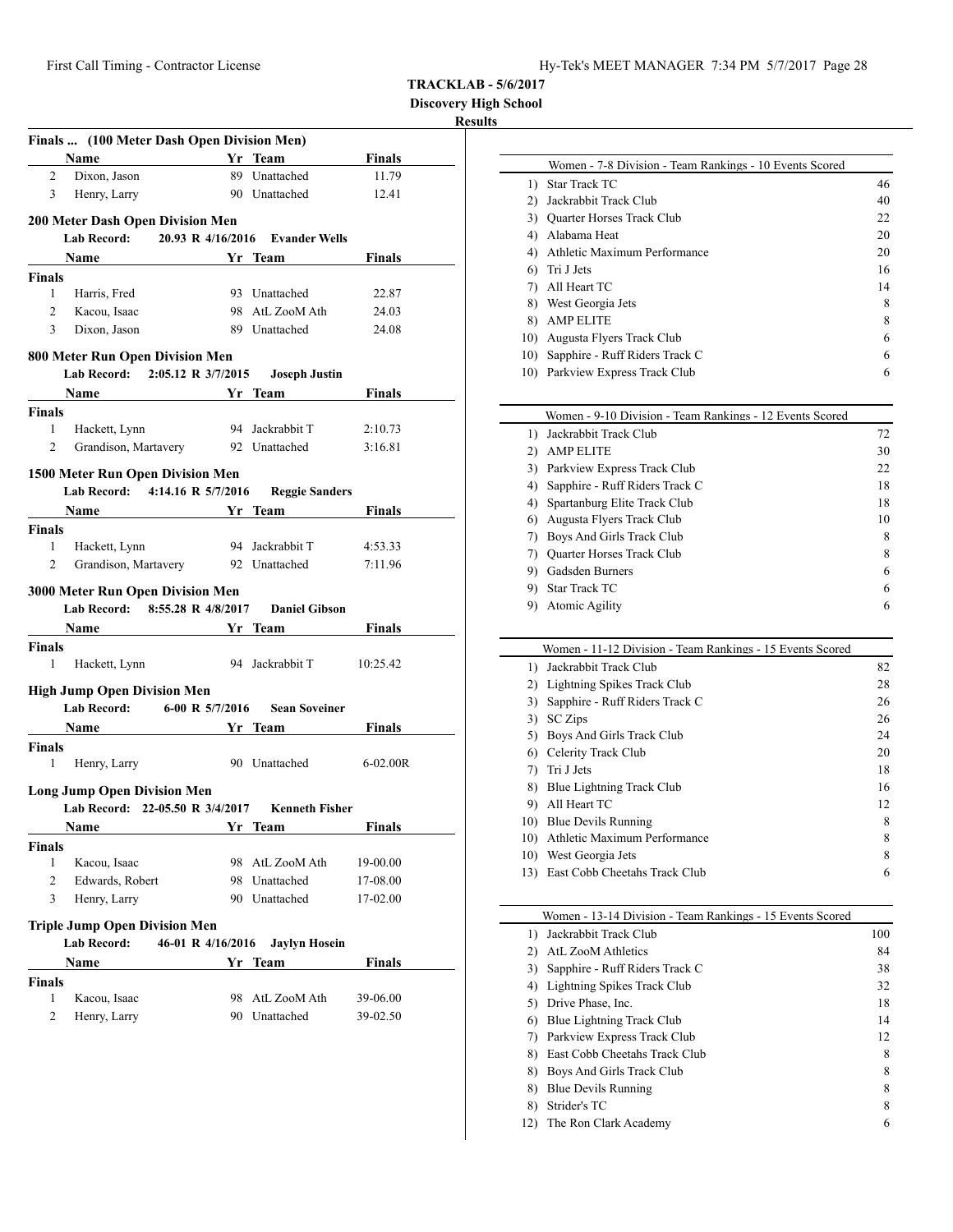**Discovery High School**

#### **Results**

|                                                           | 1) All Heart TC                                                                    | 76     |
|-----------------------------------------------------------|------------------------------------------------------------------------------------|--------|
|                                                           | 2) Jackrabbit Track Club                                                           | 70     |
| Women - 15-16 Division - Team Rankings - 15 Events Scored | 3) AtL ZooM Athletics                                                              | 30     |
|                                                           | 4) Quarter Horses Track Club                                                       | 12     |
|                                                           | 5) Flash Athletics                                                                 | 10     |
|                                                           | 6) Georgia Elite Track & Field                                                     | 8      |
|                                                           | 6) NewRoc Rockets TC                                                               | 8      |
|                                                           | 6) Parkview Express Track Club                                                     | 8      |
|                                                           | 9) Department of Speed Track Club                                                  | 6      |
|                                                           | 9) Lightning Spikes Track Club                                                     | 6      |
|                                                           |                                                                                    |        |
|                                                           | Women - 17-18 Division - Team Rankings - 8 Events Scored                           |        |
|                                                           | 1) Jackrabbit Track Club                                                           | 28     |
|                                                           | 2) IRON SPIKES TC                                                                  | 24     |
|                                                           | 2) Augusta Flyers Track Club                                                       | 24     |
|                                                           | 4) NewRoc Rockets TC                                                               | 12     |
|                                                           | 5) Flight400 Track Club, Inc.                                                      | 10     |
|                                                           | 5) Fast Feet for the Elite Athlet                                                  | 10     |
|                                                           | 7) Track A.N.T.S.                                                                  | 8      |
|                                                           | 8) Quarter Horses Track Club                                                       | 6      |
|                                                           | Women - Masters Division - Team Rankings - 7 Events Scored                         |        |
|                                                           | 1) New Balance Tampa Masters Raci                                                  | 20     |
|                                                           | 2) Maximum Quotient Track Club                                                     | 10     |
|                                                           |                                                                                    |        |
|                                                           | Women - 6 & Under - Team Rankings - 6 Events Scored                                |        |
|                                                           | 1) Athletic Maximum Performance                                                    | 64     |
|                                                           | 2) Jackrabbit Track Club                                                           | 30     |
|                                                           | 3) West Georgia Jets                                                               | 22     |
|                                                           | 4) Track A.N.T.S.                                                                  | 16     |
|                                                           | 5) Adrenaline Rush                                                                 | 12     |
|                                                           | Men - 7-8 Division - Team Rankings - 11 Events Scored                              |        |
|                                                           | 1) Jackrabbit Track Club                                                           | 58     |
|                                                           | 2) Parkview Express Track Club                                                     | 52     |
|                                                           | 3) Spartanburg Elite Track Club                                                    | 38     |
|                                                           | 4) Sapphire - Ruff Riders Track C                                                  | 24     |
|                                                           | 5) Lightning Spikes Track Club                                                     | 16     |
|                                                           | 6) Flash Athletics                                                                 | 14     |
|                                                           | 7) PTC Flash                                                                       | 10     |
|                                                           | 8) Department of Speed Track Club                                                  | 8      |
|                                                           | 9) Blue Devils Running                                                             | 6      |
|                                                           | 9) West Georgia Jets                                                               |        |
|                                                           | 9) IRON SPIKES TC                                                                  | 6<br>6 |
|                                                           |                                                                                    |        |
|                                                           | Men - 9-10 Division - Team Rankings - 11 Events Scored<br>1) Jackrabbit Track Club | 66     |
|                                                           | 2) Lightning Spikes Track Club                                                     | 26     |
|                                                           | 3) Sapphire - Ruff Riders Track C                                                  | 24     |
|                                                           | 4) PTC Flash                                                                       | 20     |
|                                                           | 5) Tri J Jets                                                                      | 16     |
|                                                           | 5) Spartanburg Elite Track Club                                                    | 16     |
|                                                           | 7) AtL ZooM Athletics                                                              | 14     |
|                                                           | 7) Athletic Maximum Performance                                                    | 14     |
|                                                           | 9) All Heart TC                                                                    | 10     |
|                                                           | 9) West Georgia Jets                                                               | 10     |
|                                                           |                                                                                    |        |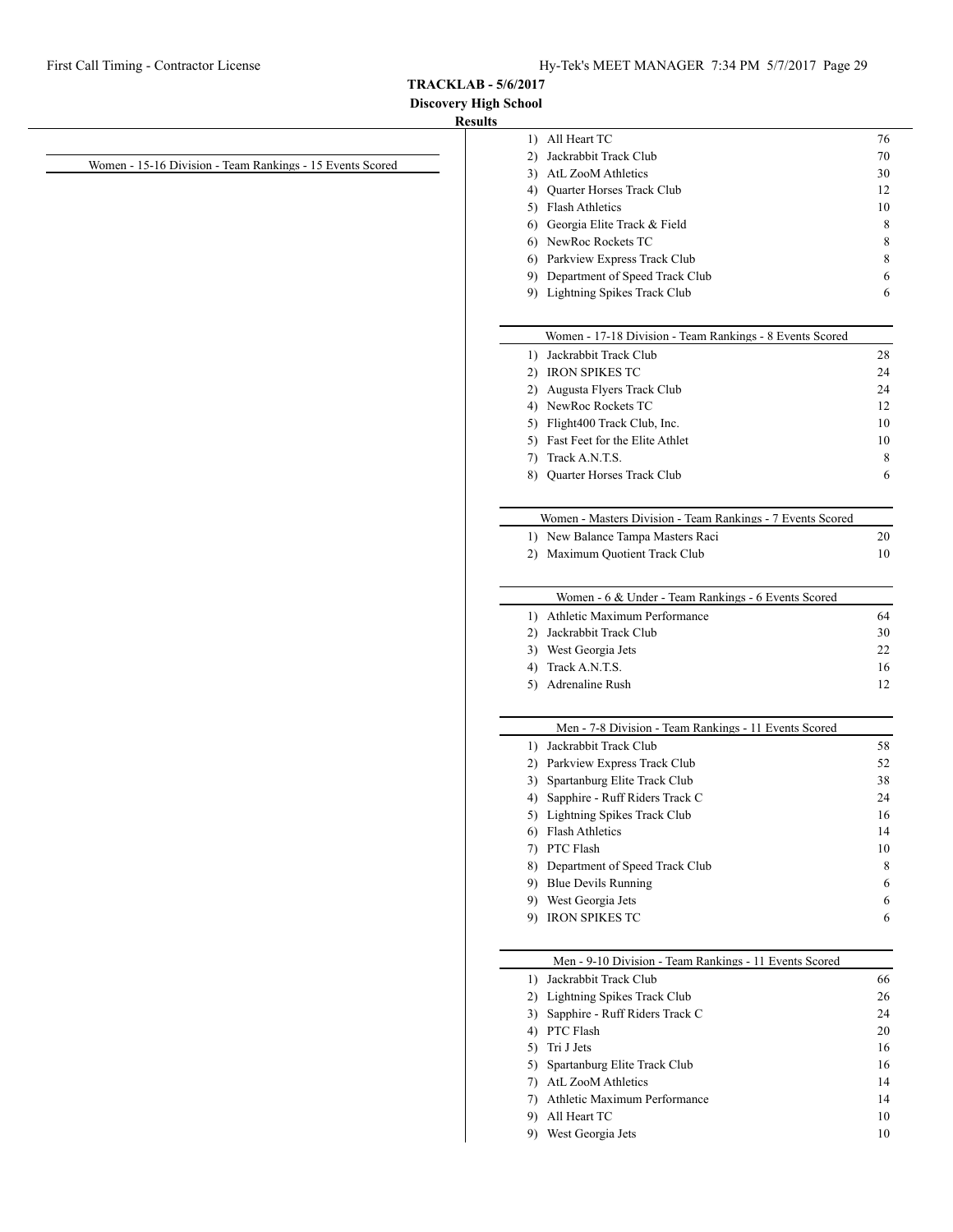$\frac{1}{2}$ 

**TRACKLAB - 5/6/2017**

**Discovery High School**

|                               | рімотсі у тиен эсполі<br><b>Results</b> |                                                         |    |
|-------------------------------|-----------------------------------------|---------------------------------------------------------|----|
| 11) Augusta Flyers Track Club | 8                                       | 13) Blue Devils Running                                 | 6  |
| 11) Strider's TC              | 8                                       | 13) Department of Speed Track Club                      | 6  |
|                               |                                         |                                                         |    |
|                               |                                         | Men - 11-12 Division - Team Rankings - 15 Events Scored |    |
|                               |                                         | 1) Jackrabbit Track Club                                | 88 |
|                               |                                         | 2) AtL ZooM Athletics                                   | 48 |
|                               |                                         | 3) Athletic Maximum Performance                         | 40 |
|                               |                                         | 4) Adrenaline Rush                                      | 24 |
|                               |                                         | 5) Gadsden Burners                                      | 18 |
|                               |                                         | 6) Flash Athletics                                      | 16 |
|                               |                                         | 7) IRON SPIKES TC                                       | 14 |
|                               |                                         | 8) Quarter Horses Track Club                            | 10 |
|                               |                                         | 9) Spartanburg Elite Track Club                         | 8  |
|                               |                                         | 9) Boys And Girls Track Club                            | 8  |
|                               |                                         | 9) All Heart TC                                         | 8  |
|                               |                                         | 9) Strider's TC                                         | 8  |
|                               |                                         | 13) Parkview Express Track Club                         | 6  |
|                               |                                         | 13) Blue Lightning Track Club                           | 6  |
|                               |                                         | 13) Blue Devils Running                                 | 6  |
|                               |                                         | 13) The Ron Clark Academy                               | 6  |
|                               |                                         | Men - 13-14 Division - Team Rankings - 17 Events Scored |    |
|                               |                                         | 1) AtL ZooM Athletics                                   | 78 |
|                               |                                         | 2) Jackrabbit Track Club                                | 48 |
|                               |                                         | 3) Parkview Express Track Club                          | 46 |
|                               |                                         | 4) Lightning Spikes Track Club                          | 34 |
|                               |                                         | 5) Strider's TC                                         | 24 |
|                               |                                         | 6) East Cobb Cheetahs Track Club                        | 18 |
|                               |                                         | 7) Boys And Girls Track Club                            | 14 |
|                               |                                         | 8) Flash Athletics                                      | 12 |
|                               |                                         | 9) Blue Lightning Track Club                            | 10 |
|                               |                                         | 10) Adrenaline Rush                                     | 8  |
|                               |                                         | 10) All Heart TC                                        | 8  |
|                               |                                         | 10) Gadsden Burners                                     | 8  |
|                               |                                         | 10) Fast Feet for the Elite Athlet                      | 8  |
|                               |                                         | 14) West Georgia Jets                                   | 6  |
|                               |                                         | Men - 15-16 Division - Team Rankings - 16 Events Scored |    |
|                               |                                         | 1) Parkview Express Track Club                          | 74 |
|                               |                                         | 2) Georgia Elite Track & Field                          | 65 |
|                               |                                         | 3) Jackrabbit Track Club                                | 48 |
|                               |                                         | 4) IRON SPIKES TC                                       | 35 |
|                               |                                         | 5) Blue Lightning Track Club                            | 18 |
|                               |                                         | 6) AtL ZooM Athletics                                   | 14 |
|                               |                                         | 7) Track A.N.T.S.                                       | 12 |
|                               |                                         | 8) Sapphire - Ruff Riders Track C                       | 10 |
|                               |                                         | 8) Augusta Flyers Track Club                            | 10 |
|                               |                                         | 8) Flight400 Track Club, Inc.                           | 10 |
|                               |                                         | 11) Adrenaline Rush                                     | 8  |
|                               |                                         | 12) Celerity Track Club                                 | 6  |
|                               |                                         | 12) Lightning Spikes Track Club                         | 6  |
|                               |                                         | Men - 17-18 Division - Team Rankings - 13 Events Scored |    |
|                               |                                         | 1) All Heart TC                                         | 52 |
|                               |                                         | 2) Jackrabbit Track Club                                | 40 |
|                               |                                         | 3) Quarter Horses Track Club                            | 34 |
|                               |                                         | 4) East Cobb Cheetahs Track Club                        | 26 |
|                               |                                         |                                                         |    |